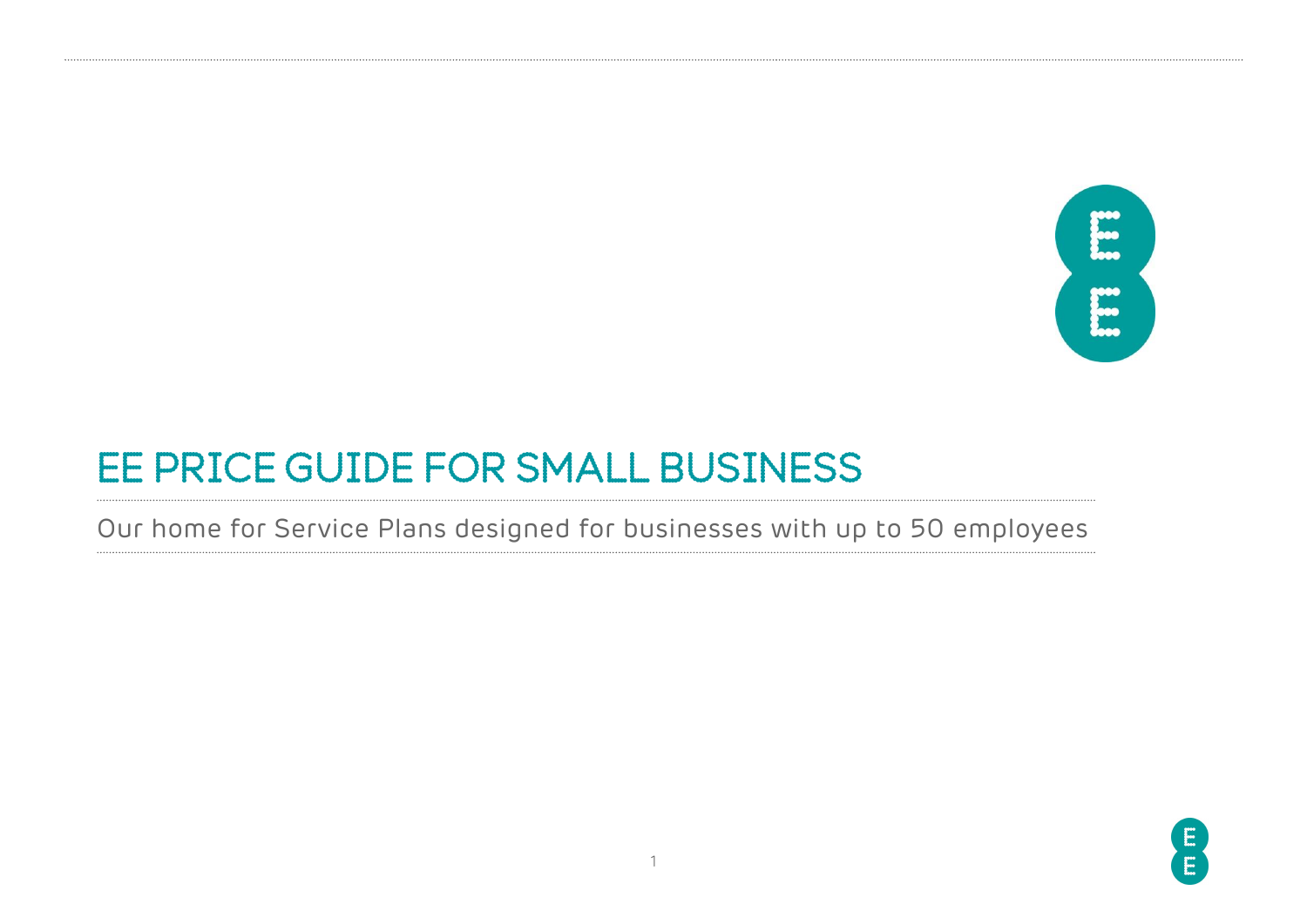**This Price Guide and the terms in here will apply to you if you have signed up to any of the subscription options, or purchased any of the products set out below either from EE directly in one of our stores, online, through our telesales team; or through one of our indirect partners. Some subscription options and products may not be available through our indirect partners. The information in here was correct at the time of publication. We will keep it up to date and notify you of any changes where the terms of our agreement with you would require us to do so. Don't forget that if you do have any questions you can call us on 150 from an EE mobile or +44 (0)7953 966 150 from any other phone.**

**EE is a brand of EE Limited, with registered offices at Trident Place, Mosquito Way, Hatfield, Hertfordshire, AL10 9BW.**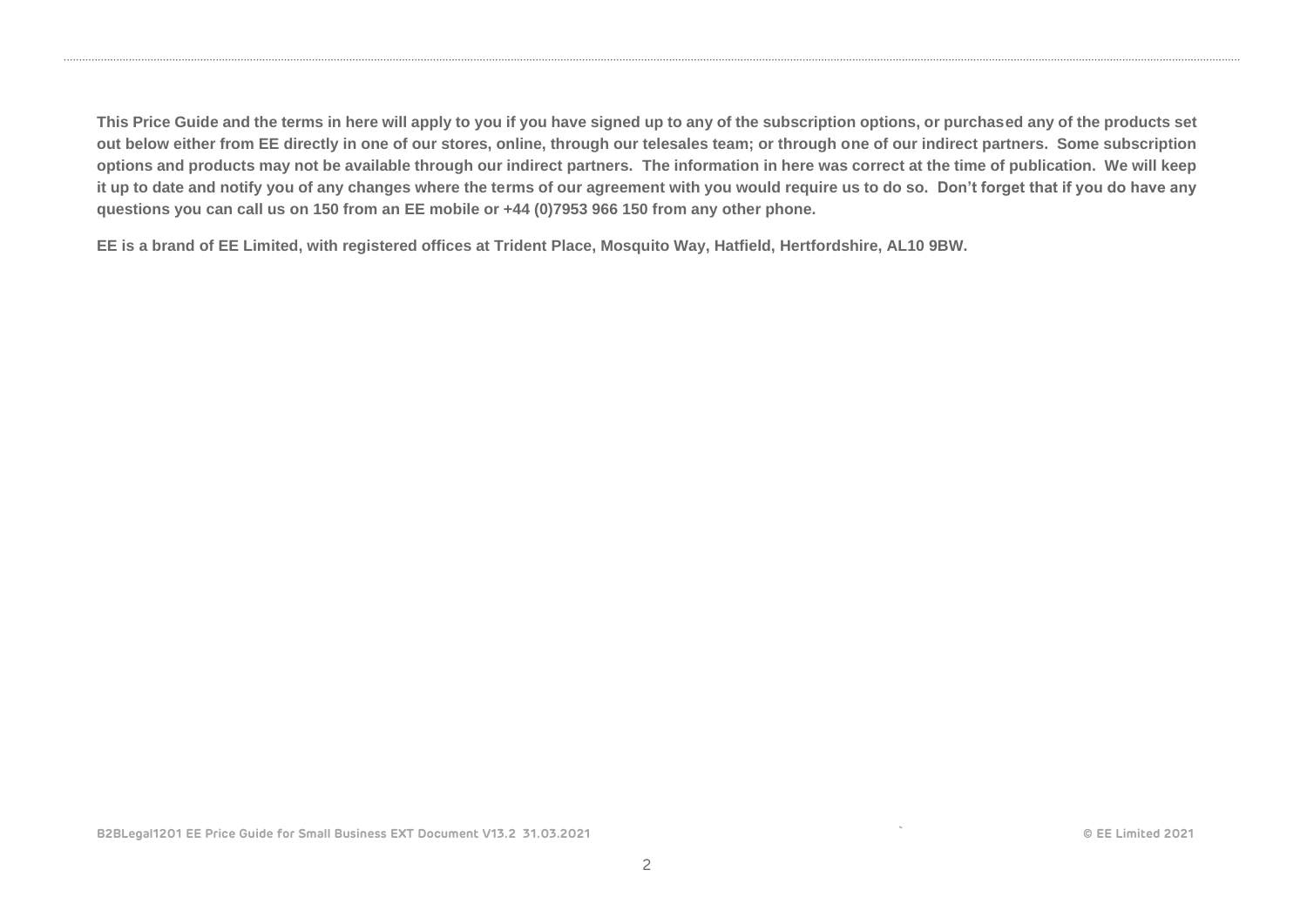### **CONTENTS**

| <b>Small Business Subscription Options</b>                  | 5  |
|-------------------------------------------------------------|----|
| <b>Business Handset Plans</b>                               | 5  |
| <b>Business Essential</b>                                   | 5  |
| <b>Business Extra</b>                                       | 7  |
| <b>Business Truly Unlimited</b>                             | 8  |
| <b>Business Full Works</b>                                  | 10 |
| EE Upgrade Anytime                                          | 12 |
| <b>Business Handset Promotional Plans</b>                   | 13 |
| <b>Business SIM Only Promotional Plans</b>                  | 16 |
| Dual SIM offer for iPhone customers                         | 17 |
| iZettle offer for Samsung customers                         | 17 |
| <b>General Dual SIM terms</b>                               | 18 |
| <b>Business Shared Plans</b>                                | 19 |
| <b>Business Connect Plans</b>                               | 20 |
| Single User Add-Ons for Business & Shared Plans             | 23 |
| 5G Ready Wi-Fi (Mobile Broadband) & Tablet plans            | 23 |
| Business Tablet Plans                                       | 25 |
| Business 5G Ready WiFi (Mobile Broadband) Promotional Plans | 27 |
| Call & Text Bar Add-On                                      | 27 |
| EE Lifetime Guarantee                                       | 27 |
| Add To Plan Accessory Agreement                             | 29 |
| <b>Business Smart Watch Plan</b>                            | 31 |
| <b>Business Smart watch Promotional Plans</b>               | 31 |
| EE smart number technology                                  | 32 |
| Antenna Installation for the 4GEE Router                    | 32 |

| Data add-ons for Handset/SIMO, Mobile Broadband & Tablet Plans     | 33 |
|--------------------------------------------------------------------|----|
| 4G network passes:                                                 | 33 |
| 5G Reserve Data speed boost passes:                                | 33 |
| Out-of-Bundle Charges                                              | 33 |
| Multi Plan Saving                                                  | 34 |
| Single User Plan Benefits                                          | 35 |
| Insurance and Protection                                           | 35 |
| <b>Unified Endpoint Management</b>                                 | 37 |
| <b>EE Pocket Landline</b>                                          | 37 |
| Apple Music Add-on                                                 | 39 |
| Terms Applying to Business Plans & Bundles                         | 40 |
| <b>Business phone plan and Business Connect Plan Subscriptions</b> | 40 |
| <b>Smart Benefits</b>                                              | 43 |
| BT Sport app and BT Sport casting                                  | 44 |
| <b>MTV Play</b>                                                    | 47 |
| EE Video pass                                                      | 48 |
| <b>Business Shared Plans</b>                                       | 49 |
| 5G Ready Wi-Fi & Tablet                                            | 50 |
| 5G Ready Broadband                                                 | 52 |
| <b>Business Smart Watch Plan</b>                                   | 52 |
| <b>In-Building Coverage Terms</b>                                  | 54 |
| Signal Box                                                         | 54 |
| <b>Terms Applying to All Subscription Options</b>                  | 54 |
| <b>Changes to Your Service Plan</b>                                | 54 |
| <b>UK Data Add-Ons</b>                                             | 55 |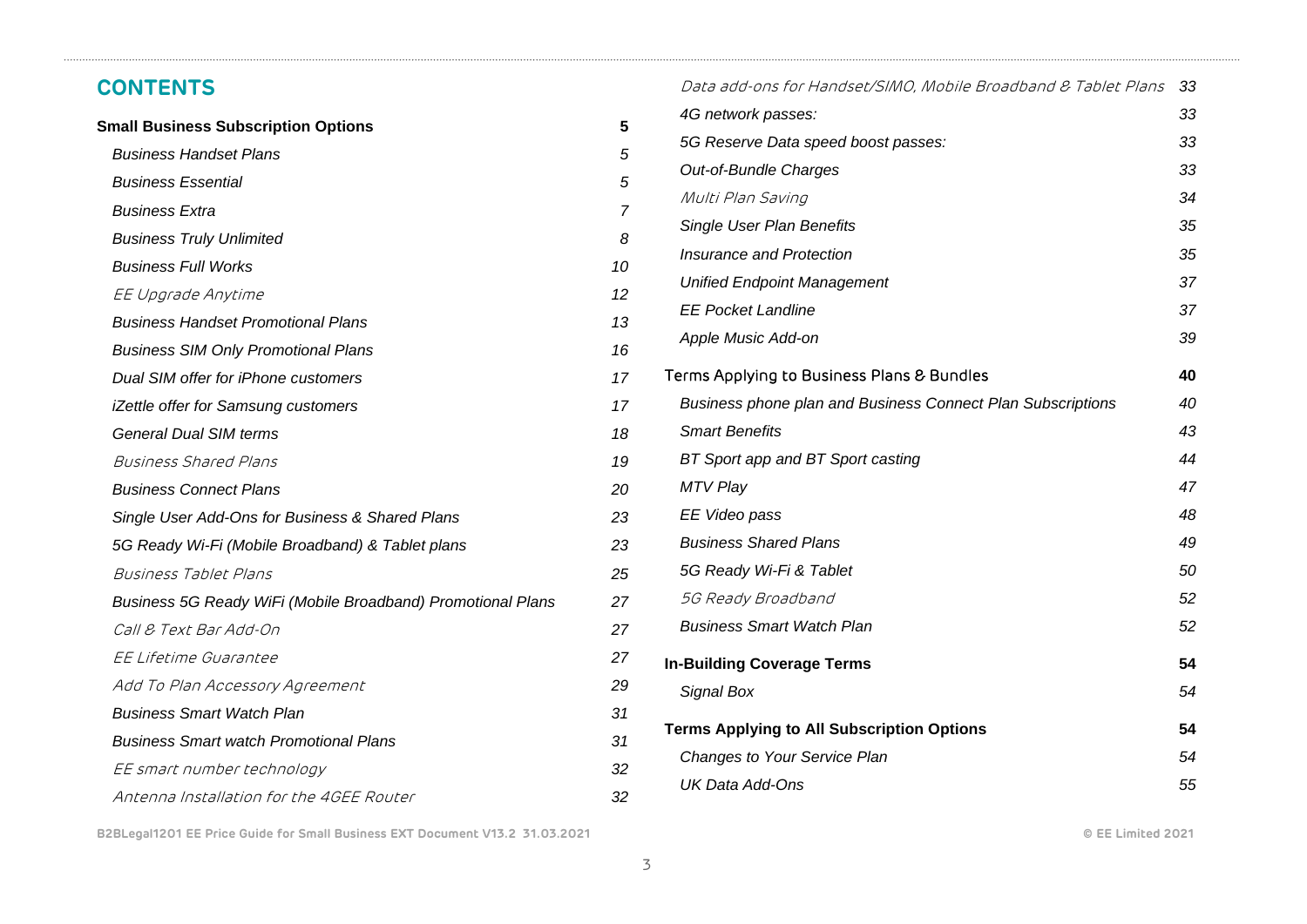| IDD & Roaming allowances                          | 55 | How we measure data usaga               | 63 |
|---------------------------------------------------|----|-----------------------------------------|----|
| Using Your Device Abroad - Voice and Data Roaming | 56 | <b>Business Service, Plus and First</b> | 64 |
| International Data Roaming Add-Ons                | 56 | <b>Phone Replacement</b>                | 65 |
| <b>EE Roaming Passports</b>                       | 57 | <b>Group Calling</b>                    | 69 |
| Travel Data Pass Add on                           | 58 | Charges                                 | 69 |
| <b>World Select Talk &amp; Text</b>               | 59 | <b>Network Terms</b>                    | 69 |
| Max Rest of World Add-on                          | 60 | <b>Traffic Management</b>               | 70 |
| Calling Abroad from the UK Bundles                | 61 | <b>Auto Mate Terms of Service</b>       | 70 |
| Tablet Roamer Add on                              | 61 | Square offer for EE customers           | 74 |
| <b>Ireland Business Extra</b>                     | 62 | Apple News+ offer for EE customers      | 74 |
| Photo Messages                                    | 62 | <b>List of Changes</b>                  | 75 |
| Wi-Fi Calling                                     | 62 |                                         |    |

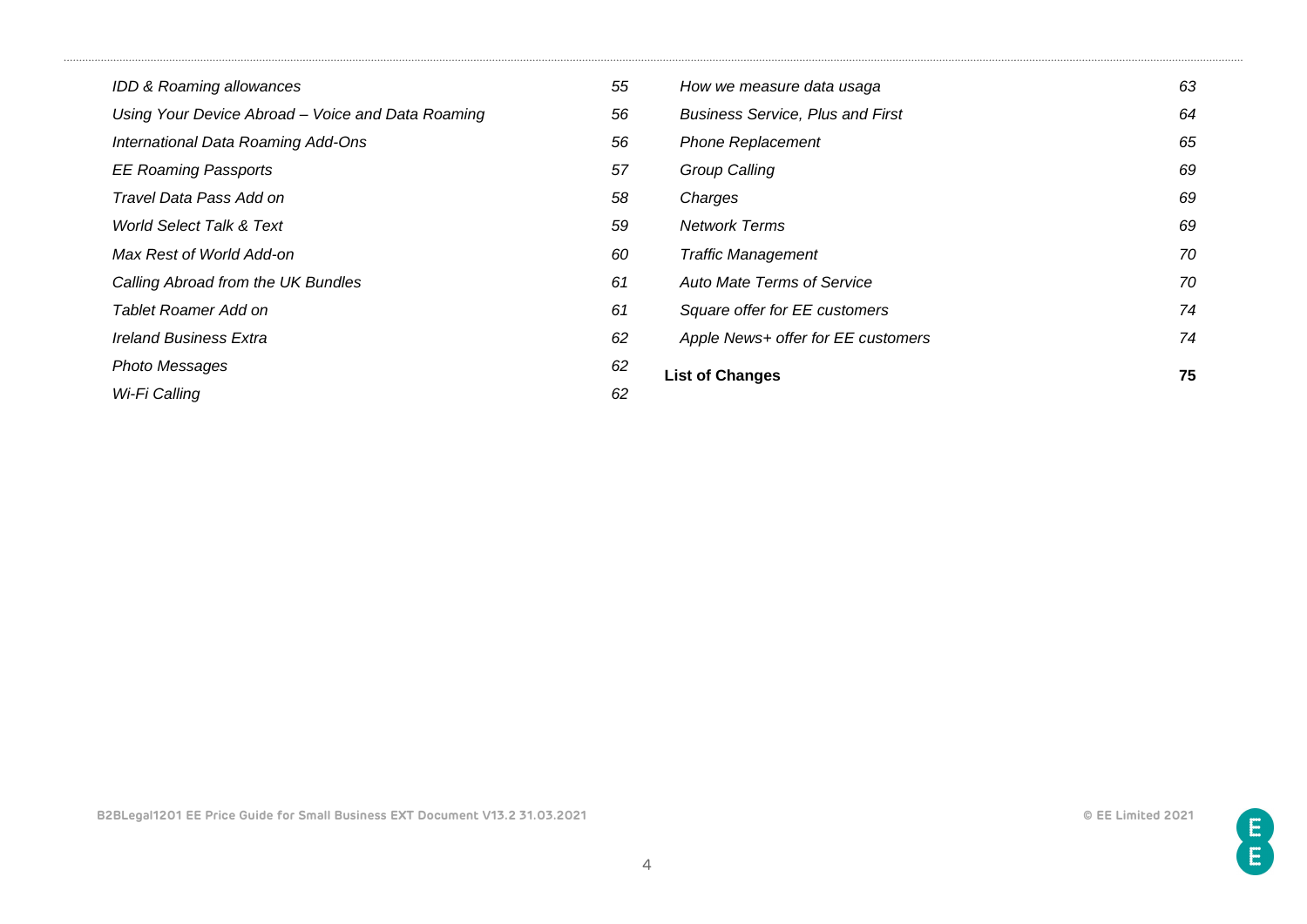# <span id="page-4-0"></span>**Small Business Subscription Options**

Charges are per Connection per month. Plans with unlimited UK minutes and UK texts plus data included within them can be used as Shared Plans to share the data allowance unless otherwise specified. Total amounts on your bill are rounded to two decimal places, so the value may be a penny higher or lower.

On plans that have UK and European allowances, the data allowance can be shared while roaming in the specified countries. Minutes and texts cannot be shared. Details of all of European countries included for both roaming and International Direct Dial (calling abroad from the UK) are listed at the end of the business handset plans and business SIM Only sections. See the Terms and Conditions section for more information.

Your monthly price shown, eligible add-ons and eligible out of bundle charges will increase (rounded up to the nearest whole pence) on or after 31st March every year by the Consumer Price Index rate of inflation published in January that year, plus 3.9%. This excludes add to plan accessories and device insurance. See [www.ee.co.uk/increase](http://www.ee.co.uk/increase) for details. Please note the cost of other services you take from us may increase or decrease while you're an EE customer.

Check UK coverage here [www.ee.co.uk/coverage](http://www.ee.co.uk/coverage) before selecting your plan.

# <span id="page-4-1"></span>Business Handset Plans

# <span id="page-4-2"></span>Business Essential

Our Business Essential plans will give you access to our 5G Network, with uncapped speeds in the UK if you have a 5G device and are in the coverage area. If you don't have a 5G device, you will get access to our fastest 4G speeds subject to coverage. Check coverage here [www.ee.co.uk/coverage](http://www.ee.co.uk/coverage) before selecting your plan.

If you've purchased your device directly from EE, you will get Lifetime Guarantee and Free Next Day replacement. (see Lifetime Guarantee and Phone Replacement section) Please note that some of the handset plans below are only available with selected devices and these devices are subject to change from time to time. Monthly charges can vary dependent on handset chosen, please visit https://business.ee.co.uk/ for details.

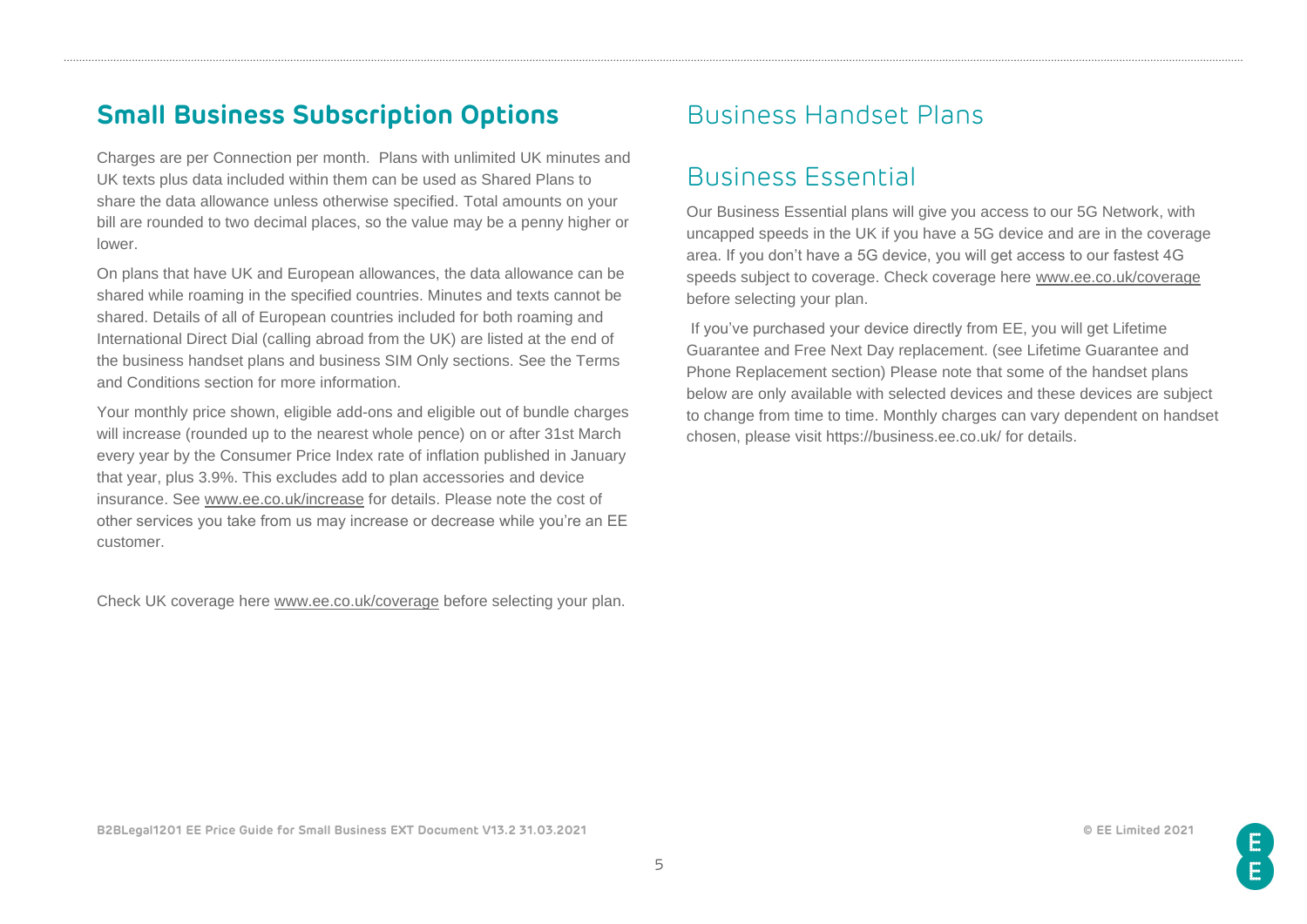|                                                                                           |               |               | 24 Months Minimum Term |               |               |               |               |               |
|-------------------------------------------------------------------------------------------|---------------|---------------|------------------------|---------------|---------------|---------------|---------------|---------------|
|                                                                                           |               |               |                        |               |               |               |               |               |
|                                                                                           |               |               |                        |               |               |               |               | £112          |
|                                                                                           |               |               |                        |               |               |               |               | £107          |
|                                                                                           |               |               |                        |               |               |               | £97           | £102          |
|                                                                                           |               |               |                        |               |               |               | £92           | £97           |
| <b>Monthl</b>                                                                             |               |               |                        |               |               | £84           | £87           | £92           |
| У<br><b>Recurri</b>                                                                       |               |               |                        |               |               | £79           | £82           | £87           |
| ng                                                                                        |               |               |                        |               | £71           | £74           | £77           | £82           |
| charge                                                                                    |               |               |                        |               | £66           | £69           | £72           | £77           |
| s.<br>(Depen                                                                              |               |               |                        |               | £61           | £64           | £67           | £72           |
| ds on                                                                                     |               |               |                        | £55           | £56           | £59           | £62           | £67           |
| handse<br>t)                                                                              |               |               | £47                    | £50           | £51           | £54           | £57           | £62           |
|                                                                                           |               | £39           | £42                    | £45           | £46           | £49           | £52           | £57           |
|                                                                                           | £31           | £34           | £37                    | £40           | £41           | £44           | £47           | £52           |
|                                                                                           | £26           | £29           | £32                    | £35           | £36           | £39           | £42           | £47           |
|                                                                                           | £21           | £24           | £27                    | £30           | £31           | £34           | £37           | £42           |
|                                                                                           | £16           | £19           | £22                    | £25           | £26           | £29           | £32           | £37           |
| <b>UK &amp;</b><br><b>Europe</b><br>(roami<br>$\overline{ng}$ <sup>1</sup><br><b>Data</b> | 1GB           | 3GB           | 6GB                    | 12GB          | 30GB          | 60GB          | 120G<br>B     | Unltd         |
| UK&<br><b>Europe</b><br>(roami<br>$ng)$ <sup>1</sup><br><b>Minute</b><br>S                | Unlimi<br>ted | Unlimi<br>ted | Unlimi<br>ted          | Unlimi<br>ted | Unlimi<br>ted | Unlimi<br>ted | Unlimi<br>ted | Unlimi<br>ted |
| <b>UK&amp;</b><br><b>Europe</b><br>(roami<br>$ng)$ <sup>1</sup><br><b>Texts</b>           | Unlimi<br>ted | Unlimi<br>ted | Unlimi<br>ted          | Unlimi<br>ted | Unlimi<br>ted | Unlimi<br>ted | Unlimi<br>ted | Unlimi<br>ted |

| <b>36 Months Minimum Term</b>                            |           |           |  |  |
|----------------------------------------------------------|-----------|-----------|--|--|
|                                                          |           |           |  |  |
|                                                          |           | £40       |  |  |
|                                                          | £32       | £35       |  |  |
| <b>Monthly</b><br><b>Recurring</b>                       | £27       | £30       |  |  |
| charges                                                  | £22       | £25       |  |  |
| (Depends on<br>handset)                                  | £17       | £20       |  |  |
| <b>UK &amp; Europe</b><br>(roaming) <sup>1</sup> Data    | 6GB       | 12GB      |  |  |
| <b>UK&amp; Europe</b><br>$(roaming)^1$<br><b>Minutes</b> | Unlimited | Unlimited |  |  |
| <b>UK &amp; Europe</b><br>(roaming) <sup>1</sup> Texts   | Unlimited | Unlimited |  |  |

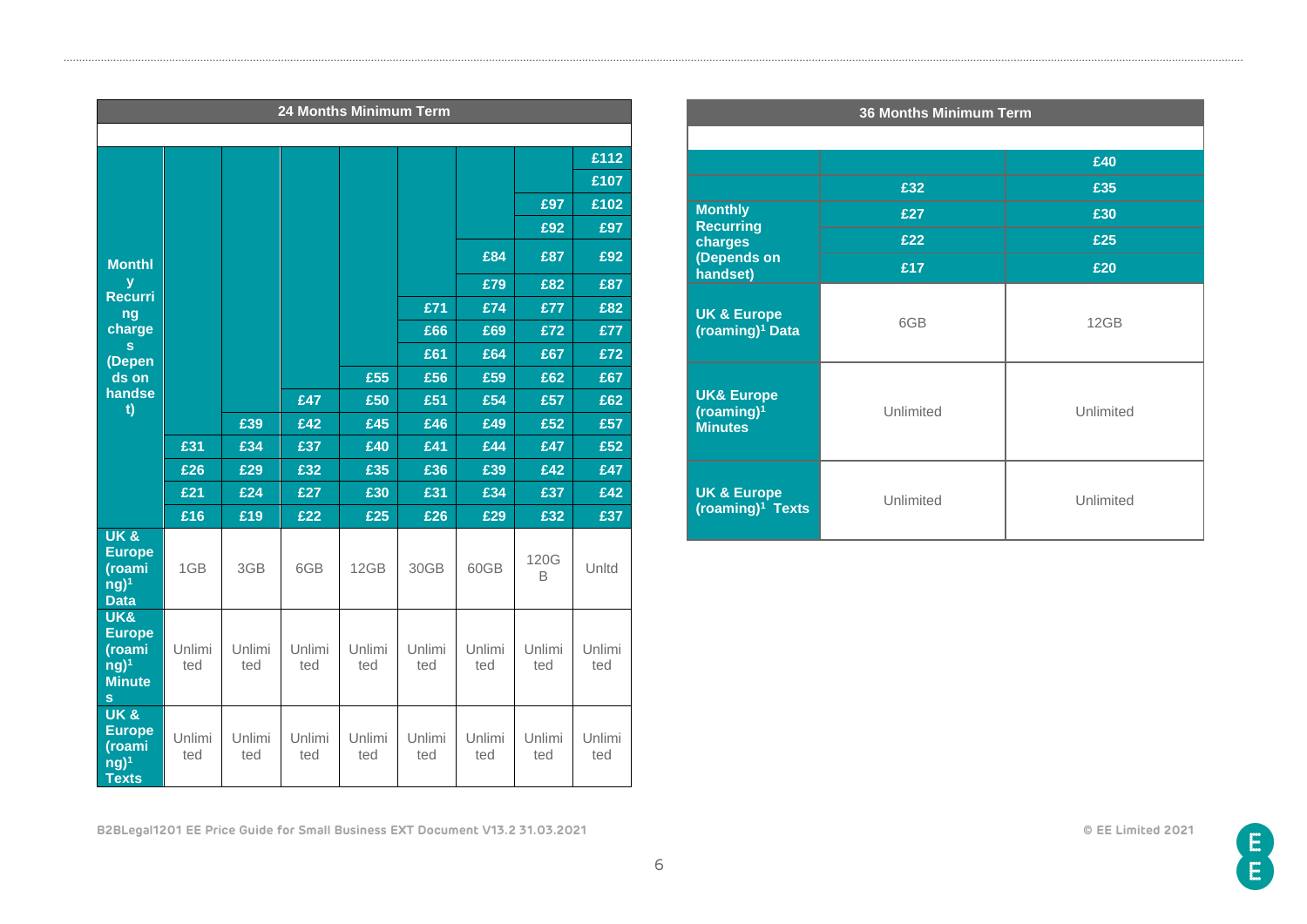# <span id="page-6-0"></span>Business Extra

Our Business Extra plans will give you access to our 5G Network, with uncapped speeds in the UK if you have a 5G device and are in the coverage area. If you don't have a 5G device, you will get access to our fastest 4G speeds subject to coverage. Check coverage here [www.ee.co.uk/coverage](http://www.ee.co.uk/coverage) before selecting your plan.

Business Extra plans come with <sup>4</sup>EE Reserve Data (see Reserve Data section). You also get one <sup>2</sup>Smart Benefit to choose from. On devices directly purchased from EE, you will get Upgrade Anytime (see EE Upgrade Anytime section), Lifetime Guarantee and Free Next Day replacement. (see Lifetime Guarantee and Phone Replacement section) Please note that some of the handset plans below are only available with selected devices and these devices are subject to change from time to time. Monthly charges can vary dependent on handset chosen, please visit<https://business.ee.co.uk/> for details.

Fair Usage Policy applies for usage in for usage in the EU. If you're on a plan that includes a data allowance of over 50GB, you can use up to 25GB of your plan's inclusive data allowance when roaming in the above countries, for plans that include a data allowance of over 60GB, you can use up to 30GB, and plans that include a data allowance of over 100GB, can use up to 60GB unless otherwise stated.

| 24 Months Minimum Term                                             |                                             |                                      |     |      |      |      |       |
|--------------------------------------------------------------------|---------------------------------------------|--------------------------------------|-----|------|------|------|-------|
|                                                                    |                                             |                                      |     |      |      |      |       |
|                                                                    |                                             |                                      |     |      |      |      | £102  |
|                                                                    |                                             |                                      |     |      |      |      | £97   |
|                                                                    |                                             |                                      |     |      |      | £89  | £92   |
|                                                                    |                                             |                                      |     |      |      | £84  | £87   |
|                                                                    |                                             |                                      |     |      |      | £79  | £82   |
| <b>Monthly</b>                                                     |                                             |                                      |     |      | £71  | £74  | £77   |
| <b>Recurring</b><br>charges                                        |                                             |                                      |     |      | £66  | £69  | £72   |
| (Depends on                                                        |                                             |                                      |     | £60  | £61  | £64  | £67   |
| handset)                                                           |                                             |                                      | £52 | £55  | £56  | £59  | £62   |
|                                                                    |                                             | £44                                  | £47 | £50  | £51  | £54  | £57   |
|                                                                    | £36                                         | £39                                  | £42 | £45  | £46  | £49  | £52   |
|                                                                    | £31                                         | £34                                  | £37 | £40  | £41  | £44  | £47   |
|                                                                    | £26                                         | £29                                  | £32 | £35  | £36  | £39  | £42   |
|                                                                    | £21                                         | £24                                  | £27 | £30  | £31  | £34  | £37   |
| <b>UK &amp; Europe</b><br>(roaming) <sup>1</sup> Data              | 1GB                                         | 3GB                                  | 6GB | 12GB | 30GB | 60GB | 120GB |
| <b>UK &amp; Europe</b><br>(roaming) <sup>1</sup><br><b>Minutes</b> | Unlimited                                   |                                      |     |      |      |      |       |
| <b>UK &amp; Europe</b><br>(roaming) <sup>1</sup> Texts             | Unlimited                                   |                                      |     |      |      |      |       |
| <b>International</b><br><b>Direct Dial</b><br><b>Minutes</b>       | 200 Mins from the UK to Europe <sup>2</sup> |                                      |     |      |      |      |       |
| <b>Smart Benefit</b>                                               |                                             | Access to 1 X Smart Benefit included |     |      |      |      |       |

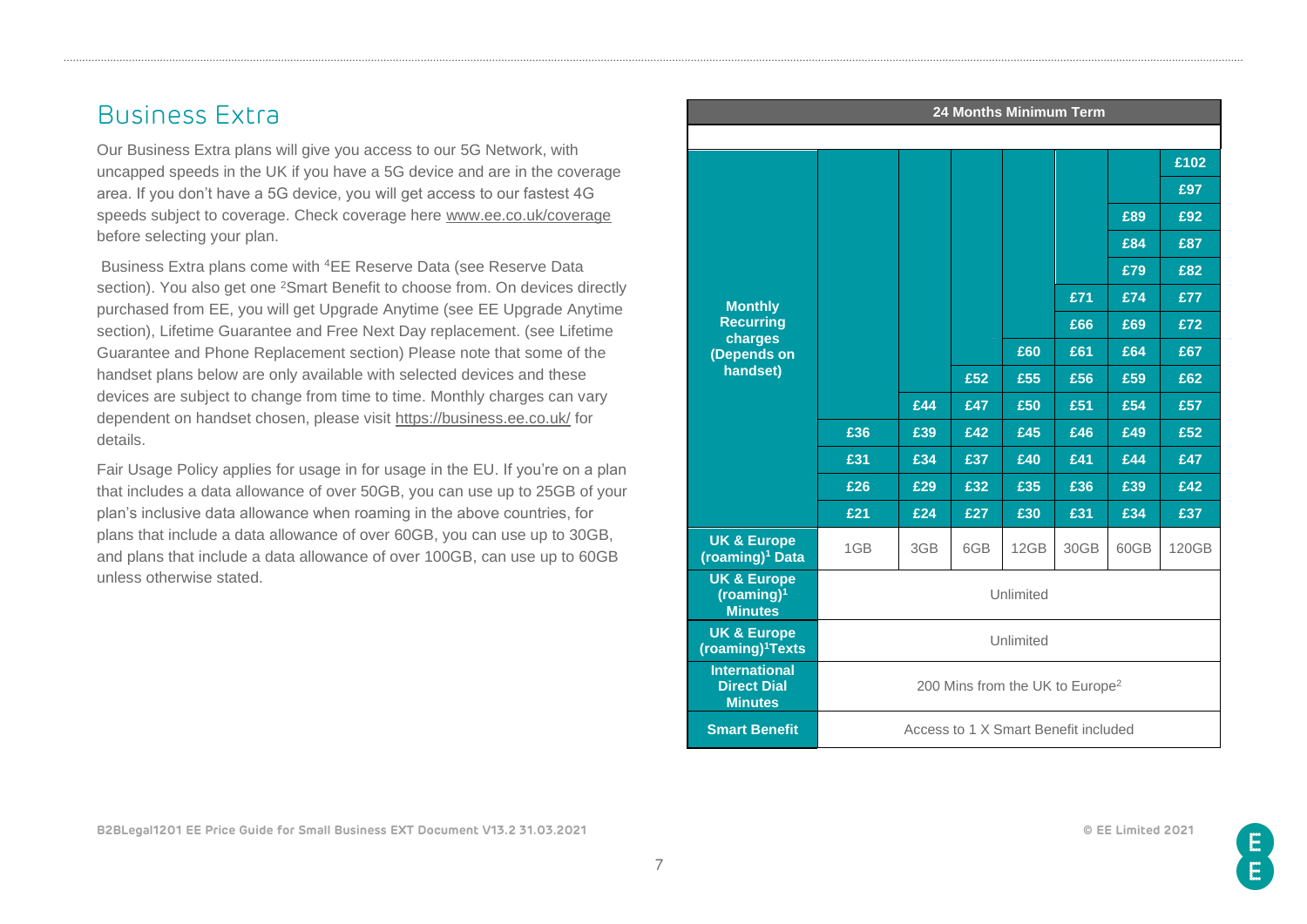| <b>36 Months Minimum Term</b>                          |                                             |                                      |  |  |  |
|--------------------------------------------------------|---------------------------------------------|--------------------------------------|--|--|--|
|                                                        |                                             |                                      |  |  |  |
|                                                        |                                             | £69                                  |  |  |  |
|                                                        |                                             | £64                                  |  |  |  |
|                                                        | £56                                         | £59                                  |  |  |  |
|                                                        | £51<br>£54                                  |                                      |  |  |  |
|                                                        | £46                                         | £49                                  |  |  |  |
|                                                        | £41                                         | £44                                  |  |  |  |
|                                                        | £36<br>£39                                  |                                      |  |  |  |
|                                                        | £31                                         | £34                                  |  |  |  |
|                                                        | £26                                         | £29                                  |  |  |  |
| UK & Europe (roaming) <sup>1</sup><br><b>Data</b>      | 30GB                                        | 60GB                                 |  |  |  |
| UK & Europe (roaming) <sup>1</sup><br><b>Minutes</b>   | Unlimited                                   |                                      |  |  |  |
| <b>UK &amp; Europe</b><br>(roaming) <sup>1</sup> Texts | Unlimited                                   |                                      |  |  |  |
| <b>International Direct Dial</b><br><b>Minutes</b>     | 200 Mins from the UK to Europe <sup>2</sup> |                                      |  |  |  |
| <b>Smart Benefit</b>                                   |                                             | Access to 1 X Smart Benefit included |  |  |  |

# <span id="page-7-0"></span>Business Truly Unlimited

Our Business Unlimited plans will give you access to our 5G Network, with uncapped speeds in the UK if you have a 5G device and are in the coverage area. If you don't have a 5G device, you will get access to our fastest 4G speeds subject to coverage. Check coverage here [www.ee.co.uk/coverage](http://www.ee.co.uk/coverage) before selecting your plan.

Business Unlimited plans come with unlimited data You also get one <sup>3</sup>Smart Benefit to choose from. On devices directly purchased from EE, you will get Upgrade Anytime (see EE Upgrade Anytime section), Lifetime Guarantee and Free Next Day replacement (see Lifetime Guarantee and Phone Replacement section). Please note that some of the handset plans below are only available with selected devices and these devices are subject to change from time to time. Monthly charges can vary dependent on handset chosen, please visit<https://business.ee.co.uk/> for details.

Unlimited data allowance for your sole use only. Roaming in EU/EEA is subject to 60GB per month fair use policy and limited to three months of continuous roaming. Unlimited Plans are not available with any other discount or promotion. We may consider usage above 600GB/month to be excessive and have the right to apply traffic management controls to deprioritise your mobile traffic during busy periods or move you to a more suitable plan.

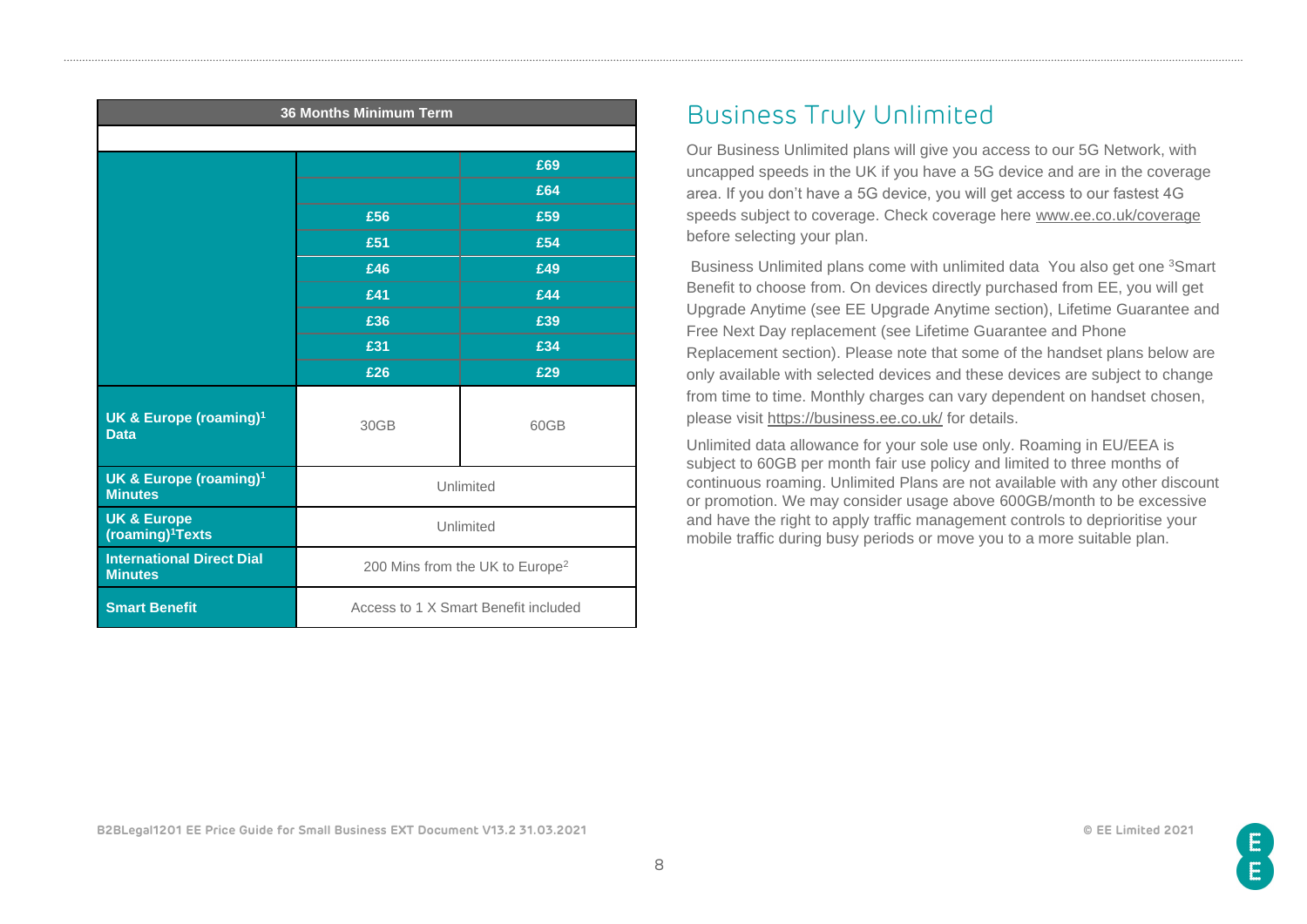| 24 Months Minimum Term                                         |                                             |  |  |
|----------------------------------------------------------------|---------------------------------------------|--|--|
|                                                                |                                             |  |  |
|                                                                | £117                                        |  |  |
|                                                                | £112                                        |  |  |
|                                                                | £107                                        |  |  |
|                                                                | £102                                        |  |  |
|                                                                | £97                                         |  |  |
|                                                                | £92                                         |  |  |
|                                                                | £87                                         |  |  |
| <b>Monthly Recurring</b><br>charges (Depends on                | £82                                         |  |  |
| handset)                                                       | £77                                         |  |  |
|                                                                | £72                                         |  |  |
|                                                                | £67                                         |  |  |
|                                                                | £62                                         |  |  |
|                                                                | £57                                         |  |  |
|                                                                | £52                                         |  |  |
|                                                                | £47                                         |  |  |
|                                                                | £42                                         |  |  |
| UK & Europe (roaming) <sup>1</sup><br><b>Data</b>              | Unlimited                                   |  |  |
| <b>UK &amp; Europe (roaming)<sup>1</sup></b><br><b>Minutes</b> | Unlimited                                   |  |  |
| <b>UK &amp; Europe</b><br>(roaming) <sup>1</sup> Texts         | Unlimited                                   |  |  |
| <b>International Direct Dial</b><br><b>Minutes</b>             | 500 Mins from the UK to Europe <sup>2</sup> |  |  |
| <b>Smart Benefit</b>                                           | Access to 1 X Smart Benefit included        |  |  |

|                                                        | <b>36 Months Minimum Term</b>               |  |  |  |
|--------------------------------------------------------|---------------------------------------------|--|--|--|
|                                                        |                                             |  |  |  |
|                                                        | £77                                         |  |  |  |
|                                                        | £72                                         |  |  |  |
|                                                        | £67                                         |  |  |  |
| <b>Monthly Recurring</b>                               | £62                                         |  |  |  |
| charges (Depends on                                    | £57                                         |  |  |  |
| handset)                                               | £52                                         |  |  |  |
|                                                        | £47                                         |  |  |  |
|                                                        | £42                                         |  |  |  |
|                                                        | £37                                         |  |  |  |
| UK & Europe (roaming) <sup>1</sup><br><b>Data</b>      | Unlimited                                   |  |  |  |
| UK & Europe (roaming) <sup>1</sup><br><b>Minutes</b>   | Unlimited                                   |  |  |  |
| <b>UK &amp; Europe</b><br>(roaming) <sup>1</sup> Texts | Unlimited                                   |  |  |  |
| <b>International Direct Dial</b><br><b>Minutes</b>     | 500 Mins from the UK to Europe <sup>2</sup> |  |  |  |
| <b>Smart Benefit</b>                                   | Access to 1 X Smart Benefit included        |  |  |  |

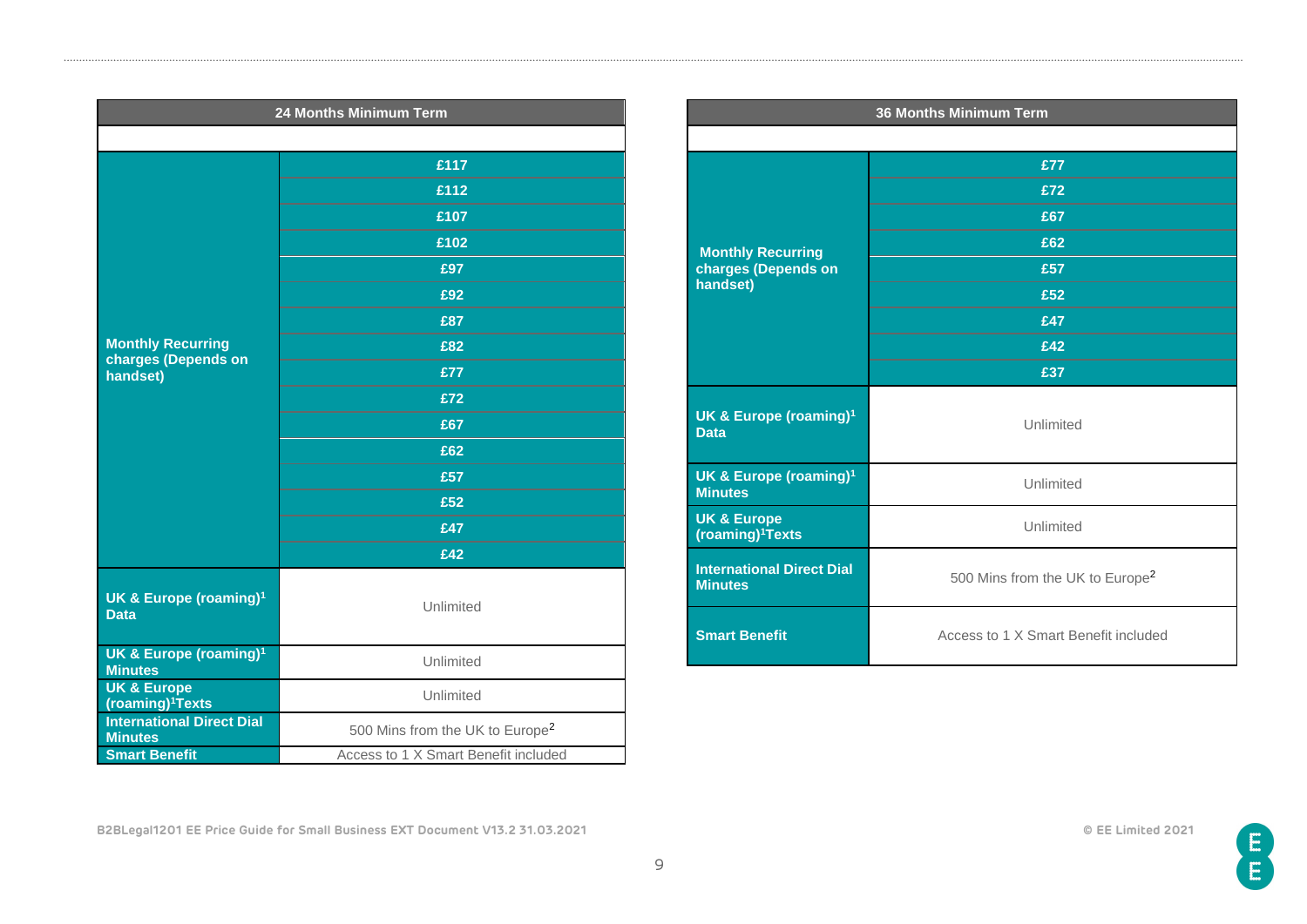### <span id="page-9-0"></span>Business Full Works

Our Business Full Works plans (only available on iPhones) will give you access to our 5G Network, with uncapped speeds in the UK if you have a 5G device and are in the coverage area. If you don't have a 5G device, you will get access to our fastest 4G speeds subject to coverage. Check coverage here [www.ee.co.uk/coverage](http://www.ee.co.uk/coverage) before selecting your plan.

Business Full Works plans come with unlimited data. You also get three Smart Benefits<sup>5</sup>, one of them will be a choice between Apple Music or BT Sport Ultimate. You also get inclusive access to Apple Arcade<sup>6</sup> and Apple TV+<sup>7</sup> for the length of the contract. On devices directly purchased from EE, you will get Upgrade Anytime (see EE Upgrade Anytime section), Lifetime Guarantee and Free Next Day replacement (see Lifetime Guarantee and Phone Replacement section). Please note that some of the handset plans below are only available with selected devices and these devices are subject to change from time to time. Monthly charges can vary dependent on handset chosen, please visit<https://business.ee.co.uk/> for details.

Unlimited data allowance for your sole use only. Roaming in EU/EEA is subject to 60GB per month fair use policy and limited to three months of continuous roaming. Unlimited Plans are not available with any other discount or promotion. We may consider usage above 600GB/month to be excessive and have the right to apply traffic management controls to deprioritise your mobile traffic during busy periods or move you to a more suitable plan.

|                                                                | 24 Months Minimum Term                      |  |  |
|----------------------------------------------------------------|---------------------------------------------|--|--|
|                                                                |                                             |  |  |
|                                                                | £120                                        |  |  |
|                                                                | £115                                        |  |  |
|                                                                | £110                                        |  |  |
|                                                                | £105                                        |  |  |
|                                                                | £100                                        |  |  |
|                                                                | £95                                         |  |  |
| <b>Monthly Recurring</b>                                       | £90                                         |  |  |
| charges (Depends on                                            | £85                                         |  |  |
| handset)                                                       | £80                                         |  |  |
|                                                                | £75                                         |  |  |
|                                                                | £70                                         |  |  |
|                                                                | £65                                         |  |  |
|                                                                | £60                                         |  |  |
|                                                                | £55                                         |  |  |
|                                                                | £50                                         |  |  |
|                                                                | £45                                         |  |  |
| UK & Europe (roaming) <sup>1</sup><br><b>Data</b>              | Unlimited                                   |  |  |
| <b>UK &amp; Europe (roaming)<sup>1</sup></b><br><b>Minutes</b> | Unlimited                                   |  |  |
| <b>UK &amp; Europe</b><br>(roaming) <sup>1</sup> Texts         | Unlimited                                   |  |  |
| <b>International Direct Dial</b><br><b>Minutes</b>             | 500 Mins from the UK to Europe <sup>2</sup> |  |  |
| <b>Smart Benefit</b>                                           | Access to 1 X Smart Benefit included        |  |  |

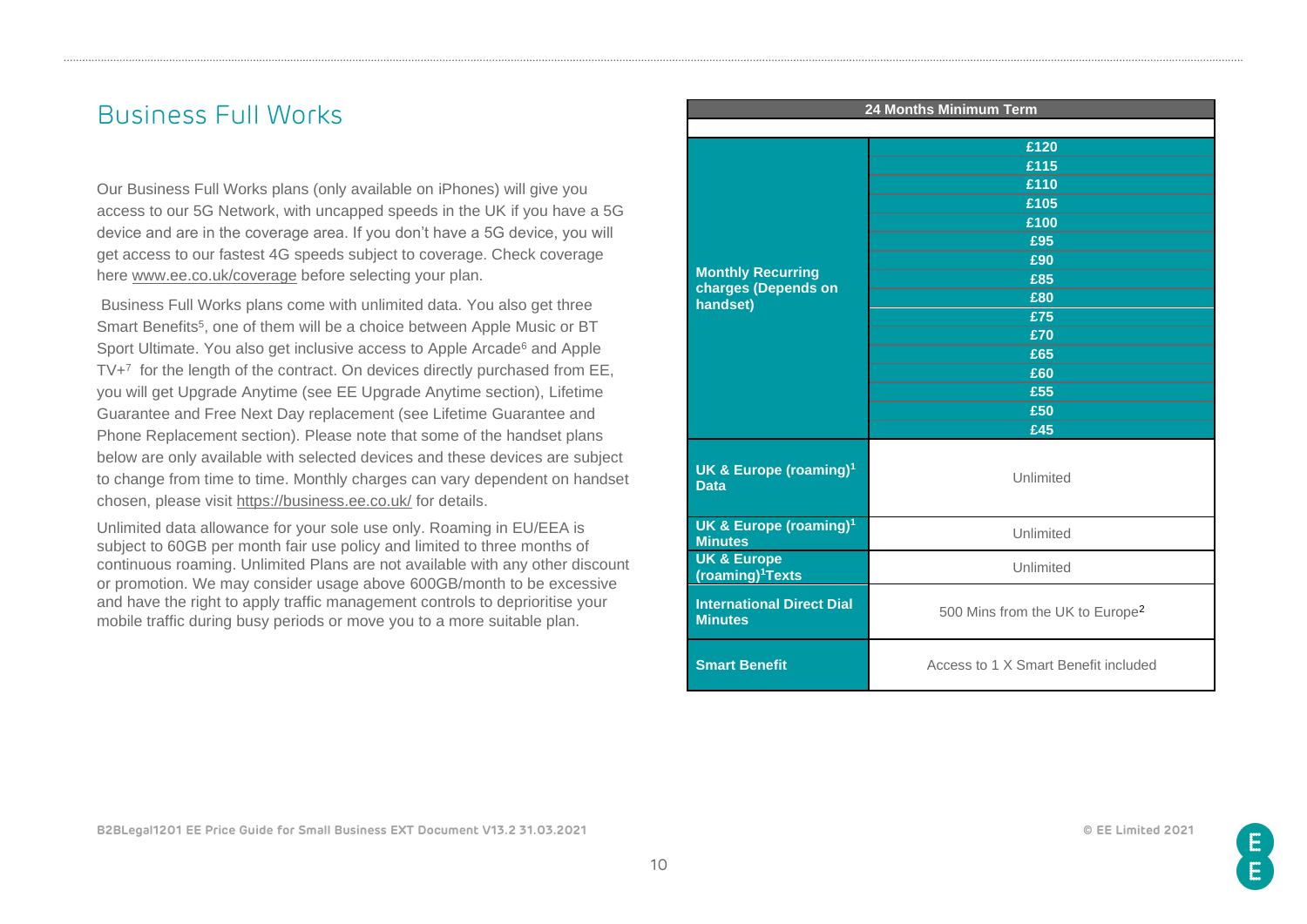<sup>1</sup> **Europe Roaming:** Inclusive Europe data, minutes, texts and picture messages (as appropriate) can be used when roaming (calling/texting/receiving calls while travelling abroad) in the following countries:

Austria, Azores, Belgium, Bulgaria, Canary Islands, Croatia, Cyprus, Czech Republic, Denmark, Estonia, Finland, France, French Guiana, Germany, Gibraltar, Greece, Guadeloupe, Guernsey, Hungary, Iceland, Ireland, Isle of Man, Italy, Jersey, Latvia, Lithuania, Liechtenstein, Luxembourg, Malta, Martinique, Monaco, Netherlands, Norway, Poland, Portugal, Reunion Islands, Romania, San Marino, Slovakia, Slovenia, Spain, Sweden, Switzerland, Saint Martin, Saint Barthelemy and Vatican City

Fair usage policy: If you're on a plan that includes a data allowance of over 50GB, you can use up to 25GB of your plan's inclusive data allowance when roaming in the above countries, for plans that include a data allowance of over 60GB, you can use up to 30GB, and plans that include a data allowance of over 100GB, can use up to 60GB unless otherwise stated.

4G data services while roaming are subject to availability in the relevant location. There are currently no 5G roaming networks available. Customers on 5G plans will receive 4G data services while roaming subject to availability.

2 **IDD** (calling/texting abroad from the UK) **-** Includes all of the countries listed at point 1 above, excluding Estonia, Latvia, Liechtenstein, Lithuania and Monaco. Can be changed for an alternative swappable benefit at any time.

<sup>3</sup>**Smart Benefits:** Business Extra and Business Unlimited Plans give you access to a range of swappable Smart Benefits. Once you've chosen your Smart Benefit from the list of offers below, you can swap your Smart Benefit thereafter every 30 days. Choose your Smart Benefit at purchase or by texting PICK to 150. We may at any time change the range of Smart Benefits available, the content of Smart Benefits or the minimum length of time each Smart Benefit must be active for. We will try to notify active users of the affected Smart Benefit if we do this but we are not obliged to. Each Smart Benefit may take up to 24 hours to activate. Third party subscriptions may be required and the Smart Benefit may be subject to third party terms and conditions.

**B2BLegal1201 EE Price Guide for Small Business EXT Document V13.2 31.03.2021 © EE Limited 2021**

<sup>4</sup>**EE Reserve Data**: If you reach your monthly full speed data allowance on one of our Reserve Data plans you will continue to be able to use data for the remainder of that month, but your speed will be restricted to 2Mb per second. To continue to use data at full uncapped speed you will need to buy one of our speed boost data passes which will restore full speed service for the duration of the pass, or until the end of your billing cycle when your monthly full speed data allowance renews - whichever comes first.

<sup>5</sup>**Smart Benefits for Business Full Works:** Customers on Business Full Works plan can choose one smart benefit from Apple Music and BT Sport. Customers can choose their smart benefit at purchase, or by texting PICK to 150. They also get inclusive access to Apple TV+ and Apple Arcade for the length of the contract by texting START ARCADE to 150 for Apple Arcade and START TV+ to 150 for Apple TV+ . We may at any time change the range of smart benefits available, the content of the smart benefit or the minimum length of time each smart benefit must be active for. We will try to notify active users of the affected smart benefit if we do this but are not obliged to. Each smart benefit may take up to 24 hours to activate. Third party subscriptions may be required, and the smart benefit may be subject to third party terms and conditions.

<sup>6</sup>**Apple Arcade:** Data used will decrement from your plan allowance. Only available to iOS users. Apple Arcade is for your personal, non-commercial use only. To redeem requires an iPhone using iOS13 or later. To access content requires a device using iOS13 or later, iPad using iPadOS and Mac with macOS Catalina. Apple ID required. You must not attempt to share, edit or adapt the content made available to you. Content is variable and may be withdrawn at any time. UK use only. Apple Arcade terms apply.

<sup>7</sup>**Apple TV+:** Only one Apple TV+ offer per Apple ID and only one Apple TV+ offer per family if you're part of a Family Sharing group, regardless of the number of devices you or your family purchases. Up to 6 family members can share one Apple TV+ subscription through Family Sharing. Data used will decrement from your plan allowance. Only available to iOS users. Apple TV+ is for your personal, non-commercial use only. To redeem requires a iPhone using iOS 12.3 or later. To access content required a device using iOS12.3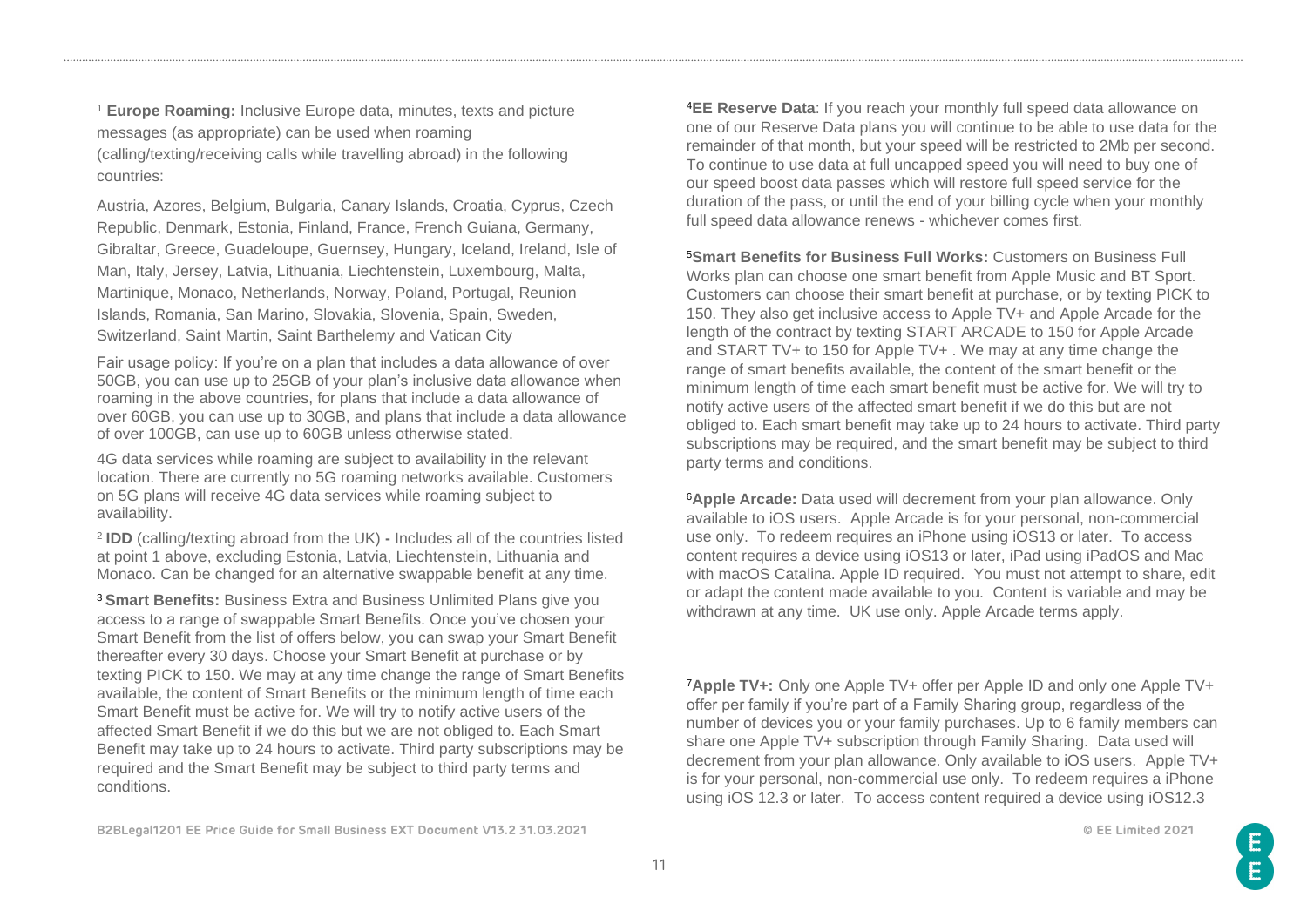or later, Mac with macOS Catalina and Apple TV with tvOS 12.3. Apple ID required. You must not attempt to share, edit or adapt the content made available to you. Content is variable and may be withdrawn at any time. UK use only. Apple TV+ terms apply.

**5G :** 5G is available in 100 locations across the UK, and is rolling out across other UK locations during 2020. Check your location's coverage at ee.co.uk/coverage. Speeds vary by location, coverage and demand. 5G coverage and 5G compatible device are needed to access the 5G network. If you're on a 5G device, in some very limited circumstances right at the edge of the 5G-enabled area and when you are indoors, your device may show you're connected to the 5G network when you're not. You'll still receive our best available speed at this location. If you're on a 5G Ready Plan with a 4G device or in an area not yet covered by the 5G network you will receive our best available non-5G speeds.

Information & pricing correct as at 2nd September 2020.

# <span id="page-11-0"></span>EE Upgrade Anytime

The terms below for EE Upgrade Anytime do not apply to price plans purchased via Indirect Partners. The Indirect Partners have their own terms for any early upgrade price plans and/or offers.

We will only accept your request for EE Upgrade Anytime on the Business Extra and Business Unlimitied price plans identified in the table immediately above if:

- you have an eligible device as set out at [business.ee.co.uk/upgradeanytime;](file:///C:/Users/610071216/AppData/Local/Microsoft/Windows/INetCache/IE/S0CC1EWA/business.ee.co.uk/upgradeanytime)
- fewer than 50 connections;
- the plan that you are upgrading from has been in place for at least 14 days but you are not within 90 days of the end of your Minimum Term;
- your account and all payments are up to date;

**B2BLegal1201 EE Price Guide for Small Business EXT Document V13.2 31.03.2021 © EE Limited 2021**

- you are upgrading to a price plan with a new 24 month Minimum Term to which the same or higher monthly payment than that in your current plan, applies;
- you pass our credit checks.

If you have fewer than 50 connections and you grow your account to 50 or more connections, you will be unable to participate in EE Upgrade Anytime when you reach 50 connections. Customers who have 50 or more connections should contact us to discuss available upgrade options.

Eligible customers must upgrade, in a participating EE retail store or by contacting our call centre.

We may apply an early upgrade charge. More information about this can be found under the Charges paragraph below.

If you want to trade in your old device you will:

- need to return your current device in full working condition, power up, with no missing, damaged or cracked parts, (e.g. a stylus for touch screen devices should be included if the device was originally supplied with one) and with any security features such as Find My iPhone disabled;
- remove all personal content and make back-up copies where appropriate. We are not responsible for any content you lose as a result of the upgrade; and
- remove the SIM Cards, disable any location finder software on the device, remove any security features (e.g. PIN code, finger print access).

You understand that once you return your current device to us you will not be able to get it back again.

If the device is damaged or not returned, a damaged or missing device charge may apply, which can be found at the following link: [business.ee.co.uk/upgradeanytime](file:///C:/Users/610071216/AppData/Local/Microsoft/Windows/INetCache/IE/S0CC1EWA/business.ee.co.uk/upgradeanytime)

If you do not want to trade in your old device you will have to pay an extra charge. More information about this charge can be found under the Charges paragraph below.

If you wish to upgrade within the 90 day period before the end of the Minimum Term applicable to your current plan, you will not be able to

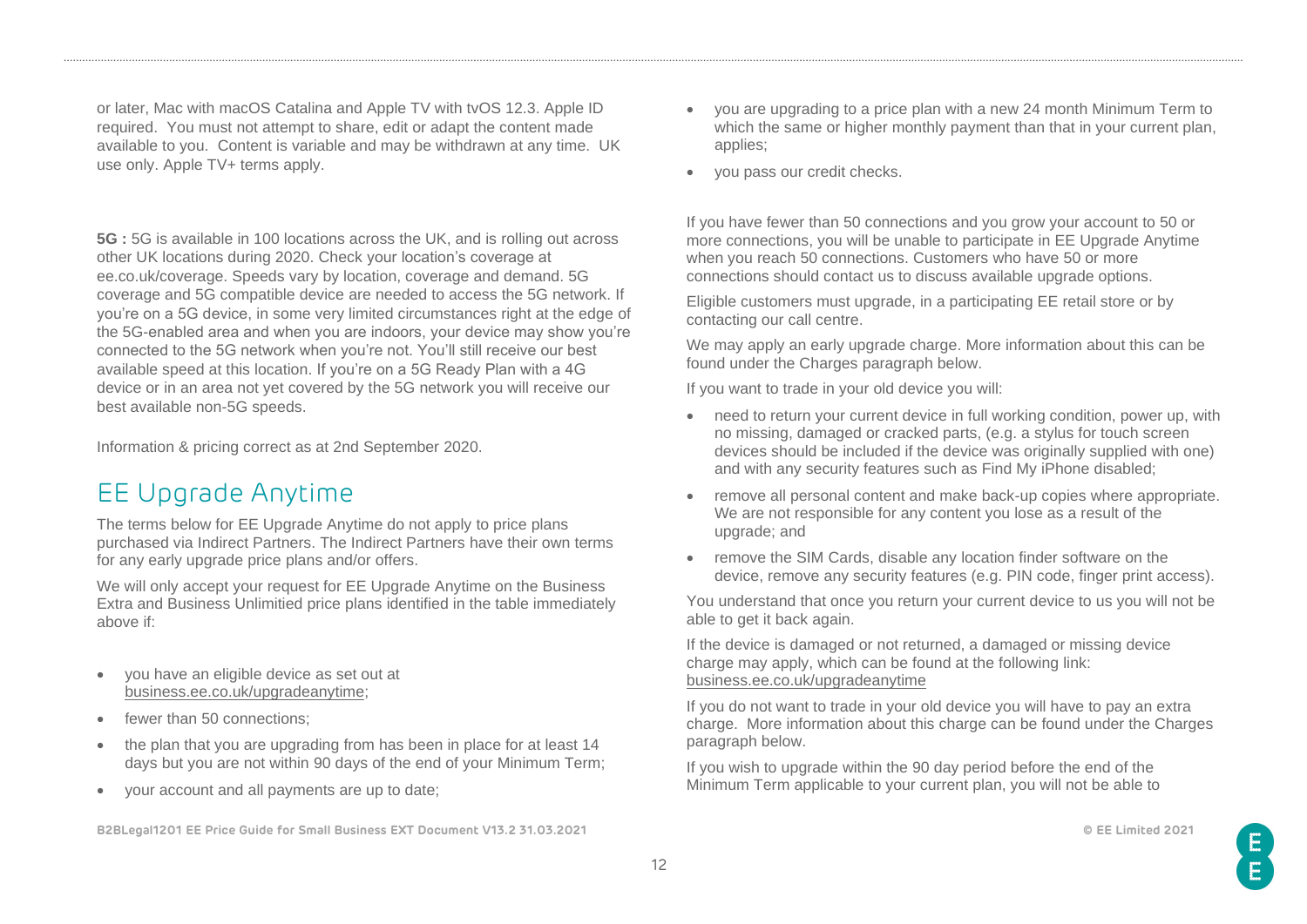participate in EE Upgrade Anytime and you can upgrade as normal with no early upgrade charge and you can keep your old device.

EE Upgrade Anytime is subject to the EE Pay Monthly Terms for Small Business which can be found at the following link under Network Terms: [https://ee.co.uk/business/small/help/terms-and-conditions/business-terms](https://ee.co.uk/business/small/help/terms-and-conditions/business-terms-and-conditions/)[and-conditions/.](https://ee.co.uk/business/small/help/terms-and-conditions/business-terms-and-conditions/)

If you participate in this EE Upgrade Anytime price plan, you'll be ineligible for any other recycle and reward scheme that would otherwise be available to you.

We may withdraw EE Upgrade Anytime at any time.

#### General

Where as part of the EE Upgrade Anytime you trade in your device, we will send you a new device. Devices are subject to availability at the time you want to upgrade.

### **Charges**

Early Upgrade Charge - you may be charged an early upgrade charge in accordance with the section "How does Upgrade Anytime work" at business.ee.co.uk/upgradeanytime.

If you do not want to trade in your old device or your old device is not returned, you will pay an extra charge as set out at the table 'Can I still Upgrade Anytime if I don't want to trade in my old device or my device is not returned' at [business.ee.co.uk/upgradeanytime.](file:///C:/Users/610071216/AppData/Local/Microsoft/Windows/INetCache/IE/S0CC1EWA/business.ee.co.uk/upgradeanytime)

Damaged Device Charge - you may be charged a damaged device charge in accordance with the "What do I do if my phone is damaged" table at business.ee.co.uk/upgradeanytime. A damaged device charge applies where your device:

- does not power up;
- is not free from PIN locks;
- cannot make and receive calls or send texts;
- does not have fully operative features (such as bluetooth or a camera);
- does not have fully operative control buttons (including they keypad);
- does not have an IMEI label or has a damaged or defaced IMEI label;
- does not have a display that is clear or fully intact;
- has fading and/or missing pixels, cracks or bleeding on the screen;
- screens aren't free from major scratching;

• is not free from water damage or ingress (signs of water damage as signified by the manufacturer's water damage indicators);

• has Find My iPhone enabled including if it has been Activation Locked via an iCloud account. All devices running iOS7 or older are Activation Locked automatically and the device must be removed from an iCloud account. If you haven't removed it from your iCloud account or disabled Find My iPhone before sending in, we will not return the device to you for you to unlock subsequently.

The damaged device charge is also applicable where repairs have been carried out to your device by a third party not authorised by us or the manufacturer or if any theft/loss protection apps on your device are not disabled.

If you are in any doubt, you are advised to contact us before arranging your EE Upgrade Anytime.

We may vary the charges at any time.

# <span id="page-12-0"></span>Business Handset Promotional Plans

From time-to-time, we offer promotional tariffs. These are available specifically for promotional periods only and are subject to Terms and Conditions around eligibility and availability. These offers are only available to new customers and existing EE customers, as appropriate, that Upgrade to this plan during the promotional period. They may not always be available to upgrading customers. The offer is NOT available to any existing customers whose agreements are within their Minimum Term. Existing customers cannot change their price plan on to this promotional plan unless we agree to resign that customer. These offers are not available with any other discount or promotion (including Friends & Family) and cannot be used as a Shared Plan unless stated otherwise.

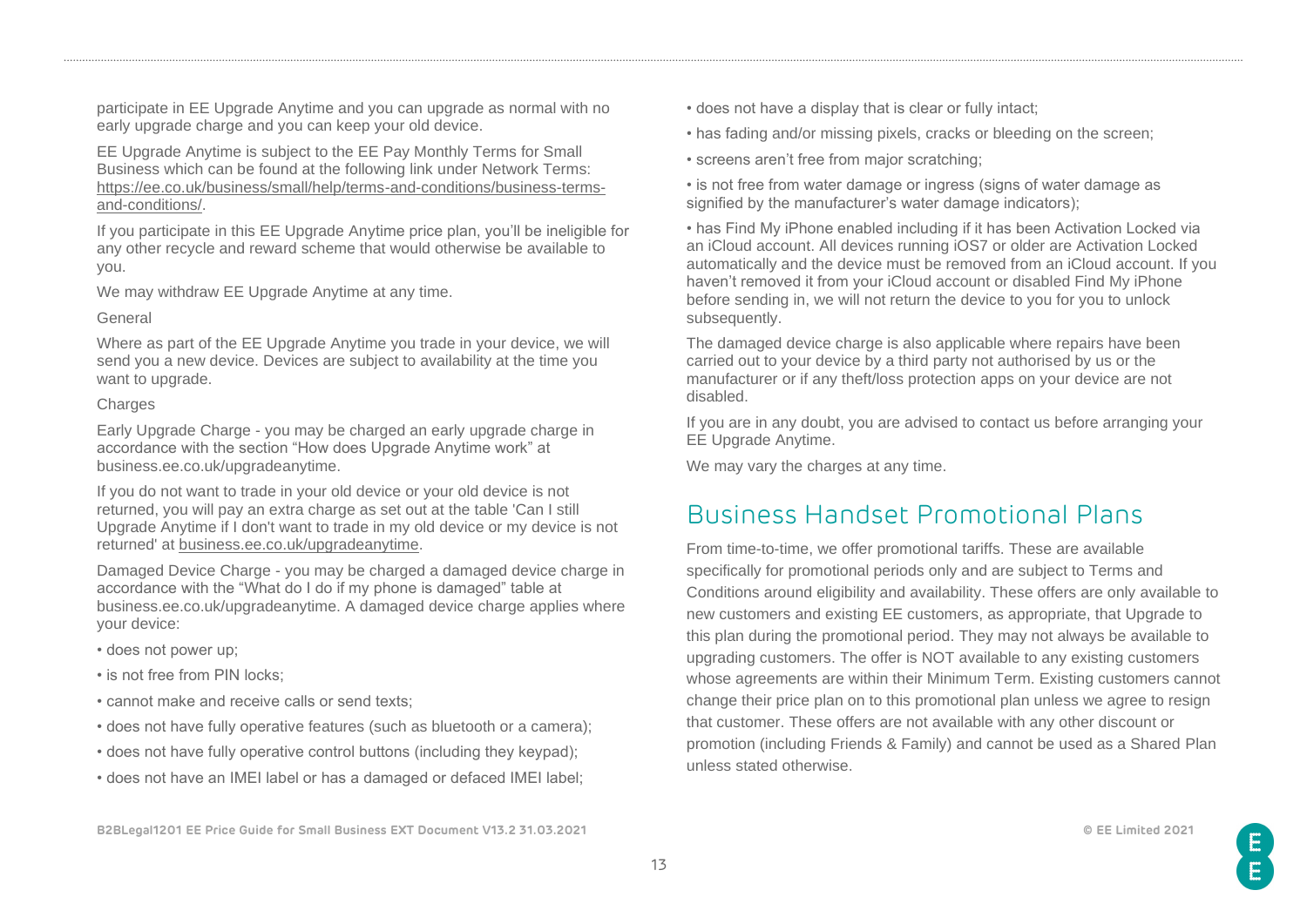# Business SIM Only Plans

Our Business SIM Only plans are all 5G enabled to give you access to our 5G Network in the UK if you have a 5G device and coverage. Check coverage here [www.ee.co.uk/coverage](http://www.ee.co.uk/coverage) before selecting your plan. Outside of 5G areas you'll get our fastest 4G speeds.

| 5G Ready - 30 Day Minimum Term                         |                                                                                |           |  |  |  |
|--------------------------------------------------------|--------------------------------------------------------------------------------|-----------|--|--|--|
| <b>Monthly Recurring</b><br><b>Charges</b>             | £17                                                                            | £23       |  |  |  |
| <b>UK &amp; Europe</b><br>(roaming) <sup>1</sup> Data  | 5GB                                                                            | 10GB      |  |  |  |
| <b>UK &amp; Europe</b><br>$(roaming)1$ Minutes         | Unlimited<br>Unlimited                                                         |           |  |  |  |
| <b>UK &amp; Europe</b><br>(roaming) <sup>1</sup> Texts | Unlimited                                                                      | Unlimited |  |  |  |
| UK Network speed <sup>5</sup>                          | Fastest 5G speeds<br>(fastest 4G on a non 5G device or outside of 5G coverage) |           |  |  |  |
| <b>Shared Leader</b>                                   | No                                                                             |           |  |  |  |

| <b>Non EU Roaming</b><br>(using phone whilst<br>travelling abroad<br>outside of EU) | Not included in price plan, need to buy an add on or pay<br>standard roaming rates       |  |  |
|-------------------------------------------------------------------------------------|------------------------------------------------------------------------------------------|--|--|
| <b>International Direct</b><br><b>Dial Minutes &amp; Texts</b><br>to the $EU2$      | Not included in price plan, need to buy an add on or pay<br>standard international rates |  |  |
| <b>UK Network Speed<sup>5</sup></b>                                                 | Fastest 5G speeds<br>(fastest 4G on a non 5G device or outside of 5G coverage)           |  |  |
| <b>Shared Leader</b>                                                                | N٥                                                                                       |  |  |

| 5G Ready - Business Essentials                                  |                            |                              |                              |  |  |  |  |  |  |
|-----------------------------------------------------------------|----------------------------|------------------------------|------------------------------|--|--|--|--|--|--|
|                                                                 |                            | <b>12 month Mininum Term</b> | <b>24 month Minimum Term</b> |  |  |  |  |  |  |
| <b>Monthly Recurring</b><br><b>Charges</b>                      | £12                        | £12<br>£15                   |                              |  |  |  |  |  |  |
| Full speed UK &<br>Europe (roaming) <sup>1</sup><br><b>Data</b> | 5GB                        | 10GB                         | 10GB                         |  |  |  |  |  |  |
| <b>UK &amp; Europe</b><br>(roaming) <sup>1</sup> Minutes        | Unlimited                  | Unlimited                    | Unlimited                    |  |  |  |  |  |  |
| <b>UK &amp; Europe</b><br>(roaming) <sup>1</sup> Texts          | Unlimited                  | Unlimited<br>Unlimited       |                              |  |  |  |  |  |  |
| <b>Smart Benefit<sup>3</sup></b>                                | Not included in price plan |                              |                              |  |  |  |  |  |  |
| <b>EE Reserve Data4</b>                                         |                            | Not included in price plan   |                              |  |  |  |  |  |  |

| 5G Ready - Business Extra                                                  |                                                                             |                            |           |           |  |  |  |  |
|----------------------------------------------------------------------------|-----------------------------------------------------------------------------|----------------------------|-----------|-----------|--|--|--|--|
|                                                                            | 24 month Minimum Term<br><b>12 month Mininum Term</b>                       |                            |           |           |  |  |  |  |
| <b>Monthly Recurring</b><br><b>Charges</b>                                 | £18<br>£20                                                                  |                            | £15       | £18       |  |  |  |  |
| <b>Full speed UK &amp;</b><br>Europe (roaming) <sup>1</sup><br><b>Data</b> | 20GB                                                                        | 40GB                       | 20GB      | 40GB      |  |  |  |  |
| <b>UK &amp; Europe</b><br>(roaming) <sup>1</sup> Minutes                   | Unlimited                                                                   | Unlimited                  | Unlimited | Unlimited |  |  |  |  |
| <b>UK &amp; Europe</b><br>(roaming) <sup>1</sup> Texts                     | Unlimited                                                                   | Unlimited                  | Unlimited | Unlimited |  |  |  |  |
| <b>Smart Benefit</b>                                                       | Choose 1 x Smart Benefit from:<br>BT Sport Ultimate, Britbox or Prime Video |                            |           |           |  |  |  |  |
| <b>EE Reserve Data4</b>                                                    |                                                                             | Not included in price plan |           |           |  |  |  |  |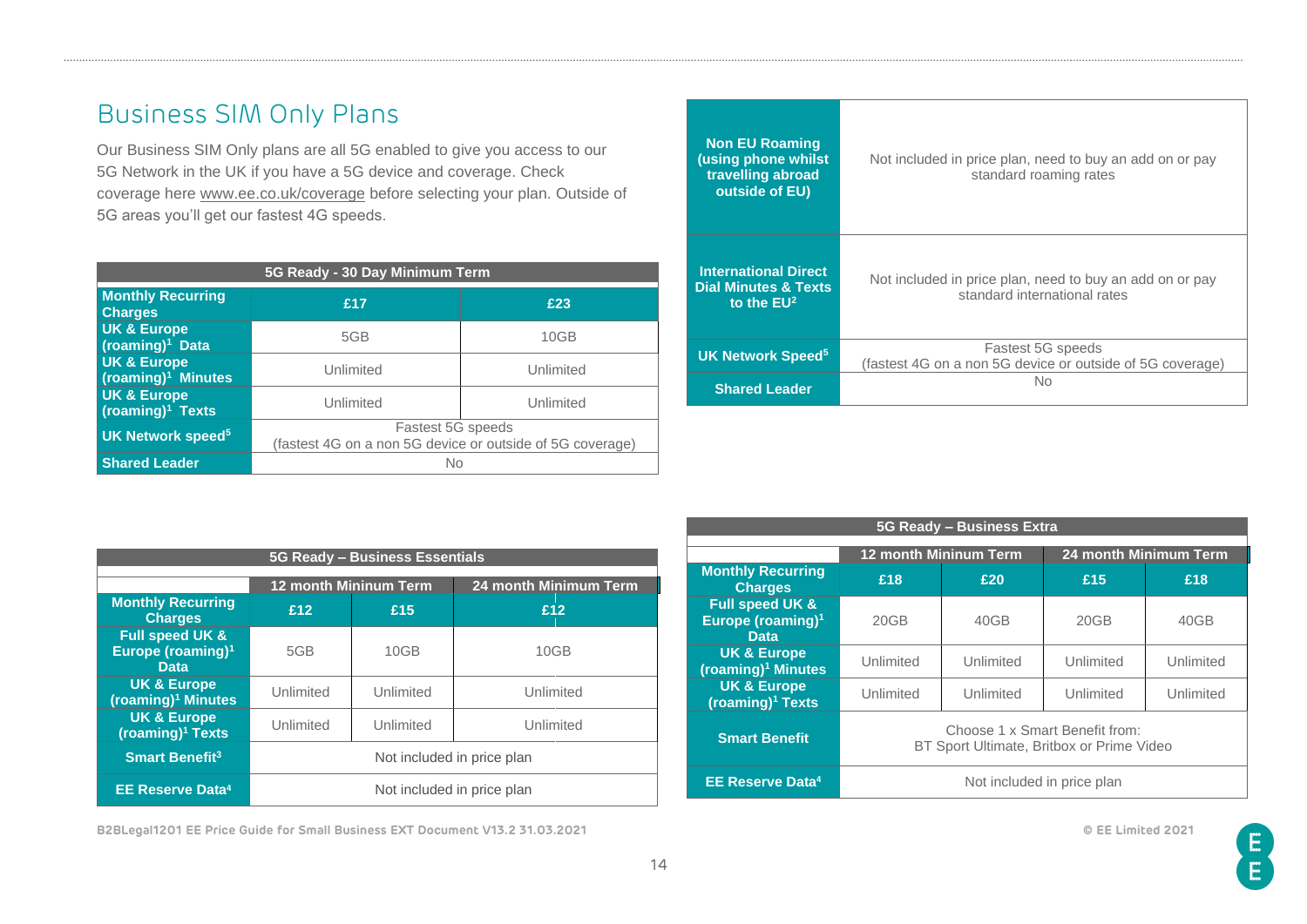| <b>Non EU Roaming</b><br>(using phone whilst<br>travelling abroad<br>outside of EU) | Not included in price plan, need to buy an add on or pay<br>standard roaming rates       | <b>Non EU Roaming</b><br>(using phone whilst<br>travelling abroad<br>outside of EU) |                                                     | Not included in price plan, need to buy an add on or pay  | standard roaming rates |            |            |           |
|-------------------------------------------------------------------------------------|------------------------------------------------------------------------------------------|-------------------------------------------------------------------------------------|-----------------------------------------------------|-----------------------------------------------------------|------------------------|------------|------------|-----------|
| <b>International Direct</b><br><b>Dial Minutes &amp; Texts</b><br>to the $EU2$      | Not included in price plan, need to buy an add on or pay<br>standard international rates | <b>International Direct</b><br><b>Dial Minutes &amp; Texts</b><br>to the $EU2$      | 200 minutes of calls from the UK to the EU included |                                                           |                        |            |            |           |
| <b>UK Network Speed<sup>5</sup></b>                                                 | Fastest 5G speeds<br>(fastest 4G on a non 5G device or outside of 5G coverage)           | <b>UK Network Speed<sup>5</sup></b>                                                 |                                                     | (fastest 4G on a non 5G device or outside of 5G coverage) | Fastest 5G speeds      |            |            |           |
| <b>Shared Leader</b>                                                                | Yes.                                                                                     | <b>Shared Leader</b>                                                                | Yes                                                 | Yes                                                       | <b>No</b>              | <b>Yes</b> | <b>Yes</b> | <b>No</b> |

| <sup>1</sup> Europe Roaming: Inclusive Europe data, minutes, texts and picture |
|--------------------------------------------------------------------------------|
| messages (as appropriate) can be used when roaming                             |
| (calling/texting/receiving calls while travelling abroad) in the following     |
| countries:                                                                     |

Austria, Azores, Belgium, Bulgaria, Canary Islands, Croatia, Cyprus, Czech Republic, Denmark, Estonia, Finland, France, French Guiana, Germany, Gibraltar, Greece, Guadeloupe, Guernsey, Hungary, Iceland, Ireland, Isle of Man, Italy, Jersey, Latvia, Lithuania, Liechtenstein, Luxembourg, Malta, Martinique, Monaco, Netherlands, Norway, Poland, Portugal, Reunion Islands, Romania, San Marino, Slovakia, Slovenia, Spain, Sweden, Switzerland, Saint Martin, Saint Barthelemy and Vatican City

Fair usage policy: If you're on a plan that includes a data allowance of over 50GB, you can use up to 25GB of your plan's inclusive data allowance when roaming in the above countries, for plans that include a data allowance of over 60GB, you can use up to 30GB, and plans that include a data allowance of over 100GB, can use up to 60GB unless otherwise stated.

| 5G Ready - Business Unlimited                                       |                                                                             |                              |           |                                         |                       |           |  |  |  |
|---------------------------------------------------------------------|-----------------------------------------------------------------------------|------------------------------|-----------|-----------------------------------------|-----------------------|-----------|--|--|--|
|                                                                     |                                                                             | <b>12 month Mininum Term</b> |           |                                         | 24 month Minimum Term |           |  |  |  |
| <b>Monthly Recurring</b><br><b>Charges</b>                          | £23                                                                         | £27<br>£32                   |           | £20                                     | £23                   | £27       |  |  |  |
| <b>Full speed UK &amp;</b><br>Europe (roaming) $1,6$<br><b>Data</b> | 50GB                                                                        | 100GB                        | Unlimited | 50GB                                    | 100GB                 | Unlimited |  |  |  |
| <b>UK &amp; Europe</b><br>(roaming) <sup>1</sup> Minutes            | Unlimited                                                                   |                              |           | Unlimited Unlimited Unlimited Unlimited |                       | Unlimited |  |  |  |
| <b>UK &amp; Europe</b><br>(roaming) <sup>1</sup> Texts              | <b>Unlimited</b>                                                            |                              |           | Unlimited Unlimited Unlimited Unlimited |                       | Unlimited |  |  |  |
| <b>Smart Benefit<sup>3</sup></b>                                    | Choose 1 x Smart Benefit from:<br>BT Sport Ultimate, Britbox or Prime Video |                              |           |                                         |                       |           |  |  |  |
| <b>EE Reserve Data4</b>                                             | Yes                                                                         | Yes                          | <b>No</b> | Yes                                     | Yes                   | <b>No</b> |  |  |  |

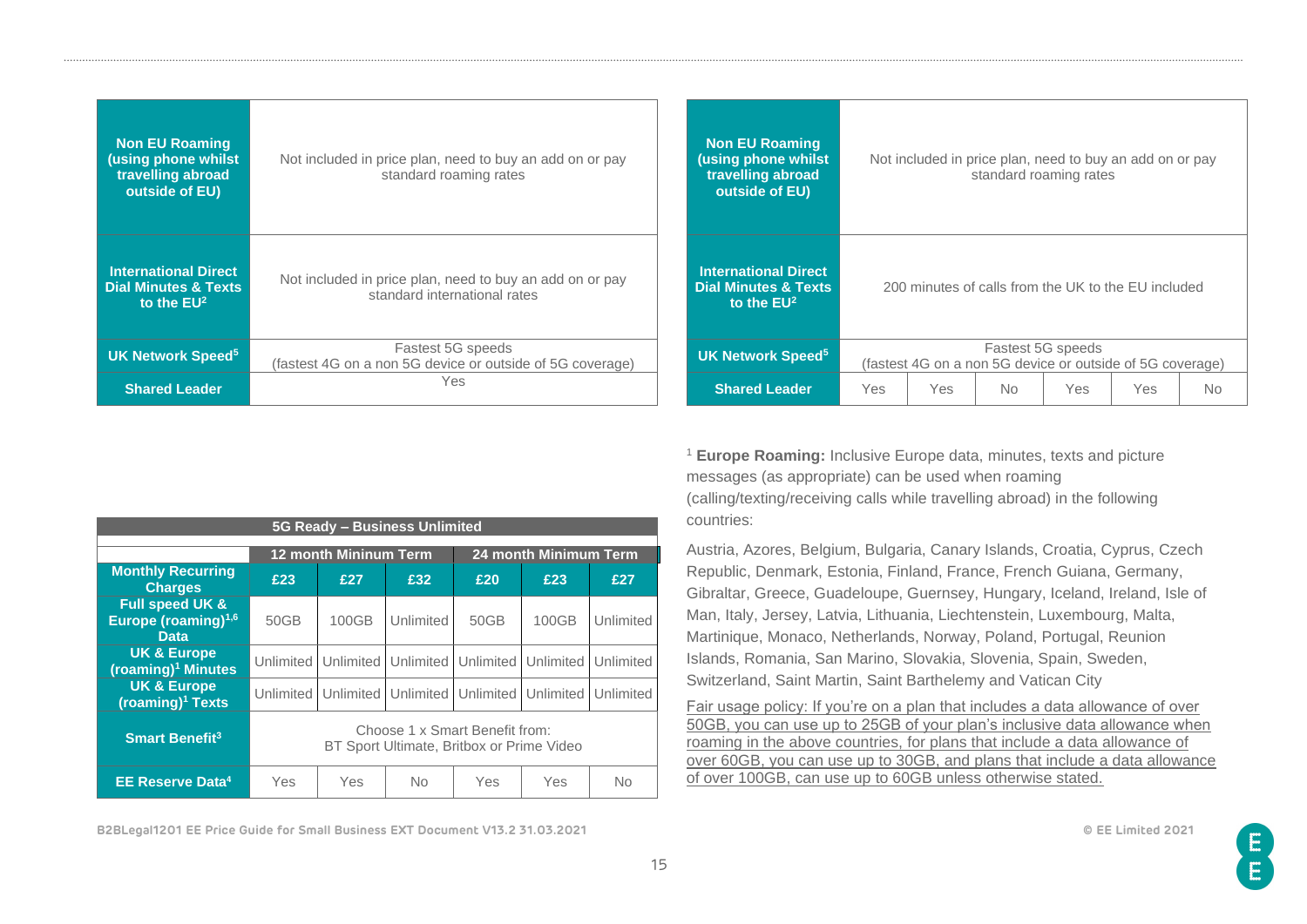4G data services while roaming are subject to availability in the relevant location. There are currently no 5G roaming networks available. Customers on 5G plans will receive 4G data services while roaming subject to availability.

2 **IDD** (calling/texting abroad from the UK) **-** Includes all of the countries listed at point 1 above, excluding Estonia, Latvia, Liechtenstein, Lithuania and Monaco. Can be changed for an alternative swappable benefit at any time.

<sup>3</sup>**Smart Benefits:** Business Extra and Business Unlimited Plans give you access to a range of swappable Smart Benefits. Once you've chosen your Smart Benefit from the list of offers below, you can swap your Smart Benefit thereafter every 30 days. Choose your Smart Benefit at purchase or by texting PICK to 150. We may at any time change the range of Smart Benefits available, the content of Smart Benefits or the minimum length of time each Smart Benefit must be active for. We will try to notify active users of the affected Smart Benefit if we do this but we are not obliged to. Each Smart Benefit may take up to 24 hours to activate. Third party subscriptions may be required and the Smart Benefit may be subject to third party terms and conditions.

<sup>4</sup> **EE Reserve Data**: If you reach your monthly full speed data allowance on one of our Reserve Data plans you will continue to be able to use data for the remainder of that month, but your speed will be restricted to 2Mb per second. To continue to use data at full uncapped speed you will need to buy one of our speed boost data passes which will restore full speed service for the duration of the pass, or until the end of your billing cycle when your monthly full speed data allowance renews - whichever comes first..

⁵ **5G Ready Plans:** 5G is available in 100 locations across the UK, and is rolling out across other UK locations during 2020. Check your location's coverage at ee.co.uk/coverage. Speeds vary by location, coverage and demand. 5G coverage and 5G compatible device are needed to access the 5G network. If you're on a 5G device, in some very limited circumstances right at the edge of the 5G-enabled area and when you are indoors, your device may show you're connected to the 5G network when you're not. You'll still receive our best available speed at this location. If you're on a 5G Ready

Plan with a 4G device or in an area not yet covered by the 5G network you will receive our best available non-5G speeds.

⁶ **Unlimited Data Plans:** Unlimited data allowance for your sole use only. Roaming in EU/EEA is subject to 60GB per month fair use policy and limited to three months of continuous roaming. Unlimited Plans are not available with any other discount or promotion. We may consider usage above 600GB/month to be excessive and have the right to apply traffic management controls to deprioritise your mobile traffic during busy periods or move you to a more suitable plan.

### <span id="page-15-0"></span>Business SIM Only Promotional Plans

From time-to-time, we offer promotional tariffs. These are available specifically for promotional periods only and are subject to Terms and Conditions around eligibility and availability. These offers are only available to new customers and existing EE customers, as appropriate, that Upgrade to this plan during the promotional period. They may not always be available to upgrading customers. The offer is NOT available to any existing customers whose agreements are within their Minimum Term. Existing customers cannot change their price plan on to this promotional plan unless we agree to resign that customer. These offers are not available with any other discount or promotion (including Friends & Family) and cannot be used as a Shared Plan unless stated otherwise.

<sup>1</sup> **Europe Roaming:** Inclusive Europe data, minutes, texts and picture messages (as appropriate) can be used when roaming (calling/texting/receiving calls while travelling abroad) in the following countries:

Austria, Azores, Belgium, Bulgaria, Canary Islands, Croatia, Cyprus, Czech Republic, Denmark, Estonia, Finland, France, French Guiana, Germany, Gibraltar, Greece, Guadeloupe, Guernsey, Hungary, Iceland, Ireland, Isle of Man, Italy, Jersey, Latvia, Lithuania, Liechtenstein, Luxembourg, Malta, Martinique, Monaco, Netherlands, Norway, Poland, Portugal, Reunion

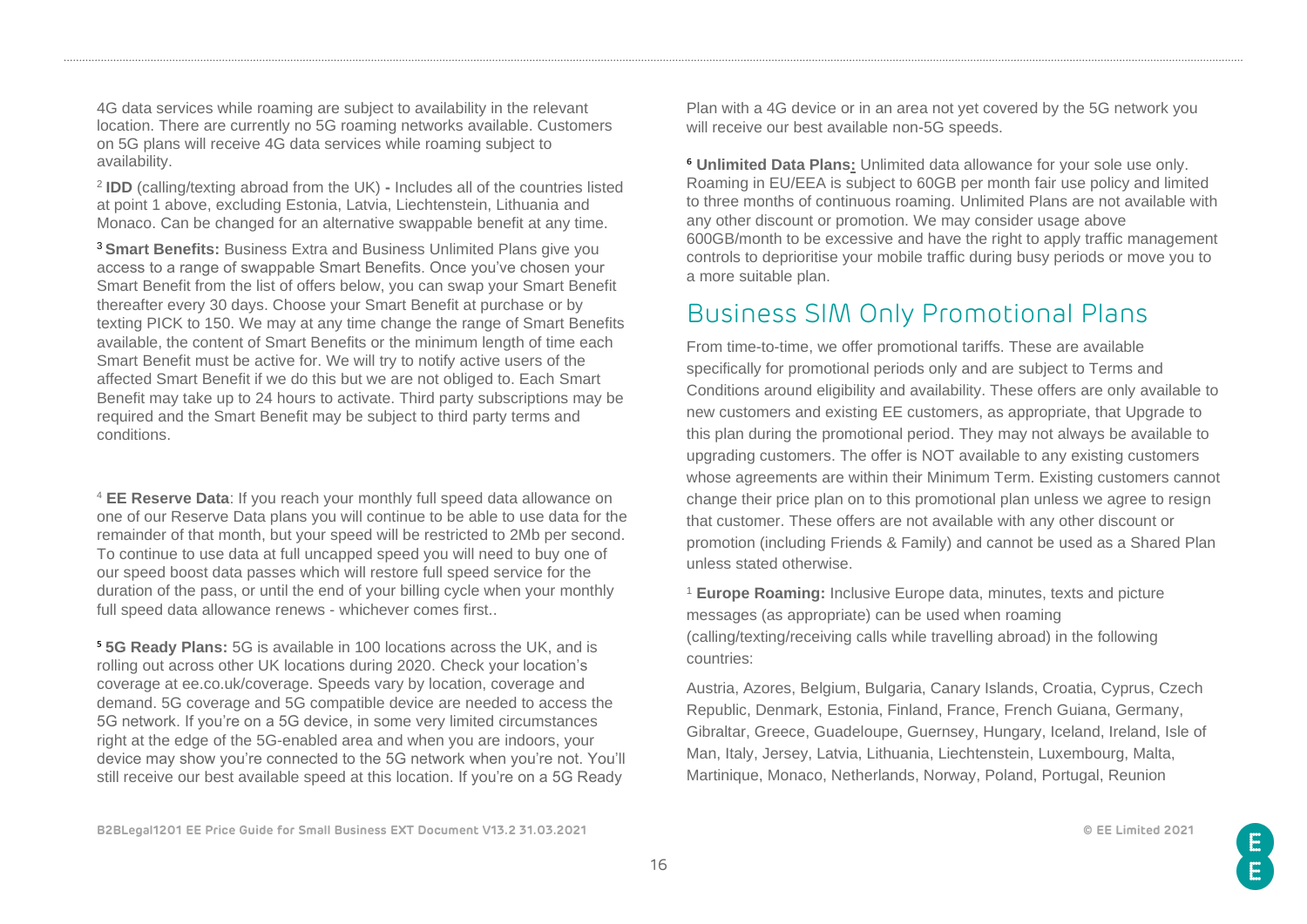Islands, Romania, San Marino, Slovakia, Slovenia, Spain, Sweden, Switzerland, Saint Martin, Saint Barthelemy and Vatican City

Fair usage policy: If you're on a plan that includes a data allowance of over 50GB, you can use up to 25GB of your plan's inclusive data allowance when roaming in the above countries, for plans that include a data allowance of over 60GB, you can use up to 30GB, and plans that include a data allowance of over 100GB, can use up to 60GB unless otherwise stated above.

4G data services while roaming are subject to availability in the relevant location. There are currently no 5G roaming networks available. Customers on 5G plans will receive 4G data services while roaming subject to availability.

**Unlimited Plans.** Unlimited calls, texts and data allowance for your personal use only. Roaming in EU/EEA is subject to 60GB per month fair use policy and limited to three months of continuous roaming. See EE Price Guide for Small Business at ee.co.uk/businessterms for full terms and conditions. Unlimited Plans are not available with any other discount or promotion.

**BT Sport App:** Access is included for the duration of your 12 or 24 month contract. See terms and conditions in Terms Applying to Business Plans & Bundles section below.

### <span id="page-16-0"></span>Dual SIM offer for iPhone customers

- If you have purchased an Apple device with the ability to have a secondary eSIM (iPhone XS, XS Max and XR onwards) you can apply for a secondary dual SIM to use this eSIM functionality if you have purchased your contract with EE Small Business from the 2nd of September 2020 onwards.
- All the general dual SIM terms set out below apply to the dual SIM offer.
- The secondary eSIM will be available in two variants, £7.50 per month on a 24 months contract and £5.00 per month on a 36 months contract. The line rental will be discounted 100% for the length of the

**B2BLegal1201 EE Price Guide for Small Business EXT Document V13.2 31.03.2021 © EE Limited 2021**

contract and the charges will be applied after the minimum contract period is completed.

- You can only apply for a secondary eSIM between day 15 and day 45 of the main handset contract by texting DUAL SIM to 150.
- This offer is limited to Apple customers purchasing EE Small Business price plans on EE Small Business account types.
- The secondary eSIM is subject to credit check and eligibility of a second line.
- If you're not the bill payer, you need to get their permission before ordering a dual SIM.
- The monthly allowances that you will receive on this secondary eSIM will be unlimited minutes and texts. The allowances can be used in the EU.
- All out of bundle charges will be charged as per the 'Non-Standard Price Guide for EE Small Business' available at: **[https://ee.co.uk/business/small/help/terms-and](https://eur02.safelinks.protection.outlook.com/?url=https%3A%2F%2Fee.co.uk%2Fbusiness%2Fsmall%2Fhelp%2Fterms-and-conditions%2Fbusiness-terms-and-conditions%2F&data=02%7C01%7Cpraveen.kolluguri%40bt.com%7Ca264fecb8c554565ea0308d857cfea9e%7Ca7f356889c004d5eba4129f146377ab0%7C0%7C0%7C637355897790966851&sdata=AIG6F73Cu0m%2F0Uy9Jh0mXBSMfc96vkfQJzPuj31%2FLaw%3D&reserved=0)[conditions/business-terms-and-conditions/](https://eur02.safelinks.protection.outlook.com/?url=https%3A%2F%2Fee.co.uk%2Fbusiness%2Fsmall%2Fhelp%2Fterms-and-conditions%2Fbusiness-terms-and-conditions%2F&data=02%7C01%7Cpraveen.kolluguri%40bt.com%7Ca264fecb8c554565ea0308d857cfea9e%7Ca7f356889c004d5eba4129f146377ab0%7C0%7C0%7C637355897790966851&sdata=AIG6F73Cu0m%2F0Uy9Jh0mXBSMfc96vkfQJzPuj31%2FLaw%3D&reserved=0)**

### <span id="page-16-1"></span>iZettle offer for Samsung customers

Take the pain out of taking payments. This Samsung-led offer is open to new and existing EE Small Business customers. You can claim a free iZettle card reader from Samsung when you purchase any Samsung Enterprise Edition device from EE.

This offer is fulfilled by Samsung directly with you via redemption – please note that the iZettle will **NOT** arrive with the phone.

You must meet any eligibility criteria and this offer is subject to any terms and conditions that Samsung and iZettle may have. EE is not responsible for this offer or your eligibility for this offer in any way and this offer is independent to any existing service you have with EE.

This offer cannot be substituted for cash value.

No customer data is shared between EE and Samsung or iZettle.

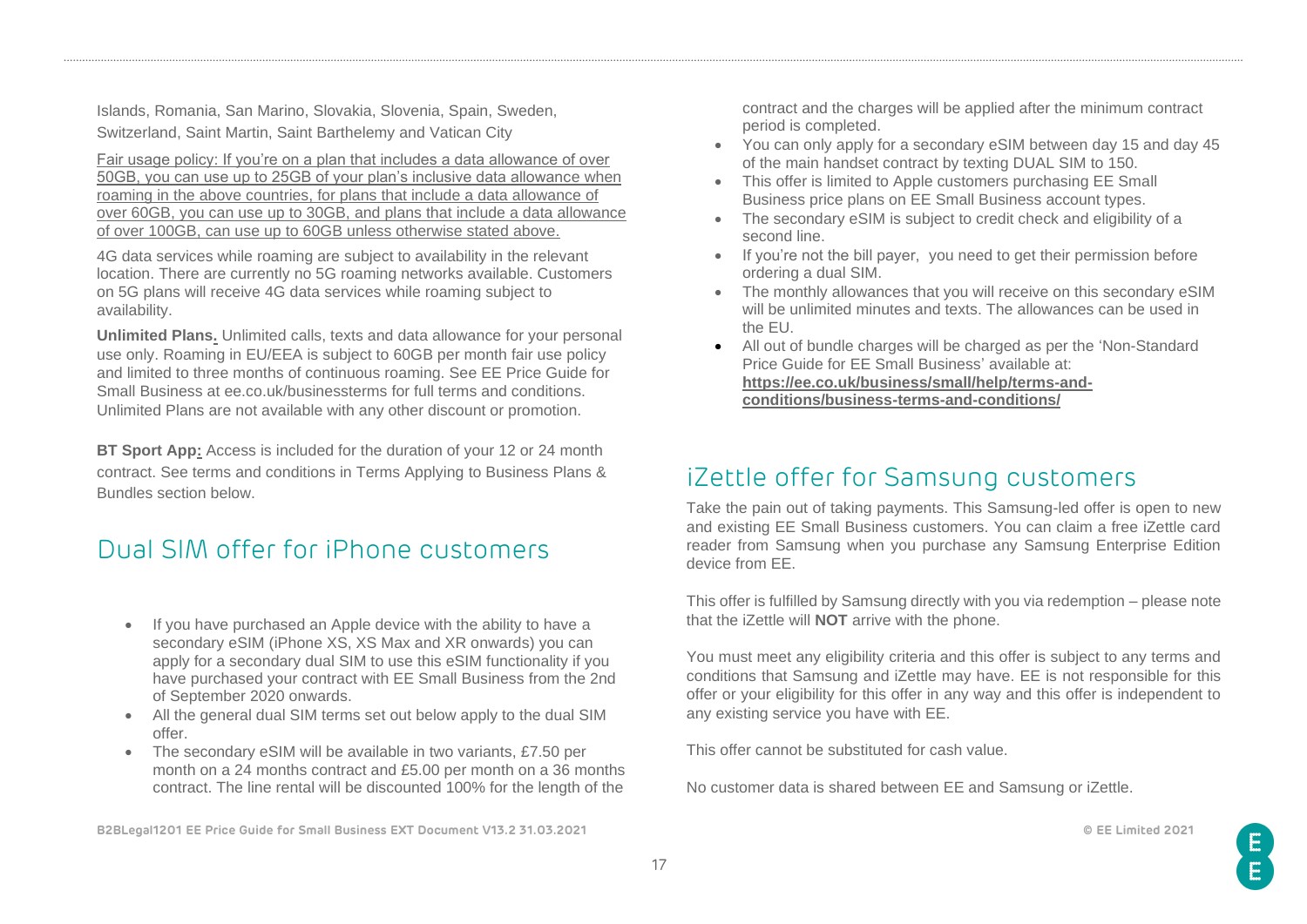#### **How to apply for a free iZettle**

- You must purchase an eligible Samsung Enterprise Edition device from EE between 1 October 2020 and 31 December 2020
- The offer can be redeemed by you from Samsung from 1 October 2020 until 14 Feb 2021 via<https://20201.samsungpromotions.claims/izettle>
- You will need to upload proof of purchase (invoice/receipt, etc.), your personal details, as well as the serial number or IMEI of your Samsung Enterprise Edition device/s to validate your claim directly with Samsung via<https://20201.samsungpromotions.claims/izettle>
- Once you receive a validation email from Samsung, you'll need to register your claim directly with iZettle, who will confirm an estimated date for delivery of the iZettle card reader directly with you.
- This offer is subject to Samsung's terms and conditions available at <https://20201.samsungpromotions.claims/izettle>
- Use of the iZettle card reader is subject to iZettle's terms and conditions of use available at [https://www.izettle.com/gb/general](https://www.izettle.com/gb/general-terms-and-conditions)[terms-and-conditions](https://www.izettle.com/gb/general-terms-and-conditions)

### <span id="page-17-0"></span>General Dual SIM terms

- To use your dual SIM device you will need two lines on your account, one with a physical SIM and one with an eSIM. Both lines will be subject to our Network Terms which are at **[https://ee.co.uk/business/small/help/terms-and](https://ee.co.uk/business/small/help/terms-and-conditions/business-terms-and-conditions/)[conditions/business-terms-and-conditions/](https://ee.co.uk/business/small/help/terms-and-conditions/business-terms-and-conditions/)**
- You will have to set up one line as your default data line and any apps that you download and use will use the data from that line. You will not be able to download and use apps on the other line unless you change your default data line. You can do this within your device settings.
- If you are on a call on one of your lines anyone calling the other line will be diverted to voicemail. You will not be alerted to the fact that someone is calling on your other line as it will be on standby.
- If you purchased your device from EE and have an EE eSIM and your device needs to be returned for repair or replacement you have three options for your e-SIM line. You can:
- Take a physical SIM to use in another device until your dual SIM device is returned; or
- Request another eSIM for use in another device until your device is returned (you will need photo ID to obtain a replacement eSIM); or
- Obtain a pro-rated refund on the monthly recurring charge for your e-SIM line for the period that your device is being repaired.
- You will be entitled to cancel your eSIM line without paying any early termination charge if you return your device:
- Within 14 days of delivery due to a coverage issue or if you purchased the device via our call centre; or
- Within 30 days of delivery due to a fault and request a refund rather than repair or replacement.
- You will be entitled to cancel your physical SIM line and return your device within 14 days of delivery if you:
- Have coverage issues; or
- Made your purchase or via our call centre, in line with our usual cancellation policy.
- For as long as an eSIM for the Apple XR or any other dual SIM device which EE may offer in the future which has an eSIM is only available on EE, if you have the right to end the contract for your eSIM line during the minimum term without paying an early termination charge because we have made a change which results in a material detriment to you then you will also have the right to end the contract for your physical SIM without paying any early termination charge. If e-SIMs are available on another network this will not apply. The same will not apply the other way around.
- If you start your physical SIM line and your eSIM line at different times then your minimum terms may end at different times. This means that if you decide to terminate one line at the end of the minimum term and want to terminate the other line as well you may have to pay an early termination charge on the line which is still within its minimum term.
- If you give or sell your device to someone else, including if you return it for repair or trade it in, you need to remove both your physical SIM and your eSIM. We cannot remove your eSIM or any related data if you have sent your device to us for repair or trade in. SIM Cards of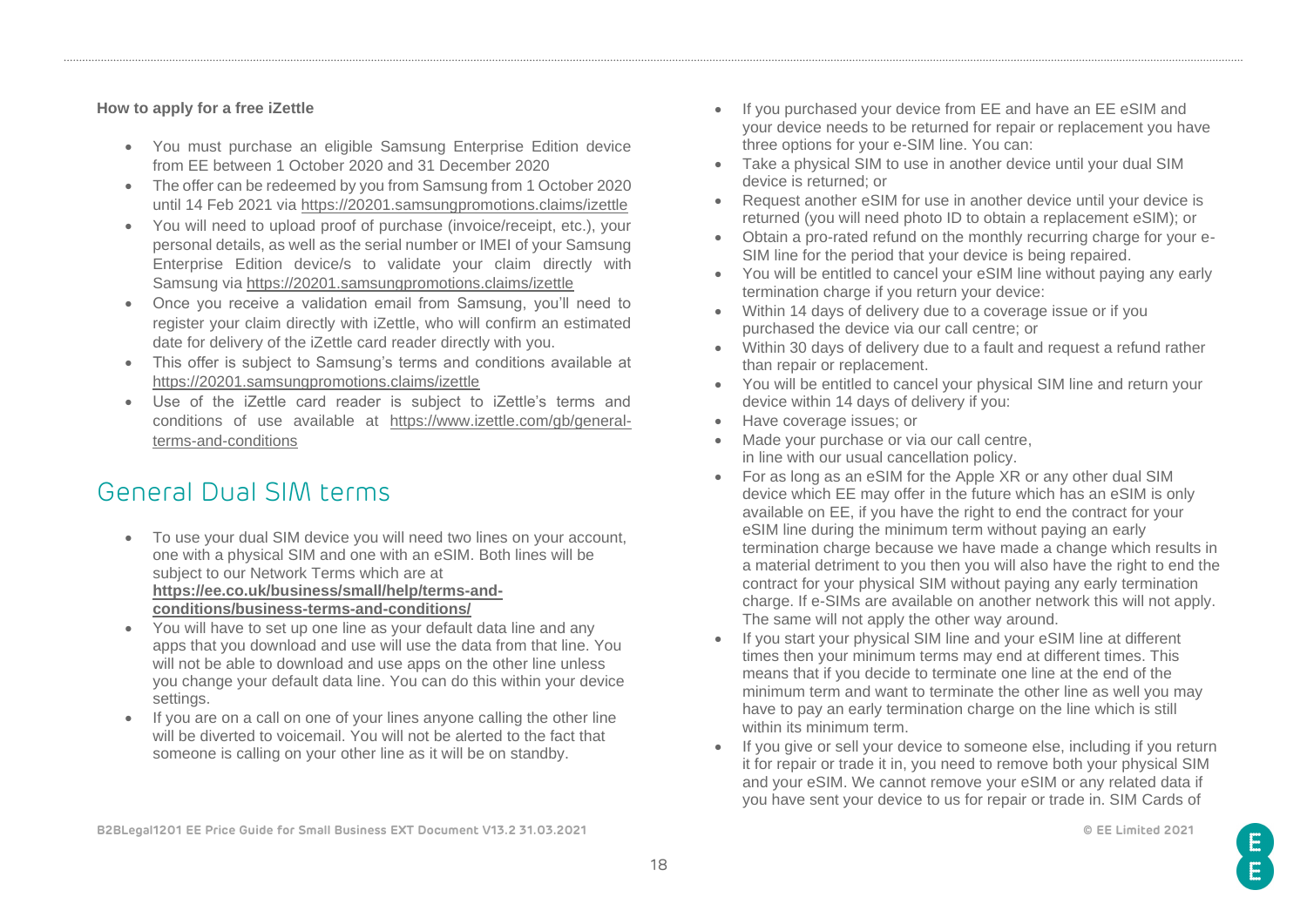either type can contain private information, and may enable unauthorised use of your Network airtime. If you fail to remove your SIMs, you will be responsible for any use of either SIM Card arising before, or after the transfer or return of your device.

If one of your lines is terminated or suspended for a serious breach of our network terms (such as making nuisance calls or texts, using illegal repeaters or failing to make any payments although this is not a full list of serious breaches) the other line may be terminated or suspended too. This may also result in your device being blacklisted.

### <span id="page-18-0"></span>Business Shared Plans

On the Business shared plan you can share your data allowance from a 12 or 24 month Business phone, Tablet, SIM Only or Data plan contract across up to five different Connections.

#### **How it Works**

**Step1 –** Choose an eligible 12 or 24 month Business Plan contract

**Step 2** – Add extra Connections. These can be added at any point, from the options below. You can chose to add handsets, data only devices (Tablets, Mobile Wi-Fi, a Dongle or a 4GEE Camera), or a voice / data SIM only Connection.

\*Tablet & Smartphone options not available in all stores or channels

If you run out of data, any member of your shared group will be able purchase more data for you all to use.

| 24 month shared Handset, MBB, Tablet options                                                                                                                |                           |  |  |  |  |  |
|-------------------------------------------------------------------------------------------------------------------------------------------------------------|---------------------------|--|--|--|--|--|
| <b>Device Category</b>                                                                                                                                      | <b>Monthly Sharer Fee</b> |  |  |  |  |  |
|                                                                                                                                                             | £16.65                    |  |  |  |  |  |
|                                                                                                                                                             | £21.86                    |  |  |  |  |  |
| Smartphone* Draws on lead data allowance<br>plus Unlimited UK minutes & UK texts and                                                                        | £27.06                    |  |  |  |  |  |
| Unlimited EU roaming minutes and EU<br>roaming texts - 4G Network**                                                                                         | £32.27                    |  |  |  |  |  |
|                                                                                                                                                             | £37.47                    |  |  |  |  |  |
|                                                                                                                                                             | £42.68                    |  |  |  |  |  |
| Smartphone* Draws on lead data allowance<br>plus Unlimited UK minutes & UK texts and<br>Unlimited EU roaming minutes and EU<br>roaming texts** - 5G Network | £47.00                    |  |  |  |  |  |
| Mobile Wi-Fi / USB Dongle - Draws on lead                                                                                                                   | £8.00                     |  |  |  |  |  |
| data allowance. Includes 100 texts                                                                                                                          | £5.00                     |  |  |  |  |  |
|                                                                                                                                                             | £16.00                    |  |  |  |  |  |
|                                                                                                                                                             | £21.00                    |  |  |  |  |  |
| Tablet - Draws on lead data allowance, plus<br>100 texts                                                                                                    | £31.00                    |  |  |  |  |  |
|                                                                                                                                                             | £36.00                    |  |  |  |  |  |
|                                                                                                                                                             | £46.00                    |  |  |  |  |  |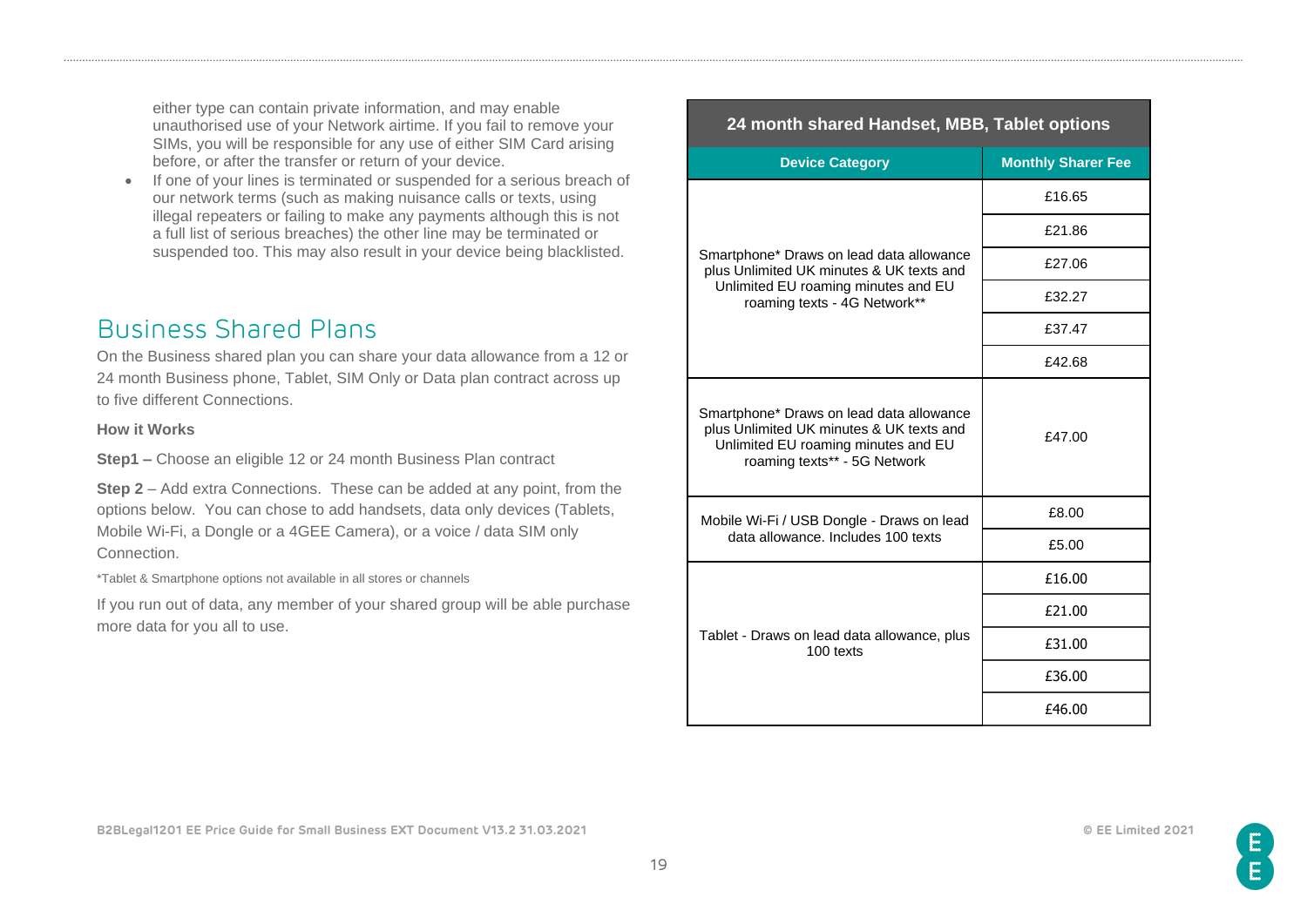| 12 & 24 month shared SIMO options                                     |                                                                  |                     |  |  |  |  |  |  |
|-----------------------------------------------------------------------|------------------------------------------------------------------|---------------------|--|--|--|--|--|--|
| <b>Device Category</b>                                                | <b>Monthly Sharer Fee</b>                                        | <b>Minumum Term</b> |  |  |  |  |  |  |
| Voice - Draws on lead data<br>allowance plus Unlimited UK minutes     | £15.00<br>(automatically increases to<br>£17 after minimum term) | 12 months           |  |  |  |  |  |  |
| & UK texts and Unlimited EU roaming<br>minutes and EU roaming texts** | £12.00<br>(automatically increases to<br>£14 after minimum term) | 24 months           |  |  |  |  |  |  |
| Data Only - Draws on lead data<br>allowance, plus 100 texts           | £5.00                                                            | 12 months           |  |  |  |  |  |  |

\*\*Inclusive Europe minutes & texts can be used when roaming (calling/texting/receiving calls while travelling abroad) in the following countries:

Austria, Belgium, Bulgaria, Croatia, Cyprus, Czech Rep, Denmark, Estonia, Finland, France, Fr Guiana, Fr W Indies, Germany, Gibraltar, Greece, Guadeloupe, Hungary, Iceland, Ireland, Isle of Man, Italy, Jersey, Latvia, Lichtenstein, Lithuania, Luxembourg, Martinique, Malta, Monaco, Holland, Poland, Portugal, Reunion, Romania, San Marino, Slovak Republic, Slovenia, Spain, Sweden, Switzerland, UK and Vatican City.

Where the Lead account plan includes EU roaming data allowance, data allowance can be shared when roaming in EU, subject to any fair use policy that may apply to the Lead account plan (up to 15GB can be shared when roaming in EU for plans with over 15GB data allowance).

\*\*\* 5G Network access can only be shared if both the lead data allowance and the sharer are on 5G price plans.

# <span id="page-19-0"></span>Business Connect Plans

The Business Connect plans are offered to you subject to the following terms:

- At least one Connection on your plan will be subject to a 12, 24 or 36 month Minimum Term.
- Each Connection on your account will be subject to its own Minimum Term.
- Line Rental Charges are per Connection and are invoiced monthly.
- Shared data allowances will be offered per account, rather than at an individual subscription level.
- Shared data allowances are charged per account.
- All mobile and tablet Connections on Business Connect plans will get inclusive MobileIron Cloud Bronze licences at no additional cost. All licences will need to be activated (see Mobile Device Management section in this Price Guide for more detail and terms and conditions).
- All Business Connect line rental charges, shared data allowance charges and individual add-on charges shown in the 'Business Connect plans' section are excluded from annual price increases. All other selected add-ons and out-of-bundle charges will increase on or after 31st March every year by the Consumer Price Index rate of inflation published in January that year, plus 3.9%.

Upfront Device cost varies depending on your chosen monthly price plan and Account level allowances.

#### **Account level allowances**

| 24 and 36 months Shared data options                                              |    |  |                     |  |  |  |  |  |                                          |       |
|-----------------------------------------------------------------------------------|----|--|---------------------|--|--|--|--|--|------------------------------------------|-------|
| <b>Monthly</b><br>Charge                                                          | £8 |  | $£16$ $£40$ $\vert$ |  |  |  |  |  | £80   £160   £400   £800   £2000   £4000 | £6000 |
| Allowances   1GB   2GB   5GB   10GB   20GB   50GB   100GB   250GB   500GB   750GB |    |  |                     |  |  |  |  |  |                                          |       |

Once your data allowance is used up, you will be charged 1.6p/MB in the UK and EU.

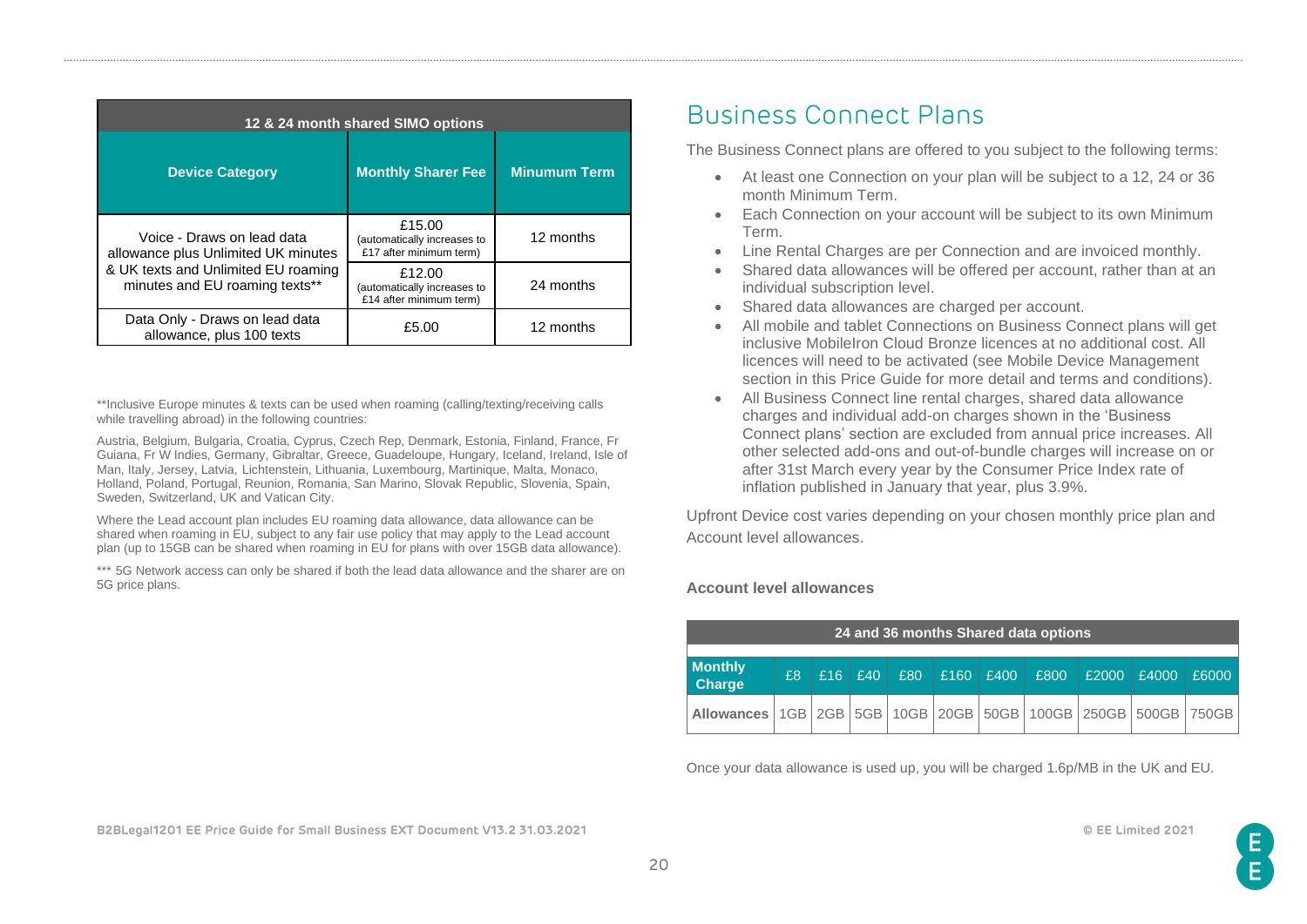| 30 days Shared data options                           |     |     |      |  |  |  |  |
|-------------------------------------------------------|-----|-----|------|--|--|--|--|
| <b>Monthly</b><br>£10<br>£50<br>£100<br><b>Charge</b> |     |     |      |  |  |  |  |
| <b>Allowances</b>                                     | 1GB | 5GB | 10GB |  |  |  |  |

#### **Price Plans**

| 4G handset plans            |                                                                                                                             |  |  |  |  |  |  |  |
|-----------------------------|-----------------------------------------------------------------------------------------------------------------------------|--|--|--|--|--|--|--|
|                             |                                                                                                                             |  |  |  |  |  |  |  |
| <b>Term</b>                 | 24 and 36 months                                                                                                            |  |  |  |  |  |  |  |
| <b>Monthly cost</b>         | £35<br>f20<br>£25<br>£10<br>£30<br>£15                                                                                      |  |  |  |  |  |  |  |
| Mins and text<br>allowances | Unlimited<br>$C2C**$<br>and UK<br>Unlimited calls and texts in the UK and EU<br>Landline<br>calls and<br>unlimited<br>texts |  |  |  |  |  |  |  |
| Data                        | Access to any account level data allowances at our<br>fastest 4G speeds                                                     |  |  |  |  |  |  |  |

Business zone here refers to the following countries: USA, US Virgin Islands, Canada, Australia, New Zealand, India, Israel, China, Turkey and Singapore

| 5G handset plans            |                                                                                                 |                                            |                                                                         |     |     |     |  |  |
|-----------------------------|-------------------------------------------------------------------------------------------------|--------------------------------------------|-------------------------------------------------------------------------|-----|-----|-----|--|--|
|                             |                                                                                                 |                                            |                                                                         |     |     |     |  |  |
| <b>Term</b>                 |                                                                                                 |                                            | 24 and 36 months                                                        |     |     |     |  |  |
| <b>Monthly cost</b>         | £15                                                                                             | £20                                        | £25                                                                     | £30 | £35 | £40 |  |  |
| Mins and text<br>allowances | Unlimited<br>C2C <sup>**</sup> and<br><b>IJK</b><br>Landline<br>calls and<br>unlimited<br>texts | Unlimited calls and texts in the UK and EU |                                                                         |     |     |     |  |  |
| Data                        |                                                                                                 |                                            | Access to any account level data allowances at 5G speeds                |     |     |     |  |  |
|                             | 24 and 36 months 4G tablet options                                                              |                                            |                                                                         |     |     |     |  |  |
|                             |                                                                                                 |                                            |                                                                         |     |     |     |  |  |
| <b>Monthly</b><br>cost      | £15                                                                                             | £25<br>£35<br>£45                          |                                                                         |     |     |     |  |  |
| <b>Allowance</b><br>s       |                                                                                                 |                                            | Access to any account level data allowances at our fastest 4G<br>speeds |     |     |     |  |  |

| <b>IDD and Roaming add-ons</b>  |                                                                                                |     |                                                               |                           |                                                                                                              |  |  |  |
|---------------------------------|------------------------------------------------------------------------------------------------|-----|---------------------------------------------------------------|---------------------------|--------------------------------------------------------------------------------------------------------------|--|--|--|
| <b>Monthly</b><br><b>Charge</b> | £50                                                                                            | £50 | £100                                                          | £100                      | £100                                                                                                         |  |  |  |
| Term                            | 24M                                                                                            | 36M | 24M                                                           | 36M                       | 30 days                                                                                                      |  |  |  |
| <b>Allowances</b>               | 500 mins and texts to<br>EU and 500 mins and<br>texts while roaming in<br><b>Business Zone</b> |     | and 1000 mins and texts<br>while roaming in Business<br>Zone* | 1000 mins and texts to EU | $500$ mins<br>and texts to<br>EU and 500<br>mins and<br>texts while<br>roaming in<br><b>Business</b><br>Zone |  |  |  |

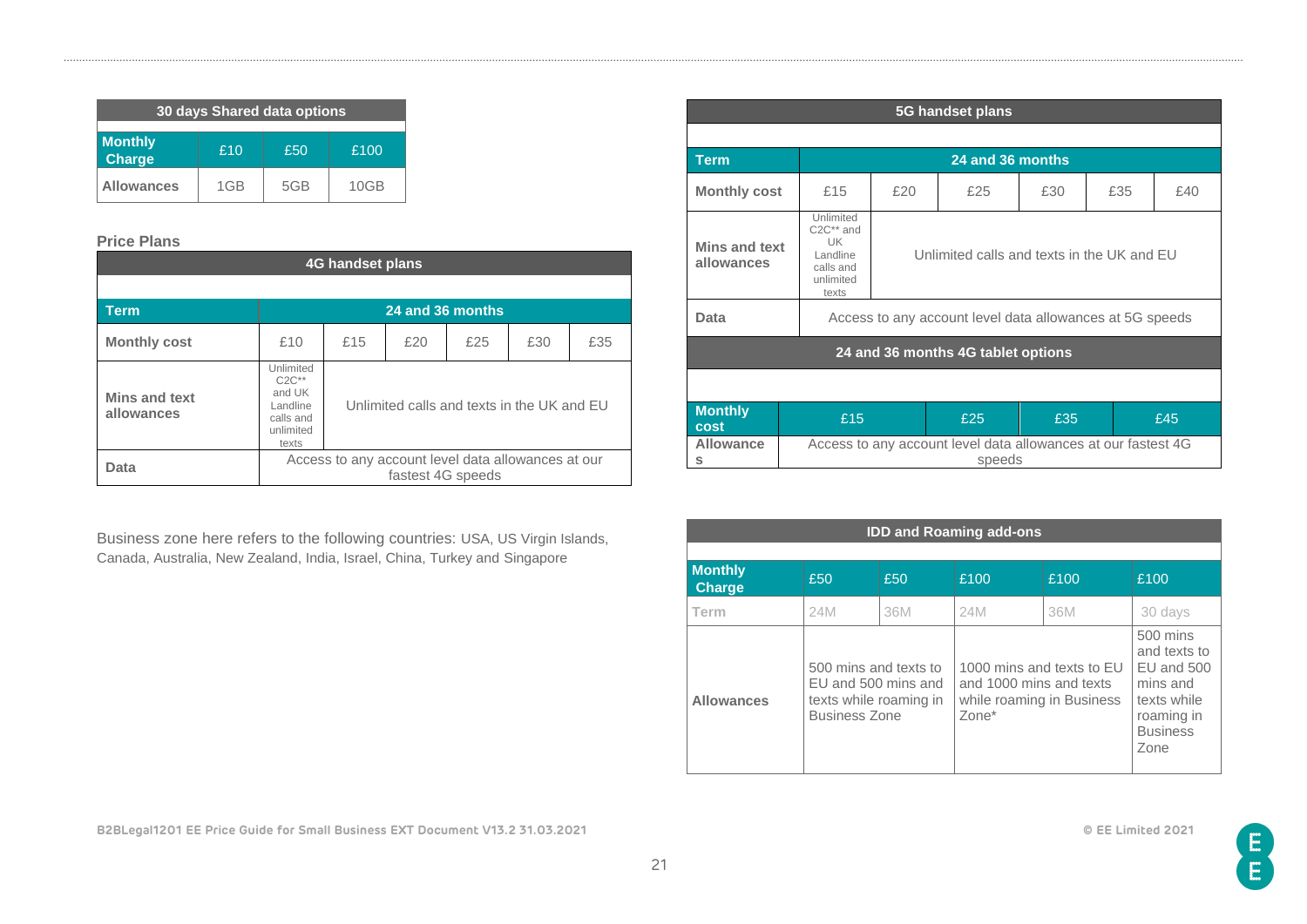| 24 and 36 months 5G tablet options |                                                                         |  |  |  |  |
|------------------------------------|-------------------------------------------------------------------------|--|--|--|--|
|                                    |                                                                         |  |  |  |  |
| 24 months 4G Wi-Fi Option          |                                                                         |  |  |  |  |
| <b>Allowances</b>                  | Access to any account level data allowances at 5G speeds                |  |  |  |  |
| <b>Monthly</b>                     | £7                                                                      |  |  |  |  |
| Allowance<br>s                     | Access to any account level data allowances at our fastest 4G<br>speeds |  |  |  |  |

| 24 months 5G Wi-Fi Options          |                                                          |  |  |  |  |  |  |
|-------------------------------------|----------------------------------------------------------|--|--|--|--|--|--|
|                                     |                                                          |  |  |  |  |  |  |
| <b>Monthly charge</b><br>£12<br>£40 |                                                          |  |  |  |  |  |  |
| <b>Allowances</b>                   | Access to any account level data allowances at 5G speeds |  |  |  |  |  |  |

| 4G SIMO plans                      |                                                                         |         |  |  |  |  |  |
|------------------------------------|-------------------------------------------------------------------------|---------|--|--|--|--|--|
|                                    |                                                                         |         |  |  |  |  |  |
| Term                               | 24M                                                                     | 30 days |  |  |  |  |  |
| <b>Monthly cost</b>                | £13                                                                     | £15     |  |  |  |  |  |
| <b>Mins and text</b><br>allowances | Unlimited calls and texts in the UK and EU                              |         |  |  |  |  |  |
| Data                               | Access to any account level data allowances at our<br>fastest 4G speeds |         |  |  |  |  |  |

| 5G SIMO plans       |     |         |  |  |  |  |
|---------------------|-----|---------|--|--|--|--|
|                     |     |         |  |  |  |  |
| Term                | 24M | 30 days |  |  |  |  |
| <b>Monthly cost</b> | £18 | £20     |  |  |  |  |

**B2BLegal1201 EE Price Guide for Small Business EXT Document V13.2 31.03.2021 © EE Limited 2021**

| Mins and text allowances | Unlimited calls and texts in the UK and EU                  |                    |                                                                         |  |
|--------------------------|-------------------------------------------------------------|--------------------|-------------------------------------------------------------------------|--|
| Data                     | Access to any account level data allowances at 5G<br>speeds |                    |                                                                         |  |
|                          |                                                             | 4G Data SIMO plans |                                                                         |  |
|                          |                                                             |                    |                                                                         |  |
| <b>Term</b>              |                                                             | <b>24M</b>         | 30 days                                                                 |  |
| <b>Monthly cost</b>      |                                                             | £5<br>£8           |                                                                         |  |
| <b>Allowances</b>        |                                                             |                    | Access to any account level data<br>allowances at our fastest 4G speeds |  |

| 5G Data SIMO plans  |                                                             |         |  |  |  |  |
|---------------------|-------------------------------------------------------------|---------|--|--|--|--|
|                     |                                                             |         |  |  |  |  |
| Term                | <b>24M</b>                                                  | 30 days |  |  |  |  |
| <b>Monthly cost</b> | £10                                                         | £15     |  |  |  |  |
| <b>Allowances</b>   | Access to any account level data<br>allowances at 5G speeds |         |  |  |  |  |

### **Individual add-ons**

| 30 days 4G Individual data add-ons |       |       |     |                                    |     |      |
|------------------------------------|-------|-------|-----|------------------------------------|-----|------|
|                                    |       |       |     |                                    |     |      |
| <b>Monthly charge</b>              | £5    | £6.50 |     | $\pm 8.50$ $\pm 12.50$ $\pm 16.50$ |     | £20  |
| <b>Allowance</b>                   | 500MB | 1GB   | 2GB | 4GB                                | 8GB | 12GB |

| 30 days 5G Individual data add-ons |        |        |        |      |      |  |
|------------------------------------|--------|--------|--------|------|------|--|
|                                    |        |        |        |      |      |  |
| Monthly charge                     | £13.50 | £17.50 | £21.50 | £25  | £30  |  |
| <b>Allowance</b>                   | 2GB    | 4GB    | 8GB    | 12GB | 20GB |  |

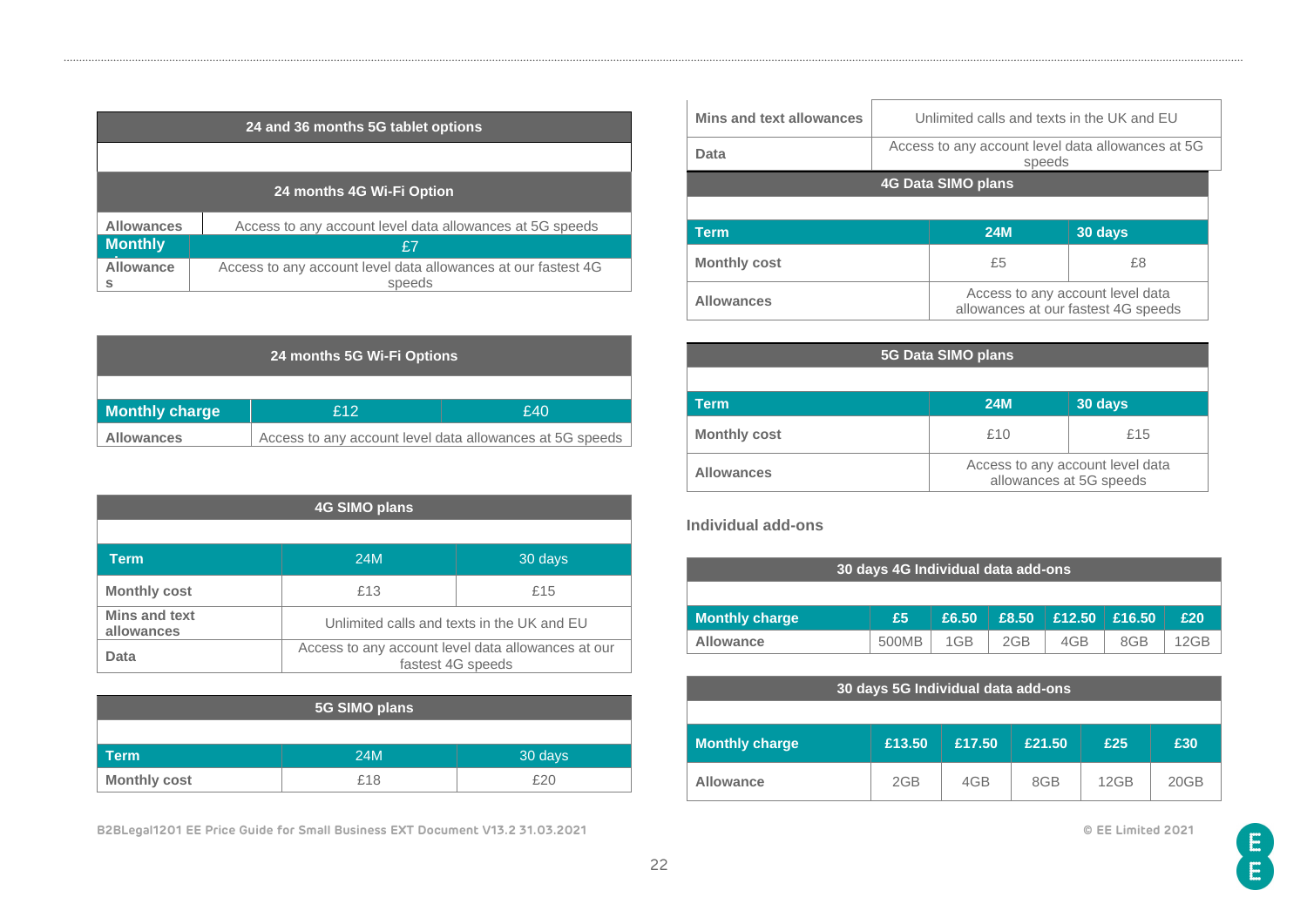| <b>IDD options</b>  |                                 |           |         |  |  |  |
|---------------------|---------------------------------|-----------|---------|--|--|--|
|                     |                                 |           |         |  |  |  |
| <b>Minimum Term</b> | 24 months                       | 36 months | 30 days |  |  |  |
| Monthly charge      | £3                              | £2.50     | £10     |  |  |  |
| Allowance***        | 180 IDD Mins & texts (EU & USA) |           |         |  |  |  |

If a data SIM Card is used in a device that sends texts and makes calls, the minutes and texts will be charged at EE's standard rates set out in the Out of Bundle charges section.

Out of bundle charges will apply if no allowances are added at account level.

\*\*Colleague calls includes all lines on the same billing account.

Roaming: Inclusive Europe data, minutes & texts can be used when roaming (calling/texting/receiving calls while travelling abroad) in the following countries:

Austria, Azores, Belgium, Bulgaria, Canary Islands, Croatia, Cyprus, Czech Republic, Denmark, Estonia, Finland, France, French Guiana, Germany, Gibraltar, Greece, Guadeloupe, Guernsey, Hungary, Iceland, Ireland, Isle of Man, Italy, Jersey, Latvia, Lithuania, Liechtenstein, Luxembourg, Malta, Martinique, Monaco, Netherlands, Norway, Poland, Portugal, Reunion Islands, Romania, San Marino, Slovakia, Slovenia, Spain, Sweden, Switzerland, Saint Martin, Saint Barthelemy and Vatican City

4G data services while roaming are subject to availability in the relevant location.

\*\*\*IDD for EU and USA (calling/texting Europe from the UK) - Includes USA and all of the countries above, excluding Estonia, Latvia, Liechtenstein, Lithuania and Monaco

# <span id="page-22-0"></span>Single User Add-Ons for Business & Shared Plans

(Excluding International & Roaming)

| <b>Add-0ns</b>                                                 | <b>Monthly subscription fee</b> |
|----------------------------------------------------------------|---------------------------------|
| 500MB UK & EU <sup>1</sup> Data <sup>t</sup>                   | £5.23                           |
| 1GB UK & EU <sup>1</sup> Data <sup>†</sup>                     | £6.79                           |
| 2GB UK & EU <sup>1</sup> Data <sup>†</sup>                     | £8.88                           |
| 4GB UK & EU <sup>1</sup> Data <sup>†</sup>                     | £13.06                          |
| 8GB UK & EU <sup>1</sup> Data <sup>†</sup>                     | £17.24                          |
| 12GB UK & EU <sup>1</sup> Data <sup>†</sup>                    | £20.90                          |
| Unlimited UK Photo Messages and whilst roaming in<br>the $EU1$ | £4.18                           |
| 200 UK minutes to UK 084 & 087 Numbers                         | £5.23                           |

†All data add-ons are valid for 30 days from the date of purchase (unless otherwise stated), or until the purchased allowance is used up (whichever is sooner). When you run out of Data allowance, data add-ons may be purchased via your device. Any data add-ons added part way through your billing cycle will be charged at the pro-rated rate until the start of your next billing cycle, but you will receive the full allowance from the point the data add-on is added. In respect of any Photo Message add-ons you will be charged the full charge if you send a Photo Message and thereafter you will have unlimited usage for the remainder of your billing cycle.

Any Single-User voice and message bundles added part way through your billing cycle will be charged at a pro-rated rate until the start of your next billing cycle, but you will receive the full allowance from the point the bundle is added. The allowances will be provided on a recurring 30 day basis (unless otherwise stated) until removed from your account.

# <span id="page-22-1"></span>5G Ready Wi-Fi (Mobile Broadband) & Tablet plans

All 5G Ready Wi-FI (Mobile Broadband) and Tablet plans will give you access to our 5G Network, with uncapped speeds in the UK if you have a 5G device and are in the coverage area. If you don't have a 5G device, you will get access to our fastest 4G speeds subject to coverage. Check coverage here [www.ee.co.uk/coverage](http://www.ee.co.uk/coverage) before selecting your plan.

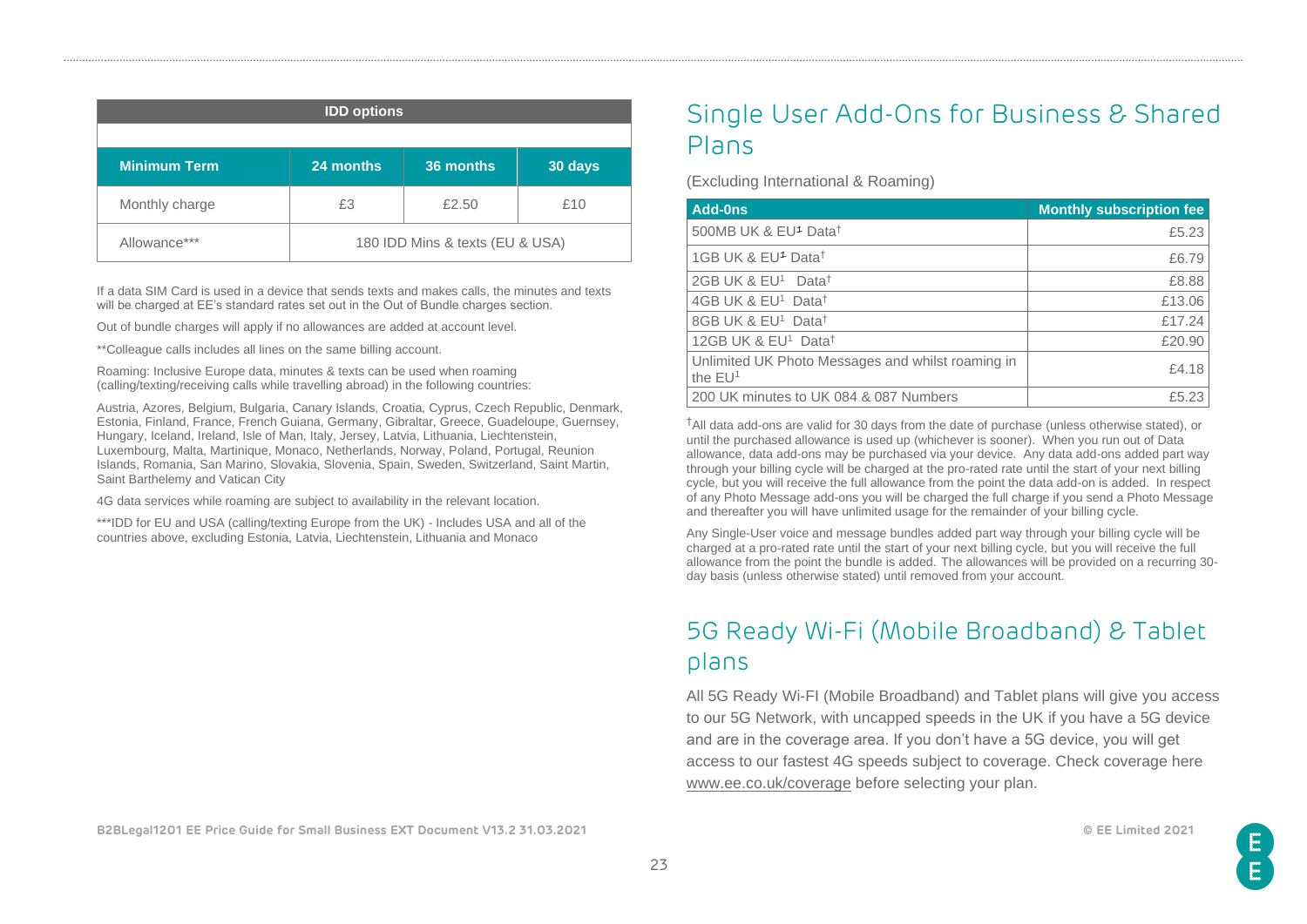They also include Wi-Fi on the London Underground where available. Note: If a MBB SIM is used in a handset, voice and text out of bundle charges will apply.

SIM Only plans do not include any device to access the Services. Please see below for additional terms applicable to SIM Only option.

Unlimited Data Plans: Unlimited data allowance for your sole use only. Roaming in EU/EEA is subject to 60GB per month fair use policy and limited to three months of continuous roaming. Unlimited Plans are not available with any other discount or promotion. We may consider usage above 600GB/month to be excessive and have the right to apply traffic management controls to deprioritise your mobile traffic during busy periods or move you to a more suitable plan.

**If your plan does not appear below, you may be on a personal plan; details and the applicable terms and conditions can be found on our website at www.ee.co.uk/terms.**

#### **5G Ready Wi-Fi and Tablet Plans**

All 5G Ready Tablet and Mobile Broadband Plans are subject to a Minimum Term of 12, 24 or 36 months. Upfront Device cost varies depending on your monthly charge.

### 5GEE Wi-Fi (Mobile Broadband)

**5G :** 5G is available in 100 locations across the UK, and is rolling out across other UK locations during 2020. Check your location's coverage at ee.co.uk/coverage. Speeds vary by location, coverage and demand. 5G coverage and 5G compatible device are needed to access the 5G network. If you're on a 5G device, in some very limited circumstances right at the edge of the 5G-enabled area and when you are indoors, your device may show you're connected to the 5G network when you're not. You'll still receive our best

**B2BLegal1201 EE Price Guide for Small Business EXT Document V13.2 31.03.2021 © EE Limited 2021**

available speed at this location. If you're on a 5G Ready Plan with a 4G device or in an area not yet covered by the 5G network you will receive our best available non-5G speeds.

| <b>Mobile Broadband Device - Minimum Term 12 months</b> |                       |     |     |     |      |      |       |
|---------------------------------------------------------|-----------------------|-----|-----|-----|------|------|-------|
|                                                         | £9                    | £11 | £14 | £17 | £20  | £25  | £47   |
| <b>Monthly</b><br>charge                                | £14                   | £16 | £19 | £22 | £25  | £30  | £52   |
|                                                         | £19                   | £21 | £24 | £27 | £30  | £35  | £57   |
| UK & Europe<br>(roaming) <sup>1</sup><br>Data           | 1GB                   | 2GB | 4GB | 8GB | 25GB | 50GB | Unltd |
| UK & Europe<br>(roaming) <sup>1</sup><br><b>Minutes</b> | 0 Mins                |     |     |     |      |      |       |
| UK & Europe<br>(roamina) <sup>1</sup><br><b>Texts</b>   | 100 texts             |     |     |     |      |      |       |
| <b>UK Network</b><br><b>Speed</b>                       | Our fastest 5G speeds |     |     |     |      |      |       |

| Mobile Broadband Device - Minimum Term 24 months        |           |                       |  |  |  |  |
|---------------------------------------------------------|-----------|-----------------------|--|--|--|--|
| <b>Monthly</b>                                          | £47       |                       |  |  |  |  |
| charge                                                  | £12       | £52                   |  |  |  |  |
| UK & Europe<br>(roaming) <sup>1</sup><br>Data           | 1GB       | Unlimited             |  |  |  |  |
| UK & Europe<br>(roaming) <sup>1</sup><br><b>Minutes</b> | 0 Mins    |                       |  |  |  |  |
| UK & Europe<br>$(roaming)^1$<br><b>Texts</b>            | 100 texts |                       |  |  |  |  |
| <b>UK Network</b><br><b>Speed</b>                       |           | Our fastest 5G speeds |  |  |  |  |

<sup>1</sup>Roaming: Inclusive Europe data, minutes & texts can be used when roaming (while travelling abroad) in the following countries (There are currently no 5G

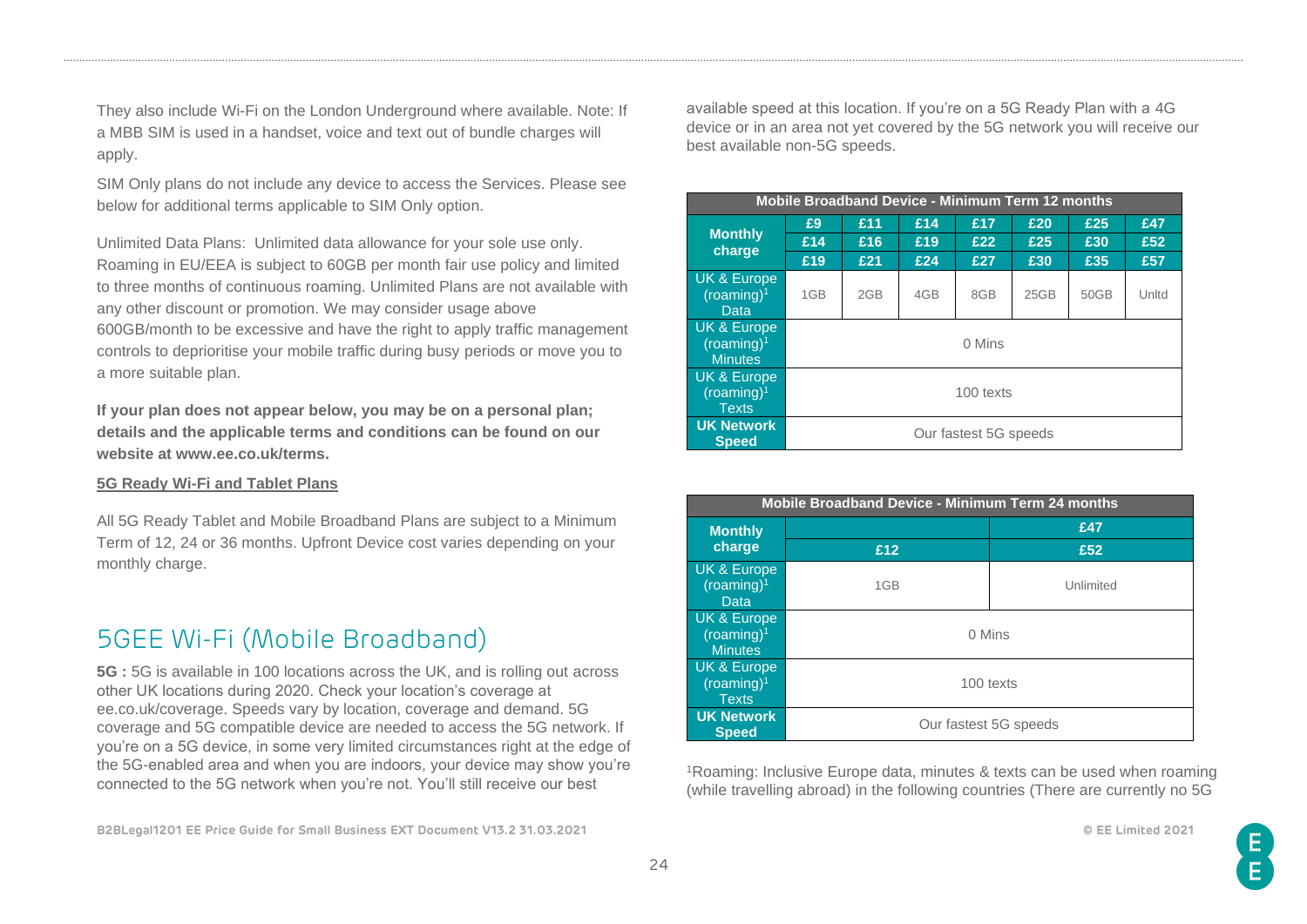roaming networks available. Customers on 5G plans will receive 4G data services while roaming subject to availability):

Austria, Azores, Belgium, Bulgaria, Canary Islands, Croatia, Cyprus, Czech Republic, Denmark, Estonia, Finland, France, French Guiana, Germany, Gibraltar, Greece, Guadeloupe, Guernsey, Hungary, Iceland, Ireland, Isle of Man, Italy, Jersey, Latvia, Lithuania, Liechtenstein, Luxembourg, Malta, Martinique, Monaco, Netherlands, Norway, Poland, Portugal, Reunion Islands, Romania, San Marino, Slovakia, Slovenia, Spain, Sweden, Switzerland, Saint Martin, Saint Barthelemy and Vatican City

There are currently no 5G roaming networks available. Customers on 5G plans will receive 4G data services while roaming subject to availability.

**Unlimited Data Plans:** Unlimited data allowance for your sole use only. Roaming in EU/EEA is subject to 60GB per month fair use policy and limited to three months of continuous roaming. Unlimited Plans are not available with any other discount or promotion. We may consider usage above 600GB/month to be excessive and have the right to apply traffic management controls to deprioritise your mobile traffic during busy periods or move you to a more suitable plan.

### <span id="page-24-0"></span>Business Tablet Plans

| 5G Ready Tablet Plans - Minimum Term 24 months                                   |                                 |                                 |                                 |                                 |                                 |                                 |                          |
|----------------------------------------------------------------------------------|---------------------------------|---------------------------------|---------------------------------|---------------------------------|---------------------------------|---------------------------------|--------------------------|
| <b>Monthly</b><br>charge                                                         | £17<br>£22<br>£27<br>£32<br>£37 | £20<br>£25<br>£30<br>£35<br>£40 | £23<br>£28<br>£33<br>£38<br>£43 | £26<br>£31<br>£36<br>£41<br>£46 | £29<br>£34<br>£39<br>£44<br>£49 | £32<br>£37<br>£42<br>£47<br>£52 | £55<br>£60<br>£65<br>£70 |
| <b>UK &amp;</b><br><b>Europe</b><br>(roaming<br>$)1$ Data                        | 1GB                             | 2GB                             | 4GB                             | 8GB                             | 25GB                            | 50GB                            | Unitd                    |
| <b>UK&amp;</b><br><b>Europe</b><br>(roaming<br>$\mathcal{V}^1$<br><b>Minutes</b> | 0 Mins                          |                                 |                                 |                                 |                                 |                                 |                          |
| <b>UK&amp;</b><br><b>Europe</b><br>(roaming<br>$)^1$ Texts                       | 100 texts                       |                                 |                                 |                                 |                                 |                                 |                          |
| <b>BT Sport</b>                                                                  | <b>No</b>                       | <b>No</b>                       | No                              | Yes                             | Yes                             | <b>No</b>                       | <b>No</b>                |
| <b>BT Sport</b><br><b>Ultimate</b>                                               | <b>No</b>                       | <b>No</b>                       | <b>No</b>                       | <b>No</b>                       | <b>No</b>                       | Yes                             | Yes                      |
| <b>Non EU</b><br>roaming                                                         | None                            |                                 |                                 |                                 |                                 |                                 |                          |
| <b>UK</b><br><b>Network</b><br><b>Speed</b>                                      | Our fastest 5G speeds           |                                 |                                 |                                 |                                 |                                 |                          |

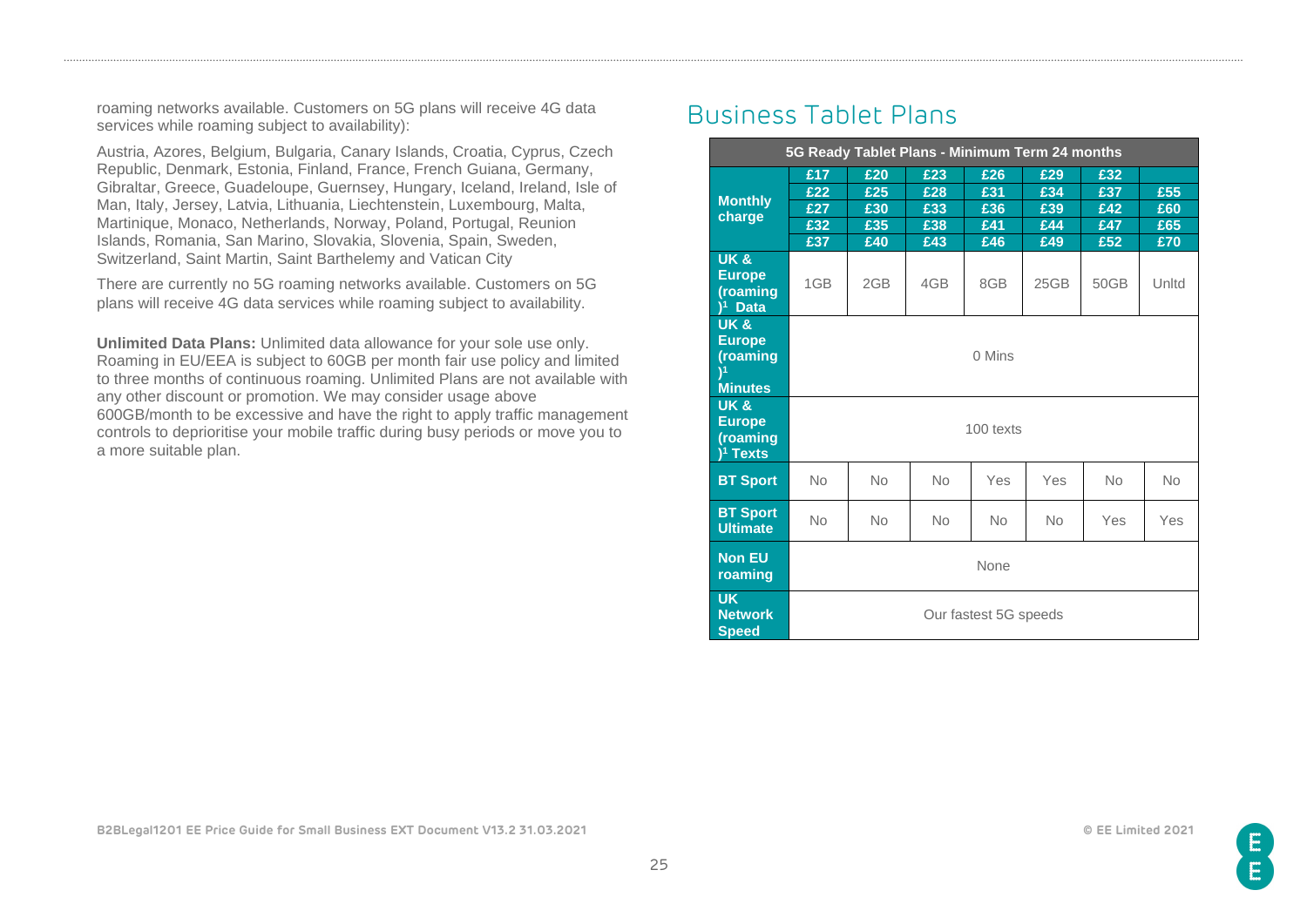| 5G Ready Tablet Plans - Minimum Term 36 months                     |                       |           |           |           |           |           |            |
|--------------------------------------------------------------------|-----------------------|-----------|-----------|-----------|-----------|-----------|------------|
| <b>Monthly charge</b>                                              | £12                   | £15       | £18       | £21       | £24       | £27       |            |
|                                                                    | £17                   | £20       | £23       | £26       | £29       | £32       | £50        |
|                                                                    | £22                   | £25       | £28       | £31       | £34       | £37       | £55        |
|                                                                    | £27                   | £30       | £33       | £36       | £39       | £42       | £60        |
|                                                                    | £32                   | £35       | £38       | £41       | £44       | £47       | £65        |
| <b>UK &amp; Europe</b><br>(roaming) <sup>1</sup> Data              | 1GB                   | 2GB       | 4GB       | 8GB       | 25GB      | 50GB      | Unltd      |
| <b>UK &amp; Europe</b><br>(roaming) <sup>1</sup><br><b>Minutes</b> | 0 Mins                |           |           |           |           |           |            |
| <b>UK &amp; Europe</b><br>(roaming)1 Texts                         | 100 texts             |           |           |           |           |           |            |
| <b>BT Sport</b>                                                    | <b>No</b>             | <b>No</b> | <b>No</b> | Yes       | Yes       | <b>No</b> | <b>No</b>  |
| <b>BT Sport Ultimate</b>                                           | <b>No</b>             | <b>No</b> | <b>No</b> | <b>No</b> | <b>No</b> | Yes       | <b>Yes</b> |
| <b>Non EU roaming</b>                                              | None                  |           |           |           |           |           |            |
| <b>UK Network</b><br><b>Speed</b>                                  | Our fastest 5G speeds |           |           |           |           |           |            |

<sup>1</sup> **Roaming:** Inclusive Europe data, minutes & texts can be used when roaming (calling/texting/receiving calls while travelling abroad) in the following countries: Austria, Azores, Belgium, Bulgaria, Canary Islands, Croatia,

Cyprus, Czech Republic, Denmark, Estonia, Finland, France, French Guiana, Germany, Gibraltar, Greece, Guadeloupe, Guernsey, Hungary, Iceland, Ireland, Isle of Man, Italy, Jersey, Latvia, Lithuania, Liechtenstein, Luxembourg, Malta, Martinique, Monaco, Netherlands, Norway, Poland, Portugal, Reunion Islands, Romania, San Marino, Slovakia, Slovenia, Spain, Sweden, Switzerland, Saint Martin, Saint Barthelemy and Vatican City

There are currently no 5G roaming networks available. Customers on 5G plans will receive 4G data services while roaming subject to availability.

**5G Ready Plans :** 5G is available in 100 locations across the UK, and is rolling out across other UK locations during 2020. Check your location's coverage at ee.co.uk/coverage. Speeds vary by location, coverage and demand. 5G coverage and 5G compatible device are needed to access the 5G network. If you're on a 5G device, in some very limited circumstances right at the edge of the 5G-enabled area and when you are indoors, your device may show you're connected to the 5G network when you're not. You'll still receive our best available speed at this location. If you're on a 5G Ready Plan with a 4G device or in an area not yet covered by the 5G network you will receive our best available non-5G speeds.

**Unlimited Data Plans:** Unlimited data allowance for your sole use only. Roaming in EU/EEA is subject to 60GB per month fair use policy and limited to three months of continuous roaming. Unlimited Plans are not available with any other discount or promotion. We may consider usage above 600GB/month to be excessive and have the right to apply traffic management controls to deprioritise your mobile traffic during busy periods or move you to a more suitable plan.

**EE Lifetime Guarantee:** You'll benefit from your normal manufacturer warranty and when it runs out, you'll then benefit from this EE warranty so long as you remain on an eligible plan and your account is up to date. Your EE Lifetime Guarantee only covers the original device supplied to you by EE. If your device suffers from electrical or mechanical breakdown through normal use during the warranty period, we will repair it for free.

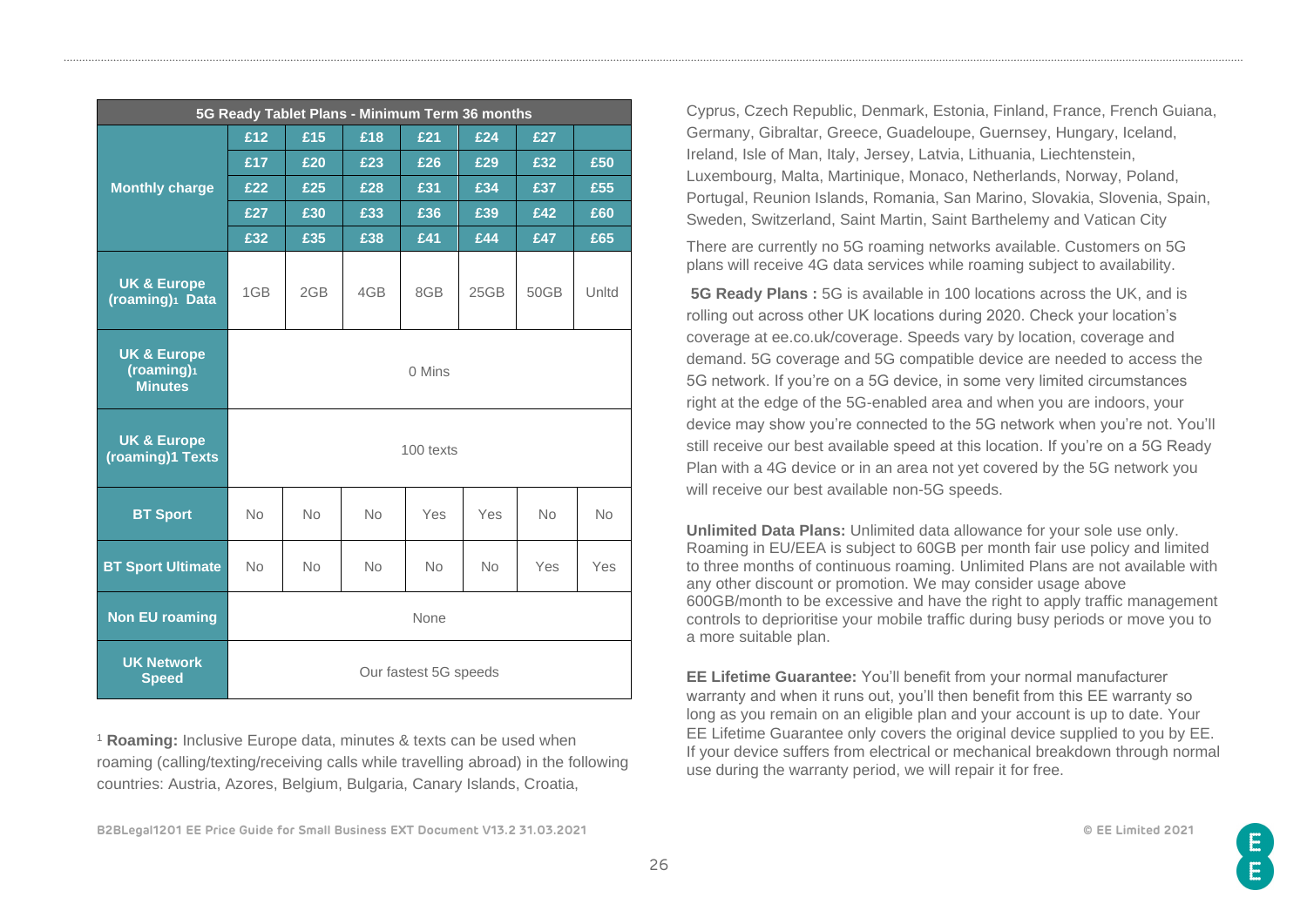**Fair usage policy:** If you're on a plan that includes a data allowance of over 15GB, you can use up to 15GB of your plan's inclusive data allowance when roaming in the above countries. Our 50GB plans have a fair use policy of 25GB and our Unlimited plans are subject to 60GB per month fair use policy. All plans are limited to three months of continuous roaming.

**BT Sport / BT Sport Ultimate App:** TV licence & latest Android, Windows or iOS operating system required. App is for your personal, non-commercial use in the UK. Visit ee.co.uk/btsportappterms for full info.

### <span id="page-26-0"></span>Business 5G Ready WiFi (Mobile Broadband) Promotional Plans

From time-to-time, we offer promotional tariffs. These are available specifically for promotional periods only and are subject to Terms and Conditions around eligibility and availability. These offers are only available to new customers and existing EE customers, as appropriate, that Upgrade to this plan during the promotional period. They may not always be available to upgrading customers. The offer is NOT available to any existing customers whose agreements are within their Minimum Term. Existing customers cannot change their price plan on to this promotional plan unless we agree to resign that customer. These offers are not available with any other discount or promotion (including Friends & Family) and cannot be used as a Shared Plan.

# <span id="page-26-1"></span>Call & Text Bar Add-On

The Call and Text Bar Add-On will help you control your costs. You may bar calls and/or text messages on your Mobile Broadband or Tablet plan.

| Name         | <b>Description</b>                                     |
|--------------|--------------------------------------------------------|
| Text / SMS   | All incoming and outgoing SMS text messages are barred |
| barred       | (including usage alerts)                               |
| Voice barred | All incoming and outgoing calls are barred             |

**B2BLegal1201 EE Price Guide for Small Business EXT Document V13.2 31.03.2021 © EE Limited 2021**

**Eligibility:** Available to small business customers on Small Business Pay Monthly Mobile Broadband and Tablet plans, free of charge.

You may add or remove the Call and Text Bar Add-On at any time.

### <span id="page-26-2"></span>EE Lifetime Guarantee

**EE Lifetime Guarantee:** You'll benefit from your normal manufacturer warranty and when it runs out, you'll then benefit from this EE warranty so long as you remain on an eligible plan and your account is up to date. Your EE Lifetime Guarantee only covers the original device supplied to you by EE. If your device suffers from electrical or mechanical breakdown through normal use during the warranty period, we will replace it for free with a new or a refurbished device.

### **EE Lifetime Guarantee Key Facts**

• You'll benefit from your normal manufacturer warranty and when it runs out, you'll then benefit from this EE Lifetime Guarantee so long as you remain on an eligible plan

- This EE Lifetime Guarantee does not cover damage or wear and tear
- This EE Lifetime Guarantee does not replace or affect your statutory rights in any way
- You must have purchased your device directly from us
- This EE Lifetime Guarantee does not cover any device not supplied to you by us (including devices repaired under third party insurers)
- You are not covered if your EE bill is not paid and your EE account is not up to date

#### **Who is covered?**

• This EE Lifetime Guarantee is only available to new and upgrading customers taking a Handset or Tablet on any business plans, purchased from EE from 2<sup>nd</sup> of September 2020 (excluding SIM, 4GEE Home, Wearables, Mobile Broadband/Mobile Wi-Fi).

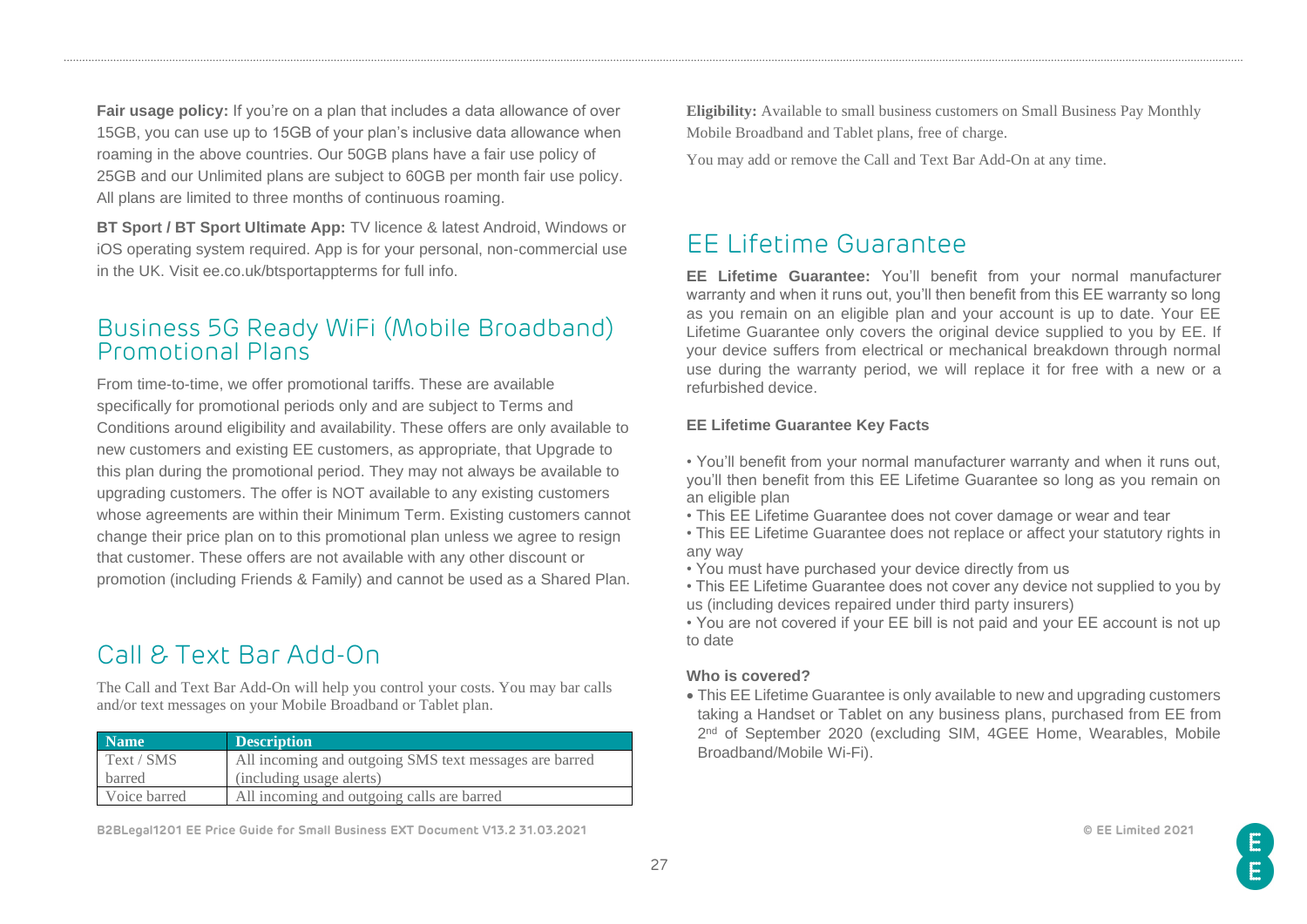• You must remain on an eligible Pay Monthly Plan which will include Business Essential, Business Extra and Business Unlimited plans and any plans from 2<sup>nd</sup> of September 2020 onwards. Your account must be up to date.

- If you upgrade to an eligible Pay Monthly Plan, your new device will be covered by the EE Lifetime Guarantee, but your previous device will no longer be covered.
- If you are an existing customer on an ineligible plan and move to an eligible plan not as part of an upgrade with a new commitment period, this EE Lifetime Guarantee will not be available.
- If you leave us and then decide to come back this EE Lifetime Guarantee may no longer be available.

• If you move to a SIM only plan at the end of your current contract, your device will no longer be covered by the EE Lifetime Guarantee.

### **What is covered?**

Your EE Lifetime Guarantee only covers the original device supplied to you by EE, or any device EE has agreed to cover or any replacement device issued by EE, or a replacement device issued through insurance from EE.

If your device suffers from electrical or mechanical breakdown through normal use during the warranty period, we will replace it for free. Depending on the age of the device we will offer you a replacement device from refurbished stock. If we are not able to provide an exact replacement, we will provide a suitable alternative (of the same or higher value). . Electrical or mechanical breakdown means your device developing a fault through normal use.

When we issue a replacement, we ask the courier service will pick up your old device. Your replacement device will not be issued unless you return your current device.

#### **What is not covered?**

• Any device other than your device you have received directly from EE as part of your original agreement

- Any replacements if your device is damaged as well as suffering from electrical or mechanical breakdown through normal use
- Wear and tear (e.g., battery not charging correctly after some time), rusting or other deterioration due to normal use or exposure, or where you have failed to follow the manufacturer's instructions
- Any damage to hardware or software, e.g. if your device has been dropped or a virus has infiltrated your device
- Any fault caused by any unauthorised modifications or alterations to the functionality of your device
- Any fault caused by any portable external storage media such as memory cards, USB memory sticks, or other digital recording equipment
- Lost or stolen devices
- Cosmetic damage, such as scratches, dents, corrosion or other cosmetic damage whether external or internal, where the function of your device is unaffected
- Accidental damage, liquid damage or improper handling
- Pixel spots (tiny, dark or bright spots that may become visible on a screen)
- Consumables such as batteries or storage media
- Servicing, inspecting or cleaning of your device
- Malfunction caused by routine servicing, inspection, maintenance, dismantling or cleaning your device, or if any repairs have been carried out by persons not authorised by EE or the relevant manufacturer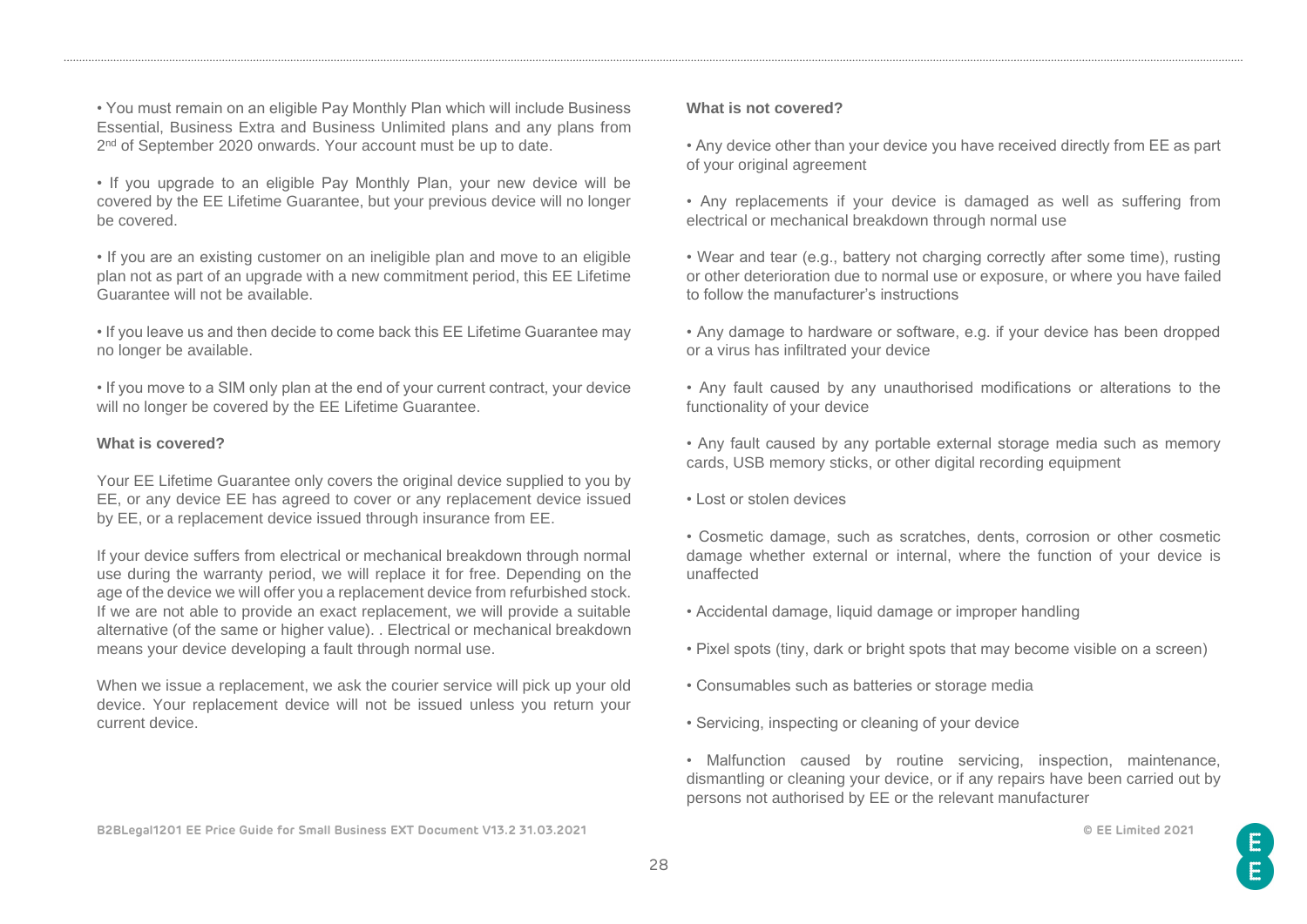• Any apps, software or data installed on your device such as phone numbers, ringtones, or music

- If any serial number relating to your device has been removed or defaced
- Costs relating to transport, removal and/or installation of your device
- Use of your device as part of a business, trade or profession

If we replace your device under this EE Lifetime Guarantee, we warrant that replacement device, for the remaining time of the EE Lifetime Guarantee.

#### **What if there is a fault and damage?**

The warranty does not cover any replacements if your device is damaged as well as suffering from electrical or mechanical breakdown through normal use. You may be able to pay to have any damage repaired or make a claim under any insurance you may have that covers the damage.

#### **How to arrange a replacement under the EE Lifetime Guarantee**

#### , Call 150 from an EE phone or 07953 966 250 from any other phone.

The replacement device will be sent to you on the next working day. We will contact you if the EE Lifetime Guarantee doesn't cover the replacement needed. Before sending your device in for replacement please make your own backup copy of anything stored on it, remove all personal information, disable all security passwords, and Apple Find My iPhone (or equivalent) functionalities. The contents of the storage media may be erased, replaced and/or reformatted. The cost of installing or re-purchasing any content such as data, music, photos, apps or software is not covered by EE

# <span id="page-28-0"></span>Add To Plan Accessory Agreement

Under this agreement EE will supply you with fixed sum credit for the purchase of an accessory ("Accessory") on the basis that you're a Pay Monthly customer. You can add up to 3 Add to Plan accessories within the first 17 months of your 24 Pay Monthly plan. We will send you an SMS (usually on the Start Date but within 36 hours of the Start Date) containing details of the instalments you will have to pay to EE plus the full amount of the fixed sum credit and a link to an online page containing these terms and more information. If you have purchased your Accessory in store, details of the instalments will be set out in the Customer Information Form provided to you

- 1. **The start date (the "Start Date"):** 
	- a. When you purchase in a store this Agreement starts on the date of purchase;
	- b. When you buy over the phone, this Agreement starts on the date the Accessory is dispatched to you or to the store from which you are collecting it;
	- c. When you pre-order, this Agreement starts on the date the Accessory is dispatched to you or to the store from which you are collecting it.
- 2. **How and what you pay:** You are entering into this instalment agreement and agreeing to repay to EE the full cost of your Accessory over a maximum of 11 monthly instalments instead of paying for it in one go. You understand that you are fully responsible for repaying to EE the full cost of the Accessory as shown in the SMS we send you shortly after the Start Date or on the Customer Information Form provided to you in a store. EE will add the cost of each monthly instalment to your EE bill, unless you pay the outstanding full cost of the Accessory before that bill is produced. Each instalment will fall due on the date set out on your bill. The first instalment will show on your first bill following the Start Date and then on each subsequent bill for the next 10 months, unless you pay the full outstanding cost of the Accessory before that date. You won't be charged any interest or fees for the supply of credit in addition to the cost of your Accessory. If you upgrade your Pay Monthly plan your Accessory Agreement will continue until you have paid the full

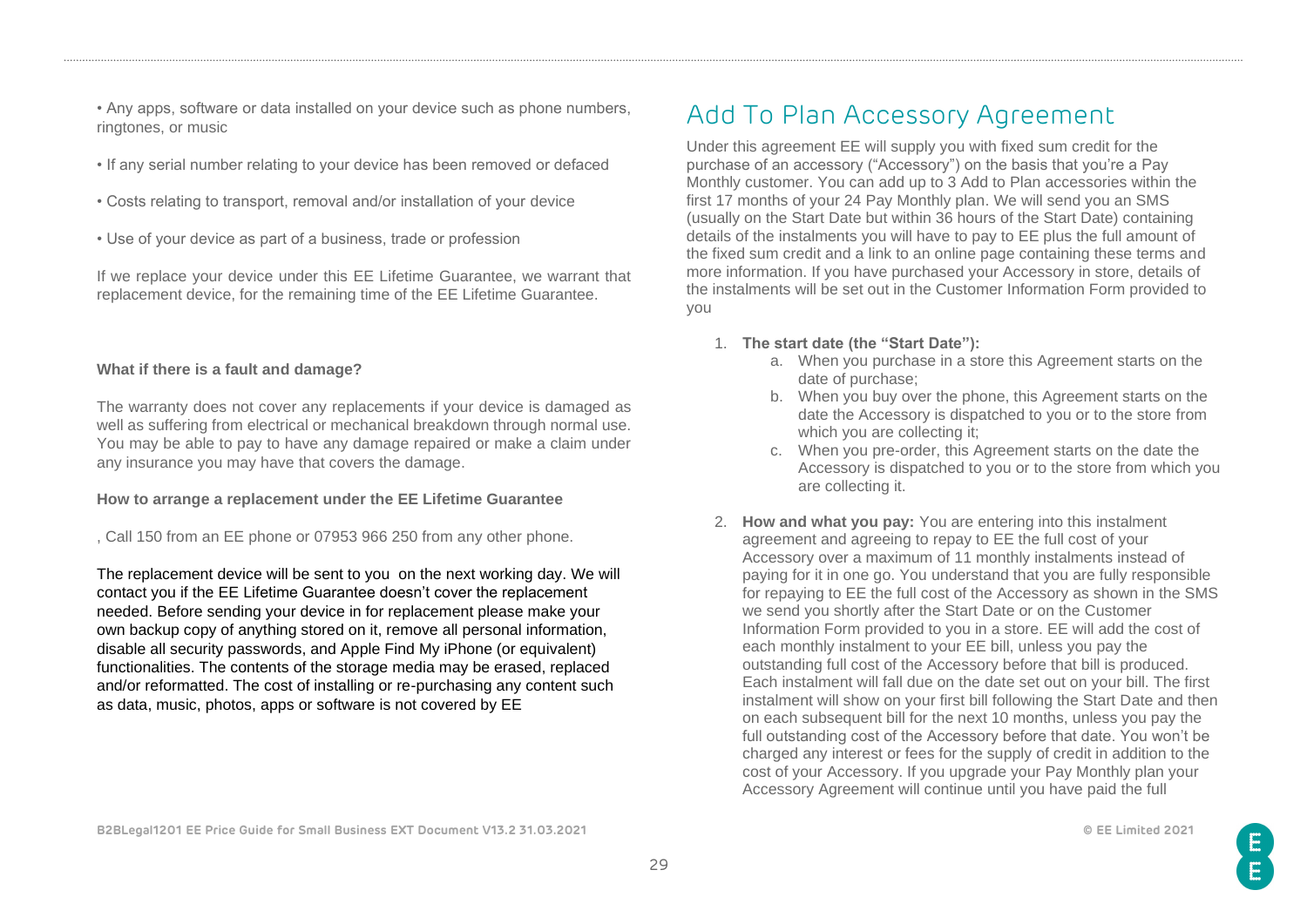amount owing. If you cancel your Pay Monthly plan and you are no longer an EE customer, you will have to make full payment of any monies owing for your Accessory.

- 3. **Pay for the Accessory early:** If you want to pay the remaining cost of the Accessory in one go before the end of 12 months, you may do so. Please contact us and we will add the remaining cost to your next bill. If you pay the whole amount due for your Accessory this agreement will terminate.
- 4. **Returning the Accessory:** If you purchase your Accessory in one of our stores, we do not offer any change of mind period. However, you are able to cancel your credit agreement in the first 14 days (see point 5 below). If you purchase over the phone, you may return your Accessory in the first 14 days in line with your normal statutory rights. However, please note that if you have purchased a product which includes installation over the phone you are unable to return within the first 14 days if the product has already been installed by an engineer. This does not affect your statutory rights
- 5. **Cancelling the credit agreement:** You can cancel this credit agreement within 14 days of the Start Date. If you cancel the agreement we will add the full outstanding balance for the Accessory to your next bill and try to collect that by direct debit. Nothing in this agreement affects your statutory rights.
- 6. **Term of this Agreement:** 12 months from the Start Date, subject to earlier termination if you either repay the full amount owed to EE before that date (see point 2 above) or are in default of this agreement (see point 6 below).
- 7. **What happens if you do not pay your monthly instalments:** If you fail to pay any instalment within 9 working days of the due date then it is a default under this agreement. It is also a default under this agreement if any of the information which you give us and/or upon which we rely when making this agreement with you turns out to be false, misleading or materially incorrect. If you default under this agreement then we will contact you and, if possible, we will tell you what you have to do to put things right by a certain date. If you do not

put things right by the date we specify when we contact you, then we can take all or some of the following actions against you:

- We can demand that you pay immediately the full outstanding balance under this agreement for your Accessory;
- We can add the full outstanding balance for your Accessory to your next bill and we can try to collect it by direct debit;
- We can report your default to a credit reference agency;
- We can terminate this agreement immediately; and/or
- We can take action to suspend the EE services you receive pursuant to the Pay Monthly Terms of Service or disconnect your SIM Card from the network or terminate your Pay Monthly Terms of Service agreement until you pay us any amounts outstanding in full.
- We can take action to suspend the EE services you receive pursuant to the Pay Monthly Terms of Service or disconnect your SIM Card from the network or terminate your Pay Monthly Terms of Service agreement until you pay us any amounts outstanding in full. Any default by you may have an effect on your ability to obtain credit in the future.
- 8. **Amendments to this agreement**: We can change these terms and conditions if new laws or rules make it necessary or where We are required to do so by OFCOM or any other regulatory body. We will endeavour to give You 30 days' Written Notice if We have to do this. The new terms and conditions will automatically apply to You once any notice period that We are able to give You has run out.
- 9. **General** Please refer to point 15 of the Pay Monthly Terms of Service and our Privacy Policy (ee.co.uk/privacy) for important information about how we use, store and share your personal information. Those terms apply to this credit agreement. The general terms set out at points 13 (Liability) and 14 (General) of the Pay Monthly Terms of Service also apply to this agreement. English law will apply to this agreement and any disputes will be settled in the Courts of England and Wales, Scotland or Northern Ireland (as applicable). You can find details of our Complaints Code of Practice on Our website at www.ee.co.uk

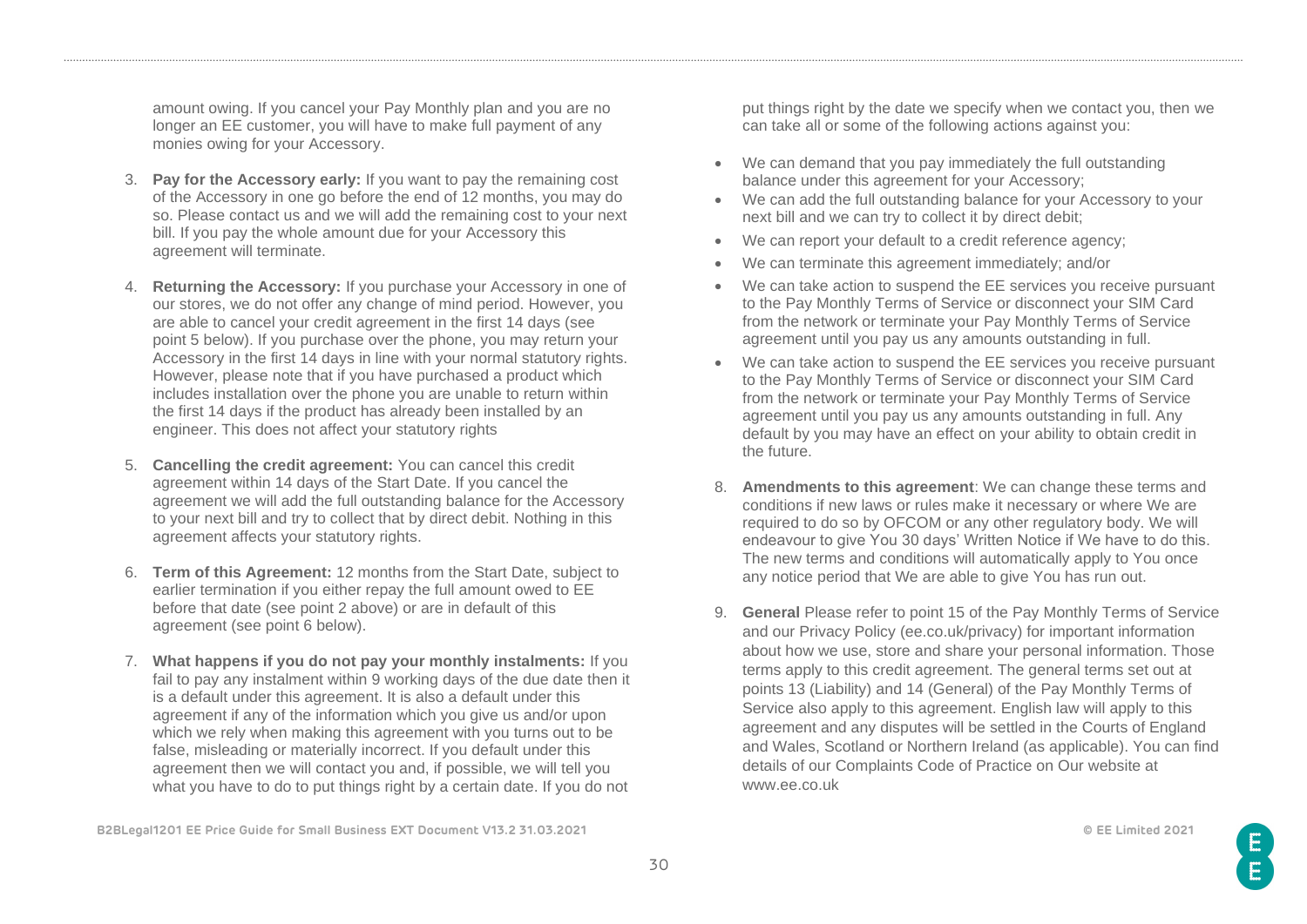# <span id="page-30-0"></span>Business Smart Watch Plan

Our Business Smart Watch Plans are for use with the Apple Watch Series 3, Apple Watch Series 4 (GPS + 4G) device and the Samsung Galaxy Watch 4G device ("Smart Watch"). The Business Smart Watch Plan is available to new and existing Small Business Customers on a Pay Monthly or SIM Only phone plan with a compatible device.

#### **Apple Watch Terms**

At the date this document is published, the Apple Watch Series 3 and Series 4 are compatible with the iPhone 6 or any later release (running iOS 11 or later). Device compatibility is subject to change; refer to Apple's website for the latest compatibility.

The Apple Watch app (the "App") is pre-loaded on your iPhone. If you do not have the App (for example, because you have uninstalled it) you will need to download it to your iPhone. The App is free to download but data charges may apply when you visit the App Store to download it.

You may need to download music to your Apple Watch from your music app to listen, subject to app functionality. 4G coverage required. Data is UK use only. Check your coverage at ee.co.uk/coverage. Subject to availability.

#### **Samsung Galaxy Watch Terms**

At the date this document is published, the Samsung Galaxy Watch is compatible with the following Samsung handsets:

A3 (2017), A5 (2017), A6 (2018), A8 (2018), J3 (2017), J5 (2017), J6 (2018), Xcover4, S7, S7 Edge, S8, S8+, S9, S9+, Note 8, Note 9. Device compatibility is subject to change; refer to Samsung's website for the latest compatibility.

#### **24 month Minimum Term Monthly charge £15 £18 £21 £24 £27 UK Data** Unlimited **UK Minutes** Uses the allowance from paired handset plan **UK Texts UK Network Speed** Our fastest 4G speeds

The Business Smart Watch plans detailed above cannot be used outside of the UK.

### <span id="page-30-1"></span>Business Smart watch Promotional Plans

From time-to-time, we offer promotional tariffs. These are available specifically for promotional periods only and are subject to Terms and Conditions around eligibility and availability. These offers are only available to new customers and existing EE customers, as appropriate, that Upgrade to this plan during the promotional period. They may not always be available to upgrading customers. The offer is NOT available to any existing customers whose agreements are within their Minimum Term. Existing customers cannot change their price plan on to this promotional plan unless we agree to resign that customer. These offers are not available with any other discount or promotion (including Friends & Family).

| 12 month Minimum Term |                                             |  |  |  |
|-----------------------|---------------------------------------------|--|--|--|
| <b>Monthly charge</b> | £5                                          |  |  |  |
| <b>UK Data</b>        | Unlimited                                   |  |  |  |
| <b>UK Minutes</b>     | Uses the allowance from paired handset plan |  |  |  |
| <b>UK Texts</b>       |                                             |  |  |  |
| <b>UK Network</b>     | Our fastest 4G speeds                       |  |  |  |
| <b>Speed</b>          |                                             |  |  |  |

The Business Smart Watch plans detailed above cannot be used outside of the UK.

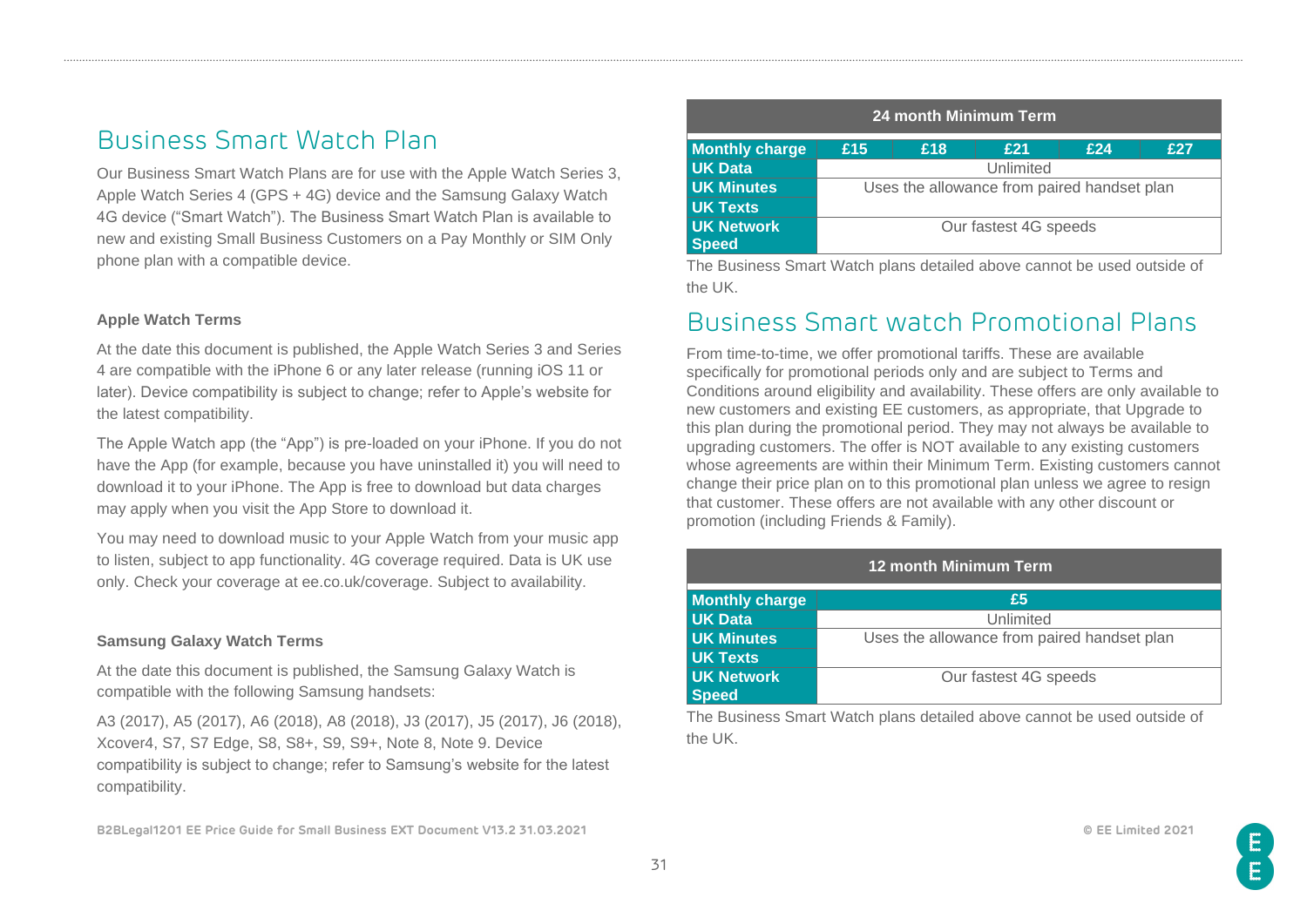# <span id="page-31-0"></span>EE smart number technology

EE smart number technology is for EE pay monthly mobile customers with Apple devices only. Your primary device must be a currently-available iPhone model running iOS 11 or later. Make and receive calls and send and receive texts in the UK using the single phone number from this primary device on up to 5 different Apple devices. Primary device must be switched on and with coverage to send or receive SMS. Compatible paired devices include both WiFi-only and WiFi + Cellular Apple devices (e.g. Apple Watch and iPads with or without SIMs), but exclude iPhones. All texts and calls from your paired devices will come from your pay monthly allowance or, if out of allowance, be charged to your account as per your primary device price plan and appear on bills as being made from your primary device. Calls and texts to and from your primary device are visible on all paired devices. You can switch the service on and off from the Settings icon on your primary device. It is your responsibility to switch off EE smart number technology if you don't want calls & texts to be allowed from a paired device. We can change or withdraw the EE smart number technology service with reasonable notice or immediately upon Apple discontinuing support for it.

# <span id="page-31-1"></span>Antenna Installation for the 4GEE Router

This is a chargeable antenna installation service for use with the 4GEE Router.

| ∣ Name∶              | One off fee |
|----------------------|-------------|
| Antenna Installation | もとろ ろろ      |

You understand that the installation of an external aerial may help to improve the 4G signal you receive at your business address. We will only offer to install an aerial at your property if we believe it will improve your 4G reception and that your premises allows an external antenna to be mounted within a standard maximum distance of 5 meters from the 4GEE Router to the mounted antenna. This solution is not designed for installations larger than a standard residential property.

**B2BLegal1201 EE Price Guide for Small Business EXT Document V13.2 31.03.2021 © EE Limited 2021**

The aerial will be positioned on an exterior wall of the property so as to give you the best possible signal improvement. A cable will run from the antenna which needs to be plugged into the back of your 4GEE Router. This cable is 5m long, and this may mean you need to move your 4GEE Router from its current location. In certain situations, a longer 3m cable extension may be appropriate. Whether this is an option will be discussed with you at the time of your installation. Unless the network terms say otherwise, we have no responsibility to pay you compensation for financial loss, for any information which is lost or corrupted, or for any loss that could not have been reasonably expected.

Installation may take up to 2 weeks to book, and you can choose a date that suits you. You can change the time and date of your installation up to 24 hours prior to visit. Cancellations may be chargeable after this time. The property owner or decision maker will need to be present during the installation, so please ensure you choose a date and time that allows for this.

You must either be the owner of the property, or have the express permission of the owner of the property, to provide authorisation to physically have the antenna and cabling installed. You must also have planning permission for the property in question if required. By allowing the installation of the equipment, you confirm that you have obtained all required permissions.

The engineer will perform a 4G speed test before and after installing your aerial. You will be asked to sign a document confirming that this test has been carried out, you're happy with where the aerial has been positioned, providing authority to permit the installation work on the premises and the state in which the installation has been carried out. Please note that 4G service will still depend on geographic factors, number of users, and the type of device you use. Should you wish to remove the aerial, a de-installation service is available on request. This will be chargeable to the customer unless the aerial has not improved the 4G signal. Appointments may take up to two weeks to become available, and remain subject to availability. Should

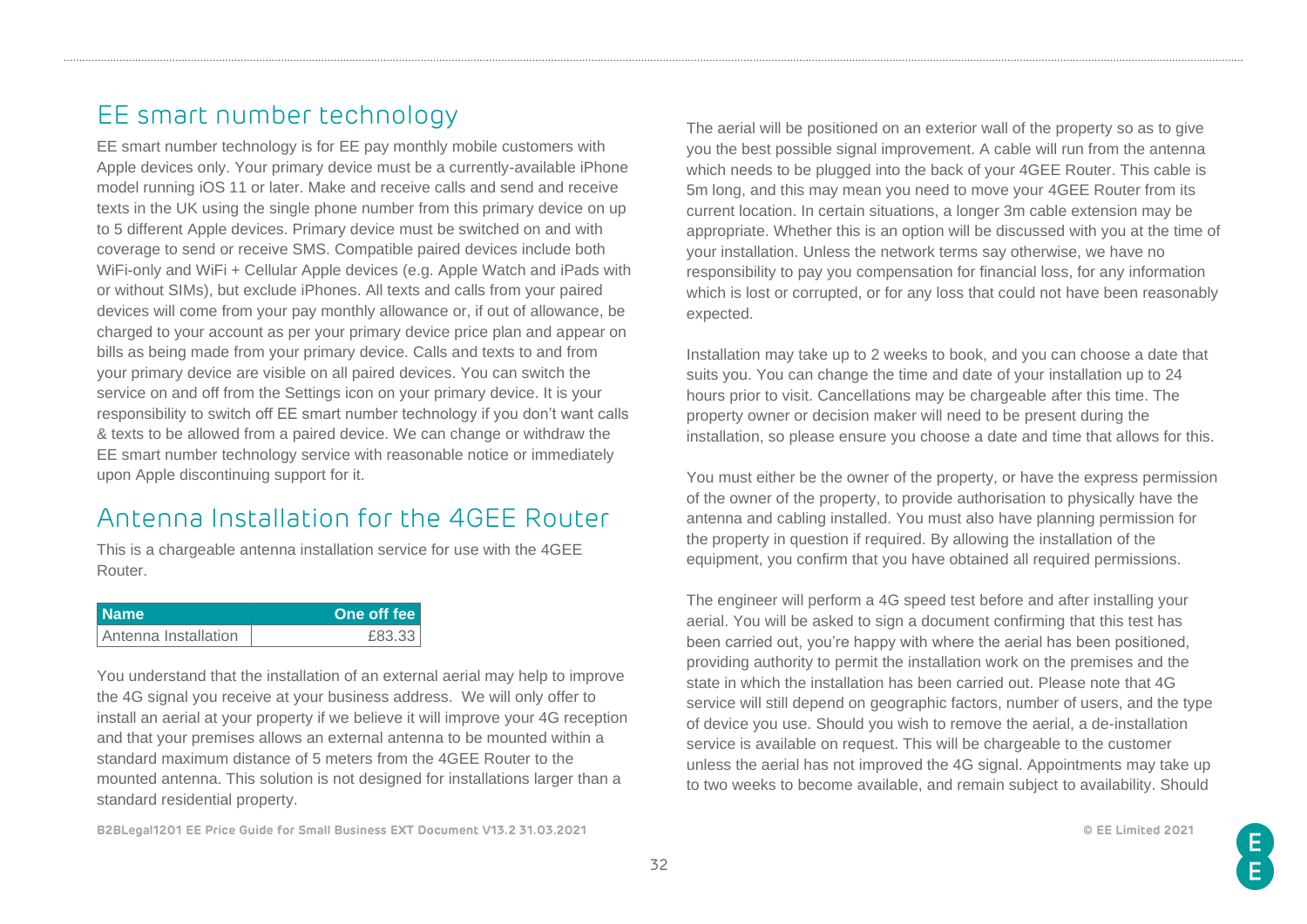you be unhappy with the antenna, even though your 4G service has improved, we will remove it upon request. This will be carried out as soon as practicable, however appointments remain subject to availability. This will be subject to an additional charge.

If you were offered the aerial installation as a solution to poor coverage within 14 days of taking a 4GEE broadband contract from us, you will have 14 days from the date your antenna is installed to cancel, if you are not able to receive 4G at your address.

# <span id="page-32-0"></span>Data add-ons for Handset/SIMO, Mobile Broadband & Tablet Plans

#### <span id="page-32-1"></span>4G network passes:

| <b>Price (ex VAT)</b> | UK & Europe roaming <sup>1</sup> data<br>allowance |
|-----------------------|----------------------------------------------------|
| £5.23                 | 500MB                                              |
| £8.36                 | 1GB                                                |
| £10.45                | 2GB                                                |
| £13.59                | 4GB                                                |
| £17.24                | 8GB                                                |
| £20.90                | 12GB                                               |

#### <span id="page-32-2"></span>5G Reserve Data speed boost passes:

| <b>Description</b> | <b>Cost</b> |
|--------------------|-------------|
| 1GB 5G Pass        | £5.23       |
| 2GB 5G Pass        | £7.84       |
| 5GB 5G Pass        | £10.45      |
| 10GB 5G Pass       | £20.90      |
| 20GB 5G Pass       | £31.35      |
| 30GB 5G Pass       | £41.80      |
| 50GB 5G Pass       | £62.70      |
| 100GB 5G Pass      | £73.15      |

### <span id="page-32-3"></span>Out-of-Bundle Charges

| <b>Activity</b>                                           | <b>Charge</b>                  |  |
|-----------------------------------------------------------|--------------------------------|--|
| Calls to UK and EU regional landlines                     | 48p / minute                   |  |
| Calls to UK and EU mobiles                                | 48p / minute                   |  |
| Calls to 0800, 0808 and 116 numbers                       | Free                           |  |
| Calls to 084, 087, 118 and 09 numbers                     | 48p / minute + Service Charge^ |  |
| Text Messages to UK and EU mobiles                        | 31p / message                  |  |
| Text messages to UK and EU regional landlines             | 10p / message                  |  |
| Picture Messages (UK & EU)                                | 48p / message                  |  |
| UK & EU Data (applies to Business Connect -<br>only)      | $1.6p$ MB                      |  |
| For data roaming outside of EU, see roaming section $\pm$ |                                |  |

±Only payable if you opt out of the International data roaming add-ons

^ Details on Service Charges can be found at [http://www.ee.co.uk/ukcalling.](http://www.ee.co.uk/ukcalling)

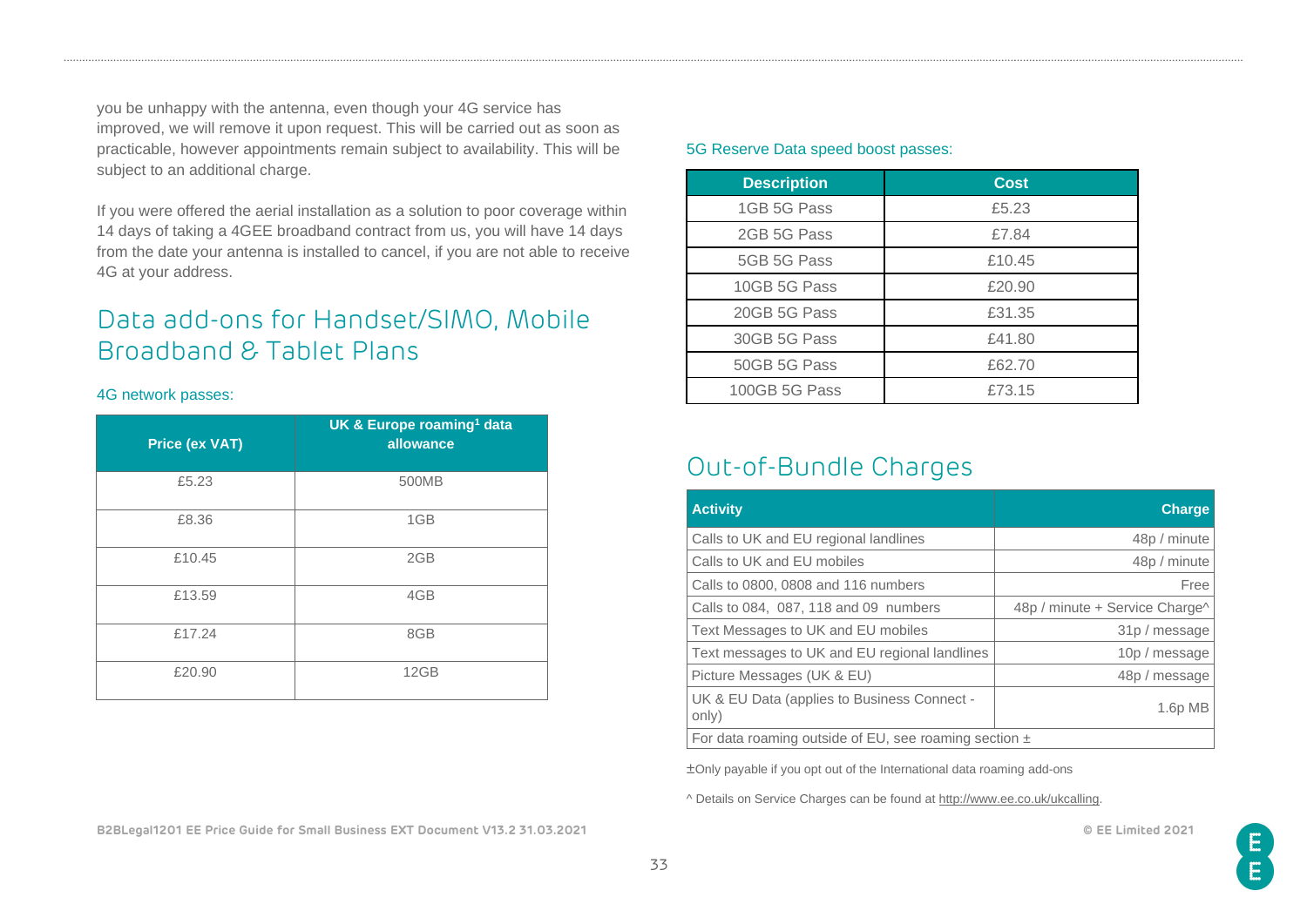Business Connect customers who've purchased their plans before 1st Nov 2017 will have each user's roaming data usage capped at €50, or approximately 2.6GB per month in EE Europe Zone. The cap will apply unless the account holder or the end user opt out by contacting Customer Services. The cap can be removed permanently at any time by texting STOPEUCAP to 150. Users they may also opt out of the cap temporarily by contacting customer services or texting 1MCAP to 150 to unblock usage until next bill. Business Connect customers who've purchased their plans after the 1 st Nov 2017 will be opted out of the €50 roaming data usage cap.

Your eligible add-ons and eligible out of bundle charges will increase on or after 31st March every year by the Consumer Price Index rate of inflation published in January that year, plus 3.9%. This excludes add to plan accessories and device insurance. See [www.ee.co.uk/increase](http://www.ee.co.uk/increase) for details. Please note the cost of other services you take from us may increase or decrease while you're an EE customer

**For all other out-of-bundle rates, including the cost of calling premium rate numbers see our Non-Standard Price Guide for EE Small Business, available at [www.ee.co.uk/businessterms](http://www.ee.co.uk/businessterms) (under the Price Guide section).** 

### <span id="page-33-0"></span>Multi Plan Saving

From 1 December 2017, if you purchase an additional eligible Connection from an EE retail store you will receive a 10% discount on the Monthly Charge for that additional Connection, subject to the eligibility and terms set out below (the "Multi Plan Saving"). The Multi Plan Saving only applies to any new additional Connections and doesn't apply to any existing Connections ("Primary Connections").

**B2BLegal1201 EE Price Guide for Small Business EXT Document V13.2 31.03.2021 © EE Limited 2021**

You will be eligible if you are a pay monthly customer and you have a Business Essentials, Business Extra, Business Unlimited or Wi-Fi (Mobile Broadband) and Tablet plans with a Minimum Term of 24 months and above. SIM Only plans with a Minimum Term of 12 months and above; or 4GEE Fixed / Home Router Mobile Broadband plan with a Minimum Term of 24 months and above.

You will not be eligible if you are upgrading to a 1 month Minimum Term or taking an additional Connection with a 1 month Minimum Term; adding a Family & Friends or PERK discount to the additional Connection, although you will be eligible for the Multi Plan Saving if you have any of these discounts on your Primary Connection; doing a pay-as-you-go to pay monthly migration so that your account type will be pay monthly; taking a Shared or Business Connect plan; a large business customer (with over 50 employees); or on an EE Employee plan.

#### **Terms and conditions:**

This Multi Plan Saving is only available if the additional Connection is purchased through an EE retail store. This offer is not applicable if you place an order online or on the phone or online. The Multi Plan Saving will apply so long as there is at least one other Primary Connection on your account. If you cancel the Primary Connection, the Multi Plan Saving will be automatically removed from the additional Connection. The Multi Plan Saving is only available on selected handsets. The Multi Plan Saving can only be applied at the time of purchase of the additional Connection or a resign. Any price increase applicable to a Connection subject to the Multi Plan Saving will be applied to the undiscounted monthly price for that Connection. EE may withdraw this promotion for new customers at any time without notice but the Multi Plan Saving will continue to apply to existing customers.

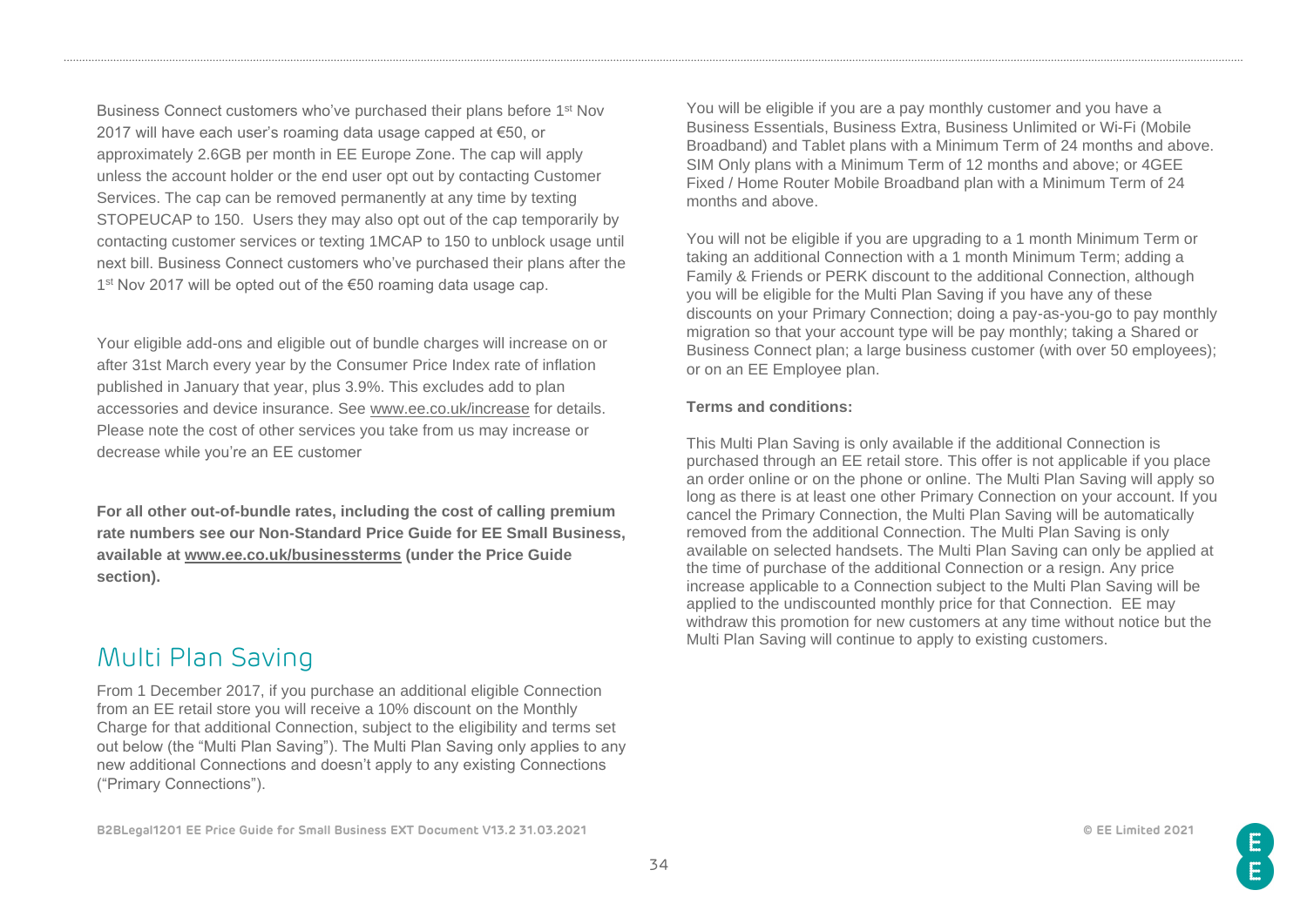# <span id="page-34-0"></span>Single User Plan Benefits

| Included with all Single User Plans                                  |  |
|----------------------------------------------------------------------|--|
| Wi-Fi on the Underground*, Tethering                                 |  |
| Itemised Online Billing                                              |  |
| Faulty Replacement service for phones*                               |  |
| Inclusive Voicemail / Visual Voicemail (subject to OS compatibility) |  |
| UK Based Business Customer Service                                   |  |

<span id="page-34-1"></span>\*Separate terms apply

### Insurance and Protection

To be eligible to purchase Insurance and Protection from EE, you must have bought your device through one of EE's direct sales channels and be on a compatible Service Plan.

Choose from two Insurance & Protection products: Damage Cover or Full Cover. Both products include insurance (provided by Chubb European Group SE (CEG)). See the full terms at ee.co.uk/businessterms under 'Small Business Insurance for further information.

You can add these products to your account when you take out your plan with EE. If you are already a customer and want to add either Damage Cover or Full Cover to your account you'll need to call customer services.

You'll be charged for your product each month and the cost will be added to your bill. If you add one of our Insurance & Protection products part way through a month the cost will be pro-rated. You'll need to call customer services to remove it. If you leave EE then your Insurance & Protection product will be cancelled automatically.

With the exception of the terms and conditions of insurance, we can change the network terms, change the charges or withdraw the products at any time. We will try to give you notice of such changes.

| Damage Cover for Business<br>From under £4 / month | <b>Full Cover for Business</b><br>From under£8 / month                                    |
|----------------------------------------------------|-------------------------------------------------------------------------------------------|
| next day replacement for claims <sup>‡</sup>       | next day replacement for loss,<br>theft, damage claims <sup>‡</sup>                       |
|                                                    | Ve are not able to make same day deliveries in: Northern Ireland, Isle of Lewis, Invernes |

nverness, Isle of Arran, Orkney Isles, Hebrides, Isles of Scilly, Shetland Isles, Aberdeenshire, Channel Islands, Isle of Man and Isle of Wight and some parts of Ayrshire, Paisley & Perthshire. We will not make a same day or next day delivery on UK bank holidays or in exceptional circumstances

**Free Minute One Premium Bundle:** Bundle includes a free tech21 screen protector and phone case and two £10 vouchers. One £10 voucher can used online at either [bt.com/shop/premiumminuteone](https://bt.com/shop/premiumminuteone) when purchasing accessories of over £30 and one £10 voucher can be used at www.tech21.com/custom-cases against a custom case. Offer only available to customers taking Full Cover insurance at the same time as taking out a new, or upgrading to a new Pay Monthly contract on selected phones. Subject to availability. **For eligible devices please speak to one of our advisors**.The insurance element of Full Cover and Damage Cover is underwritten by Chubb European Group SE (CEG) is a Societas Europaea, a public company registered in accordance with the corporate law of the European Union. Members' liability is limited. CEG is headquartered in France and governed by the provisions of the French insurance code. Risks falling within the European Economic Area are underwritten by CEG, which is authorised and regulated by the French Prudential Supervision and Resolution Authority (4 Place de Budapest, CS 92459, 75436 Paris Cedex 09, France). Registered company number: 450 327 374 RCS Nanterre. Registered office: La Tour Carpe Diem, 31 Place des Corolles, Esplanade Nord, 92400 Courbevoie, France. Fully paid share capital of €896,176,662.

CEG's UK branch is registered in England & Wales. Registered address: 100 Leadenhall Street, London EC3A 3BP. Authorised by the Prudential Regulation Authority and with deemed variation of permission. Subject to regulation by the Financial Conduct Authority and limited regulation by the Prudential Regulation Authority. Details of the Temporary Permissions Regime, which allows EEA-based firms to operate in the UK for a limited period while seeking full authorisation, are available on the Financial Conduct Authority's website (FS Register number 820988)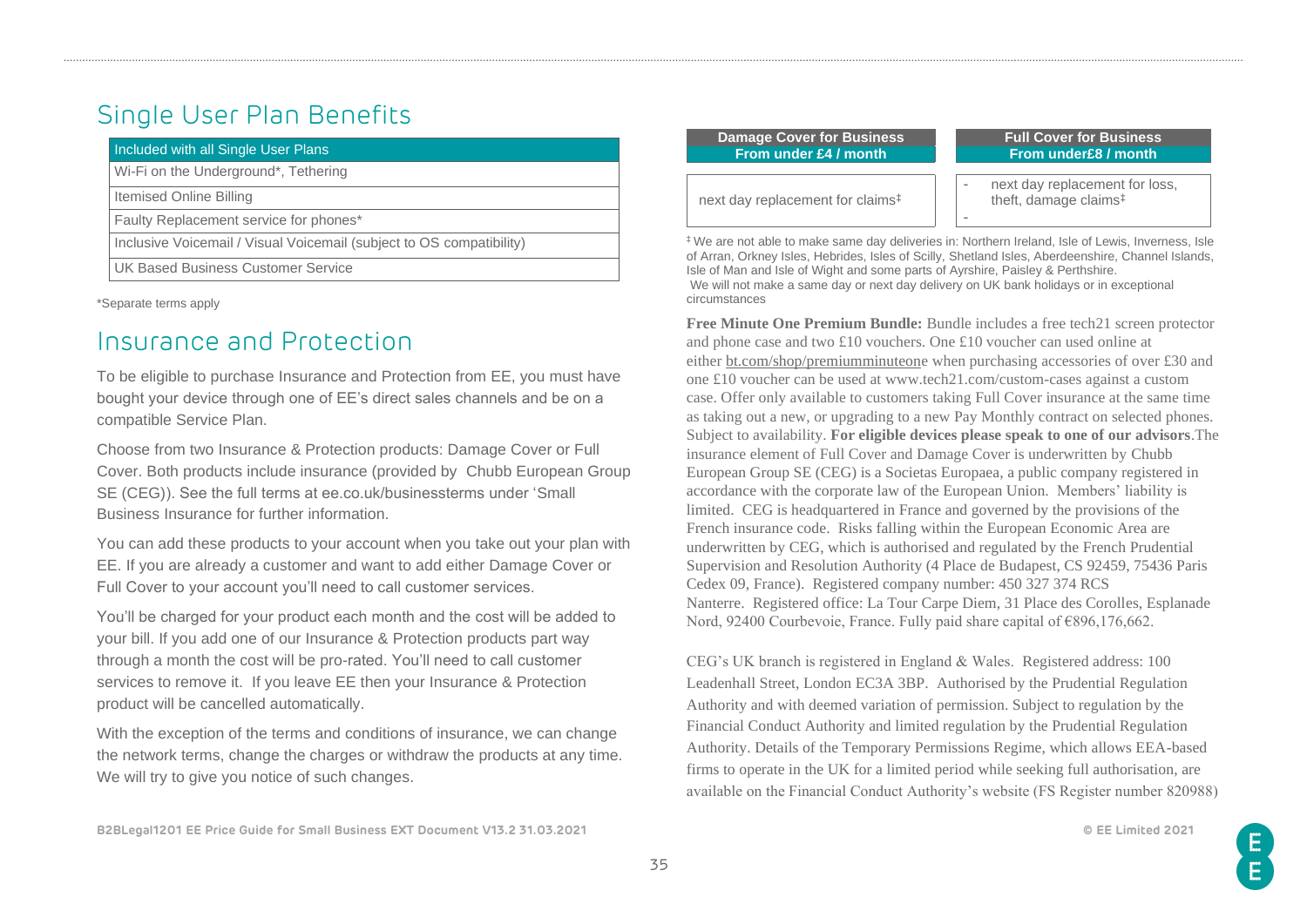Chubb may refuse cover. Breakdown and all other features of Full Cover will be provided by EE Insurance and other terms apply, see ee.co.uk/businessterms.

**Free Minute One Bundle:** Bundle includes a Caseit free clear phone case, screen protector and £10 voucher off a selection of cases and screen protectors at accessories.ee.co.uk/promotion/MinuteOneBundle or at [bt.com/shop/minuteone.](https://bt.com/shop/minuteone) Offer only available to customers taking Damage Cover insurance at the same time as taking out a new, or upgrading to a new Pay Monthly contract on selected phones. Subject to availability. **For eligible devices please speak to one of our advisors.** The insurance element of Full Cover and Damage Cover is underwritten by Chubb European Group SE (CEG) is a Societas Europaea, a public company registered in accordance with the corporate law of the European Union. Members' liability is limited. CEG is headquartered in France and governed by the provisions of the French insurance code. Risks falling within the European Economic Area are underwritten by CEG, which is authorised and regulated by the French Prudential Supervision and Resolution Authority (4 Place de Budapest, CS 92459, 75436 Paris Cedex 09, France). Registered company number: 450 327 374 RCS Nanterre. Registered office: La Tour Carpe Diem, 31 Place des Corolles, Esplanade Nord, 92400 Courbevoie, France. Fully paid share capital of €896,176,662.

CEG's UK branch is registered in England & Wales. Registered address: 100 Leadenhall Street, London EC3A 3BP. Authorised by the Prudential Regulation Authority and with deemed variation of permission. Subject to regulation by the Financial Conduct Authority and limited regulation by the Prudential Regulation Authority. Details of the Temporary Permissions Regime, which allows EEA-based firms to operate in the UK for a limited period while seeking full authorisation, are available on the Financial Conduct Authority's website (FS Register number 820988) Chubb may refuse cover. Breakdown and all other features of Full Cover will be provided by EE Insurance and other terms apply, see ee.co.uk/businessterms.

#### **Phone Replacement**

As a Full Cover or Damage Cover customer you are also entitled to a phone replacement option, should your registered device develop a fault during the first 24 months of its life. See [Phone Replacement](#page-64-0) in the Terms section of this Price Guide for the terms and conditions of this service

### **Multi-device insurance discount**

When you take out more than one Full Cover or Damage Cover product you will get a discount on each product you take out. Each policy must be in your name or in the name of your business, for devices on your EE account. The discount will not apply if the insurance policy is for someone else. The discount is only available for Full Cover or Damage Cover. Other insurance policies or products that you have with EE such as Clone Phone, Orange Care or on other accounts you may hold with T-Mobile and Orange are not eligible.

The discount you get will depend on the number of Insurance & Protection products you take out. Your discount can go up and down depending on the number of products on your account each month:

- 2-9 products: 10% discount on each
- 10-19 products: 15% discount on each
- 20+ products: 20% discount on each

For all customers the discount does not apply to your excess fee or any other fees related to insurance. You do not need to take all Insurance & Protection products out at the same time to get the discount. The discount will be calculated monthly based on the number of eligible products on your account by 10pm on the day your bill is run and then applied to that Service Plan bill.

Please note: We can change the terms or withdraw these offers at any time.

**Claims limit:** We will accept a total number of two successful loss/theft claims in a 12 month period. The 12 month period begins on the date we accept your first claim. There is no limit on the number of successful claims we will accept for accidental damage during the period of cover.

**Excess:** An excess is payable for each successful claim.

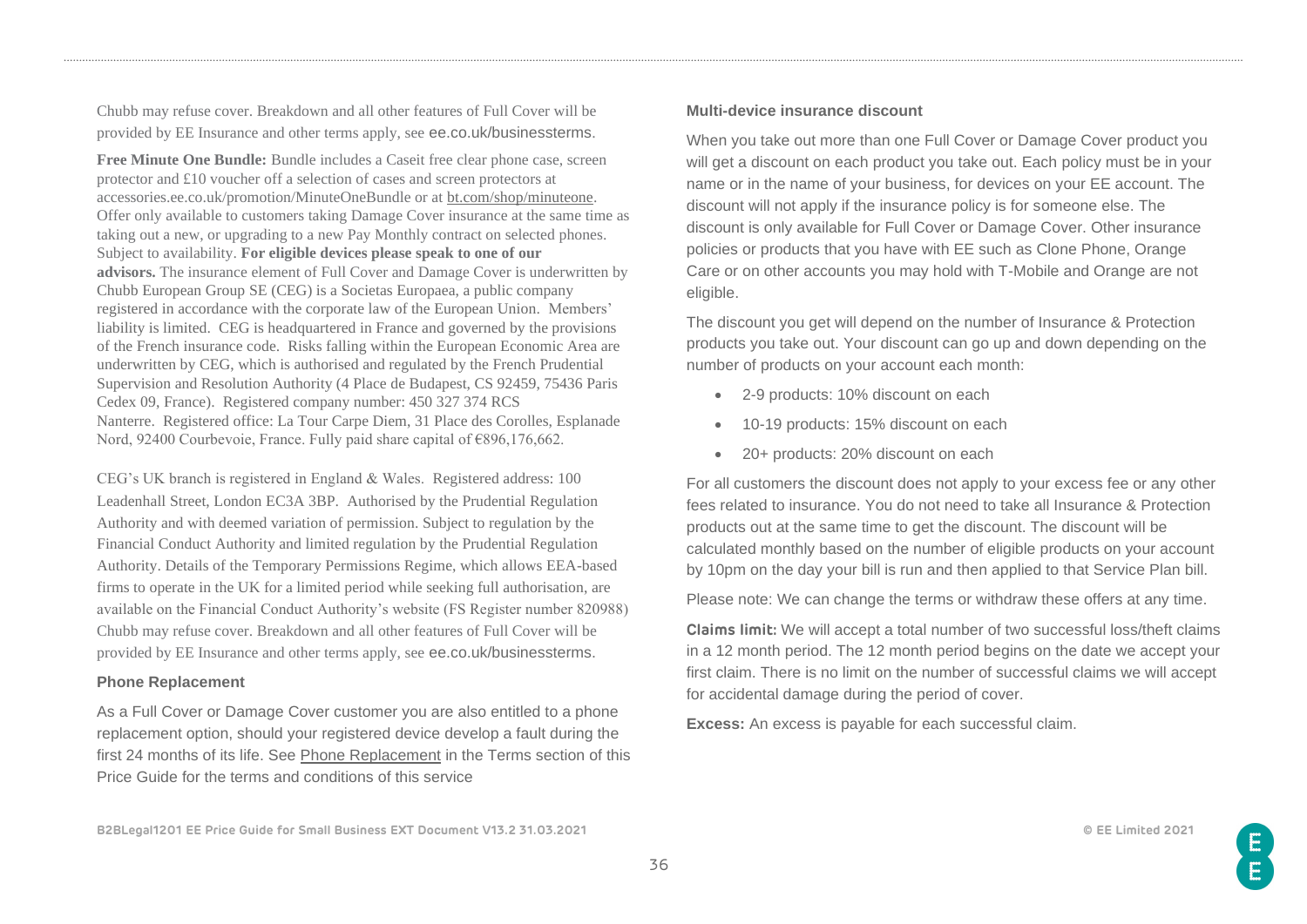| Damage / Loss / Theft Excess Fee |       |     |     |         |      |
|----------------------------------|-------|-----|-----|---------|------|
| <b>Excess</b><br><b>Band</b>     | Zero. | A   | B   | C and D | F    |
| <b>Charge to</b><br>Customer     | £Ο    | f40 | £70 | £100    | £120 |

EE will accept a maximum of two claims in any 12 month period for lost / stolen devices starting from the date of the first claim. There is no limit on the number of damage claims.

Total monthly insurance payments are exempt from VAT and include Insurance Premium Tax (IPT) at the prevailing rate. You'll be told the premium amount (inclusive of IPT) for your device before you buy it and it will be detailed on Your Confirmation of Your Insurance Cover in your welcome pack. If Insurance Premium Tax or any other taxes related to this insurance change, this will affect the amount you pay each month.

# Unified Endpoint Management

Unified Endpoint Management from EE will help you to secure your fleet of business devices. Full terms are in the Terms and Conditions section of this Price Guide.

| <b>Your Service Plan</b>                                                                                                                                              | <b>What You Get</b>          |                                         |  |
|-----------------------------------------------------------------------------------------------------------------------------------------------------------------------|------------------------------|-----------------------------------------|--|
| <b>Business Phone</b><br>Plan except<br><b>Business Connect</b><br>plans<br>Business Connect plans have<br>inclusive MobileIron Cloud Bronze<br>as part of their plan | <b>MobileIron Bronze</b>     | £2 per month per licence                |  |
| <b>All Business Plans</b><br>(including Business Connect)                                                                                                             | <b>MobileIron Secure UEM</b> | £3.50<br>month<br>per<br>per<br>licence |  |

A Minimum Connection Period of 12 months (or greater if specified in the Your Agreement with EE) applies to all Mobile Device Management licences except Business Connect plans. If you activate more licences than you have told us about, we reserve the right to charge for every additional licence and month/part month which was activated. Compatible Device required. Accessing the hosted Unified Endpoint Management Platform (the "UEM Platform") requires an internet connection, which it is your responsibility to provide. You are granted a licence to access the UEM Platform is under a separate agreement with MobileIron. Use of the UEM Platform is subject to your acceptance of MobileIron's end user licence agreement at point of registration for the UEM Platform. Use is also subject to the MobileIron Privacy Policy, available at [https://www.mobileiron.com/en/customers/privacy,](https://www.mobileiron.com/en/customers/privacy) or such other URL as may MobileIron may advise from time to time. Your sole rights and remedies with relation to the MDM Platform are as set out in your agreement with MobileIron. If you do not accept the terms of MobileIron's end user licence agreement, you should not use the UEM Platform. You agree to indemnify EE, and keep EE indemnified for any costs or losses incurred or suffered by EE (including any legal costs) arising from any failure on your part to comply with the terms of MobileIron's end user licence agreement.

EE may withdraw or substitute the UEM Platform at any time on provision of reasonable notice (where it is practicable to provide such notice).

## EE Pocket Landline

Choose how many numbers or mobiles you need on the service:

| <b>Product</b>                        | <b>Description</b>                                                                                                              | <b>Monthly</b><br>Charge |
|---------------------------------------|---------------------------------------------------------------------------------------------------------------------------------|--------------------------|
| <b>Pocket Landline</b><br>One-to -One | Allows one UK Pocket Landline number to be<br>routed to your existing EE business UK mobile -<br>great if you're a sole trader. | f10                      |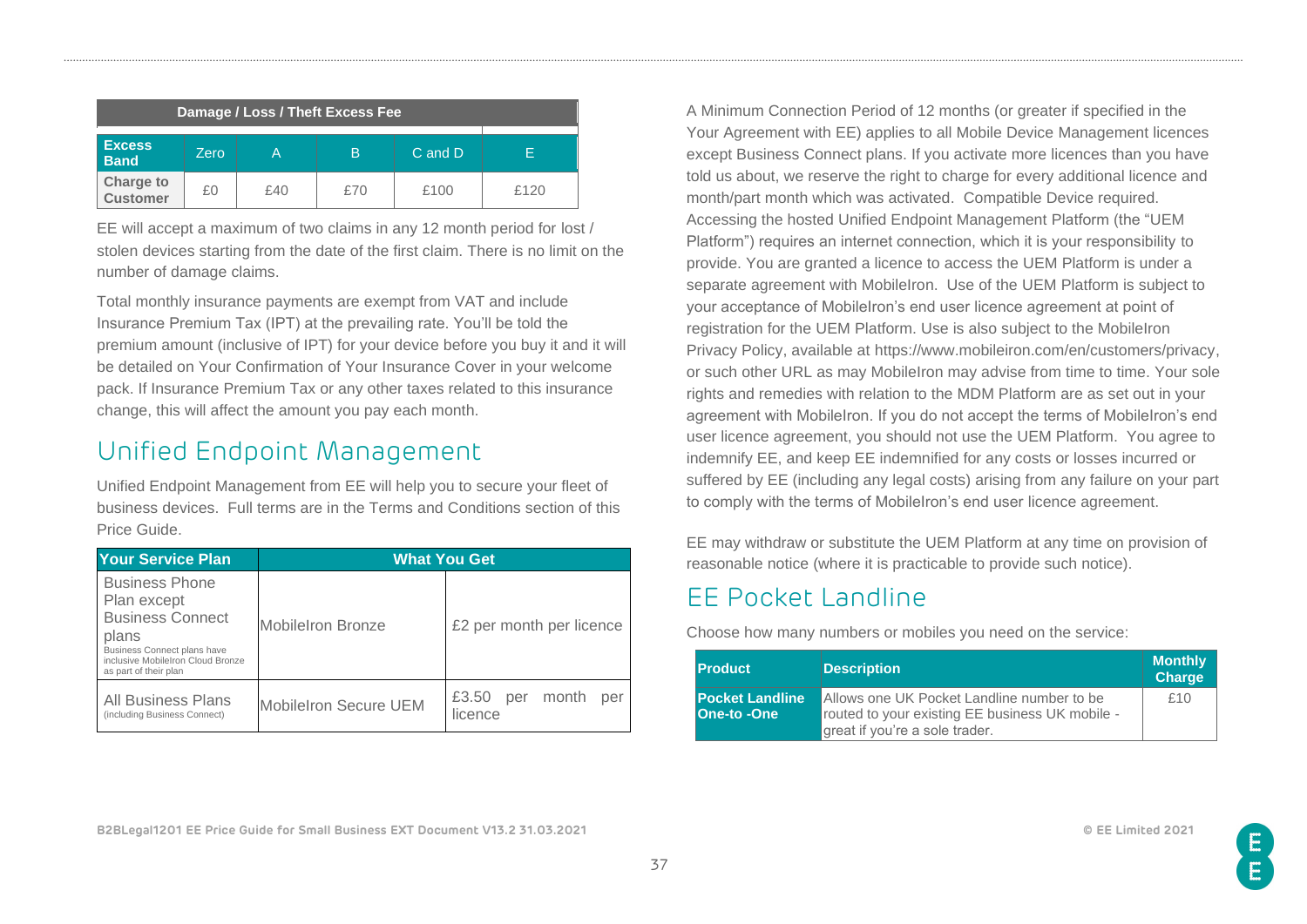| <b>Pocket Landline</b><br><b>Many to One</b>                         | Choose more than one UK Pocket Landline<br>number, all routed to a single EE business UK<br>mobile - perfect for promoting separate aspects of<br>your business or widening your geographical<br>customer base. | £10 per<br>landline<br>number |
|----------------------------------------------------------------------|-----------------------------------------------------------------------------------------------------------------------------------------------------------------------------------------------------------------|-------------------------------|
| <b>Pocket Landline</b><br><b>One to Many (up</b><br>to five mobiles) | Ideal for larger businesses who want to manage<br>inbound calls across a team - one UK Pocket<br>Landline can be routed to up to 10 EE business UK                                                              | £15                           |
| <b>Pocket Landline</b><br><b>One to Many (up</b><br>to 10 mobiles)   | mobiles.                                                                                                                                                                                                        | £25                           |

Callers phoning the Pocket Landline number will be charged at Standard Landline rates. Outbound voice calls made on a Device associated with Pocket Landline will be charged as a standard voice call in accordance with your voice Service Plan. Whilst you are abroad, Pocket Landline calls you receive will incur Roaming Charges as per your Service Plan.

Customers receive the first 3 months free of charge.

| What's Included     | Provision of one or more fixed landline<br>numbers and intelligent routing of inbound<br>calls terminating on an EE mobile.<br>Routing and availability of the landline<br>number(s) can be managed via a web<br>accessible on-line portal. |
|---------------------|---------------------------------------------------------------------------------------------------------------------------------------------------------------------------------------------------------------------------------------------|
| <b>Minimum Term</b> | 12 months from the point of Connection                                                                                                                                                                                                      |

Maximum of 10 mobile numbers can be associated with each landline number. Pocket Landline number(s) will cease to exist upon Disconnection. Pocket Landline numbers are subject to availability and will be allocated on a first come first served basis. Pocket Landline options: one-to-one (one UK landline number linked to one UK EE mobile); many-to-one (more than one UK landline number linked to one UK EE mobile); one-to-many (one UK landline number linked to up to 10 UK EE mobiles depending on plan).

Roaming Charges apply as per your Service Plan if any Device associated with Pocket Landline is used abroad.

**Porting-In** - Existing landline numbers can be ported in for use as a Pocket Landline number, subject to verification by EE that a number can be ported. Porting-in requests may be cancelled on 3 working days' written notice prior to the communicated porting date, and EE will confirm receipt of any such request. Porting can take up to 15 working days and EE cannot guarantee a port request can be concluded. You are responsible for settling any outstanding payments or termination fees with your existing landline provider. Certain types of telecommunication lines such as (but not limited to) Private Branch Exchange (PBX) and Integrated Services Digital Network (ISDN) lines cannot be ported across to Pocket Landline. Once a landline is ported, it will no longer ring on the relevant fixed phone and there will be no dial tone on that fixed phone. Any existing services on that fixed line number (e.g. Broadband, inbound and outbound voice calls, BT Redcare and alarms) will terminate and EE is not liable for any losses, damages, costs or expenses arising from or in any way connected with the termination of such services.

**Porting-Out -** Porting-Out a mobile number to another service provider will terminate the Pocket Landline number associated with the mobile number and the Pocket Landline service will be terminated.

Porting-Out can only be requested by you asking your new service provider (and not EE). Your new service provider would be responsible for managing the porting-out process on your behalf. You are responsible for all costs associated with porting out.

**Portal -** Computer and internet access is required for use of Portal (Portal can also be accessed via smartphone device and active data connection, which will be charged at your standard rates). You are responsible for configuration of the Pocket Landline service via the Portal and EE accepts no liability for any losses incurred or arising from your use of the Portal. EE reserves the right to change passwords or suspend access to the Portal at any time to protect the security of Pocket Landline or to stop any suspected abuse.

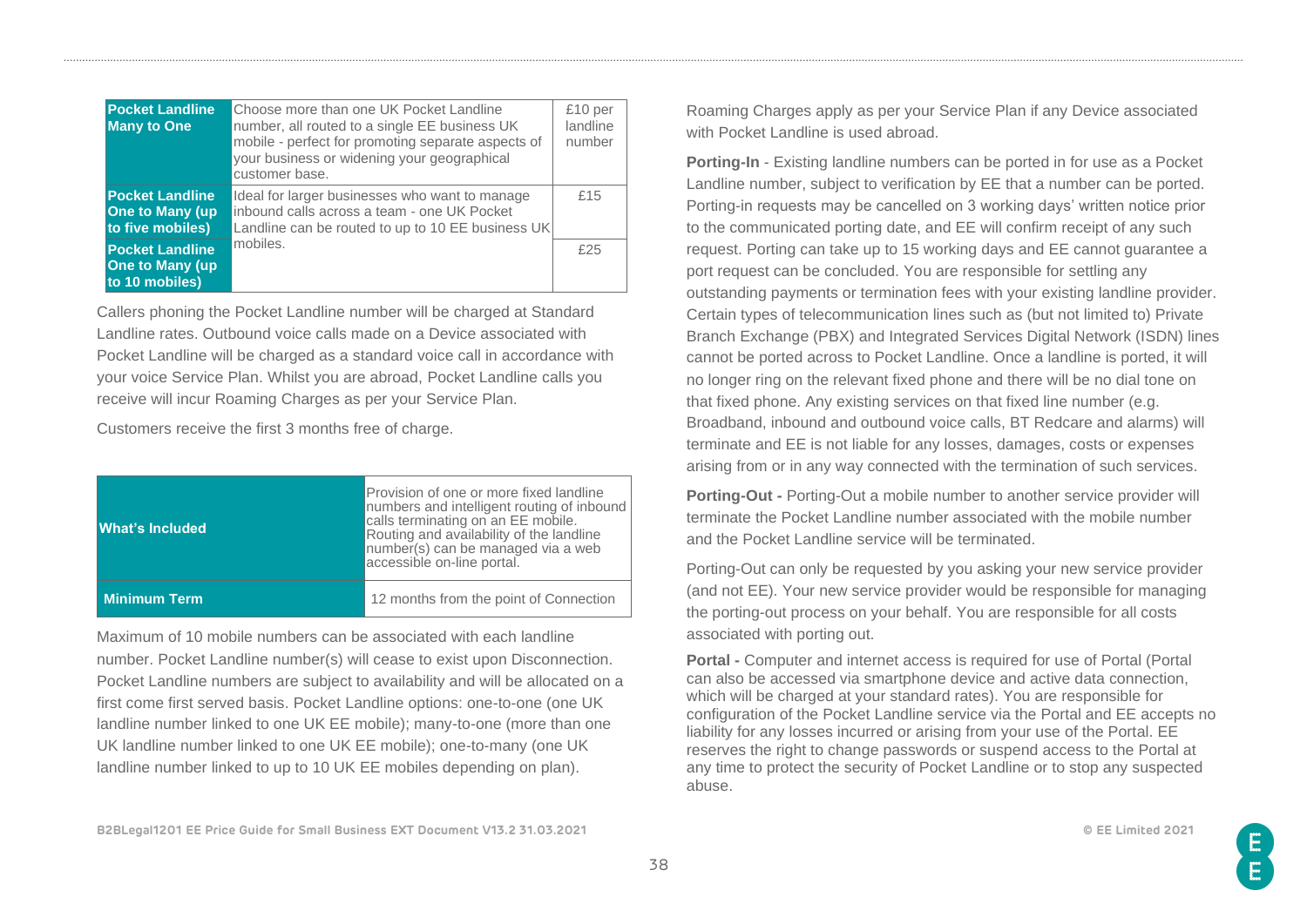## Apple Music Add-on

The Apple Music subscription provides you with access to digital music and other related content on the Apple Music App and allows you to stream Apple Music to a single device at a time. The individual Apple Music subscription Add-on is free for 6 months for customers joining or upgrading to a new EE Business handset or SIM Only plan and adding the Add-On to their account for the first time. The Add-on must be added within 30 days of joining or upgrading. After 6 months membership automatically renews and you'll be charged £8.33 (ex VAT) a month unless you cancel. If the Add-on is removed from your account during the free period, you'll be unable to get the Add-on again free of charge. Requires handset using either iOS 8.4 or Android 4.3. Apple ID is required for full functionality. Data usage will decrement your data allowance. Apple Music is for your personal, noncommercial use in the UK only. This offer is non-transferrable and is not available with any other Apple Music subscription offer. Apple Music terms apply [\(apple.com/uk/legal/internet-services/itunes/uk/terms.html\)](http://apple.com/uk/legal/internet-services/itunes/uk/terms.html). Other terms apply, see [ee.co.uk/applemusicterms](http://ee.co.uk/applemusicterms)

#### **Apple Music Data Add-on**

Available, subject to credit check, to consumer and small business customers with an EE pay monthly or SIM Only phone plan (excluding Business Connect). The Data Add-on costs £4.17 a month (ex VAT) and is

for your personal, non-commercial use in the UK and will automatically recur every 30 days. Individual Apple Music Membership is required and currently costs £8.33 a month (ex VAT) and Apple ID is needed for full functionality. You must have a handset using either iOS 8.4 or Android 4.3 or a later version. Whilst the Data Add-on is active on your Account, data used whilst streaming/downloading from the Apple Music app will not decrement from your plan's data allowance. For the Data Add-On to be considered active, you must have some data remaining in your plan's inclusive data allowance. If you use all of your plan's inclusive data, the Data Add-On will de-activate until you buy an additional allowance of data from our add-on portal. The Data Add-On's charge won't be adjusted or prorated if it is temporarily de-activated because you don't have access to an allowance of data that can be used for other online activities. You can cancel the Data Add-On at any time. It may take up to 48 hours to remove the Data Add-On from your account. If it is removed partway through the Data Add-On's 30 day validity period, you'll be entitled to a pro-rated refund of the £4.17 (ex VAT) charge. Apple Music terms will apply and for more details go to ee.co.uk/applemusicterms. The Data Add-On is an Additional Service that does not form part of your price plan, see www.ee.co.uk/terms for the terms that apply.

To provide the Data Add-On we will monitor your access to the App. We'll process this information in accordance with EE's privacy policy, details of which can be found here http://ee.co.uk/privacy-policy.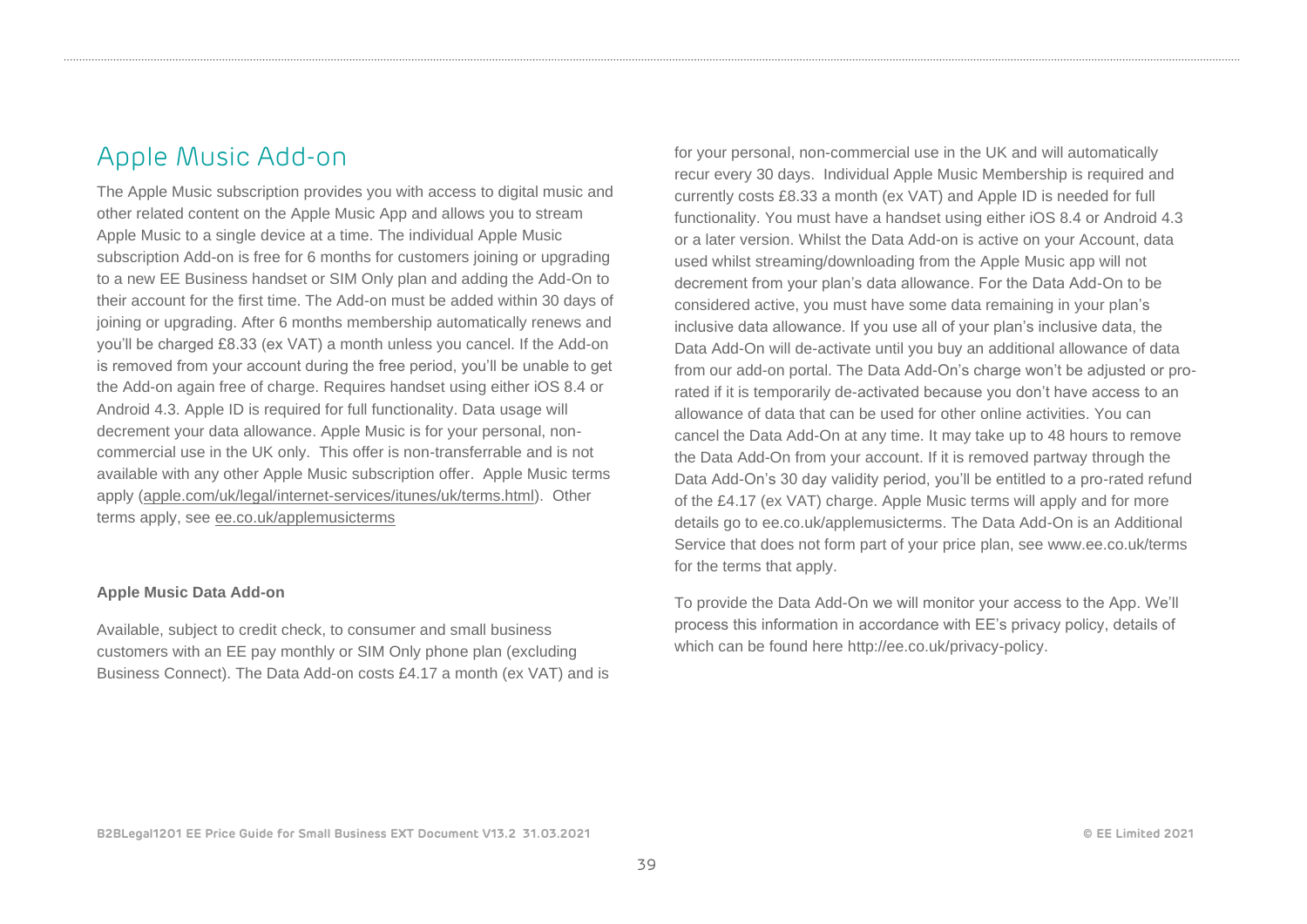# Terms Applying to Business Plans & Bundles

# Business phone plan and Business Connect Plan Subscriptions

All Business plans are subject to a Minimum Term, which will be specified in your Agreement with Us. You will need to register with EE as a business, and pass our standard credit check. You may be required to pay a deposit.

#### **Voice and Text**

To make mobile voice calls you must be in an area with 2G or 3G coverage. You can only make calls on our 4G network if you're within a 4G enabled area and in a range of a 4G base station.

If you are on a Business Connect plan you can have up to 20 Connections on your account, subject to paying the relevant monthly fee. If you Upgrade one or more Connections on your account the Upgraded Connections will start a new Minimum Term. Calls between sharers and to geographic landline numbers within the UK will not decrement your monthly allowance of minutes on the colleague to colleague and landline plan. One Connection on your Business Connect Plan must be set up on a 12 month or longer Minimum Term. Any 30 day bundles added part way through your billing cycle will be charged at a pro-rated rate until the start of your next billing cycle, but you will receive the full allowance from the point the bundle is added.

Unless stated otherwise in your plan, you can use the minutes and texts included in your plan allowance as follows:

• when **in the UK** to call and text customers of UK mobile networks and UK landlines starting with 01, 02 & 03, as well as landline

numbers in Jersey, Guernsey, and the Isle of Man (mobile numbers to Jersey, Guernsey and Isle of Man not included);

- when **in the EU/EEA, Switzerland & Monaco** to call and text customers of UK mobile networks and UK landlines starting 01, 02 & 03 (including landlines and mobiles in Jersey, Guernsey and Isle of Man); and
- when **in the EU/EEA, Switzerland and Monaco** (including Jersey Guernsey and the Isle of Man) to call and text customers of mobile networks and landlines in EU/EEA, Switzerland and Monaco.

Unless your plan includes an IDD allowance, you cannot use your inclusive minute and texts to call and text customers of EU mobile networks and EU landlines from the UK. Allowances also do not include premium rate numbers anywhere in the UK or the EU, and will be charged at your normal plan rate.

Calls to numbers beginning 0800, 0808 and 116 are free. For calls to 084, 087, 09 and 118 numbers, these are not included in your allowance, and you will be charged EE's access charge of 48 pence per minute excluding VAT and the applicable service charge. For details of service charges see [http://www.ee.co.uk/ukcalling.](http://www.ee.co.uk/ukcalling) Calls to some MVNO number ranges and to numbers beginning 070 are also not included in your inclusive allowance.

Calls to 070 numbers cost 4.17 pence per minute excluding VAT. For further information see the Non-Standard Price Guide for EE Small Business at [www.ee.co.uk/businessterms.](http://www.ee.co.uk/businessterms)

You can call 150 free of charge when roaming in the EU/EEA to get information about our charges. Emergency services can be contacted within the EU/EEA by calling 112.

If you are on our Business phone plan (including Business Connect) and have a limited bundle of voice minutes and texts, you can opt to receive usage alerts by calling customer services when you get near to the end of your bundle (80%) and when your bundle has run out, to help you manage your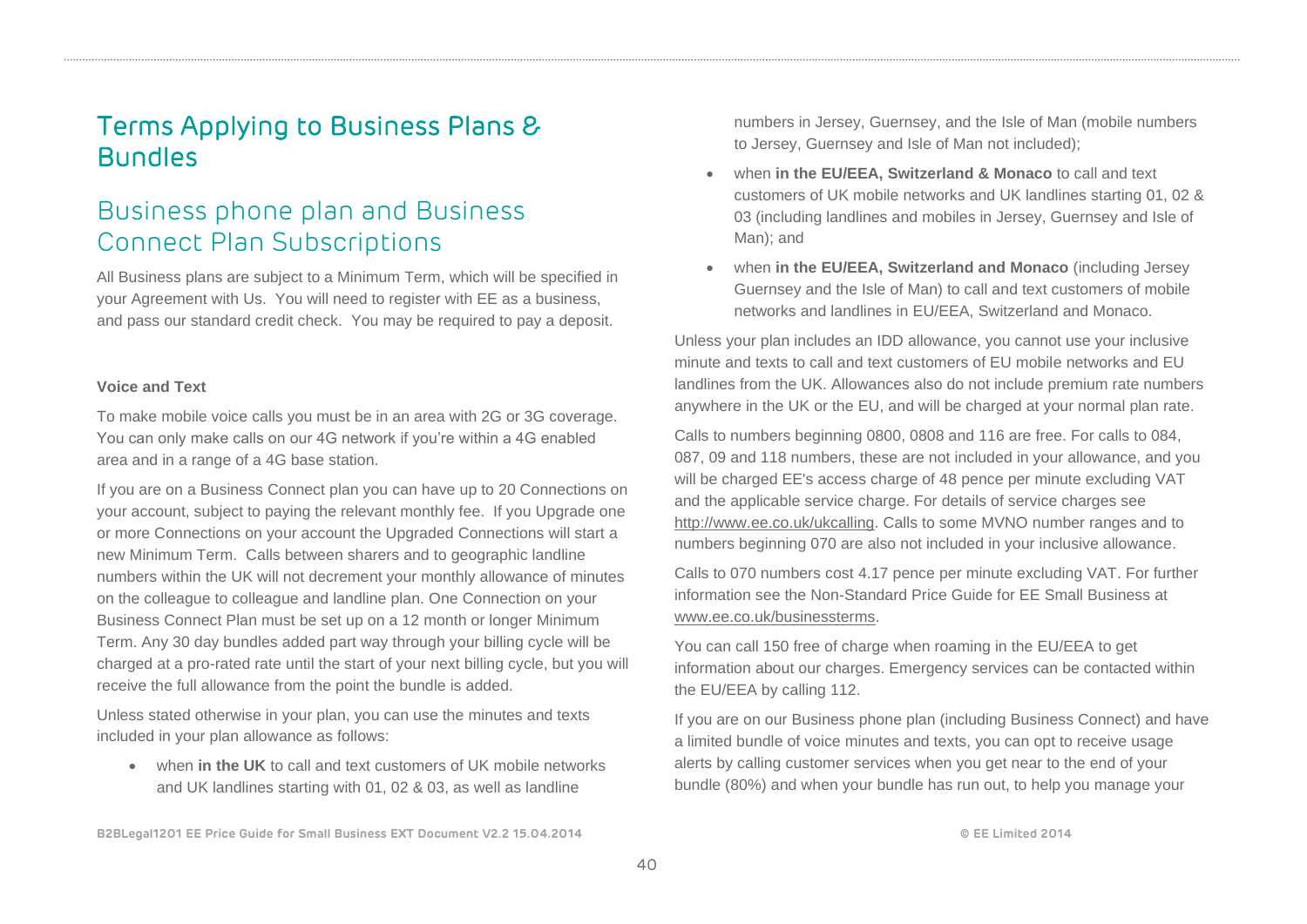spend. However, if your inclusive allowance runs out during a call, We will charge you for the remainder of the call. Charging for a call commences when a call is answered by a person or an answering device and ends when: (a) you end the call on your device; 16 seconds after your calling device loses signal for any reason (we continue to maintain the call in case your device reestablishes a signal with the Network during this period); or you do not end the call on your device up to 30 seconds after the last third party to you were connected to has ended their call.

All out-of-bundle calls, including Roaming & IDD calls will be charged on a per-minute basis with the exception of Roaming calls made from within the EU which will incur a 30 second minimum charge and will be charged on a persecond basis thereafter. When calling 084, 087, 09 or 118 numbers, the service charge will be charged on a per second basis and EE's access charge will be charged on a per-minute basis. Calls to voicemail from within the UK and EU are free, but will be charged at standard call rates when you are roaming elsewhere.

Where your Service Plan includes bundled roaming calls and IDD minutes, these cannot be shared across other connections.

A text message consists of 160 characters. If you send a longer message, you will be charged for two or more message as appropriate.

Calls and texts to numbers that are not included in your allowance will be charged at the appropriate rate as set out in our Non-Standard Price Guide for EE Small Business.

These plans are for normal person to person use from your phone and are subject to your acceptance of our standard terms and conditions for pay monthly services. We monitor use in accordance with those terms. The terms state that you can't use these plans to sell access to our network to anyone else. They are also not to be used for anything unlawful or to send nuisance communications. At the moment, we'll decide that you're breaking these terms if you text or call more than 300 different numbers in a month. Remember, we're free to decide that other types of use may also be breaking this term. If you do break this term, we'll contact you and ask you to stop and if you don't then we may disconnect your SIM Card from our network.

You'll need a 4G compatible phone to make and receive calls over our 4G network. Roaming is not available with 4G Calling.

#### **Mobile Data**

Your data allowance is for use when in the UK and in the EU (please see below). You can check the mobile internet coverage in your area at www.ee.co.uk/coverage

4GEE data bundles include access to Our UK 4G data networks, and to Wi-Fi services at London underground stations through Virgin Media (see [www.ee.co.uk/tubewifi](http://www.ee.co.uk/tubewifi) for more information). You must have a data allowance or have purchased a data add-on to have access to mobile data services, unless you are on a shared data plan in which case you will be charged the applicable out of bundle rate. On 4GEE phone plan we will let you know by text message when you are getting near the end of your data allowance (80%) and when it has run out.

Our plans give you access to data speeds of up to 60Mbps in the UK, with some plans (where indicated) giving you uncapped speeds in the UK

To receive 4G speeds, you must have a 4G compatible Device, be within range of a 4G base station. Your 4G compatible phone will not necessarily be compatible with other UK 4G networks or 4G networks outside the UK.

The speeds you achieve will depend on a number of factors including: your location, the device you are using and geographic factors such as tree coverage and population density. If you are using your phone indoors, the materials of the building you're in may also affect mobile internet speeds.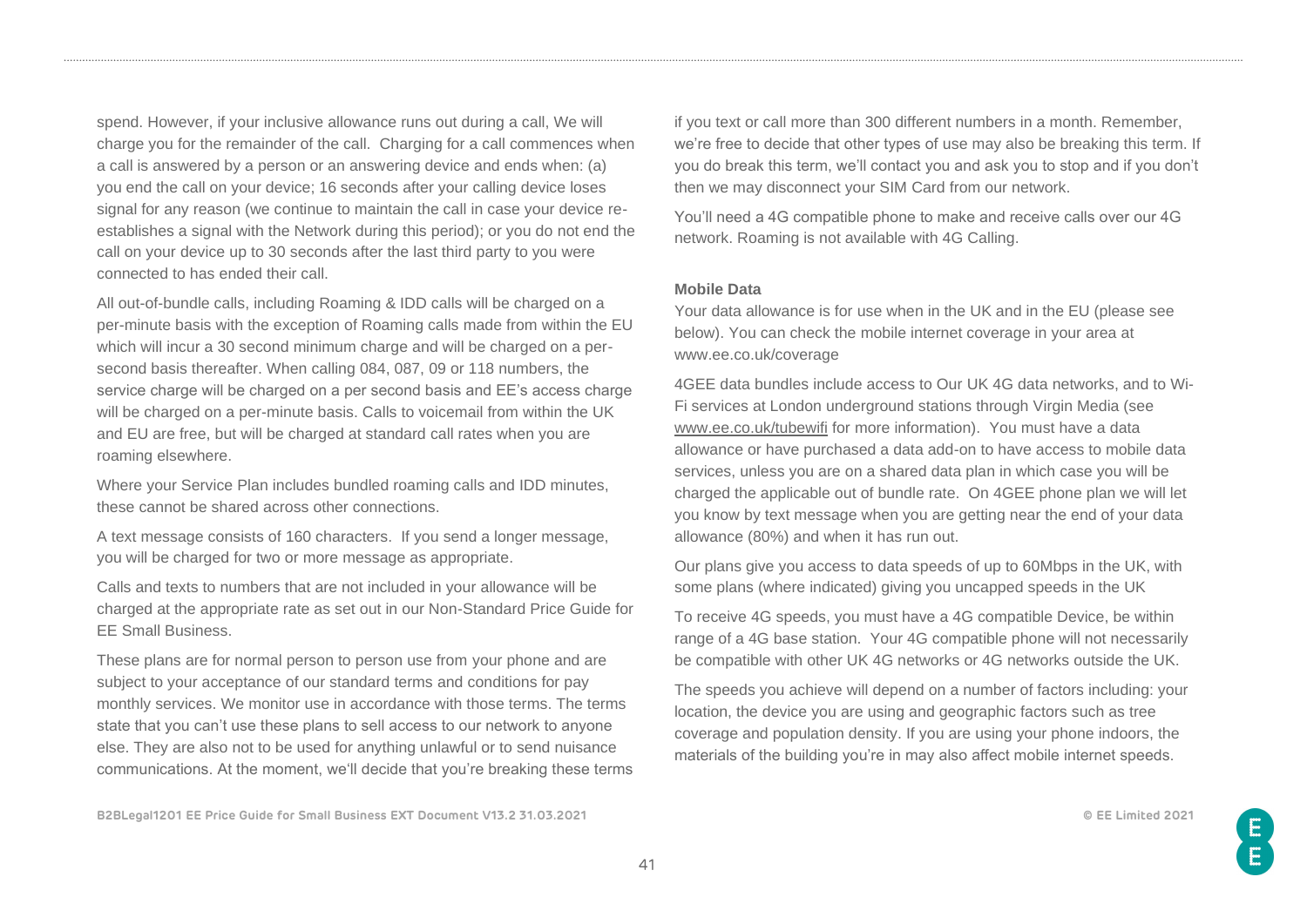Access to our enhanced 4GEE speeds will also be impacted by the location of our masts and equipment optimised for enhanced 4GEE speeds. Such equipment is not available everywhere in the UK and so you should check your coverage at ee/co.uk/coverage before selecting your plan.

If you are on the 4GEE Business Connect (sharer) plan and purchase any individual data allowance, it will used ahead of any shared data allowance.

You can use internet on your phone to make internet phone calls ('VoIP') or to use your phone as a modem ('tethering'). Remember, you can use mobile internet on your phone for peer to peer file sharing but your speed will be slower than usual as we monitor our network to protect it for all customers. Please see the network management policies on our website for more information.

We won't charge you anymore if you reach your monthly data allowance, but you won't be able to use the internet. If you reach your monthly data allowance on our 4GEE phone plan, you will need to buy one of our data add-ons to use mobile internet for the rest of the billing cycle. This is with the exception of Business Connect, where data is charged at 1.6p per MB when price plan data allowance is used up and you are in the UK or our Europe zone. All Business Connect customers are opted out of the 50 Euro cap for metered data. If you change your price plan, that will take effect from the start of the next billing cycle. If you're on our 4GEE sharer plan you can chose whether to run onto our standard out of bundle rate or to purchase data passes when you have used your allowance if you're on our £15 core plan. If you're on our £30 core plan, we will charge you our standard out of bundle rate for data once your allowance is used up.

#### **European roaming – data**

If your domestic data allowance is greater than 50GB, a fair usage policy of 25GB whilst roaming in our Europe Zone will apply (i.e. you can use up to 25GB from your allowance while roaming). The only exceptions are if you

**B2BLegal1201 EE Price Guide for Small Business EXT Document V13.2 31.03.2021 © EE Limited 2021**

are on a plan with over 60GB or a plan with over 100GB domestic data allowance – these are subject to a fair usage policy of 30GB on a 60GB plan or above, and 60GB on a plan of 100GB or above. Once you've used your fair use policy amount when roaming, we will notify you and surcharges will apply to continue using data when roaming in our Europe Zone.

The surcharges will last until you exhaust the remainder of your domestic data allowance, return to the UK, or until your next bill date (whichever is earlier).

 $1MB = f0.39$ 

Note whilst the charge displayed above are per MB, EE charge on a per KB basis (i.e.  $1KB = £0.00038$  or  $0.00038p$ ).

Whether your plan is subject to a fair use allowance or not, if you use up all of your domestic data allowance when you are outside the UK, you'll need to buy an out of bundle UK/EU data add-on to continue using data. Details of these data add-ons can be found in our EE Price Guide for Small Business at www.ee.co.uk/businesstermsYour plan will state if a different fair use policy applies to you and note that Business Connect plans are not subject to a roaming data fair use policy. **Business Connect** From the 1st November 2017, Business Connect customers will be opted out of the 50 Euro cap for metered data.

#### **General**

Inclusive allowances apply for one month only and cannot be rolled-over to a subsequent month.

You may move to a higher subscription point at any time during the Minimum Term, but you may not move downwards until the final month of your Minimum Term

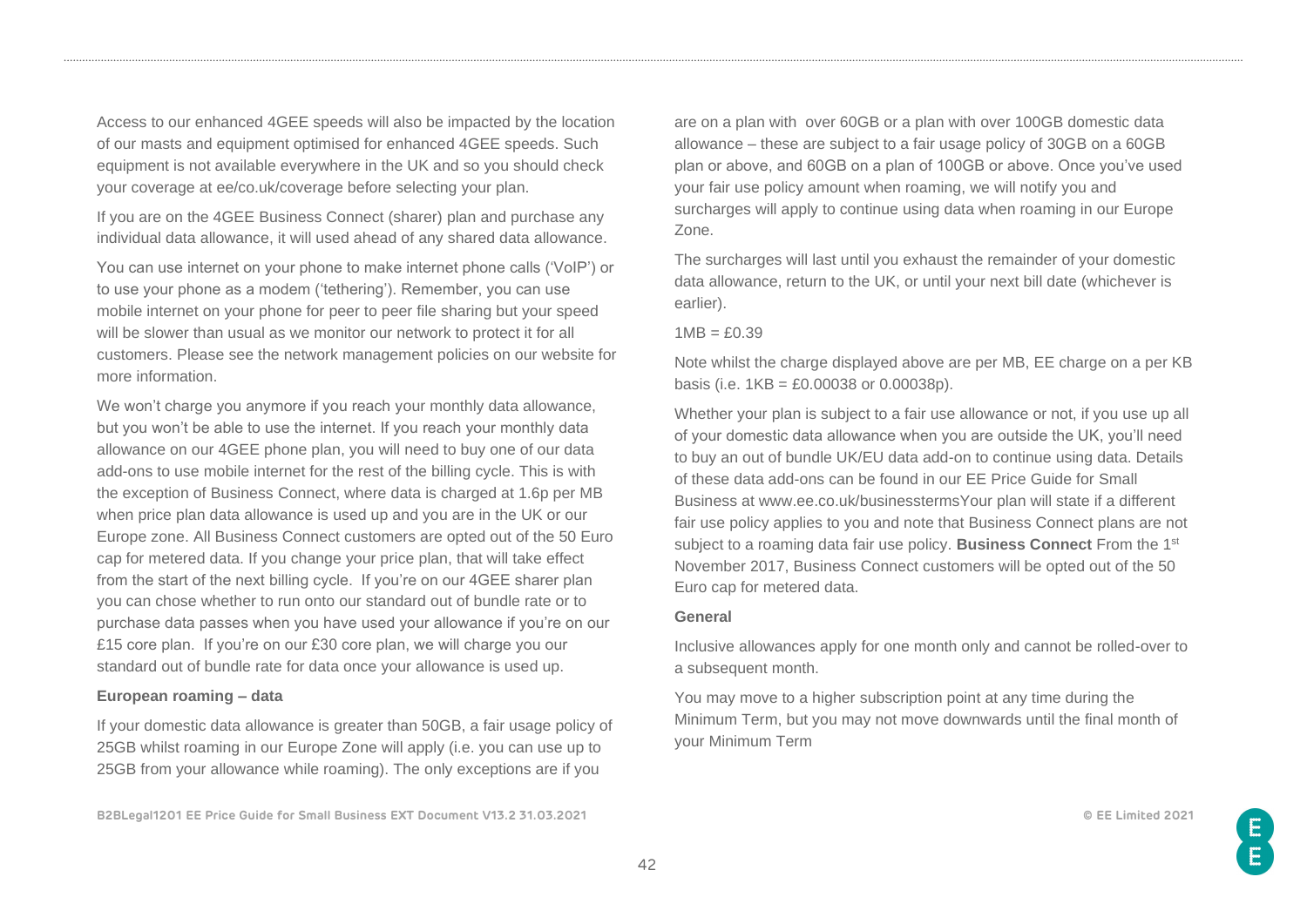Single User Bundles may be added to individual Connections on either the Business phone plan or the Business Connect (sharer) plan, and, unless otherwise specified, will get used ahead of any other shared bundled allowance on Business Connect (sharer) plans. They may be added and removed as often as you require and if added partway through your billing cycle will be charged at a pro-rated rate until the start of your next billing cycle, unless you add a capped Single User voice or message bundle part way through a month. You will receive the full allowance from the point the Single User Bundles are added. If you add a Single User voice or message bundle part way through a month and the relevant allowance under the bundle is subject to a cap, you will receive the full allowance for a pro-rated monthly charge from the point the bundle is added to your account until the end of that month. Allowances under Business Connect add-ons are provided in full from when you add them and will be charged at a pro-rated rate until the start of your next billing cycle. If you have any concerns about EE's fair use policy, please get in touch with us using your preferred contact method at our [Ways to Complain](http://ee.co.uk/help/safety-and-security/security/ways-to-complain) page. Please see our [Complaint Code of](http://ee.co.uk/help/safety-and-security/security/complaints-code-of-practice)  [Practice](http://ee.co.uk/help/safety-and-security/security/complaints-code-of-practice) for full details of our complaints procedure.

#### **Free months**

Where you are on a plan that includes free months, you will not have to pay your monthly subscription charge in the specified months. You will still have to pay any out of bundle charges that you incur in those months. If you cancel or change your plan before the end of your Minimum Term you will lose your entitlement to any further free months.

## Smart Benefits

Business Extra and Business Unlimited plans give you access to a range of swappable Smart Benefits. Once you've chosen your Smart Benefit from the list of offers below, you can swap your Smart Benefit thereafter every 30

**B2BLegal1201 EE Price Guide for Small Business EXT Document V13.2 31.03.2021 © EE Limited 2021**

days. Choose your Smart Benefit at purchase or by texting PICK to 150. We may at any time change the range of Smart Benefits available, the content of Smart Benefits or the minimum length of time each Smart Benefit must be active for. We will try to notify active users of the affected Smart Benefit if we do this, but we are not obliged to. Each Smart Benefit may take up to 24 hours to activate. Third party subscriptions may be required, and the Smart Benefit may be subject to third party terms and conditions.

**BT Sport Ultimate:** You need a smartphone or tablet with an EE SIM. Devices must use at least Android 4.1, Windows 10 or iOS 9 operating systems. Some in-app functionality is restricted on Windows 10. To use the BT Sport app you'll need a TV licence for the household registered to your EE account. BT Sport Ultimate is for your personal, non-commercial use in the UK. You must not attempt to share, edit or adapt the content made available to you. It's your responsibility to ensure that content accessed by under 18s is suitable for those viewing it. Content available via the BT Sport app may change from time to time. When you download and use the BT Sport app, you will use data that may decrement from your price plan's inclusive allowance. For the additional price of £4.17 per month excluding VAT, you can add BT Sport Large Screen (in SDR) to your BT Sport Ultimate Smart Benefit. Further terms apply [www.ee.co.uk/terms.](http://www.ee.co.uk/terms)

**Amazon Prime Video:** Data used will decrement from your price plan allowance. This Smart Benefit is subject to change. Amazon.com Inc and its affiliates are not sponsors of this offer. Amazon Prime has a £4.99 per month value excluding VAT. This offer cannot be substituted for cash value. You must not attempt to share, edit or adapt the content made available to you. It's your responsibility to ensure that content accessed by under 18s is suitable for those viewing it. Content available via Amazon Prime Video may change from time to time. Amazon Prime Video terms and conditions apply. Amazon, Amazon Prime Video and all related logos are trademarks of Amazon.com, Inc. or its affiliates. For more details go to [www.ee.co.uk/amazonterms](http://www.ee.co.uk/amazonterms) and view Amazon Prime Video add-on.

**BritBox:** Data used will decrement from your price plan allowance. BritBox is for your personal, non-commercial use. You must not attempt to share, edit

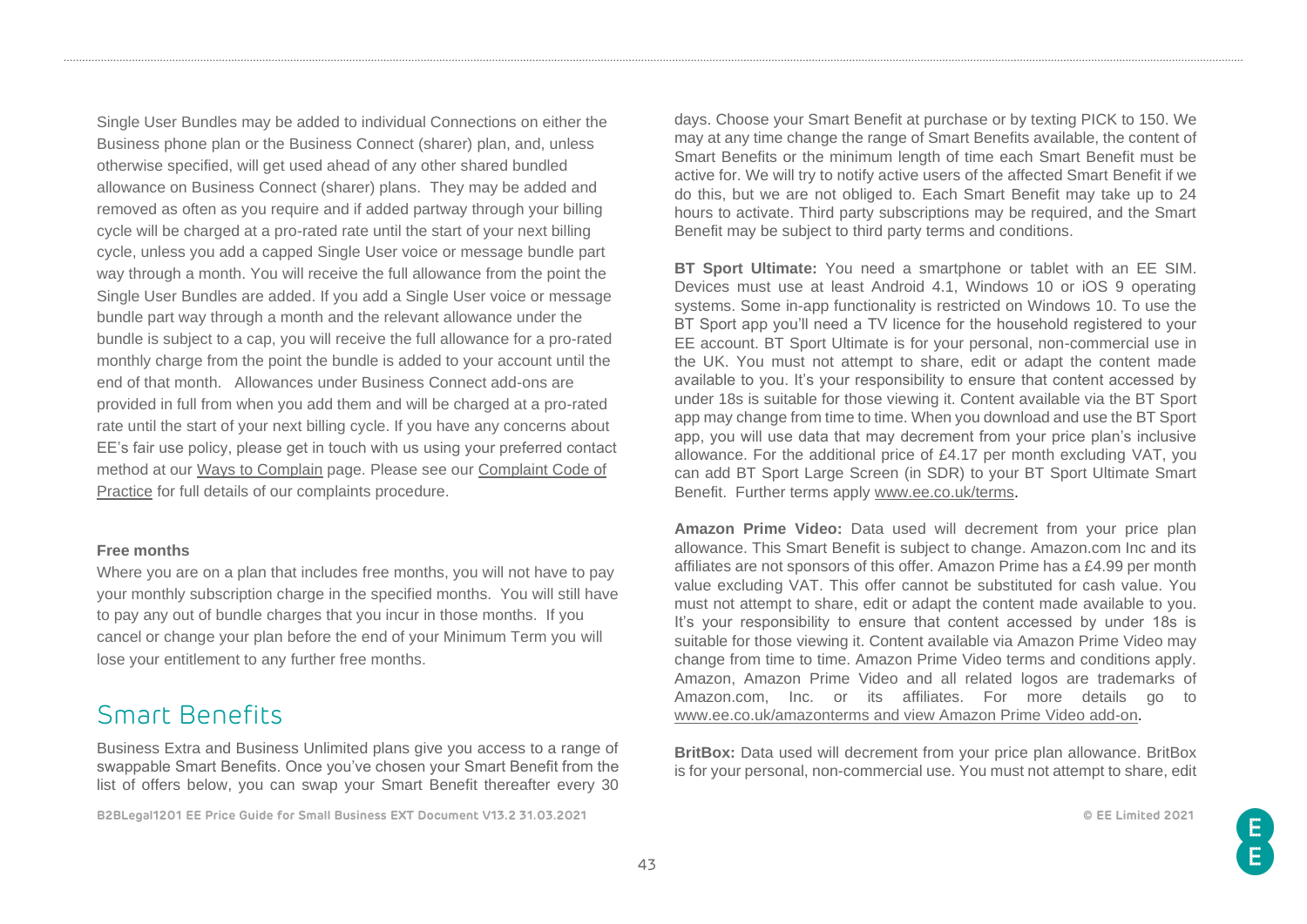or adapt the content made available to you. BritBox is on demand content only. Device limitations apply. A compatible device is required to stream content, see [www.britbox.co.uk/help.](http://www.britbox.co.uk/help) Third party content provider terms apply. It's your responsibility to ensure that content accessed by under 18s is suitable for those viewing it. Content is variable and may be withdrawn at any time. Access to content outside of the UK and the ability to watch on other devices are subject to the terms and conditions of BritBox. BritBox terms and conditions apply available at [www.britbox.co.uk/terms.](http://www.britbox.co.uk/terms) For more details go to [https://ee.co.uk/help/help-new/terms-and-conditions/additional](https://ee.co.uk/help/help-new/terms-and-conditions/additional-services/britbox)[services/britbox.](https://ee.co.uk/help/help-new/terms-and-conditions/additional-services/britbox)

#### **Apple Music:** 23rd of September:

Data used will decrement from your price plan allowance. Apple Music is for your personal, non-commercial use in the UK. You must not attempt to share, edit or adapt the content made available to you. Apple Music is on demand content only. Device limitations apply. A compatible device is required to stream content. Third party content provider terms apply. It's your responsibility to ensure that content accessed by under 18s is suitable for those viewing it. Content is variable and may be withdrawn at any time. Access to content outside of the UK and the ability to watch on other devices are subject to the terms and conditions of Apple Music. Apple Music terms and conditions apply. For more details go to [https://ee.co.uk/help/help](https://ee.co.uk/help/help-new/terms-and-conditions/additional-services/apple-music)[new/terms-and-conditions/additional-services/apple-music.](https://ee.co.uk/help/help-new/terms-and-conditions/additional-services/apple-music)

## BT Sport app and BT Sport casting

For the purposes of this BT Sport app and BT Sport casting section "you" means the customer and "User" means any person you allow to use any compatible mobile phone or tablet containing an EE SIM Card (a "**Connected Device**")**.**

#### **BT Sport app**

Access to the BT Sport app is available, subject to status, to pay monthly 4GEE customers on small business handset, SIM Only phone or tablet Price

**B2BLegal1201 EE Price Guide for Small Business EXT Document V13.2 31.03.2021 © EE Limited 2021**

Plans. To use the BT Sport app you or your Users will need a Connected Device. The BT Sport app is for personal, non-commercial use only. If you have a number of Connected Devices under the same account, access to the BT Sport app is available to the User of each of the Connected Devices under the account. It is not available to customers on a 4GEE WiFi Price Plan (including SIM Only) or customers with a second line on their account designated for use with wearable technology or other non-tablet devices.

Before downloading the BT Sport app you and your Users must visit [www.bt.com/eesport t](http://www.bt.com/eesport)o register for a unique BT ID that will enable you to access the BT Sport app and its Content. When registering, you and your Users will provide BT with some personal information, for example, your or your Users' EE customer telephone number and email address. The information you supply when creating a BT Sport account will be processed in accordance with BT's privacy policy. Visit [www.bt.com/privacy f](http://www.bt.com/privacy)or more information.

There may be times when we have to share information about you or your Users with BT and vice versa. This will happen in limited circumstances that relate to the administration of your BT Sport account and to prevent fraudulent or unlawful activity. We'll process this information in accordance with EE's privacy policy, details of which can be found here [www.ee.co.uk/privacy-policy.](http://www.ee.co.uk/privacy-policy)

You or your Users must download and use the BT Sport app on a Connected Device that uses the latest IOS, Android and Windows operating systems. At present, these are: IOS 8, Android 4.3 or Windows 10. The BT Sport app provides you or your Users with access to sport and other related content (the "**Content"**) and allows you or your Users to stream on up to two compatible devices that are connected to Wi-Fi, per BT ID. Some of the functionality within the BT Sport app is restricted on Windows 10. See our website for more information.

Unless your Price Plan offers inclusive access to the BT Sport app, the BT Sport app is provided to you as an Additional Service and does not form part of your Price Plan with us. This Additional Service can be added to each Connected Device on your account. We'll refer to it as an add-on in MyEE, on your bill, online and when you call or text customer services. You cannot

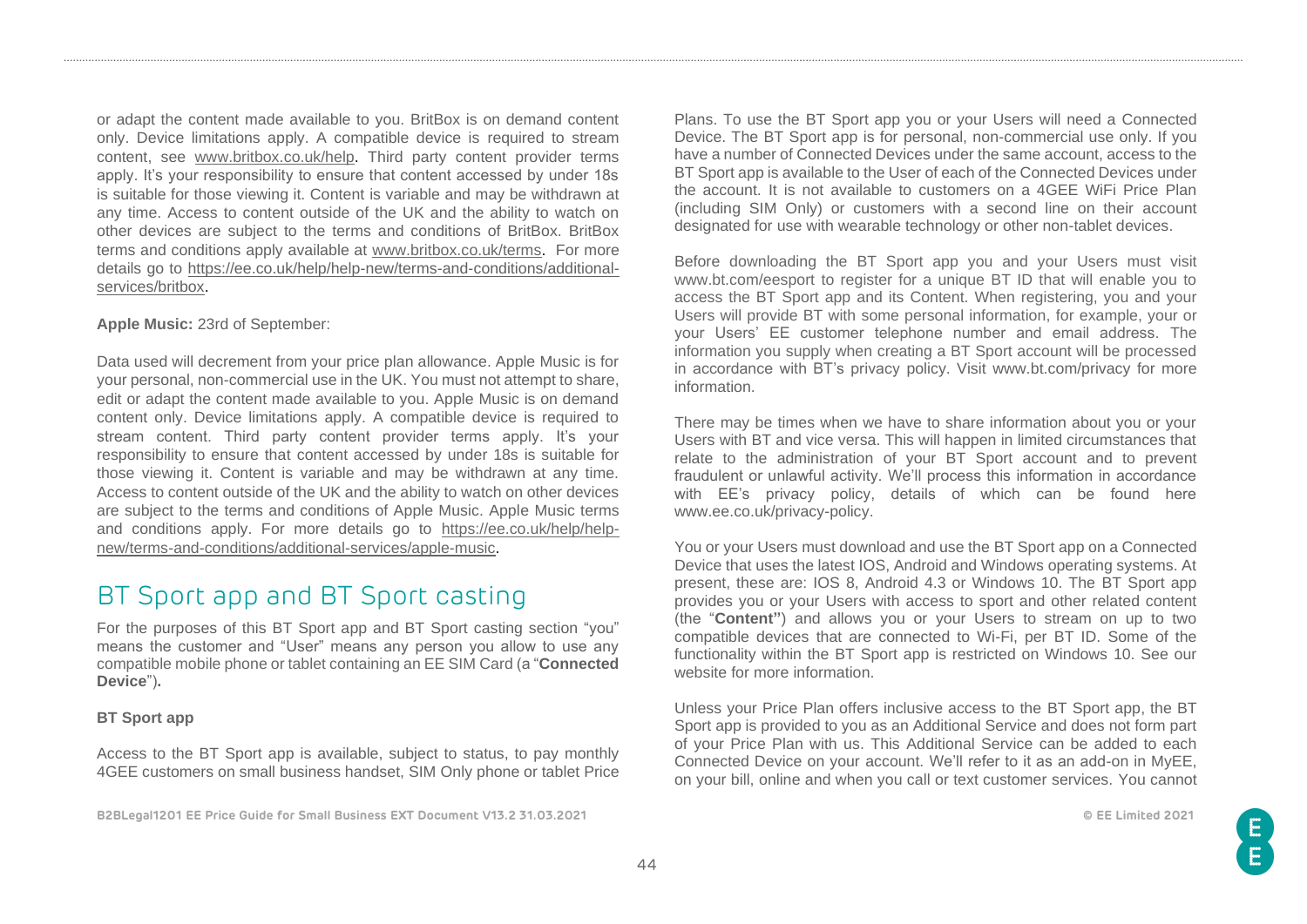have more than one add-on of this type per Connected Device registered to your account.

Before using the BT Sport app, you will ensure that you and your Users or your or your Users' household(s) has a TV licence. You will not, and ensure your Users do not, attempt to view, whether directly or indirectly, the Content on digital media players, for example: televisions, computers or any other portable equipment capable of receiving or transmitting television broadcasts, ("**Digital Media Players**") unless you order and we provide you with the casting Additional Service (the "**BT Sport casting**"), which is described below.

#### **BT Sport app as an Additional Service**

When getting the BT Sport app as an Additional Service, the BT Sport app charge is £8.33 (ex VAT) per month per Connected Device and a 30 day rolling contract applies. This means we will continue to apply the charge to your account each month until you ask us to cancel the BT Sport app. You can cancel the BT Sport app at any time but you'll need to tell us at least 48 hours before we issue your monthly bill. If you don't, a non-refundable charge for the BT Sport app will be applied to your account and you'll continue to get the BT Sport app until your next bill is issued.

Use of 4GEE for using or streaming Content from the BT Sport app, will decrement you or your Users' Price Plans inclusive data allowance. Downloading the BT Sport app will decrement you or your Users' inclusive data allowance, although it is currently free to download from GooglePlay, the Windows Store or the Apple App Store.

For Business Connect customers, where there is an individual inclusive data allowance this will be used for downloading and streaming Content on the BT Sport app Where there is no individual inclusive data allowance, the account level inclusive data allowance will be used.

Where there is no individual inclusive data allowance or account level inclusive data allowance, data will be charged at 1.6p/MB for Business Connect customers. This Charge will also apply to data usage in excess of the individual inclusive data allowance or account level inclusive data

**B2BLegal1201 EE Price Guide for Small Business EXT Document V13.2 31.03.2021 © EE Limited 2021**

allowance.

#### **BT Sport casting**

You will need access to the BT Sport app to use BT Sport casting.

To use BT Sport casting you and your Users will need a Chromecast or Apple TV which will allow you to view the Content on digital media players such as your television. EE does not provide the Chromecast or Apple TV as a part of BT Sport casting.

You and your Users will not be able to cast from Windows devices.

BT Sport casting is not compatible with Business Connect plans.BT Sport casting will allow you or your Users to cast Content onto Digital Media Players that do not have an EE SIM. You and your Users will be able to use your BT ID to access BT Sport online via the BT web player.

Data for using or streaming Content using the BT Sport app in the UK will not decrement from your and your Users' individual inclusive data allowance. If you or your Users' Price Plan does not have any inclusive data allowance remaining, you or your Users:

- will not be able to use mobile data to stream Content or use any of the connected features;
- may be able to access the BT Sport app using Wifi or by purchasing a data add-on.

BT Sport casting is only available as an Additional Service. The charge for BT Sport casting is £8.33 (ex VAT) per month per Connected Device and a 30 day rolling contract applies. This means we will continue to apply the charge to your account each month until you ask us to cancel the BT Sport app. The charge for BT Sport casting is in addition to the charge for the BT Sport app. You can cancel BT Sport casting at any time but you'll need to tell us at least 48 hours before we issue your monthly bill. If you don't, a nonrefundable charge for BT Sport casting will be applied to your account and you'll continue to get BT Sport casting until your next bill is issued.

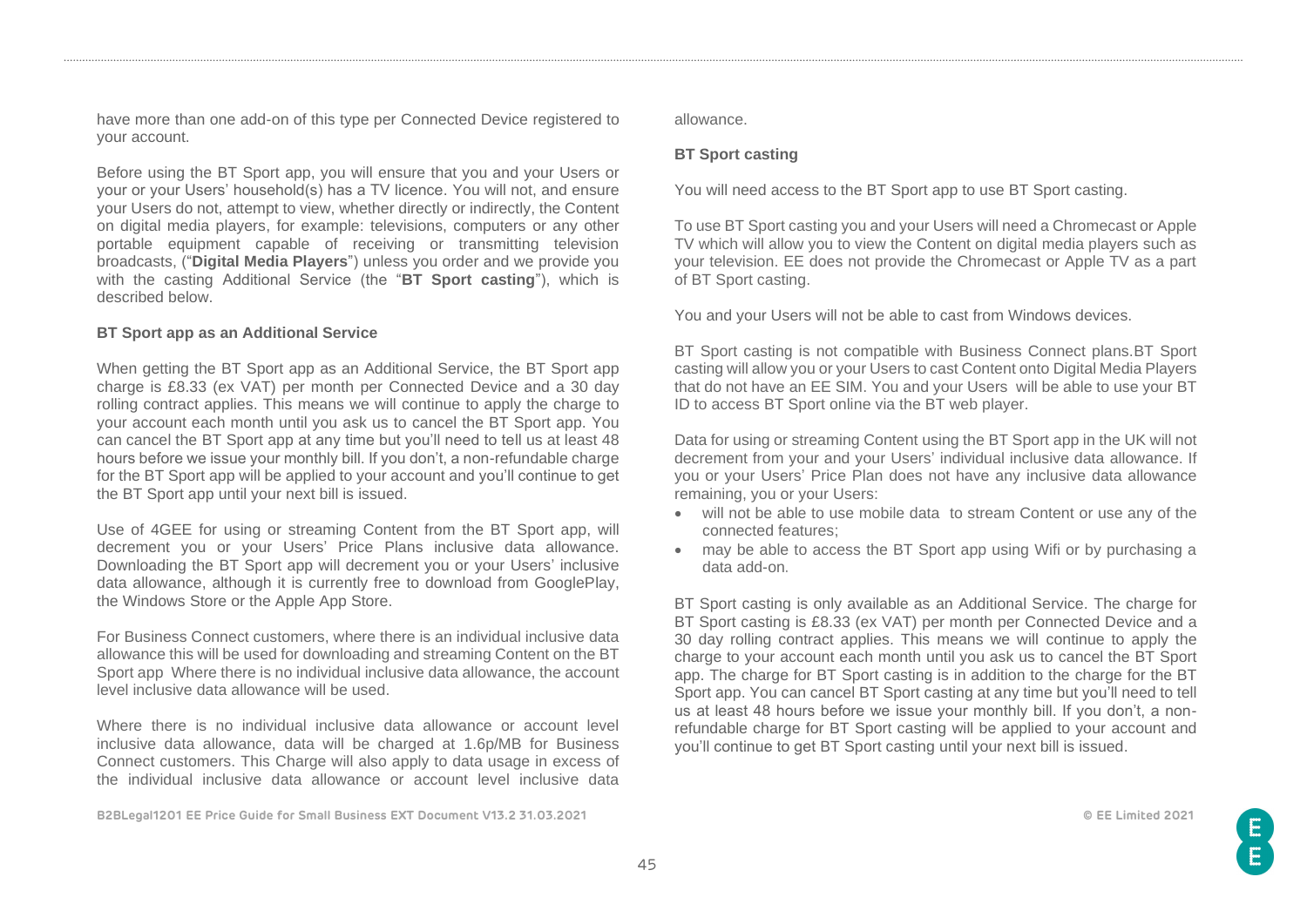#### **General**

The Content provided via the BT Sport app is intended to cover a wide range of sporting interests. BT may choose to add or remove Content from time to time and it cannot quarantee the availability of any particular programmes, sporting events or channels. By requesting the BT Sport app and/or BT Sport casting you acknowledge and understand that any change to the charges for the BT Sport app and/or BT Sport casting or change to the Content provided, will only entitle you to cancel these Additional Service(s). These will not entitle you to cancel your Agreement with us for mobile network services.

The BT Sport app and BT Sport casting are provided by BT Plc. You and your Users must read and accept BT's terms of use. Full terms can be found at [www.bt.com/legalstuff.](http://www.bt.com/legalstuff)

We have provided a summary of the important terms and conditions that you should read before downloading the BT Sport app and/or BT Sport casting.

- You and your Users mustn't do or authorise others to or attempt to reproduce, re-distribute, edit, adapt or copy any of the Content made available through the BT Sport app and BT Sport casting.
- You and your Users mustn't display any Content in retail, business or commercial premises or for any business or commercial purpose.
- BT may suspend or terminate your access to some or all of the BT Sport app and/or BT Sport casting if it is reasonably believed you, or your Users, are using or misusing the BT Sport app, BT Sport casting or the Content unlawfully or in breach of the terms and conditions of the BT Sport app or BT Sport casting.
- The availability of the BT Sport app and/or BT Sport casting is dependent on the quality and availability of your or your Users' internet connection.
- Some of the Content may be unsuitable for viewing or use by persons under the age of 18. It's your and your Users' responsibility to ensure that the Content viewed or used is suitable for those viewing or using it (including children). We're not responsible for this.
- BT Sport casting is not compatible with Business Connect plans.

If you or any of your Users commit a material breach of BT's terms and

**B2BLegal1201 EE Price Guide for Small Business EXT Document V13.2 31.03.2021 © EE Limited 2021**

conditions for the BT Sport app or BT Sport casting, we will be informed by BT and the BT Sport app or BT Sport casting will be suspended or the BT Sport app or BT Sport casting removed from your account. If this happens, we will not be responsible for providing you or your Users with a substitute service or for any other losses you or your Users may incur as a result. We may also suspend access to or terminate your or your Users' contract for the BT Sport app or BT Sport casting if you fail to pay a bill by the date set out on it or you or any of your Users commit another material breach of your Agreement for mobile network services (visit ee.co.uk/terms to read the latest version of our terms and conditions).

Finally, please note that when entering into a contract for digital content as a small business you are entitled to a 14 day cooling off period. Once you have entered into a contract for the BT Sport app or BT casting, you'll have 14 days to tell us you've changed your mind. However, once you've registered for a BT ID or once you've downloaded the BT Sport app and BT Sport casting (as relevant), whichever happens first, we'll assume that you have decided to waive this right to change your mind and you will lose your right to cancel, except in accordance with the cancellation process described above.

**Three Months Free Access to the BT Sport app and BT Sport casting for all Small Business Price Plan Customers (excluding Business Connect Customers and excluding Customers On Plans With Inclusive Access To BT Sport)**

Customers on all small business Price Plans can get access to the BT Sport app and BT Sport casting, free for three consecutive months. This excludes customers on Business Connect and customers on any plans with inclusive access to BT Sport. If you or your Users have previously benefitted from our three or six months' free offer, you or any of your Users won't be eligible.

The three months starts as soon as we receive your request or from the date you join or upgrade your price plan. You or your Users need a Chromecast or Apple TV to use BT Sport casting. EE will not provide a Chromecast or Apple TV as part of this offer.

You can cancel the BT Sport app and/or BT Sport casting during the three month free period. If the BT Sport app and/or BT Sport casting is removed from your account at any point during the three month period, you'll be unable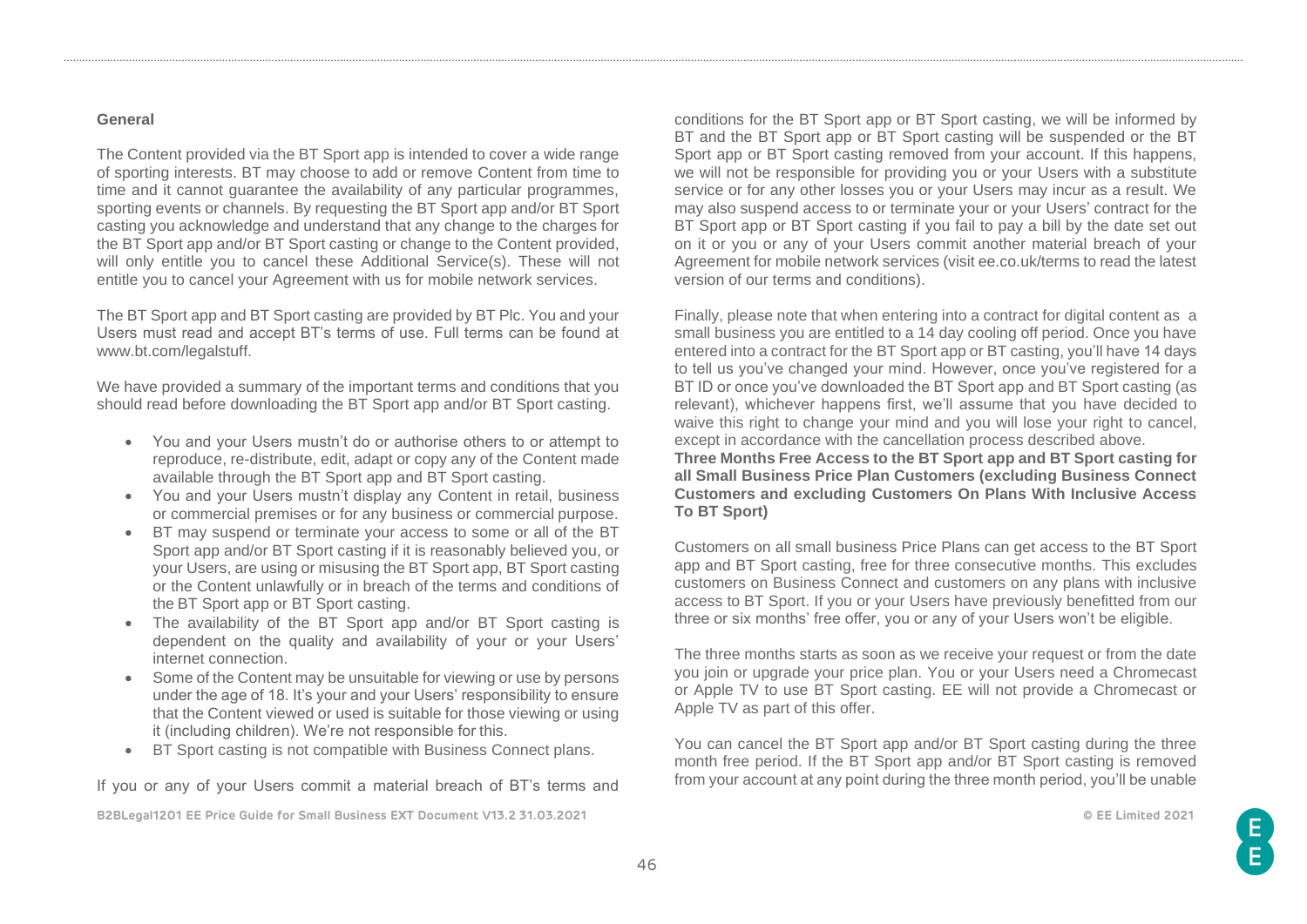to get either again free of charge. At the end of the free period, you will be charged automatically for the BT Sport app and BT Sport casting but can cancel both or BT Sport casting only at any time provided you tell us at least 48 hours before we issue your monthly bill. If you don't, a non-refundable charge for both or BT Sport casting will be applied to your account and you'll continue to get both or BT Sport casting until your next bill is issued.

The charge for BT Sport app and Bt Sport casting when purchased together after the trial is £12.50 (ex VAT), if the customer just choses BT Sport app it will be £8.33 (ex VAT)

Data used to stream from/using the BT Sport app in the UK will not decrement from your or your Users' individual inclusive data allowance. You must have some of your plan's data allowance left or you will be unable to stream Content or use the BT Sport app using mobile data. If you or your Users cancel BT Sport casting, any usage of the BT Sport app after the cancellation of BT Sport casting will decrement from your or your User's individual inclusive data allowance. The offer is non-transferable.

Before using the BT Sport app, you will ensure that you and your Users or your or your Users' household(s) has a TV licence. The BT Sport app and BT Sport casting are for your or your Users' personal, non-commercial use in the UK. You will not, and ensure your Users to do not, attempt to share, edit or adapt the Content made available to you or your Users. It's your and your Users' responsibility to ensure that Content accessed by under 18s is suitable for those viewing it. Content available via the BT Sport app may change from time to time.

#### **BT Sport HDR**

Available to Pay Monthly handset customers on a 5G handset plan and selected SIM Only plans only with a compatible device. You need a smartphone or tablet with an EE SIM. Devices must use at least Android 4.1 Windows 10 or iOS 9 operating systems. Some in-app functionality is restricted on Windows 10. To use the app you'll need a TV licence for the household registered to your EE account. BT Sport is for your personal, noncommercial use in the UK. You must not attempt to share, edit or adapt the content made available to you. It's your responsibility to ensure that content

**B2BLegal1201 EE Price Guide for Small Business EXT Document V13.2 31.03.2021 © EE Limited 2021**

accessed by under 18s is suitable for those viewing it. Content available via the app may change from time to time. When you download and use the BT Sport app, you will use data that may decrement from your price plan's inclusive allowance. For the additional price of £4.17 ex VAT, you can add BT Sport Large Screen (in SDR) to your account.

## MTV Play

Available to customers on 4GEE consumer and small business Pay Monthly plans (except Business Connect customers) requesting MTV Play for the first time. Subject to credit check. Offer available until 12.03.21. MTV is available for six consecutive months. The six months starts as soon as we receive your request for MTV. If MTV is removed from your account at any point during the six month period, you'll be unable to get it again for a free period. At the end of the offer period, you'll be automatically charged £3.33 (ex VAT) a month and data used will decrement from your plan allowance. You can cancel at any time. During the offer period, data used whilst streaming content on MTV whilst in the countries covered by your plan will not decrement from your plan's inclusive data allowance. All other data used when you use MTV will decrement from your plan's data allowance. **You must have some of your plan's data allowance left else you will be unable to stream content on MTV**. The offer is nontransferable. MTV is for your personal, non-commercial use. You must not attempt to share, edit or adapt the content made available to you. It's your responsibility to ensure that content accessed by under 18s is suitable for those viewing it. Content available via MTV may change from time to time. MTV Play terms apply. For more details go to **[www.ee.co.uk/mtvterms](http://www.ee.co.uk/mtvterms)** Big screen viewing: Compatible equipment required to cast content to your TV. Third party content provider terms apply.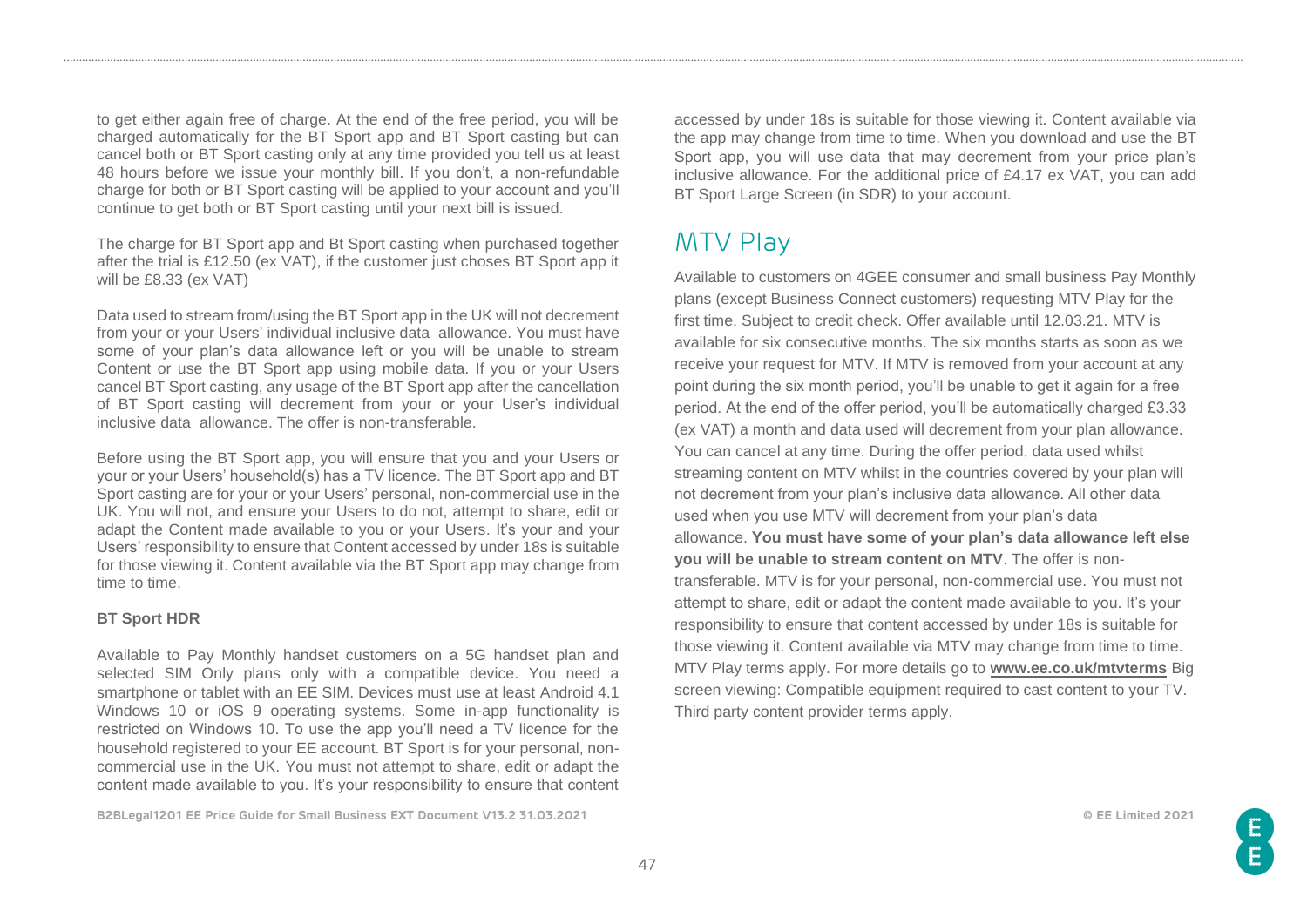## EE Video pass

**The EE Video Pass** is only available as an **Additional Service** at a cost of £7.49 (Ex VAT) per month. The **EE Video Pass** is available to new and existing Consumer and Small Business 4GEE Customers on a Pay Monthly phone, 12 month SIM only phone plan or with a tablet on a 4GEE WiFi Price Plan. Please note customers on our Business Connect plans are not eligible for the **EE Video Pass**. It is made available on a 30 day rolling contract. We'll apply the charge to your Account each month until you ask us to remove it. Availability is subject to credit status. Only available to customers using a compatible mobile phone using the iOS or Android operating systems. The **EE Video Pass** is not available to customers on a 4GEE WiFi Price Plan with a device other than a tablet or customers with a device using any operating system other than iOS or Android. The **EE Video Pass** will be added to your account as soon as we accept your request. Whilst you have the **EE Video Pass** data used whilst streaming and downloading video content on Netflix, MTV Play, Amazon Prime Video, TV Player and BT Sport (the "**Content Apps**") whilst in countries covered by your Plan allowance will not decrement from your EE Price Plan's inclusive data allowance, save that if you do not have any data remaining from your Price Plan's data allowance, you will be unable to use your **EE Video Pass** to stream or download video content from the **Content Apps** using mobile data. You will still be able to stream or download video content from the **Content Apps** using Wifi or by purchasing a data add-on. You can cancel **the EE Video Pass** at any time but it may take up to 48 hours to be removed from your account. As soon as **the EE Video Pass** is removed from your account data used whilst streaming and downloading video content on the **Content Apps** will decrement from your EE Price Plan's inclusive data allowance. If you access the **Content Apps** using a VPN or proxy then you will not be able to receive zero rated data as we will not be able to link your EE customer ID to your activity. Not all use of the **Content Apps** will be zero rated. Viewing certain additional content in the **Content Apps** will decrement from your Plan's data allowance. Examples of this are adverts, advertising metrics, metadata, news articles, general browsing, images and content (including videos) from third party apps or websites accessed using the **Content Apps**. This list gives an indication of the types of content which may be chargeable but is not exhaustive. On occasion there may be circumstances beyond our control which may lead to data decrementing from your Plan's data allowance, we will endeavour to ensure this never happens. Your EE Video Pass includes an additional 200MB data boost. This

**B2BLegal1201 EE Price Guide for Small Business EXT Document V13.2 31.03.2021 © EE Limited 2021**

additional data allowance will be used in the same way as your Plan's data allowance and is not ringfenced for use in connection with the **Content Apps**. We will not stop you from tethering other devices to your mobile device. However, the **EE Video Pass** is not designed for this type of use and so we cannot guarantee that any data you use when tethering will be zero rated. We may add or remove **Content Apps** from the **EE Video Pass** at any time. We will notify you at least 30 days in advance of removing any **Content Apps**, unless there are reasons we can't (for example, if a content provider doesn't give us enough notice that they're withdrawing their content). The **EE Video Pass** does not include the cost of a subscription to the **Content Apps**. Separate terms will apply to your use of the **Content Apps**, for example you may need to subscribe to the **Content App** or buy a TV licence. You should also check directly with the supplier whether you will be able to access content in the **Content Apps** outside of the UK. It is your responsibility to read and comply with the terms of use for any of the **Content Apps** that you use with the **EE Video Pass**. In order to provide this add-on we will monitor your access to the **Content Apps**. We'll process this information in accordance with EE's privacy policy, details of which can be found here http://ee.co.uk/privacy-policy. There may be times when we have to share information about you with the suppliers of the **Content Apps** and vice versa. This will happen in limited circumstances that relate to the prevention of fraudulent or unlawful activity. We'll process this information in accordance with EE's privacy policy, details of which can be found here www.ee.co.uk/privacy-policy. The **EE Video Pass** is provided to you as an Additional Service and does not form part of your Price Plan with us. This Additional Services can be added to each eligible line on your Account. We'll refer to it as an add-on in MyEE, on your bill, online and when you call or text customer services. You cannot have more than one add-on of this type per eligible line registered to your Account. Before requesting an add-on for this **Additional Service** you must acknowledge and understand that any change to the **EE Video Pass**, the add-on's cost or the **Content Apps** included, will only entitle you to cancel the **Additional Service**. Such changes do not entitle you to cancel your Agreement with us for mobile network services.

18. We may suspend access to or terminate your contract for the Additional Services if you fail to pay a bill by the date set out on it or commit another material breach of your Agreement for mobile network services (visit here to read the latest version of our terms and conditions). The **EE Video Pass** is for personal and noncommercial use only. It's your responsibility to ensure that content accessed by under 18s is suitable for those viewing it.

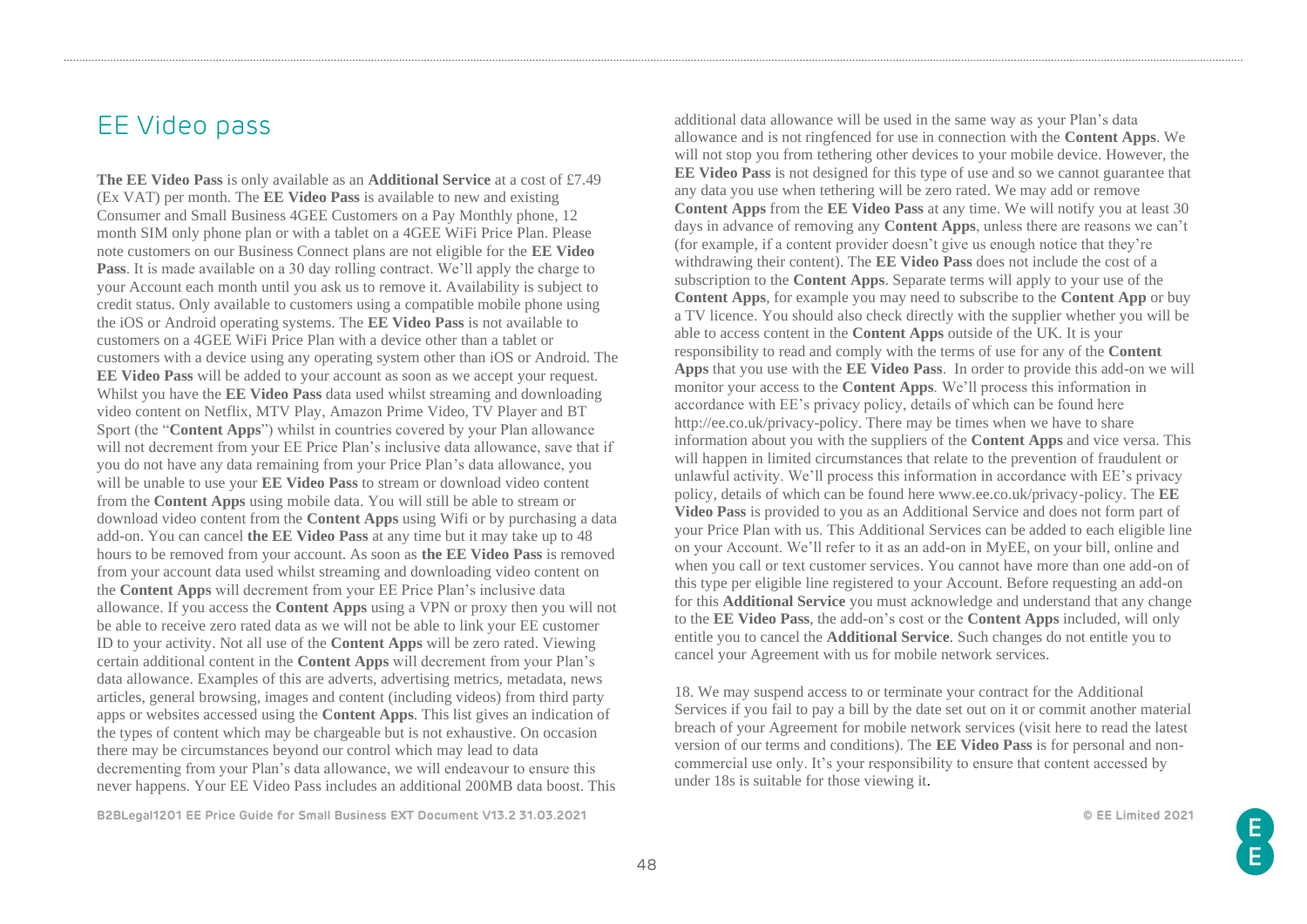# Business Shared Plans

Business 4GEE Plans allows an overall data allowance to be shared between multiple connections within a group. The group is composed of a lead connection which is known as the Leader (which may or may not be the account holder) and linking member connections ("Sharers") (collectively all connections are known as the "Group"). You, as the account holder, are only permitted to have one Group unless we expressly agree otherwise. You can have a maximum of five connections in the Group (including the Leader).There must be a least two connections to be considered a Shared 4GEE Plan, and only one may be set up as the account Leader. These terms and conditions are in addition to our terms and conditions for all **Business** plans.

You shall be responsible for all charges and other liabilities incurred on behalf of the Group. All members of the Group will be authorised to incur data charges (including those when roaming) on your behalf and any other authorised charges such as content add-ons (unless you set up a bar on your account). You consent to any member of the Group incurring charges on your behalf and you will be solely responsible for those charges. You will be notified by text message when a data add-on is purchased by any member of the Group.

Data can only be shared within the Group and cannot be shared with any other plan you have with us. You can add additional Sharers to your Group at any point in time, up to the specified limit.

The Shared Business Plans applies to standard data usage within the UK only, and the terms set out under the Business phone plan above apply. Where the Lead account plan includes EU roaming data allowance, data allowance can be shared when roaming in EU, subject to any fair use policy that may apply to the Lead account plan (up to 15GB can be shared when roaming in EU for plans with over 15GB data allowance, unless otherwise

stated). Anyone from the Group will be prompted to purchase a data roaming add-on when roaming outside the UK/EU. Roaming data outside of the EU is shared amongst the Group when all members of the Group are in the same EE roaming zone; if any member of the Group is in different roaming zones (or in the UK) then data purchased in a particular EE roaming zone can only be shared by members in that same roaming zone.

We will send a text to the Group when 80% of the data allowance has been used and a further text when the Group has used 100%. Only those members of the Group who are using data when the allowance expires will receive a text. You can also check your data usage using the My EE app.

Where a plan with inclusive BT Sport App access is shared, the inclusive BT Sport App access is available to the Leader only.

### **Changes to your plan during the minimum term (including upgrades)**

You as the account holder can increase the Group data allowance at any time by calling customer services on 150. Remember you will need to commit to the increased data allowance and corresponding plan charge for the remainder of the minimum term. The increased data will be applied to your account immediately for use by the Group. You can do this at any time and any increase in your monthly plan charge will be pro-rated on your next bill. You cannot move to a lower price plan unless we allow it.

#### **Changes to Lead Sharer and Additional Sharer**

If you want to move the Leader to a standard Business plan or become a Sharer (rather than the Leader) you will need to nominate a new Leader for the Group to continue. You will need to:

(i) Assign a new Leader to the Group either by connecting a new member or changing the status of one of the Sharers to Leader. This will be subject to credit checks and an additional price plan charge. We will let you do this at

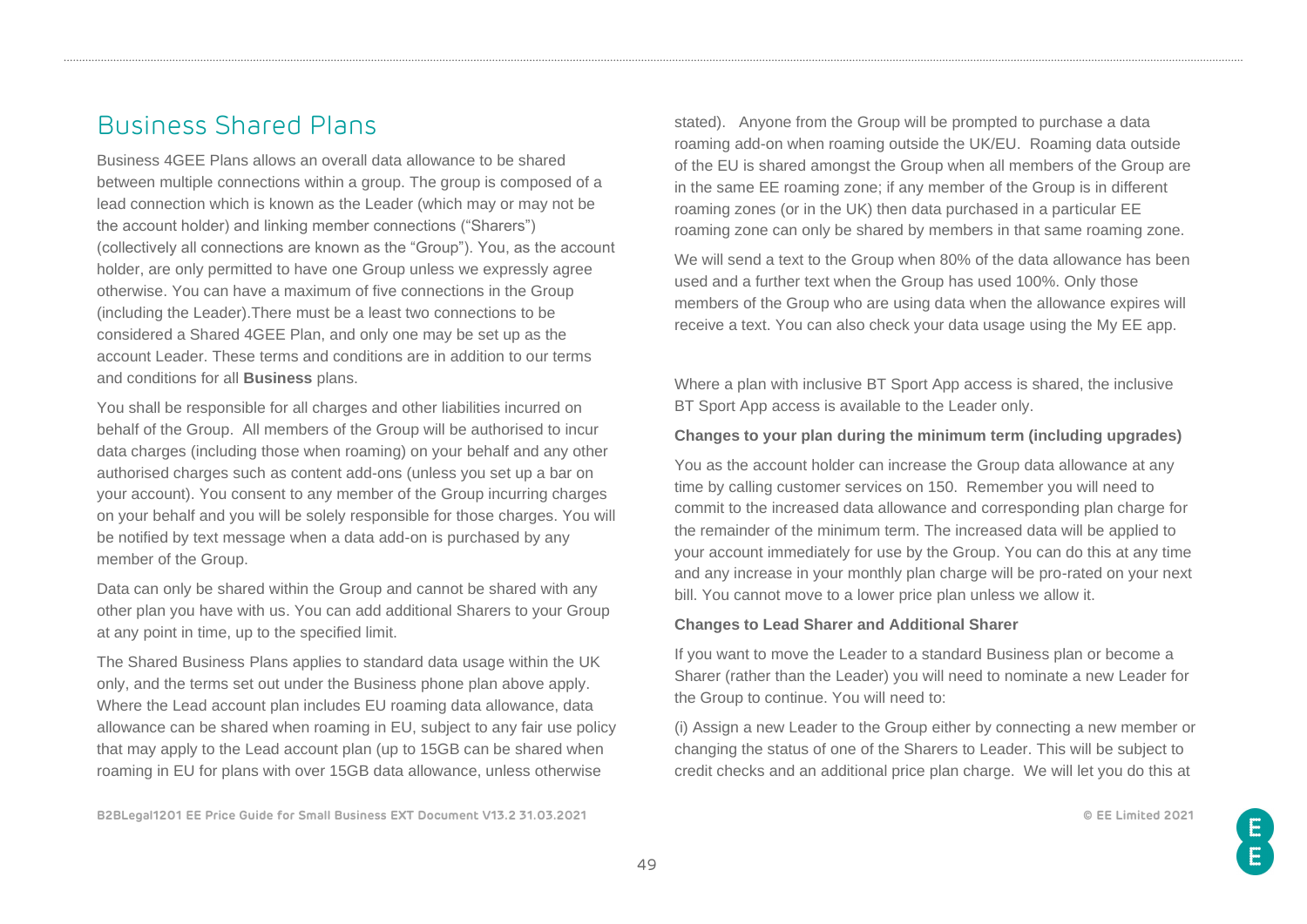our absolute discretion and you will need to do this before moving the existing Leader onto another Business plan or terminating the plan; or

(ii) Terminate your Business Shared plans (and if you're within your minimum term pay early termination charges or early upgrade fees for each plan within the Group – see our Price Guides for how early termination charges are calculated); or

(iii) Change the ownership of your Business Shared plans so that another person takes responsibility (including payment of all charges) for the Group, subject to credit checks on the new account holder.

If you want to leave the Group (and a new Leader is not nominated as per above) the Group may be dissolved and data will no longer be shared. This will be subject to our absolute discretion. If the Group is dissolved, all Sharers will need to sign up to a new eligible\* Business plan for the remainder of the minimum term of each plan within the Group. If we let you do this, the total number of individual plans (whether held by you or a new account holder) needs to equal the total number of plans from the Group. All new plans and migrations are subject to credit checks and are at our absolute discretion. You will need to be with us for at least 4 months before we allow a migration from a Business Shared plan to any other plan. Early termination charges are payable for each plan within the Group that is not continued for any reason. (\*By eligible Business plan, we mean a plan with a monthly price plan charge that is more than the price plan charge payable when it is part of a Group. We will tell you by how much more each standard Business plan must be when you request to leave the Group.)

A minimum commitment period will apply to each connection in accordance with your selected Business Shared Plans price plan. Early termination charges will apply if you terminate any of the Business Shared Plans connections before the end of their respective minimum terms. Remember if you add an additional member to the Group after commencement of the original Leader plan, not all the minimum terms will end at the same time.

**B2BLegal1201 EE Price Guide for Small Business EXT Document V13.2 31.03.2021 © EE Limited 2021**

#### **Returns**

Returns will be subject to our standard retail returns and distance sales returns policy which you can find at www.ee.co.uk/terms. In addition to those terms the following shall apply to the Business Shared Plans:

- Only the account holder can cancel and/or return the Group's products and services.
- Any additional Sharer which is added to the Group after the purchase of the original Leader plan is subject to our standard returns policy in its own right. For example, if you purchased an additional Sharer plan online 3 months after the original Leader plan, your right to cancel the additional Sharer plan will be available to you 14 days from the date of purchase of the additional Sharer plan (not the original Leader plan).

If a number of devices are ordered at the same time for a particular Group, and not all devices are received at the same time for whatever reason, you are entitled to exercise your right of return pursuant to our returns policy 14 days from the date in which the final device in your Group is received.

## 5G Ready Wi-Fi & Tablet

You'll have to promise to stay with us for the length of your Service Plan (either 1, 24 or 36 months) and pass our standard credit check.

Your monthly payment is for an allowance of UK and (unless otherwise stated) EU mobile broadband data accessed using a dongle, mobile Wi-Fi device or a tablet (depending on the Service Plan you have chosen) to connect your phone, laptop or tablet to the internet. If you have purchased a SIM Only plan, your monthly payment is for an allowance of UK and (unless otherwise stated) EU mobile broadband data accessed using your own dongle, mobile Wi-Fi device or iPad to connect to the internet.

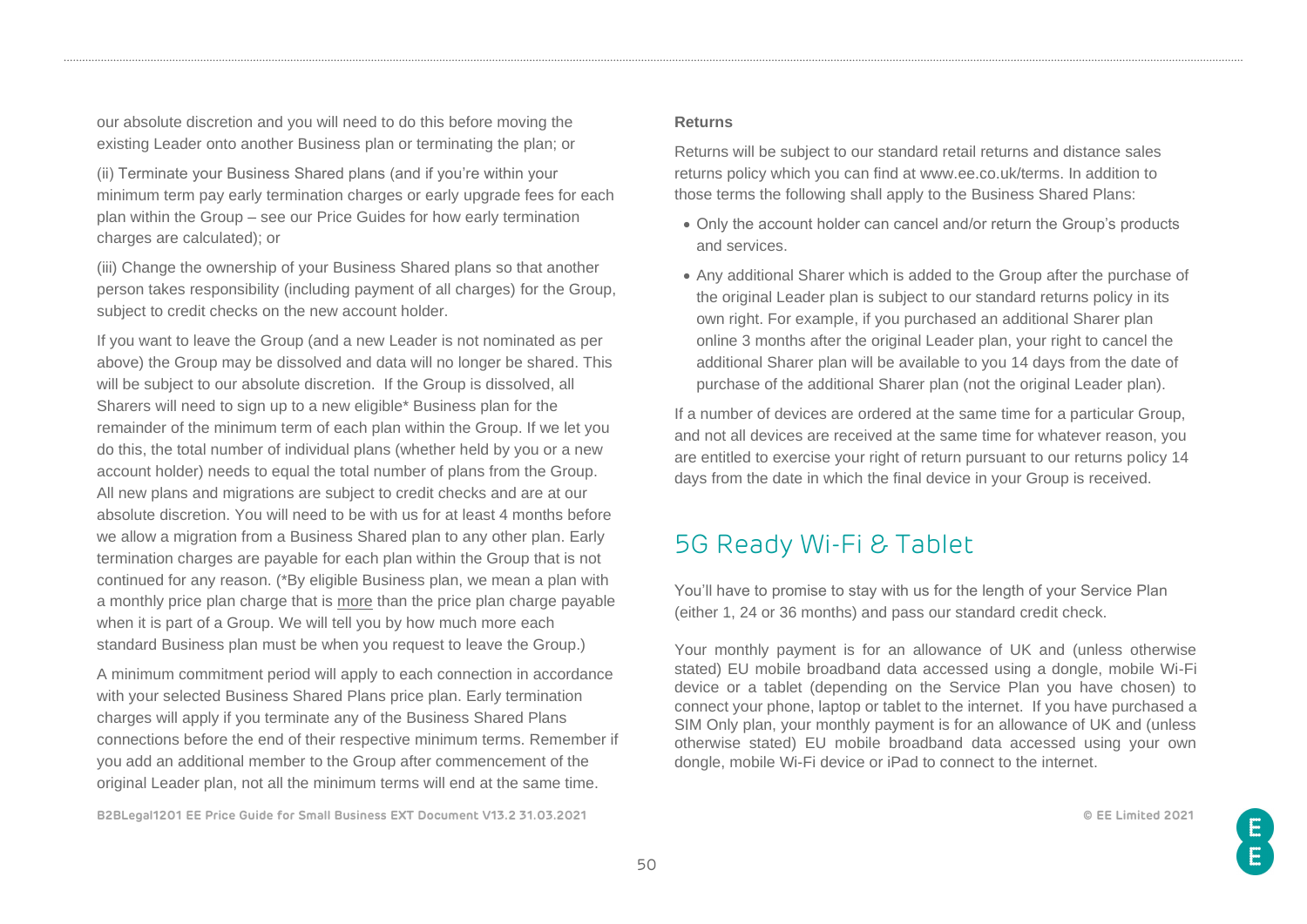If you're on a plan that includes a data allowance of over 15GB, you can use up to 15GB of your plan's inclusive data allowance when roaming in the above countries. Our 50GB plans have a fair use policy of 25GB and our Unlimited plans are subject to 60GB per month fair use policy. All plans are limited to three months of continuous roaming.

Your plan will state if a different fair usage policy applies to you. Once you've used your fair use policy amount when roaming, we will notify you and you'll have to buy one of the following add-ons to continue using data when roaming in our Europe Zone. The add-on will last until you have used up the relevant allowance, or until your next bill date (whichever is earlier).

| <b>FAIR USE POLICY Bundles</b> | Price (Ex VAT) |
|--------------------------------|----------------|
| 500MB                          | £5.23          |
| $1$ GR                         | £6.79          |

Whether you are subject to a fair use policy or not, if you use up all your domestic allowance when outside the UK, you will need to buy an out of bundle UK/EU data add-on for mobile broadband usage to continue using data. Details of these can be found in this Price Guide above.

In addition if you go outside of these countries, you won't be able to use the data and you will be prompted to buy a different data add-on relevant to the new country and zone.

Tablet & Mobile Broadband plans will give you access to our 5G Network, with uncapped speeds in the UK if you have a 5G device and are in the coverage area. If you don't have a 5G device, you will get access to our fastest 4G speeds subject to coverage. Check coverage here [www.ee.co.uk/coverage](http://www.ee.co.uk/coverage) before selecting your plan.

The speeds you achieve will depend on a range of factors affecting speed and coverage such as your location; the device you are using, whether any trees or buildings are affecting your signal; how many other people are using the network, and what the building is made from if you're using your device indoors.

If you're using a mobile Wi-Fi device, you can have additional Wi-Fi enabled devices (such as a mobile phone, laptop or tablet) registered to the mobile Wi-Fi device to use your mobile broadband signal. Remember, the more devices you have connected to your mobile Wi-Fi device at the same time, the slower your internet connection will be on each connected device.

Each mobile broadband option gives you a data allowance to use each month. We'll let you know by text when your data is running low (80% of your allowance used up) and when it has run out.

You can use your mobile broadband to make internet phone calls ('VoIP'). Remember, you can use mobile internet on your phone for peer to peer file sharing but your speed will be slower than usual as we monitor our network to protect it for all customers. Please see the network management policies on our website for more information.

We won't charge you any more if you reach your monthly data allowance, but you won't be able to use the internet. To continue to use the mobile broadband if you reach your monthly data allowance, you will need to buy one of our mobile broadband data add-ons to use mobile broadband until your next bill date. The cost of your data-add on will be added to your bill.

If you don't use mobile broadband in accordance with these terms and conditions or if you use your SIM Card in another internet enabled device, for example a mobile phone, we reserve the right to withdraw your mobile broadband plan. We will also charge you for the additional services that you have used. For more information about these charges, please read the Non-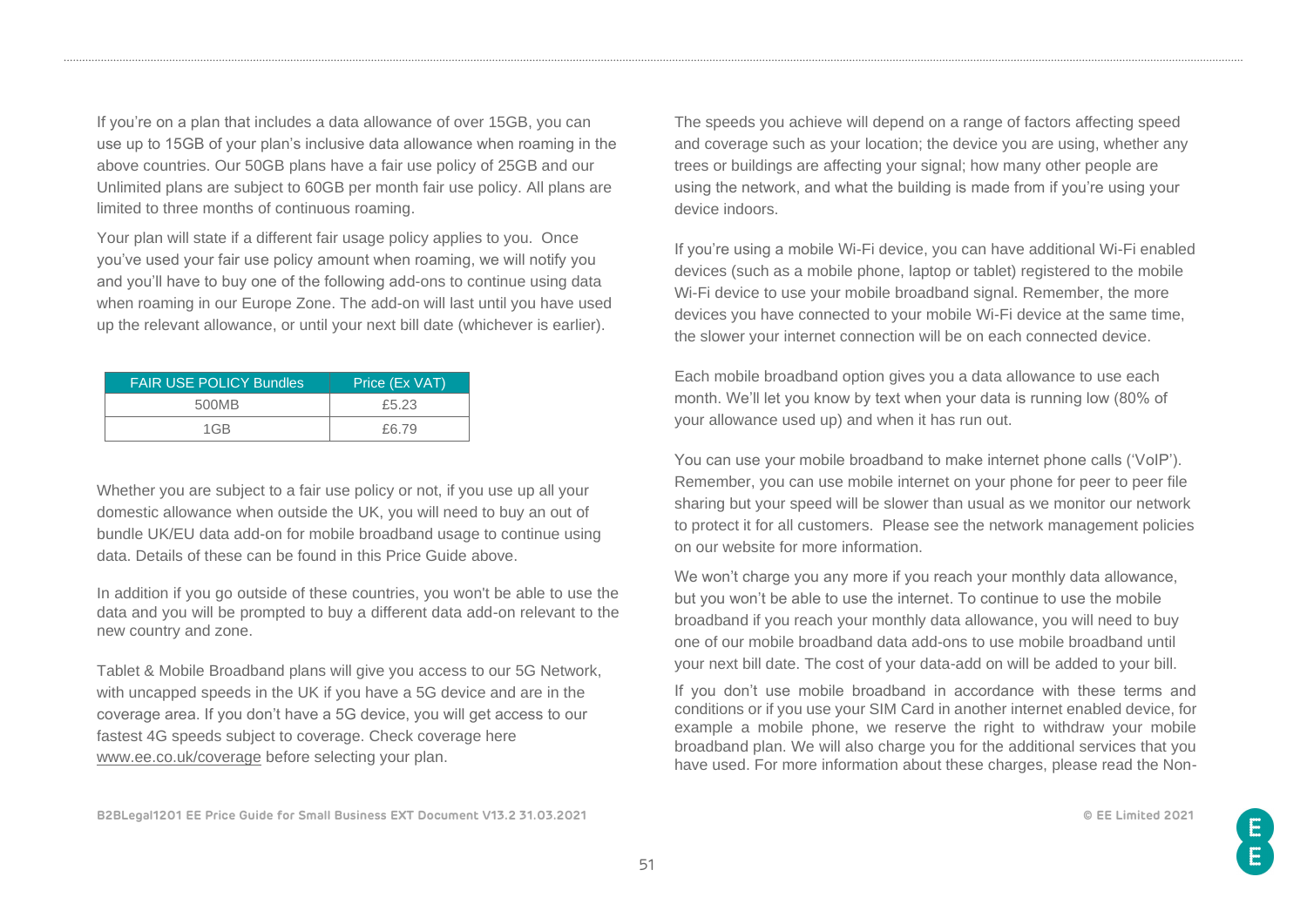#### Standard Price Guide for EE Small Business at www.ee.co.uk/businessterms.

If you join a plan with mobile Wi-Fi device that is designed for in-car use you are responsible for using the device in such a way that complies with all relevant laws, including road safety law. We will not be responsible to you if you do not. Please see www.ee.co.uk or your in-box literature for more information about using your equipment safely.

Remember, your network terms will apply to your use of our services and these terms are additional terms applying to the Mobile Broadband (4GEE Wi-Fi) plan only. Where there is any conflict between these terms and the network terms, these terms shall apply.

# 5G Ready Broadband

You'll have to promise to stay with us for the length of your Service Plan (12 or 24 months) and pass our standard credit check. Your monthly payment is for an allowance of UK mobile broadband only. Please remember that you have to pay an Upfront Charge for the Router that we provide to you. Service is subject to coverage. Check your coverage at www.ee.co.uk/coverage.

Your mobile broadband speeds will depend on a range of factors, including: local mobile network coverage, whether there are any trees or buildings affecting your signal and the materials your house has been built with. The location of your Router will also have an effect on your mobile broadband speeds; we recommend that you place your router on or near a window sill. When using the router, the more Wi-Fi enabled devices that you have connected at the same time, the slower your mobile broadband speeds will be on each connected device.

You can use your connection to make VoIP phone calls and for peer to peer file sharing on the EE network. If you do use your connection for peer to

**B2BLegal1201 EE Price Guide for Small Business EXT Document V13.2 31.03.2021 © EE Limited 2021**

peer file sharing, your speed will be slower than usual. Please see our network management policies for details.

You may only use your EE SIM Card in the router we provide you. If you use it in any other device, or any location other than the address you agreed with us, we reserve the right to cancel your 5G Ready Broadband plan. You will also be charged for any additional services that you may have used (e.g. voice calls).

If your monthly data allowance runs out, you can choose to buy one of our data add-ons. If you try to use mobile broadband once your monthly data allowance has run out, we'll direct you to our data add-ons page. A data add-on gives you additional data to use for UK mobile broadband until your next bill date (at which point your monthly data allowance starts again). You'll be charged the full cost of the data add-on no matter when you buy it and when your bill date occurs. If you don't use all the data before your bill date, it won't roll over to the next month and you'll lose it. You won't be entitled to any pro-rated refund of unused data.

Your EE Router and 5G Ready SIM Card (Mobile Broadband price plans detailed above) are designed for UK use and so cannot be used outside of the UK.

## Business Smart Watch Plan

The Business Smart Watch pay monthly plan (the "Smart Watch Plan") gives you unlimited UK data. You will need to promise to stay with us for a minimum term of 24 months and pass our standard credit check. Your allowance will commence on your contract start date. EE's Pay Monthly Network terms apply to your use of the Smart Watch Plan.

The Business Smart Watch Plan is available to new and existing Small Business Customers on a Pay Monthly or SIM Only phone plan with a compatible device.

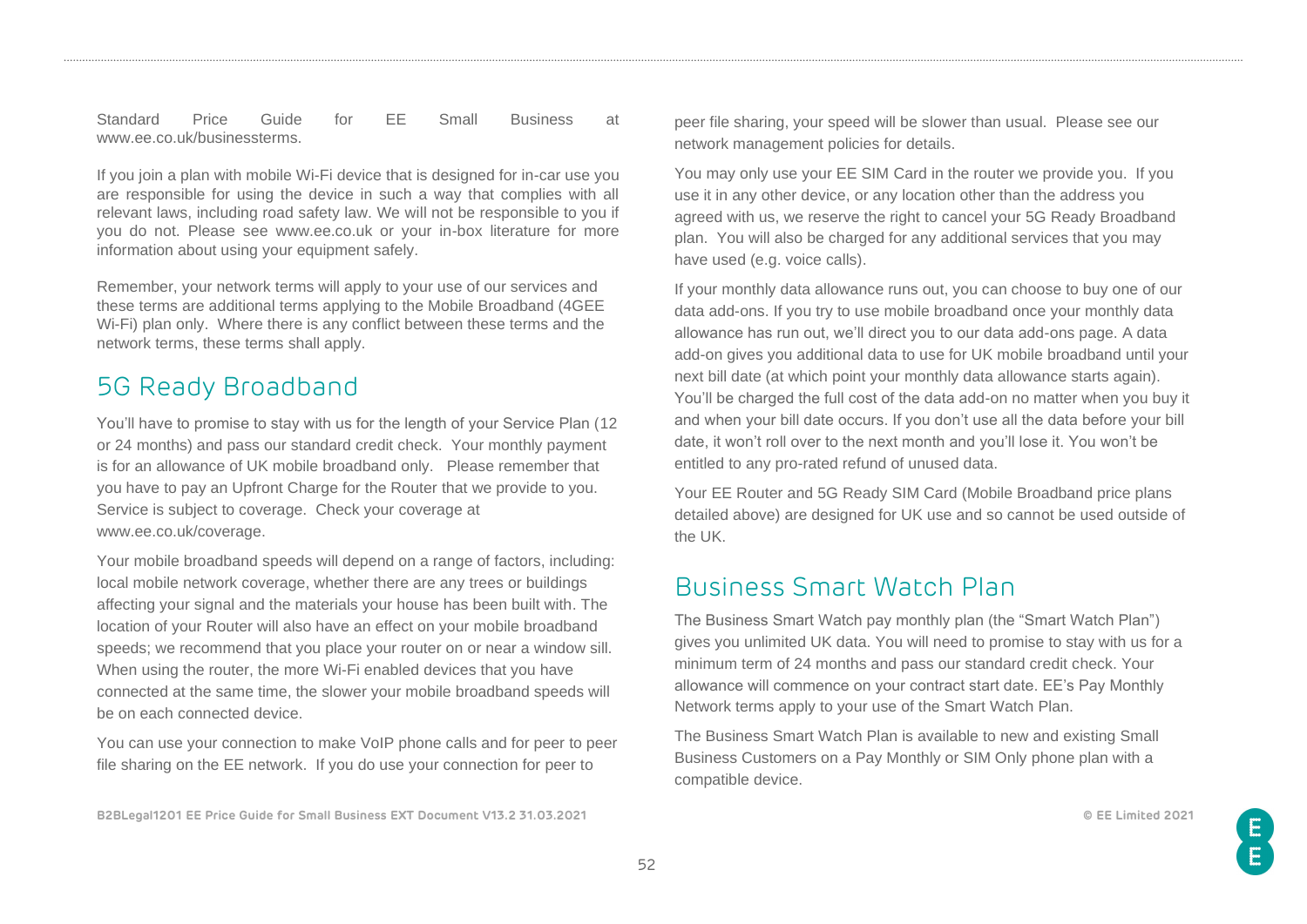The Business Smart Watch Plans comes with unlimited UK data to use on your Smart Watch. Minutes or texts used on your Smart Watch will be deducted from the allowance in the Plan for your paired compatible device. Roaming is not available on the Business Smart Watch Plan.

The Business Smart Watch Plan is available to new and existing Small Business Customers on a Pay Monthly or SIM Only phone plan with a compatible device

The Business Smart Watch Plan is only available to new and existing Small Business Customers on a Pay Monthly or SIM Only phone plan with a compatible device or a later release (the "Handset") (the "Handset Plan") and who take an Smart Watch on an additional line.

#### **Apple Watch Terms**

At the date this document is published, the Apple Watch Series 3 and Series 4 are compatible with the iPhone 6 or any later release (running iOS 11 or later). Device compatibility is subject to change and you should refer to Apple's website for the latest compatibility.

The Apple Watch app (the "App") is pre-loaded on your iPhone. If you do not have the App (for example, because you have uninstalled it) you will need to download it to your iPhone. The App is free to download but data charges may apply when you visit the App Store to download it.

You may need to download music to your Apple Watch from your music app to listen, subject to app functionality. 4G coverage required. Data is UK use only. Check your coverage at ee.co.uk/coverage. Subject to availability.

### **Samsung Galaxy Watch Terms**

At the date this document is published, the Samsung Galaxy Watch is compatible with the following Samsung handsets:

A3 (2017), A5 (2017), A6 (2018), A8 (2018), J3 (2017), J5 (2017), J6 (2018), Xcover4, S7, S7 Edge, S8, S8+, S9, S9+, Note 8, Note 9. Device compatibility is subject to change and you should refer to Samsung's website for the latest compatibility.

An additional Smart Watch Plan is required if you wish to pair your Smart Watch to a second handset on the EE network.

The Smart Watch must be paired to your Handset on the EE network on an eligible Plan. If your Smart Watch is not paired with a compatibile phone on the EE network, you will not be able to use data or receive/make calls and texts on your Smart Watch. Your Handset Plan and Smart Watch Plan must be on the same Account.

The Smart Watch Plan does not include an allowance of calls or texts. It is not possible to purchase add-ons via your Smart Watch. When you are in the UK, subject to coverage, you can use your Smart Watch to make and receive calls and texts using the allowance from your Handset Plan. These activities will decrement from the allowances on your Handset Plan. The Business Smart Watch Plan cannot be used for roaming outside the UK.

Any chargeable activities will be charged in accordance with your Handset Plan and will show on you Handset Plan's bill. The telephone number for calls and texts will display on the recipient's device as that of your paired handset Plan.

Whilst your Smart Watch is in proximity to your handset connected via Bluetooth, your Smart Watch will use the data allowance from your Handset Plan. If your Smart Watch is not in proximity to your Handset or the two devices are not connected via Bluetooth or on the same Wi-Fi network, the Smart Watch will use the data allowance from your Smart Watch Plan.

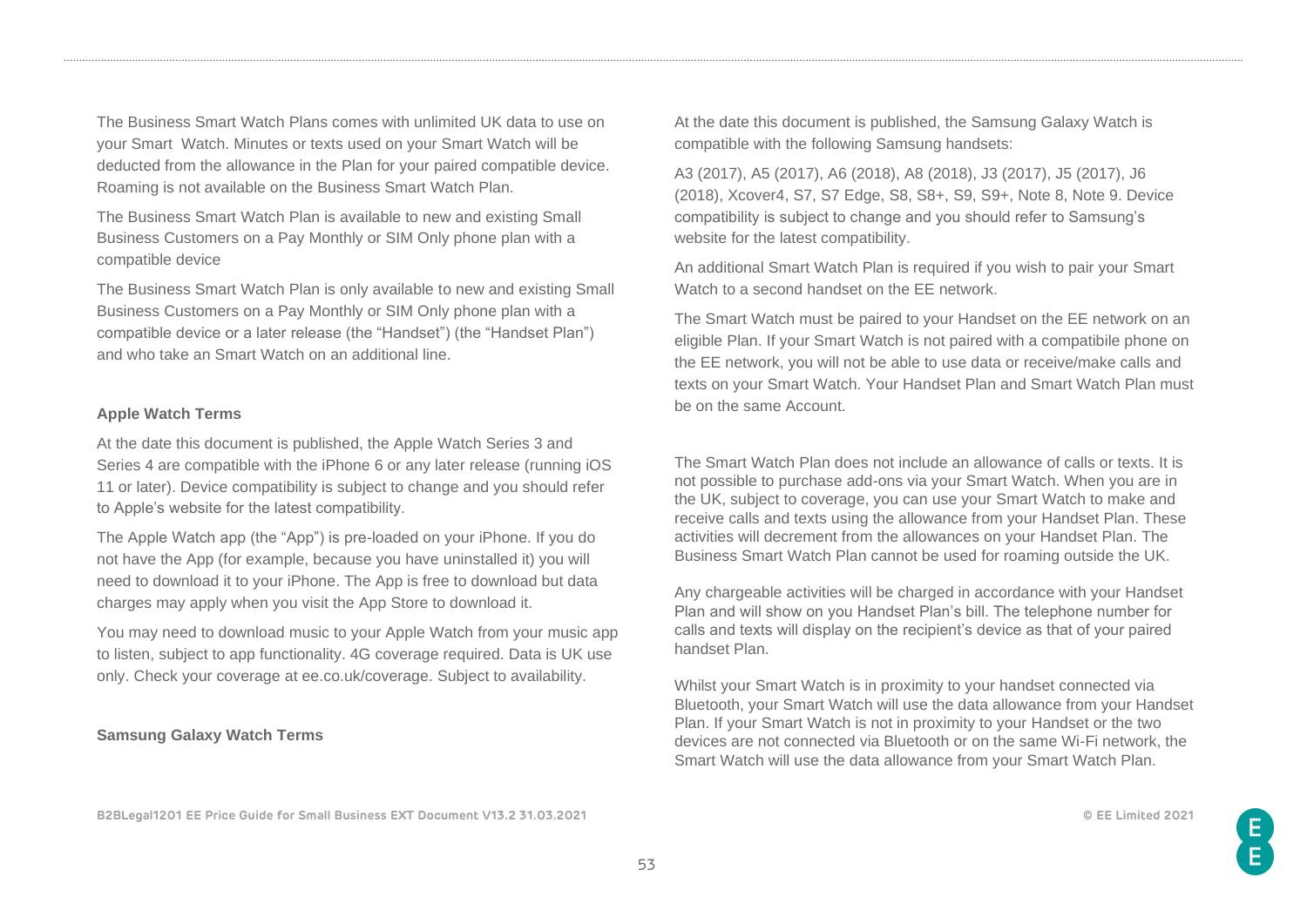If you receive a replacement Smart Watch or you have a new or replacement Handset, your Smart Watch will need to be re-paired with your new phone

You will need 4G coverage to use mobile internet on your Smart Watch. You can only use mobile internet on our 4G network if you are within a 4G enabled area and in range of a 4G base station. 4G is not available everywhere in the UK. You can check your coverage at ee.co.uk/coverage.

The Smart Watch Plan gives you access to speeds of up to 60Mbps in the UK on your Smart Watch. The speeds you achieve will also depend on a number of factors including: your location, the device you are using and geographic factors such as tree coverage and population density. If you are using your phone indoors, the materials of the building you're in may also affect mobile internet speeds. Access to our enhanced 4GEE speeds will also be impacted by the location of our masts and equipment optimised for enhanced 4GEE speeds. Such equipment is not available everywhere in the UK and so you should check your coverage at ee.co.uk/coverage before selecting your plan.

You cannot use your Smart Watch as a modem ('tethering'), for peer-topeer or other internet file sharing.

If your primary device is switched off, you will not receive text messages on your Smart Watch.

Whilst your Smart Watch is in proximity to your primary device connected via Bluetooth, your Smart Watch will use the data allowance from your Primary Device Plan. If your Smart Watch is not in proximity to your primary device or the two devices are not connected via Bluetooth or on the same WiFi network, the Smart Watch will use the data allowance from your Smart Watch Plan

If you terminate your Handset Plan or no longer have a Handset on the EE network (because for example you have switched to a incompatible device)

**B2BLegal1201 EE Price Guide for Small Business EXT Document V13.2 31.03.2021 © EE Limited 2021**

you will no longer be able to use data or receive/make calls and texts on your Smart Watch. In accordance with EE's Pay Monthly Network Terms, you can give us notice to terminate your Smart Watch Plan by calling customer services and providing us with 30 days' notice, at any time. If we accept notice from you to terminate your Smart Watch Plan within the Minimum Term for the Smart Watch Plan, you will have to pay us a Cancellation Charge.

## **In-Building Coverage Terms**

# Signal Box

Separate terms apply to Signal Box and are supplied with the Signal Box. Use of the Signal Box constitutes an acceptance of these terms.

## **Terms Applying to All Subscription Options**

## Changes to Your Service Plan

You can contact us to change to a different Service Plan at any point during the term of your Agreement with us. We will decide which Service Plan you can change to. Once you have moved up a price point, you may move back down to your original price point, but you may not go below that during the Minimum Term.

SIM Only Option

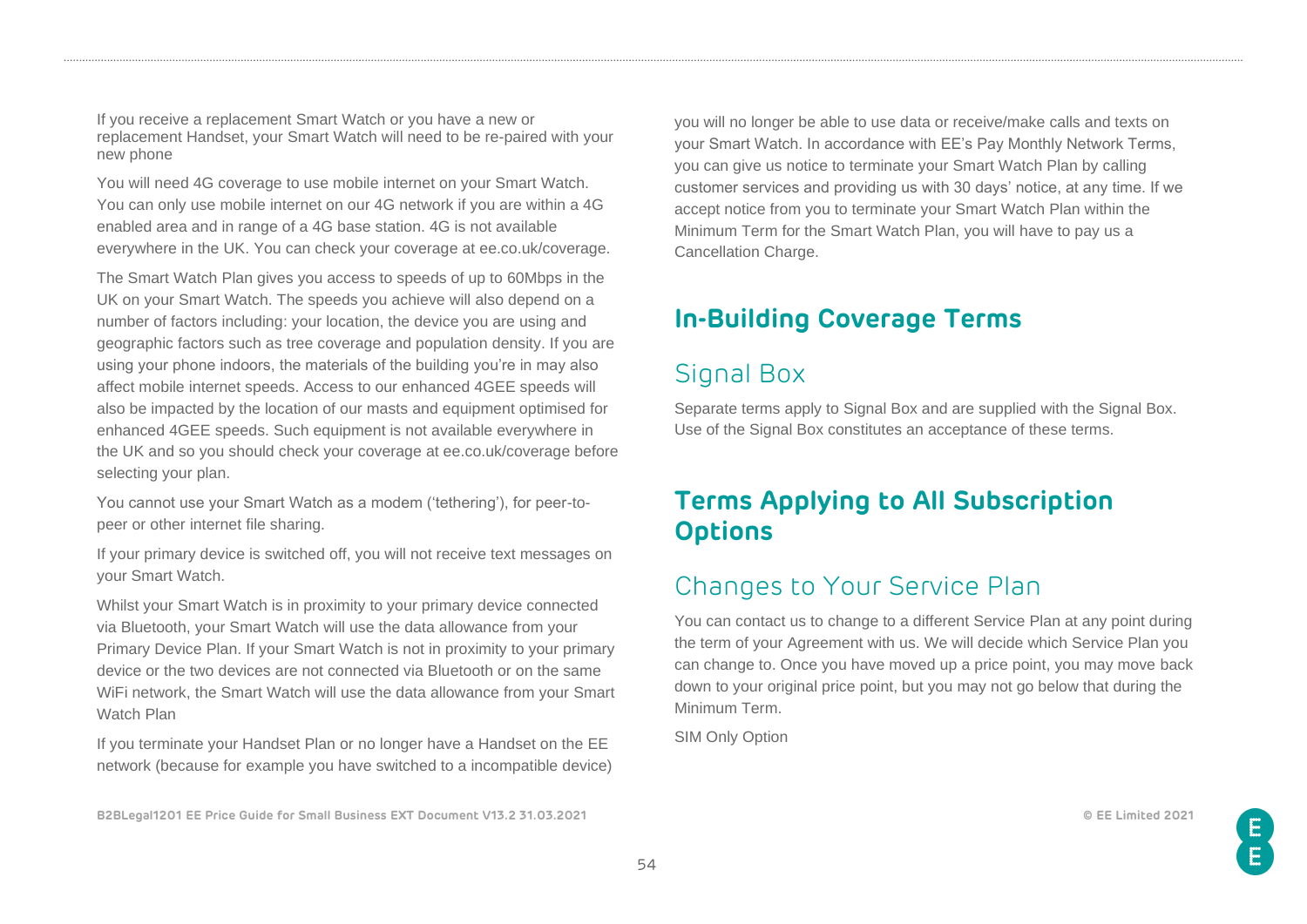If you purchase a SIM Only plan, you will need a 4G compatible phone. This means a device that you have bought directly from us, or through an indirect retailer. Phones bought on other networks may not work on our 4G network, but will still be able to access our 2G and 3G networks. If your device is from another network, you may need to get it unlocked before it will connect to our network.

## UK Data Add-Ons

### **Applies to Business Phone and Shared plans, and Mobile Broadband plans**

To choose one of the Data Add-Ons call 150 from your EE handset or visit your online account at MyEE. Your Data Add-On gives you additional data to use each month for mobile internet if your data allowance under your plan has run out. You will be charged the monthly cost of the add-on no matter what date you purchase it. We'll send you a text to let you know when your Add-On is ready to use. The data lasts for the rest of your billing month and is for use in the UK and EU only. If you don't use all the data before the end of your billing month, it won't roll over to the next month and you'll lose it.

## IDD & Roaming allowances

If your Business plan (or chargeable add-on) includes international and roaming minutes or texts allowance, this Price Guide will detail the countries included in this benefit for your plan and whether minutes and/or texts are included.

EE plans are intended for customers and users with a stable link to the UK who travel abroad periodically. They are not intended for users roaming on a permanent or semi-permanent basis.

We will consider you have a stable link to the UK if you spend at least half of your time during any 4 month period within the UK. If you spend more than half your time abroad in the EU/EEA/Switzerland during any 4 month period, you will be alerted by text, and after a 2-week period we may charge you a surcharge for services you use. Where your usage no longer indicates a risk of abusive or anomalous use we will stop charging you the surcharge. Examples of this are where you stop permanent use and resume periodic use when roaming in the EU. Where we have evidence of organised reselling of our UK SIM Cards to persons not residing in or having stable links to the UK we may block the SIM Card and roaming services.. We'll give notice before we do anything. The surcharges are as follows:

| <b>Item</b>      | <b>Price (Ex VAT)</b>             |
|------------------|-----------------------------------|
| calls - outbound | 2.8p/minute                       |
| calls - inbound  | 0.7p/minute                       |
| <b>SMS</b>       | 0.9 <sub>p</sub> / <sub>SMS</sub> |
| data             | 0.39 <sub>p</sub> /MB             |

Roaming/IDD benefits can be used as follows:

- Roaming: Making and receiving calls whilst in an included country, to and from mobiles and landlines in the same country.
- Roaming: Making calls to mobiles and landlines in the UK from an included country.
- Roaming: Making and receiving calls whilst in an included country, to and from mobiles and landlines in a different included country. For example, if France and Germany are included countries, calls to and from France to Germany would be included in your allowance.
- Roaming texts: Sending and receiving texts whilst in an included country to and from mobiles in the same or different included country.

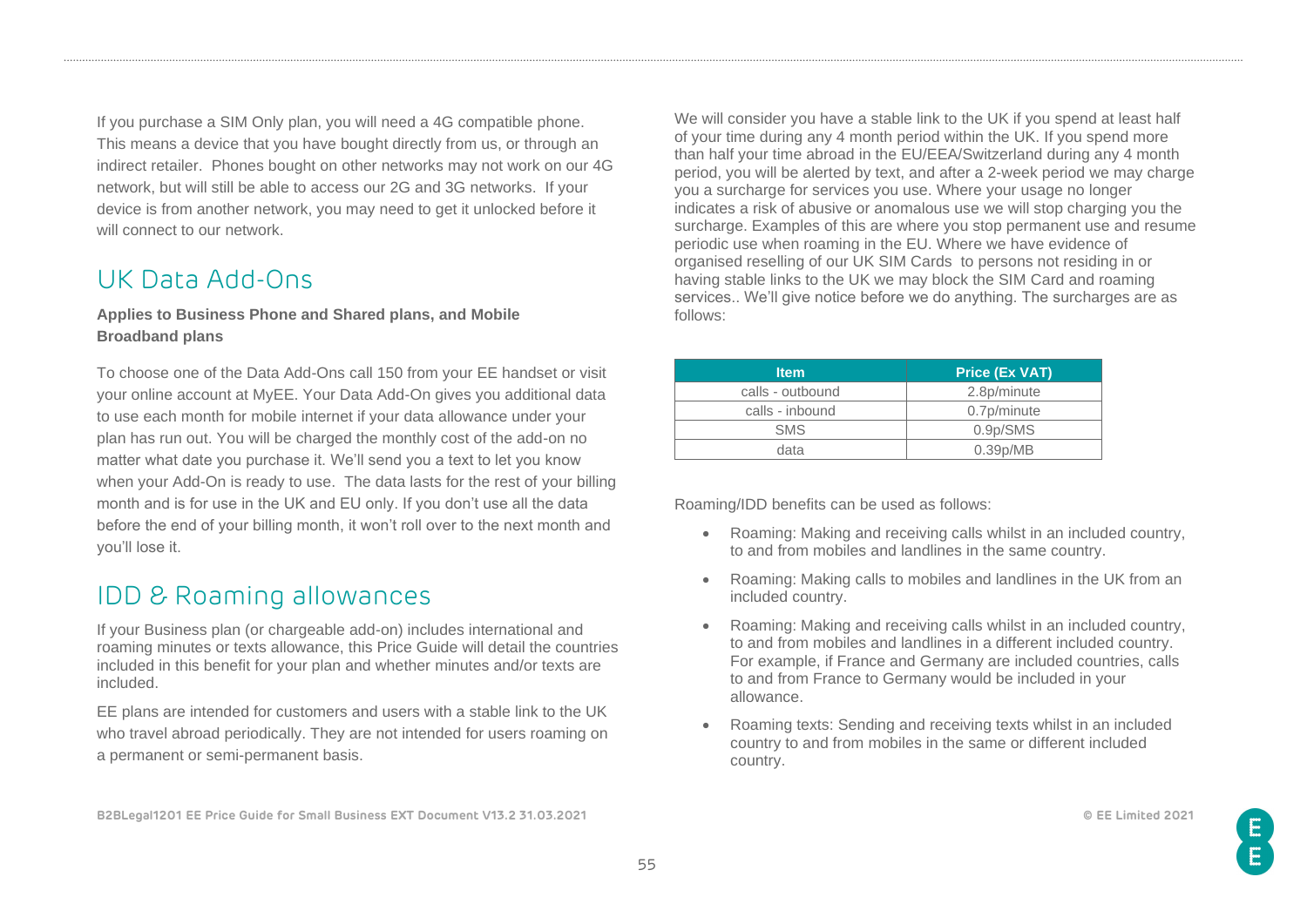- IDD: Making calls to mobiles and landlines from the UK to an included country. For example, if France is an included country calls to France from the UK are included.
- IDD texts: Sending texts to mobiles from the UK to an included country.

IDD/roaming allowances cannot be used for:

- IDD: texts or calls to any premium rate numbers whilst in the UK. Such calls/texts will be charged at the normal out of bundle rate.
- Roaming: Making and receiving calls or texts or using data whilst roaming on a satellite network (access to Satellite networks from your normal phone are offered on some aeroplanes and ships whilst in flight or away from land).
- Roaming: Making or receiving calls and texts whilst in an included country to and from mobiles or landlines in a country outside the included country list above. For example, calls and texts to and from France (an included country) to Afghanistan (not an included country) would not be included in your allowance
- Roaming: Calls and texts to premium rate numbers and other nongeographic numbers (which can vary over time) aren't included even when you are in an included country.

**Data:** speeds outside the UK always depend on the network you connect to and 4G may or may not be available. EE isn't responsible for the speeds or coverage users get outside the UK. As in the UK, coverage and speeds will vary depending on the user's location, the number of people on the network and other factors such as weather and geography.

With data roaming allowances, if you go outside of the included countries, you won't be able to use the data and you will be prompted to buy a different data add-on relevant to the new country and zone.

# Using Your Device Abroad – Voice and Data Roaming

### **Applies to Business Phone and Sharer plans, and Mobile Broadband plans**

Roaming must be provisioned on the Connection(s) to which any Service Plan or Service Plan Add-On involving Roaming is applied. Bundles are only valid for the specified zones. To be able to make international calls while Roaming, International Direct Dial calling must also be enabled on your account. Voice and SMS Roaming, and Data Roaming zones are detailed in this Price Guide, and are subject to change from time to time. Calculation of Roaming Charges may vary from time to time. If you run out of your allowance in our Europe Zone, you pay the same out of allowance rates as you would do in the UK.

4GEE Fixed router and 4GEE Fixed Sim Card cannot be used outside of the UK.

In limited circumstances, customers may be required to pay a deposit to activate roaming on their account – this includes EU and non EU countries. Please text ROAMING to 150 to find out your roaming status or call customers services on 150.

# International Data Roaming Add-Ons

**Applies to Business Phone and Sharer plans, and Mobile Broadband plans (except 4GEE Fixed router and Sim Card)**

To use internet outside of the EU on your phone in any of our Data Roaming countries, you'll need to buy one of our data roaming add-ons,

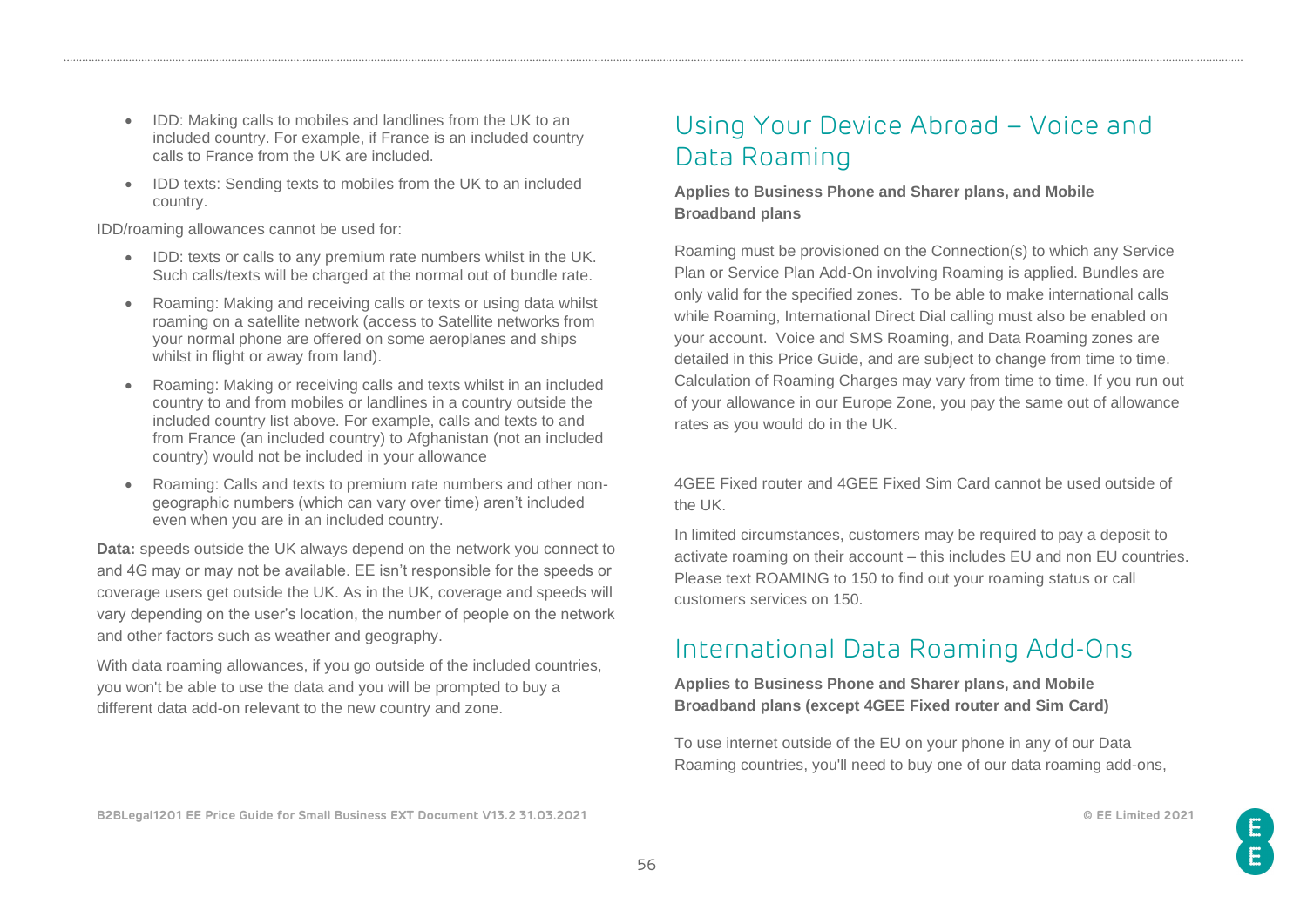unless: (a) you have contacted us before you go overseas to opt out, and in which case you will pay our standard out of bundle rates; or (b) have purchased a price plan which includes a data allowance for that zone. You can buy the add-on when prompted when you land in any of the countries.

The cost of the add-on will be added to your monthly bill. You can use the data in any of the listed countries for the relevant zone for the period of time that the add-on is valid. Remember, if you go outside any of the listed countries you won't be able to use the data and you will be prompted to buy a different data bundle relevant to that country.

We count all time periods based on UK time. Once your add-on runs out, you'll have to buy another one to be able to continue surfing the internet on your phone in our data roaming countries. Remember you can't use your phone for peer to peer file sharing and the country you're roaming in may not have a compatible 4G network so you will have to use 3G.

You can opt out of the Data Roaming add-ons by calling +447973100150. Please see ee.co.uk/businessterms

# EE Roaming Passports

Calls, texts and data while you're abroad in some of the most popular destinations outside of the EU:

- **Business Daily Passport - £6.27 a day for unlimited calls, unlimited texts and 1GB in:** Australia, Canada, China, India, Israel, New Zealand, Qatar, Russia, Singapore, South Africa, Thailand, Turkey, USA.
- **World Daily Passport - £7.84 a day for unlimited calls, unlimited texts and 1GB in:** Albania, Argentina, Armenia, Australia, Bahrain, Bangladesh, Barbados, Belize, Bermuda, Bosnia & Herzegovina, Brazil, Cambodia, Canada, Chile, China, Colombia, Costa Rica, Dominican Republic, Ecuador, Egypt, Georgia, Ghana, Hong Kong, India, Indonesia, Israel, Jamaica, Japan, Kenya, Kuwait, Macedonia, Malaysia, Mexico, Moldova,

**B2BLegal1201 EE Price Guide for Small Business EXT Document V13.2 31.03.2021 © EE Limited 2021**

Montenegro, Morocco, New Zealand, Nicaragua, Nigeria, Oman, Pakistan, Peru, Philippines, Qatar, Russia, Saudi Arabia, Serbia, Singapore, South Africa, South Korea, Sri Lanka, Taiwan, Thailand, Ukraine, United Arab Emirates, USA, Uruguay, Venezuela.

- **Business Monthly Passport - £31.35 a month for unlimited calls, unlimited texts and 10GB in:** Australia, Canada, China, India, Israel, New Zealand, Qatar, Russia, Singapore, South Africa, Thailand, Turkey, USA.
- **World Monthly Passport - £47.03 a month for unlimited calls, unlimited texts and 10GB in:** Albania, Argentina, Armenia, Australia, Bahrain, Bangladesh, Barbados, Belize, Bermuda, Bosnia & Herzegovina, Brazil, Cambodia, Canada, Chile, China, Colombia, Costa Rica, Dominican Republic, Ecuador, Egypt, Georgia, Ghana, Hong Kong, India, Indonesia, Israel, Jamaica, Japan, Kenya, Kuwait, Macedonia, Malaysia, Mexico, Moldova, Montenegro, Morocco, New Zealand, Nicaragua, Nigeria, Oman, Pakistan, Peru, Philippines, Qatar, Russia, Saudi Arabia, Serbia, Singapore, South Africa, South Korea, Sri Lanka, Taiwan, Thailand, Ukraine, United Arab Emirates, USA, Uruguay, Venezuela.

**Eligibility:** Available to Small Business customers on handset, SIM Only plans and Business Connect plans.

**How to get it:** You can opt-in to a daily roaming passport and then pay the daily fee each day you make a call, send a text message or use mobile data when you're abroad in an included country. Any unused daily data allowance cannot be carried over to the next day. Monthly roaming passports are charged the monthly fee every month regardless of usage. Any unused monthly data allowance cannot be carried over to the next month. The included countries are subject to change from time to time and details are available at [ee.co.uk/business/small/international](https://ee.co.uk/business/small/international-business/roaming/)[business/roaming/.](https://ee.co.uk/business/small/international-business/roaming/)

If you use up the full data allowance included with the roaming passport and still want more data, you can buy another pass. You opt-in to Business

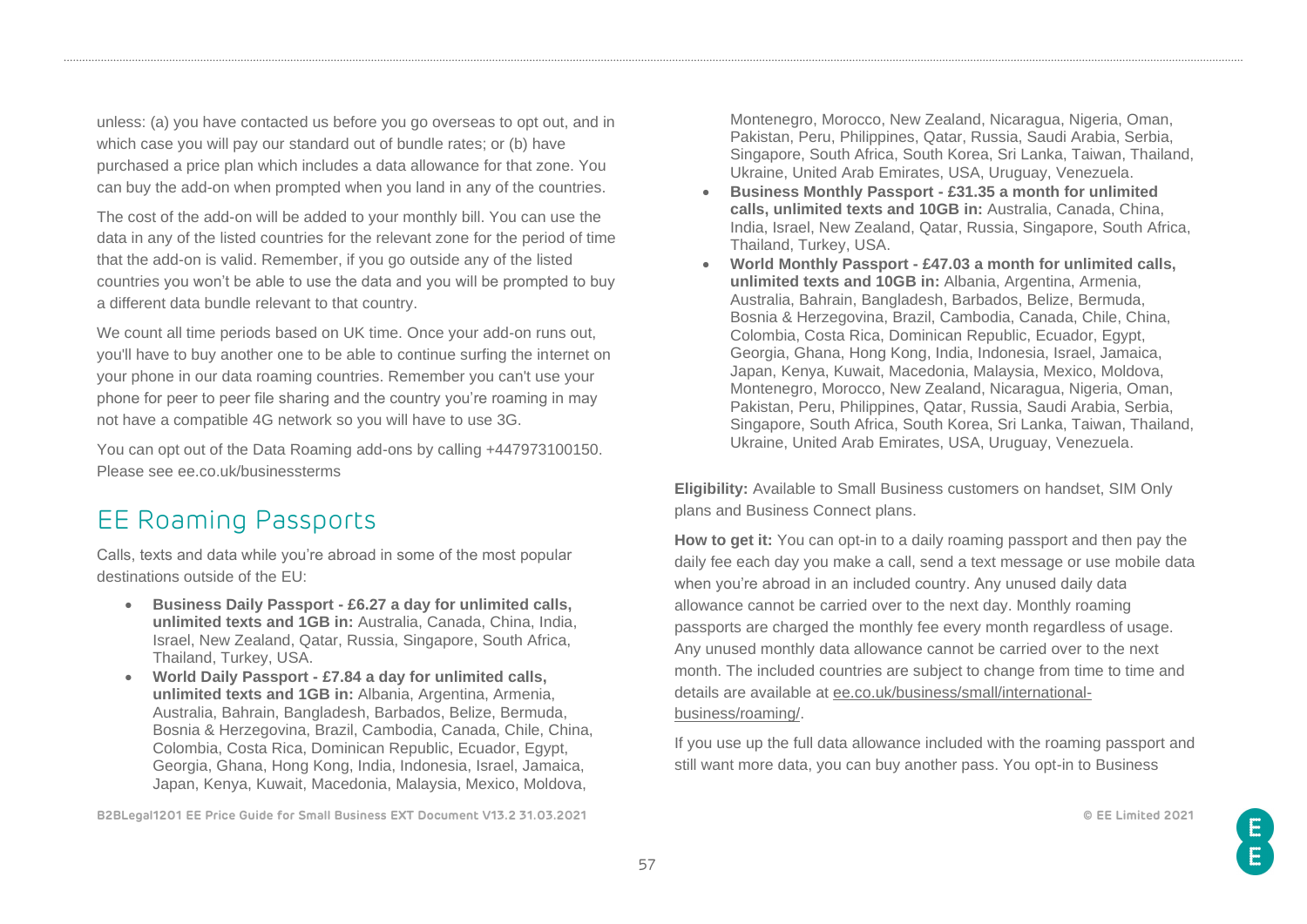Daily Passport by texting PASSPORT to 150 or WORLD PASSPORT for a World Daily Passport, or by calling 150 on your phone. Monthly recurring roaming passports can be added by calling 150 on your phone. It may take up to 24 hours to be applied to your account from the moment you opt-in and you'll receive a text message to confirm when it has been added.

**Charges:** The Business Daily Passport or World Daily Passport charge will automatically trigger each and every day that you're abroad in an included country and make a call, send a text message or use mobile data. Note that your phone will use data if you have apps on it that automatically update in the background and this will trigger the daily charge. You can turn data roaming off in your phone's settings if you don't want this to happen. Monthly roaming passports are charged the monthly fee every month regardless of usage.

The daily charge and the daily data allowance of 1GB are applied for a UK day – midnight to midnight UK time. If you prefer to be charged our standard roaming rates, you can opt out of a Business Daily Passport at any time by texting STOP PASSPORT to 150 or STOP WORLD PASSPORT to stop a World Daily Passport. It may take up to 24 hours for a roaming passport to be removed from your account and you may continue to be charged the daily fee until the day (from midnight to midnight UK time) that it is removed.

Roaming passports are for your sole use. If you're using it contrary to your terms of service, in our reasonable opinion, we can take it away from you, restrict your use and/or charge you our applicable standard rates at our sole discretion.

We may vary or amend these terms at any time. We will try to give you notice of significant changes if we can. We may remove or discontinue this pass, or amend the countries included at any time. This pass is for UK based customers only and your phone must be used in the UK at least once

**B2BLegal1201 EE Price Guide for Small Business EXT Document V13.2 31.03.2021 © EE Limited 2021**

every 30 days to make calls in order to remain eligible for access to roaming passports.

**General:** This add-on includes:

- Unlimited calls, texts and 1GB data per day (UK time) for daily roaming passports
- Unlimited calls, texts and 10GB data per month for monthly roaming passports

Roaming passports are not compatible with any other roaming allowances. Where a roaming passport is applied in conjunction with any other roaming allowance, the roaming passport will take precedence and be charged for and used before any other allowance.

You can opt out of daily roaming passports at any time. If you do, you'll be able to buy our standard roaming data add-ons or can choose to pay our standard roaming rates for data when you travel abroad.

Monthly roaming passports are subject to a 12 month minimum term. If you cancel a monthly roaming passport before the expiry of the 12 month minimum term then an early termination fee equal to the monthly fee for the number of months remaining in the minimum term will automatically be charged.

## Travel Data Pass Add on

Up to 500MB of full speed data (4G where available) per day while you're abroad for a fixed price of:

- **£4.18 a day for 500MB in:** USA and Canada
- **£5.23 a day for 500MB in:** Turkey, Australia, UAE, India, Thailand, Mexico, South Africa, China and New Zealand
- **£5.23 a day for 150MB in:** Albania, Andorra, Argentina, Armenia, Bangladesh, Belize, Bermuda, Brazil, Brunei, Cambodia, Chile, Colombia, Costa Rica, Ecuador, Georgia, Ghana, Hong Kong, Indonesia, Israel, Jamaica, Japan, Kenya, Kuwait, Macedonia,

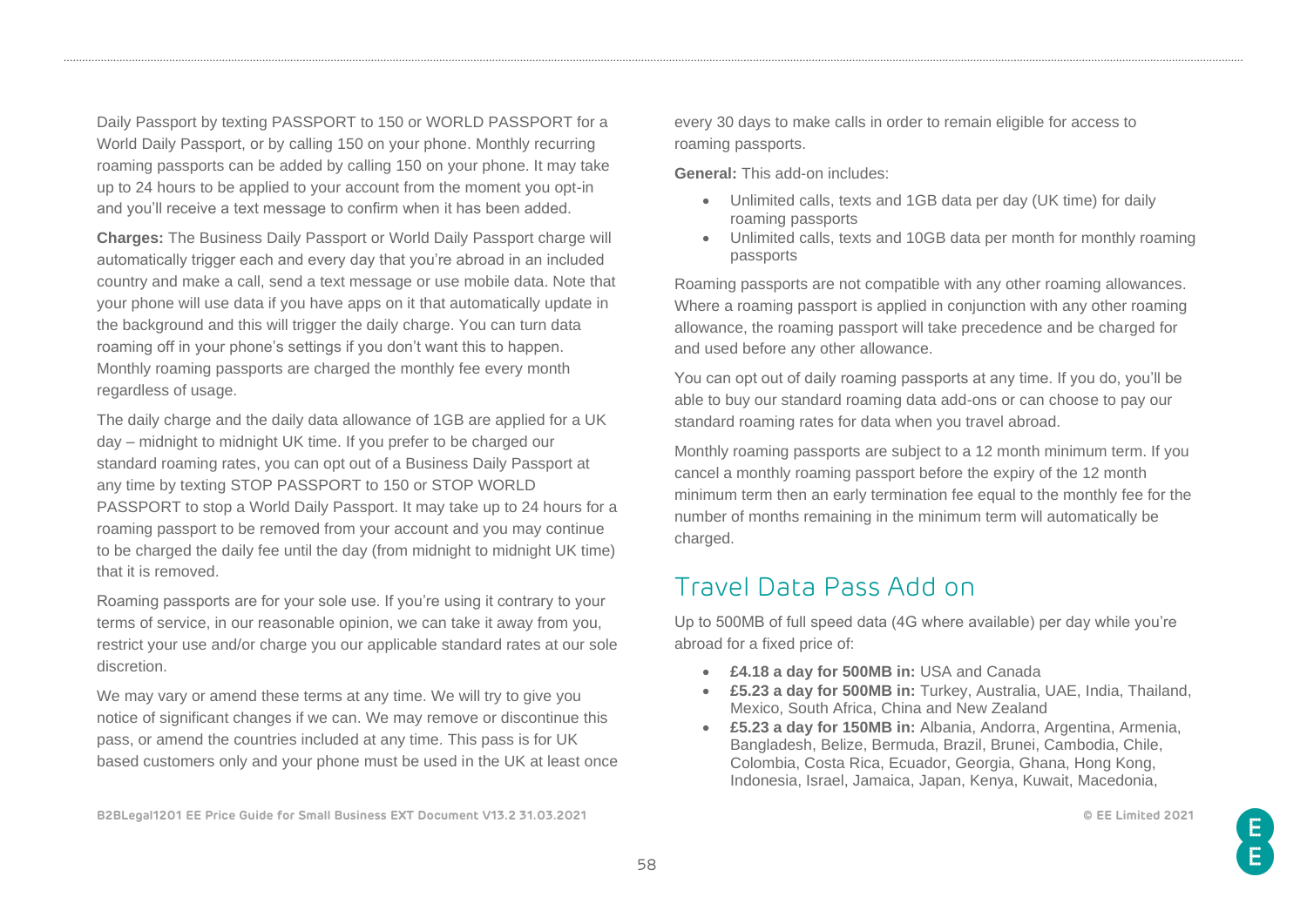Malaysia, Moldova, Montenegro, Myanmar, Nicaragua, Nigeria, Oman, Pakistan, Peru, Philippines, Qatar, Russia, Saudi Arabia, Serbia, Singapore, South Korea, Sri Lanka, Taiwan, Ukraine, Uruguay and Venezuela

**Eligibility:** Available to Small Business customers on handset or SIM Only plans.

**How to get it:** You opt-in to Travel Data Pass and then pay the daily fee each day you use mobile data when you're abroad in an included country. Any unused daily data allowance cannot be carried over to the next day. The included countries are subject to change from time to time and details are available at ee.co.uk/roaming.

If you use up 500MB or 150MB of the Travel Data Pass data during a day and still want more data, you can buy another pass. You opt-in to Travel Data Pass by texting TRAVEL to 150 or by calling 150 on your phone. It may take up to 24 hours to be applied to your account from the moment you opt-in and you'll receive a text message to confirm when it has been added.

**Charges:** The Travel Data Pass daily charge will automatically trigger each and every day that you're abroad in an included country and use mobile data. Note that your phone will use data if you have apps on it that automatically update in the background and this will trigger the daily charge. You can turn data roaming off in your phone's settings if you don't want this to happen.

The daily charge and the daily data allowance of 500MB or 150MB are applied for a UK day – midnight to midnight UK time. If you prefer to be charged our standard roaming rates, you can opt out of Travel Data Pass at any time by texting STOP TRAVEL to 150. It may take up to 24 hours for Travel Data Pass to be removed from your account and you may continue to be charged the daily fee until the day (from midnight to midnight UK time) that it is removed.

Travel Data Pass is for your personal, non-commercial use. If you're using it for commercial purposes, or contrary to your terms of service, in our reasonable opinion, we can take it away from you, restrict your use and/or charge you our applicable standard rates at our sole discretion.

We may vary or amend these terms at any time. We will try to give you notice of significant changes if we can. We may remove or discontinue this pass at any time. This pass is for UK based customers only and your phone must be used in the UK at least once every 30 days to make calls.

**General:** This add-on includes:

- 500MB or 150MB data with access to 4G where it is available.
- VAT where applicable.

You can opt out of Travel Data Pass at any time. If you do, you'll be able to buy our standard roaming data add-ons or can choose to pay our standard roaming rates for data when you travel abroad.

## World Select Talk & Text

**£5.23 a day for Unlimited Minutes and Texts while you're abroad in our World Select countries.** 

**Eligibility:** Available to Small Business customers on Pay Monthly handset plans.

#### **How it works**

Opt-in to World Select Talk & Text and then pay £5.23 each day you use your phone in any of our World Select countries. You get unlimited calls and texts to standard UK (and other World Select countries) mobile and landline numbers when you are travelling in our World Select Countries. The countries included in our World Select Talk & Text are subject to change from time to time and details are available at ee.co.uk/roaming.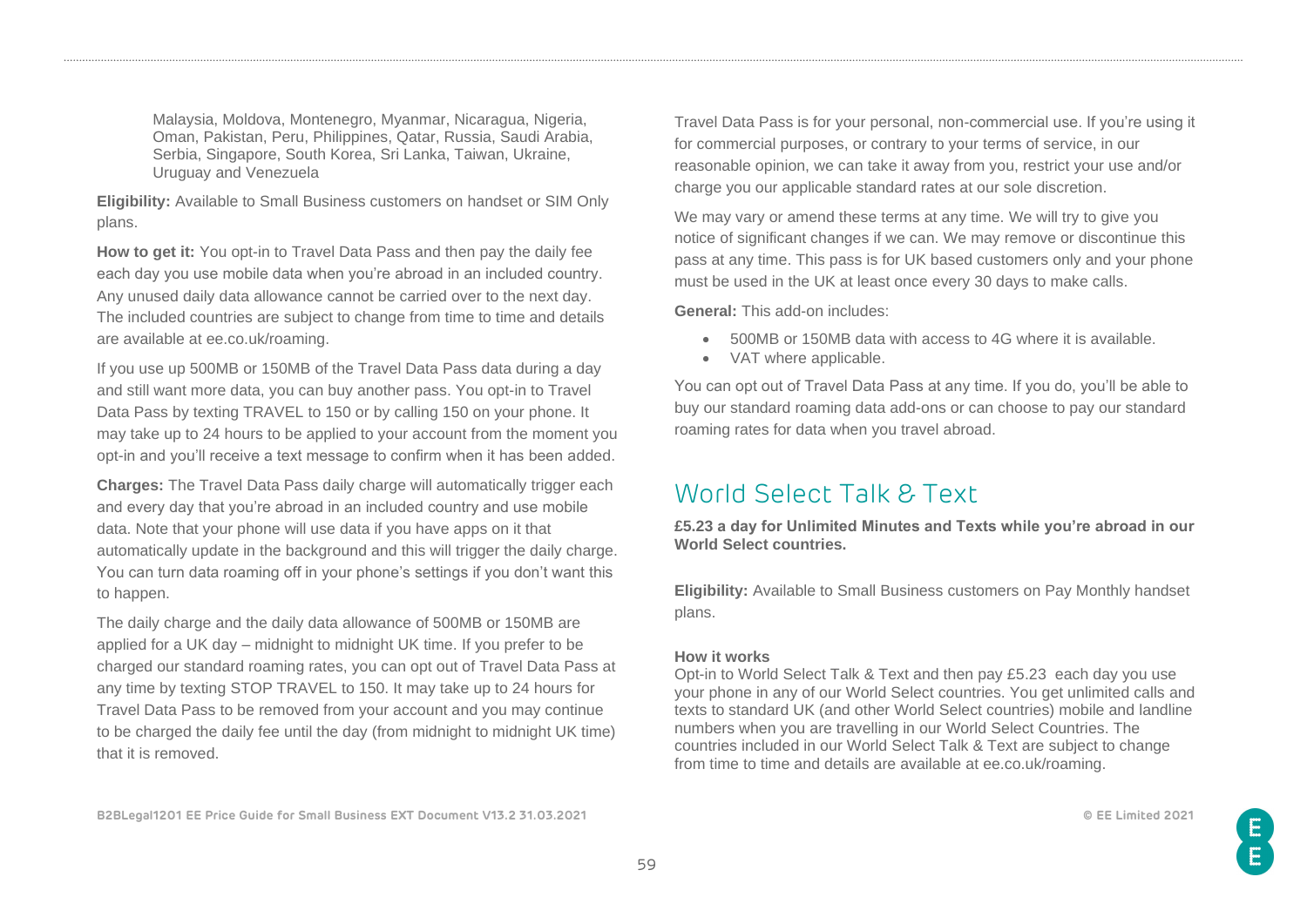A day is from 00:00:01 until 23:59:59 local time (local time zone to the country you are in).

To opt-in to World Select Talk & Text, text WORLD to 150 or call 150 from your EE phone. It may take up to 24 hours to be applied to your account from the moment you opt-in and you'll receive a text message to confirm it has been added.

### **Charges**

The £5.23 World Select Talk & Text daily charge will automatically trigger each and every day that you're abroad in our World Select countries when you make a call, receive a call or send a text from your phone. Receiving a call when you are in our World Select countries will also trigger the £5.23 charge, even if you only receive a single call on a particular day but do not make any calls or send text message(s).

If you prefer to be charged our standard roaming rates, you can opt out of World Select Talk & Text anytime by texting STOP WORLD to 150. It may take up to 24 hours for it to be removed from your account.

If you're using World Select Talk & Text or contrary to your terms of service, in our reasonable opinion, we can take it away from you, restrict your use and/or charge you our applicable standard rate for minutes and texts at our sole discretion.

We may vary or amend these terms at any time. We will try to give you notice of significant changes if we can. We may remove or discontinue this pass at any time. World Talk & Text is for UK based customers only and your phone must be used in the UK at least once every 30 days to make calls.

### **World Select Countries:**

USA, Canada, Turkey, Australia and United Arab Emirates.

**World Select Talk & Text includes the following while in a World Select Country:** 

- Calls you make and texts you send to standard UK landline and mobile numbers.
- **B2BLegal1201 EE Price Guide for Small Business EXT Document V13.2 31.03.2021 © EE Limited 2021**
- Calls you make and texts you send to standard landline and mobile numbers in World Select countries.
- Receiving all calls or texts.

### **World Select Talk & Text does not include:**

- Calls or texts from the UK to any other country (e.g. calls you make to a Canadian mobile number when you're in the UK).
- Calls or texts to numbers other than standard landline or mobile numbers while in the World Select Country, for example to premium rate or non-geographic numbers. These may vary from time to time.
- Calls or texts to countries outside of our World Select Countries (e.g. calls you make when you're in USA to a French number).
- Picture Messages

# Max Rest of World Add-on

**1000 Minutes, 1000 Texts and 1GB of roaming data per month while you're abroad in USA, Canada, Australia, New Zealand and Mexico.** 

**Eligibility:** Available to Small Business customers on Pay Monthly handset plans.

#### **How it works**

Subscribe to the Max Add-on and then pay £7.84 (ex VAT) per month for 12 months, or £5.23 (ex VAT) per month for 24 months. You get 1000 minutes, 1000 texts and 1GB of data for use when you are travelling in USA, Canada, Australia, New Zealand or Mexico. To subscribe to Max Add-on please contact Customer Services on +447973100150.

#### **Charges**

The Max Add-on is £7.84 (ex VAT) per month for a 12 month recurring Addon, or £5.23 (ex VAT) per month for a 24 month recurring Add-on. The Addon will be charged every month even if it is not used abroad in an included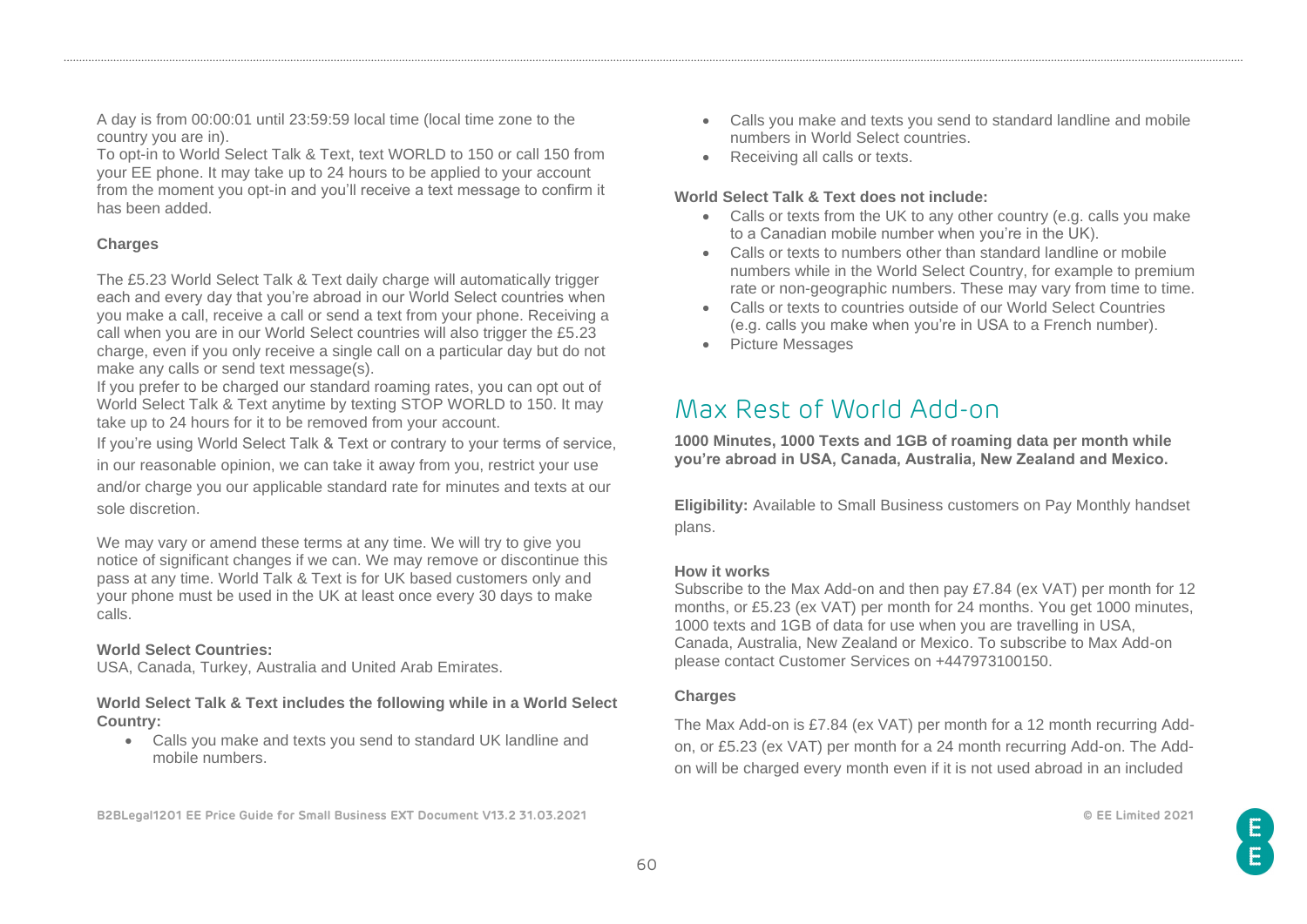country, and will remain active on your account until you remove it. The 12 and 24 month Add-ons are subject to a minimum subscription period of 12 or 24 months respectively, and removal of the Add-on before the end of the minimum subscription period will result in an early termination charge. If you remove the Add-on, you'll still be able to buy our standard roaming voice, text or data add-ons or can choose to pay our standard roaming rates when you travel abroad.

#### **Max Add-on Countries:**

USA, Canada, Australia, New Zealand, Mexico.

#### **Max Add-on includes the following while in a Max Add-on Country:**

- Calls you make and texts you send to standard UK & EU landline and mobile numbers.
- Calls you make and texts you send to standard landline and mobile numbers in Max Add-on Countries.
- Using Data in Max Add-on Countries.
- Receiving all calls or texts.
- Voicemail Retrieval.

#### **Max Add-on does not include:**

- Calls or texts from the UK to any other country (e.g. calls you make to a Canadian mobile number when you're in the UK).
- Calls or texts to numbers other than standard landline or mobile numbers while in the Max Add-on Country, for example to premium rate or non-geographic numbers. These may vary from time to time.
- Calls or texts to countries outside of our included Max Add-on Countries or the UK & EU (e.g. calls you make when you're in USA to a Chinese number).
- Picture Messages

## Calling Abroad from the UK Bundles

IDD Bundles are valid for calls from the UK to countries in the specified zones. They can be added and removed on a monthly basis, but must be

**B2BLegal1201 EE Price Guide for Small Business EXT Document V13.2 31.03.2021 © EE Limited 2021**

retained on the account for not less than 30 days in any event. Certain MVNO numbers will not be included in your bundle and will be charged at our standard out-of-bundle rate. Any calls made to numbers that are not a standard mobile or geographic landline will not be included in your bundle and may be charged at a higher rate of £3.66 per minute. IDD zones are subject to change from time to time.

## Tablet Roamer Add on

5GB of full speed data (4G where available) per month while you're abroad for a fixed price of £5.23 per month

**Eligibility:** Available to Small Business customers on a Tablet Plan

**How to get it:** Subscribe to the Tablet Roamer for £5.23 (ex VAT) per month at point of sale. You get 5GB of data per month for the term of your tablet contract to use in: USA, Canada, Turkey, Australia, New Zealand, India, China, Israel & Singapore.

**Charges:** The Tablet Roamer is part of your recurring monthly payment at the price of £5.23 (ex VAT) per month

Tablet Roamer is for your personal, non-commercial use. If you're using it for commercial purposes, or contrary to your terms of service, in our reasonable opinion, we can take it away from you, restrict your use and/or charge you our applicable standard rates at our sole discretion.

We may vary or amend these terms at any time. We will try to give you notice of significant changes if we can. We may remove or discontinue this pass at any time. This pass is for UK based customers only.

**General:** This add-on includes:

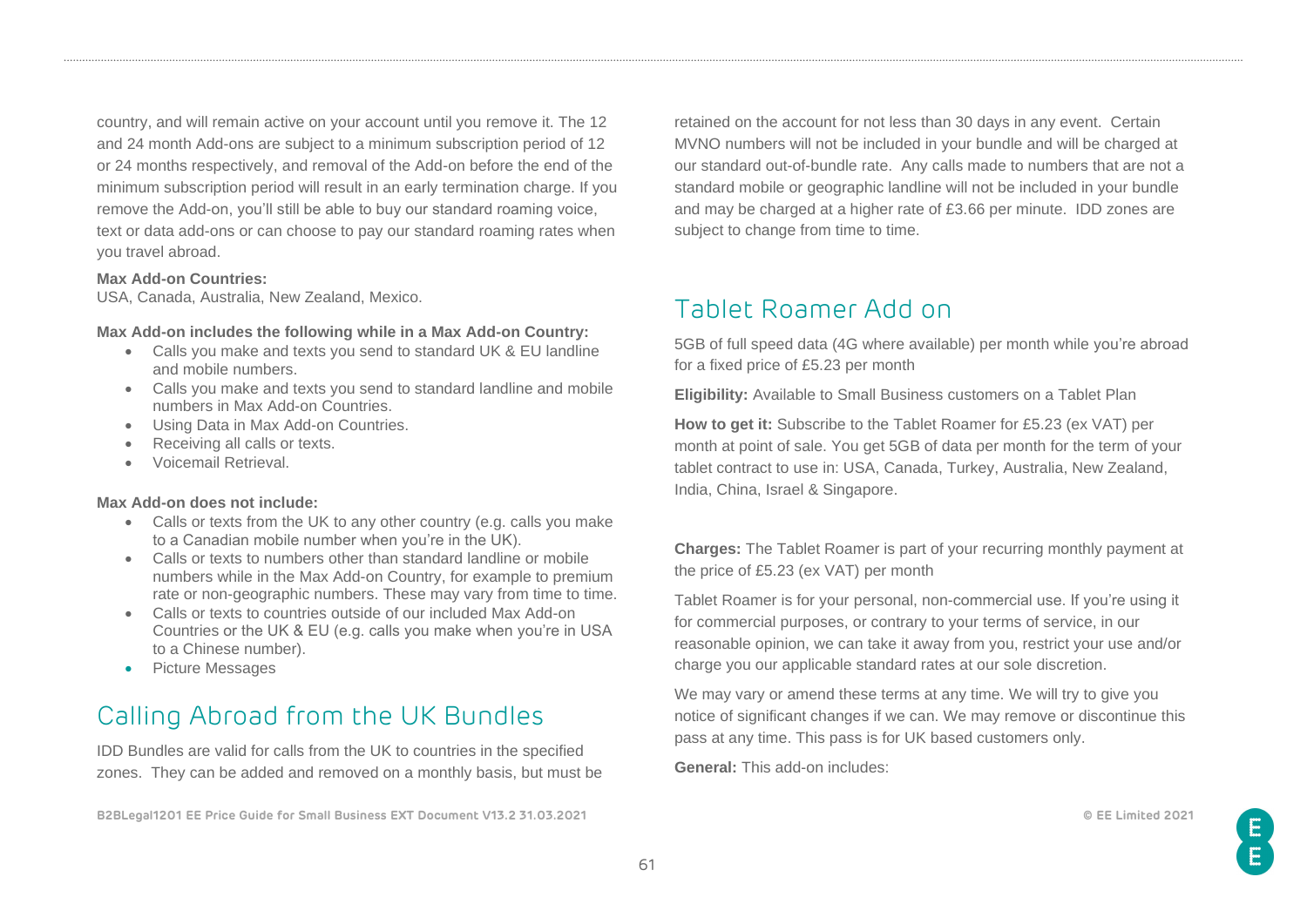- 5GB data per month with access to 4G where it is available.
- VAT where applicable.
- Available for use in: USA, Canada, Turkey, Australia, New Zealand, India, China, Israel & Singapore.

# Ireland Business Extra

**Unlimited International calls and texts from the UK to the Republic Of Ireland.** 

**Eligibility:** Available to Small Business customers who have a registered account address in Northern Ireland, and are on Pay Monthly voice enabled plans.

### **How it works**

Subscribe to the Ireland Business Extra for £5.23 (ex VAT) per month. You get unlimited minutes and texts for use from the UK to landlines and mobiles in the Republic of Ireland. To qualify for the Ireland Business Extra you'll need to have a Business account with us, with an account address in Northern Ireland prefixed with a 'BTxx' postcode. To subscribe to Ireland Business Extra please contact Customer Services on +447973100150.

### **Charges**

The Ireland Business Extra is £5.23 (ex VAT) per month on a recurring basis. The Extra will be charged every month even if it is not used, and will remain active on your account until you remove it. The Ireland Business Extra is subject to a minimum subscription period of 1 month, and removal of the Extra before the end of the minimum subscription period will result in an early termination charge of a full months cost of £5.23 (ex VAT). If you remove the Extra, you'll still be able to buy our standard international calling abroad or text add-ons or can choose to pay our international calling abroad rates.

**B2BLegal1201 EE Price Guide for Small Business EXT Document V13.2 31.03.2021 © EE Limited 2021**

#### **Ireland Business Extra includes the following:**

• Calls you make and texts you send from the UK to standard landline and mobile numbers in the Republic of Ireland.

### **Ireland Business Extra does not include:**

- Calls or texts from the UK to any other country other than the Republic of Ireland.
- Calls or texts to numbers other than standard landline or mobile numbers in the Republic of Ireland, for example to premium rate or non-geographic numbers.

# Photo Messages

To choose Unlimited Photo Messaging Extra ("Extra"), call 150 from your EE handset. We'll send you a text to confirm when your Extra has been added. You will have the monthly fee of £4.18 + VAT added to your bill when you send the first photo message within your monthly billing period. You can remove your Extra at any time by calling 150. Your Extra gives you unlimited photo messages each month to send in the UK or when in our EU roaming zone. If you don't send any photo messages within a billing period, you won't be charged.

# Wi-Fi Calling

With Wi-Fi Calling, EE small business customers can make and receive calls and send and receive texts in the UK over Wi-Fi. You'll need a compatible mobile phone and may need to update your software.

Once connected, you can call and text as normal when using Wi-Fi Calling. All calls made or texts sent using Wi-Fi Calling will be charged as per your EE plan.

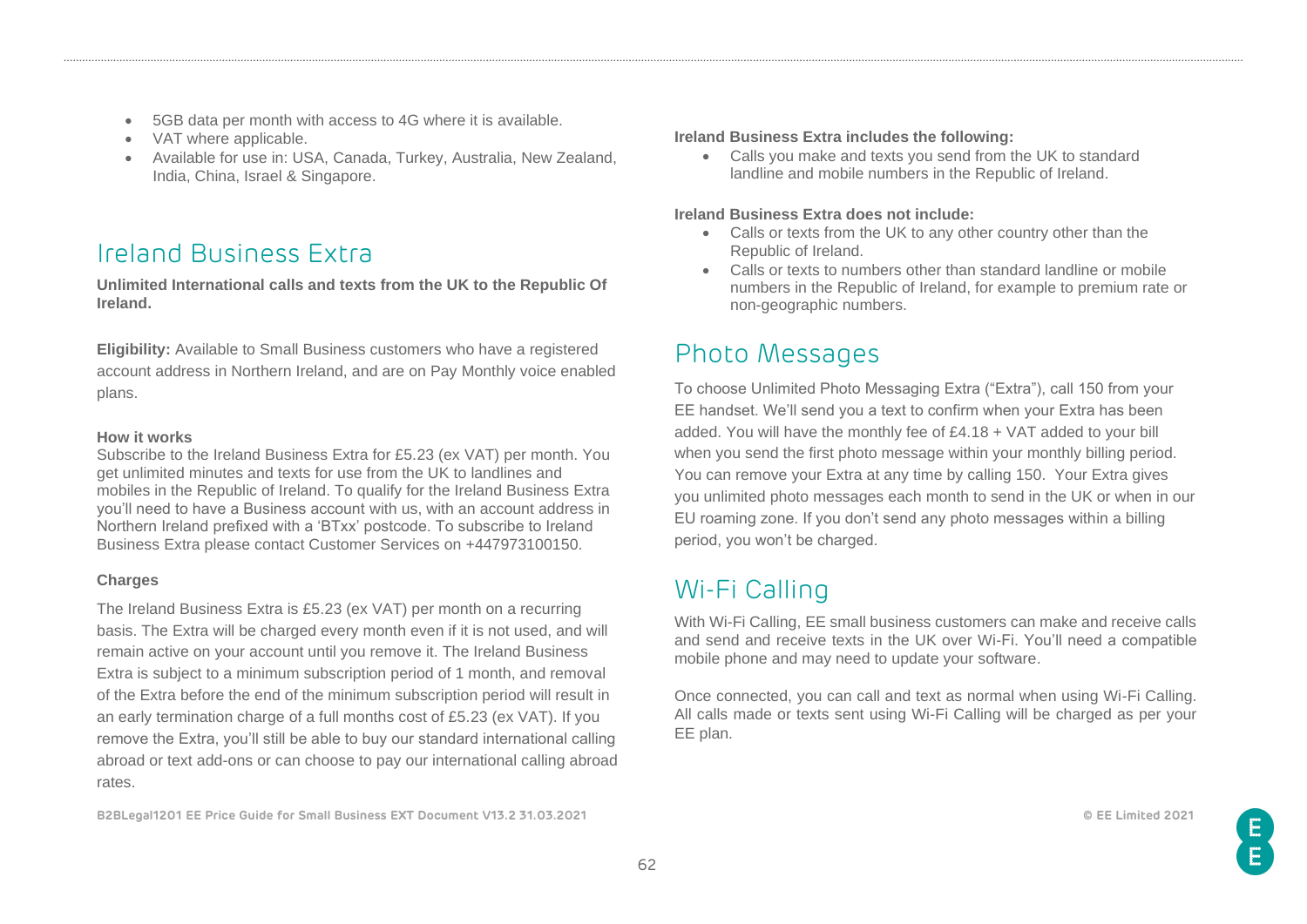Connect your compatible phone to a Wi-Fi network (either public or private): once you've done this your phone will remember the Wi-Fi network for next time. You should see a Wi-Fi Calling icon on your phone when Wi-Fi Calling is ready to use. Wi-Fi Calling will then work when you are in range of and connected to a Wi-Fi network. The way you connect and how you use Wi-Fi Calling will depend on the phone you have. Some phones may only let you use Wi-Fi Calling if you have no signal at all on the EE mobile network. Please check the specifications of the device you are using.

Remember you are responsible for using any Wi-Fi network in line with its terms and conditions and you may be charged for using it. Wi-Fi calls use only small amounts of data, for example a 5 minute call will use about 1.7Mb. But you may want to check whether the phone is also connected to use data over the Wi-Fi network and keep an eye on how much data you are using. EE does not accept any responsibility for the quality, security, availability or coverage of Wi-Fi networks and any calls made or received over them.

You'll need to be connected to Wi-Fi Calling to make or receive a call over Wi-Fi. If you leave the Wi-Fi network during a Wi-Fi call the call will stop and you'll have to redial once you have coverage (either on the EE mobile network or back over Wi-Fi). If you are making a call over the EE mobile network and lose coverage, you'd need to connect to Wi-Fi Calling before redialling. Calls made using Wi-Fi Calling last a maximum of 4 hours: after this time you'll need to redial.

Emergency Services: When using Wi-Fi Calling you will be able to call the emergency services (on 999) but they will not be able to identify your location. You should therefore keep a fixed line phone to use for calls to emergency services and use Wi-Fi Calling only as an absolute last resort.

You will not be able to use Wi-Fi Calling when outside the UK.

## How we measure data usaga

We measure how much data you use in kilobytes (KB). Data is based on the following units:

- $\bullet$  1024 bytes = 1 Kilobyte (KB) (equivalent to reading 2/3 paragraphs of text)
- 1024 KB = 1 Megabyte (MB) (equivalent to about one hour of instant messaging)
- 1024 MB = 1 Gigabyte (GB) (equivalent to about five hours of watching YouTube)
- •

We send data across our network in packets no bigger than 1.5KB. A packet is just a unit of data.

Data usage is all the data that's been sent or received. Upstream is where data is transferred from your mobile to the internet (uploading). Whereas downstream is from the internet to your mobile (downloading).

We calculate your data usage based on the amount of data that travels over our network both upstream and downstream, which may be different from the data your device consumes.

Your data usage will also include additional data packets which control the flow of data over the network and may also include data packets which have to be re-sent over the network, for example if you're in an area with poor coverage and your connection drops off.

When content providers state the file size of their content, it may take up a little bit more of your data to download that file. This is because of encryption and addressing data which can be up to 10 per cent of the total file size. For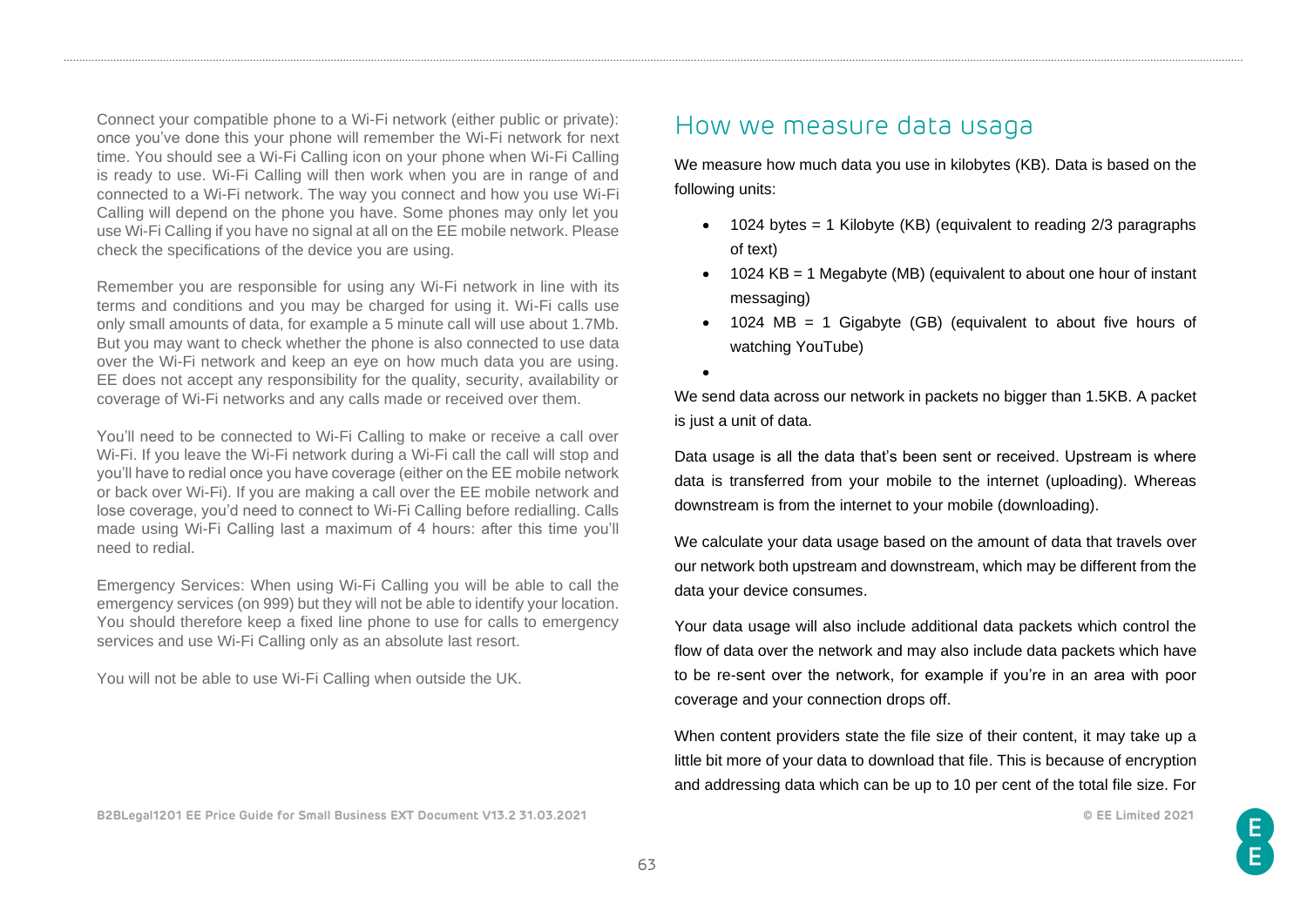instance, if an image is said to be 100MB, it may take up to 110MB of data to download that file to your device.

# Business Service, Plus and First

#### **Business Service**

**Business Service is EE's name for the support you get as an EE Small Business customer. It comes as a standard inclusive Additional Service and is available from 15th June 2015.**

**You'll get:**

#### **Customer Service Team**

EE provides a UK based, dedicated business customer service. Details of this service including the contact details and availability can be found on [www.ee.co.uk.](http://www.ee.co.uk/)

#### **Recycle and Reward Program**

When you order new Equipment or Upgrade your existing Equipment instore you can trade in your old device for money. Find the process and terms on our website.

### **Get the Edge Magazine**

You can subscribe to the Edge Magazine which is EE's on-line Small business magazine. It provides insights into our new products and services, how other businesses benefit from being an EE customer and highlights special offers.

#### **Access to EE online community**

**B2BLegal1201 EE Price Guide for Small Business EXT Document V13.2 31.03.2021 © EE Limited 2021**

You'll be signposted to the EE online Small Business community web site [\(http://community.ee.co.uk/\)](http://community.ee.co.uk/). Here you can exchange comments, ideas and product reviews with other small businesses. EE will also post on new products, ways of making the best of EE services, activities, events and links to useful content.

#### **In Store Help**

Our set-up service takes care of configuring devices and checking everything works the way you want. It's free and available at any EE store

#### **Free Phone Replacement**

EE offers a replacement service for faulty handsets. Terms apply including eligibility rules. Check these in the relevant section of this Price Guide.

#### **Business Plus**

**Business Plus is an inclusive Additional Service available from 15th June 2015 to all EE's Small Business Customers who have an Account with more than 5 and up to and including 14 SIM Cards . You get all the benefits of Business Service plus the following:**

#### **Fast Phone Replacement**

Gives you a faster replacement service for faulty handsets. Terms apply including eligibility rules. Check these in the relevant section of this Price Guide.

#### **Business First**

**Business First is an inclusive Additional Service available from 15th June 2015 to all EE's Small Business Customers who have an Account with at least 10 SIM Cards . You get all the benefits of Business Plus and Business Service plus the following:**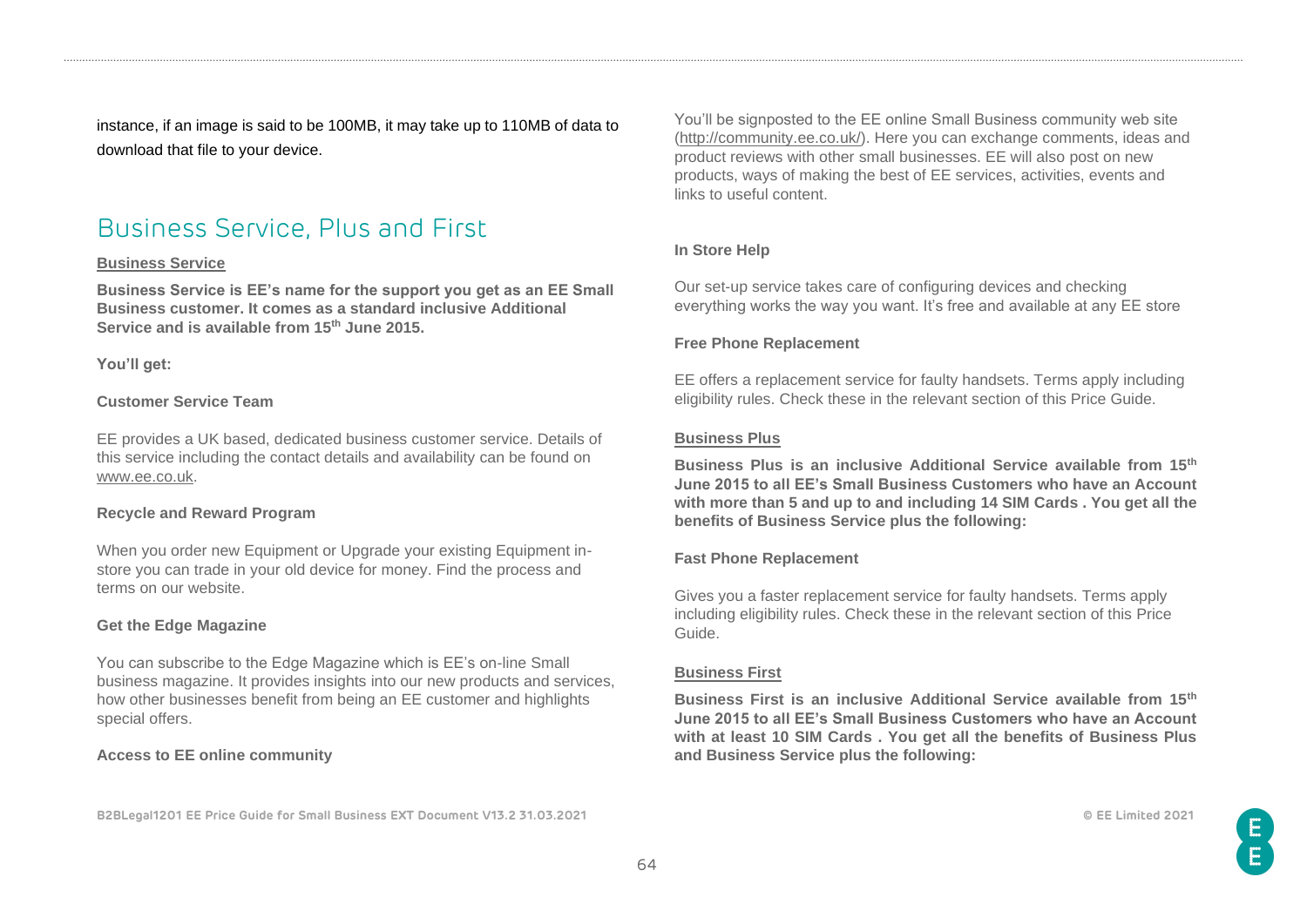**A Business Account Manager** who will support the account holder and one other nominated person in your business by:

- Contacting you in your first few days of joining EE to make you aware of the range of EE services available to you and how best to take advantage of them;
- Managing any technical or billing issues you may have including using the Bill Analyser tool. And If your Account manager can't resolve the problem then they'll escalate and track the problem within EE through to closure;
- Giving you information on new product launches, events and workshops that would be appropriate to your business.

### **Free Next Day Delivery**

Telesales and Online orders – You'll get free next day UK delivery as standard on all online orders if we get your order by 5pm. Includes multiple devices ordered at the same time to the same address.

Depending on stock levels, some things may take a little longer, but we'll let you know by email if this happens. DPD will send you a text the day before your EE order arrives to confirm delivery details.

### **General Terms that apply to all Business Service/Business Plus/Business First Customers:**

- 1. Any SIM Cards on Pay As You Use, 30 Day SIM Only, Consumer,
- Fixed and Fibre Broadband Plans do not count towards your qualifying SIM Cards



for Business Service, Business Plus and Business First levels but do benefit from the level of support your business qualifies for.

- 2. As your business grows you will move up to the next level of support with EE.
- 3. If your number of SIM Cards drops below the qualifying number we'll normally let you stay at the higher tier of support but we do

retain the right to move your level of support to the relevant lower tier.

4. If your account is overdue on payment then we reserve the right to suspend this Additional Service in whole or in part.

# Phone Replacement

### *(Version 1.3) (4 September 2017)*

These terms only apply to eligible Devices provided by EE to new customers or customers that have re-signed a new Agreement with EE after 17 June 2015.

**1. What is it?**

Phone Replacement for EE Small Business (the "Service") covers Devices that are Faulty as set out below.

This Service applies if You purchased an eligible Device (as set out below) directly from EE or, where you purchased the Device from one of EE's authorised resellers, if that Device was sourced from EE. You can find out if Your Device was sourced from EE by calling 150 from Your EE phone.

The Service is additional to, and does not affect, the legal rights that You may have under the general law against the retailer of the Device (which may or may not be EE) or under any separate warranty offered by the manufacturer of the Device.

There are two levels of the Service: **Free Phone Replacement**, which is a standard inclusive service provided with all Your eligible Devices at no additional charge; and **Fast Phone Replacement**, which can be bought from EE for a one-off charge of £20 at the time of replacement each time you use the service. The one-off charge will be included on Your next bill. Fast Phone Replacement will give you a quicker replacement as detailed below. Fast Phone Replacement is free of charge for customers who have

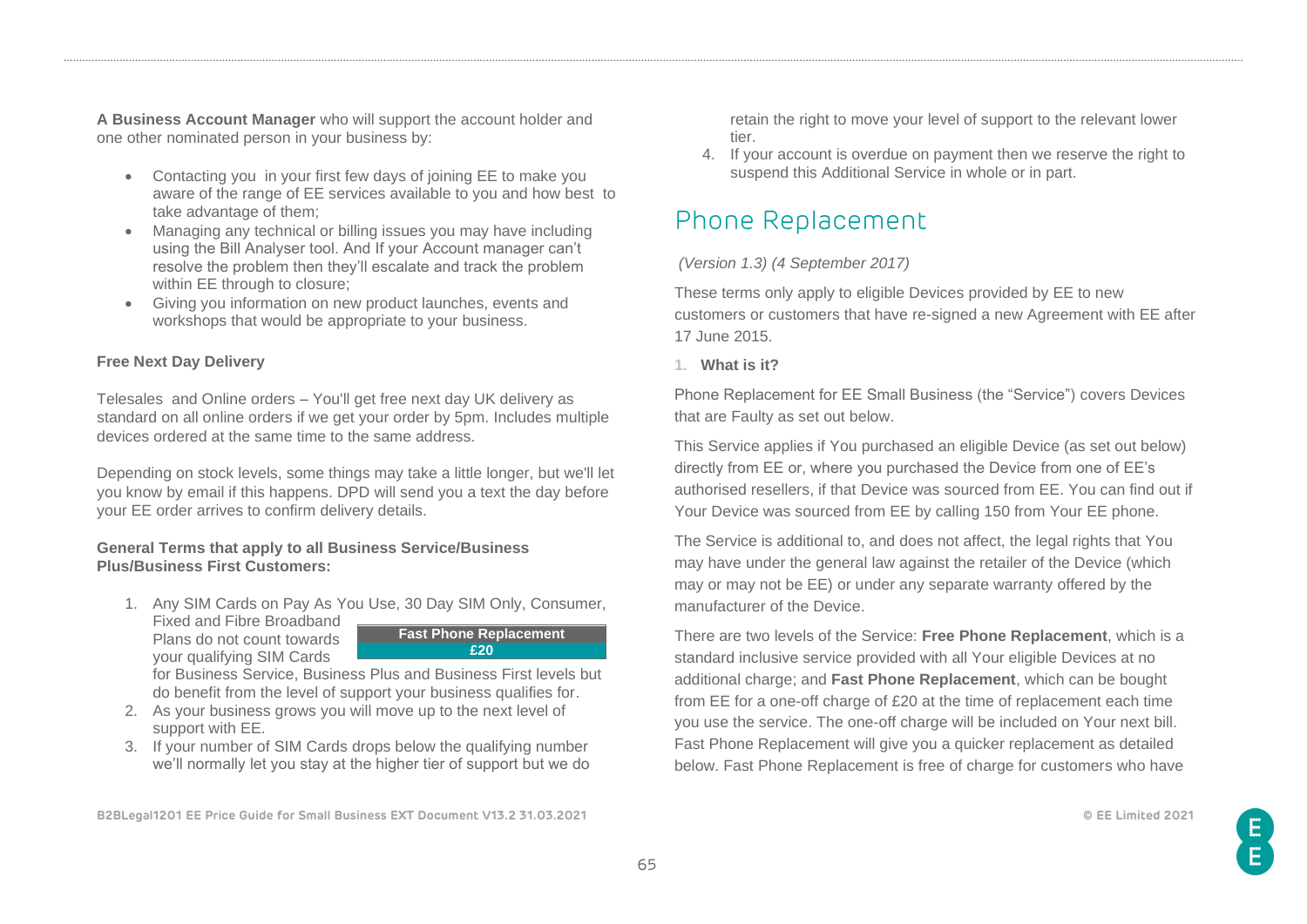Full Cover or Damage Cover insurance from EE, and to Business Plus and Business First customer or have purchased their phone after 2 Sep 2020.

The Service is subject to these terms and conditions (which supersede any previous terms and conditions for the Service). EE may amend these terms and conditions from time to time.

The Service is available for EE Branded Devices and Qualifying Non-Branded Devices.

#### **2. Defects caused by faulty materials or workmanship**

If Your Device is Faulty (as defined below), EE will replace it at no extra charge provided that:

- Your Device has been used in accordance with the manufacturer's operating instructions and any operating instructions issued by EE; and
- all repairs have been/are arranged by EE; and
- You comply with these terms and conditions and the terms of Your Agreement; and
- the Device is registered and connected to the Network in Your name under a current Agreement; and
- You continue to meet the eligibility requirements of this Service.
- **3. Service period**

The Service starts when you register the Device on the Network and continues for the Minimum Term of the Price Plan for Your Device, subject to a maximum of 24 months. If Your Device is an Apple iPhone or iPad, the

**B2BLegal1201 EE Price Guide for Small Business EXT Document V13.2 31.03.2021 © EE Limited 2021**

Service only applies from months 13 to 24, subject to earlier termination of the Minimum Term of the Price Plan for Your Device.

The Service will also end if:

- the Agreement under which Your Device is connected to the EE Network is terminated; or
- the Device is not registered on the Network; or
- You are in breach of Your Agreement or Your Device is suspended or terminated for any reason.

Once the Service expires or ends, it cannot be extended.

**4. What is not covered by this Service?**

The Service does not cover:

- Devices that were either not sold or supplied to you directly by EE, or were not sourced from EE;
- Apple iPhones or iPads for the first 12 months. Faults during this period will be referred to Apple;dongles, mobile Wi-Fi devices, accessory or SIM enabled cameras, connected watches, or other devices that are not mobile phones or tablets;
- Device accessories which are not integral to the Device such as wrist straps, carry cases or styluses which may be covered by the manufacturer's warranty, if any;
- batteries which are more than 6 months old; or
- Your Device for **loss, theft or damage**. If You need this cover, please ask EE as other EE products can provide this type of cover.

The Service is not available if You are: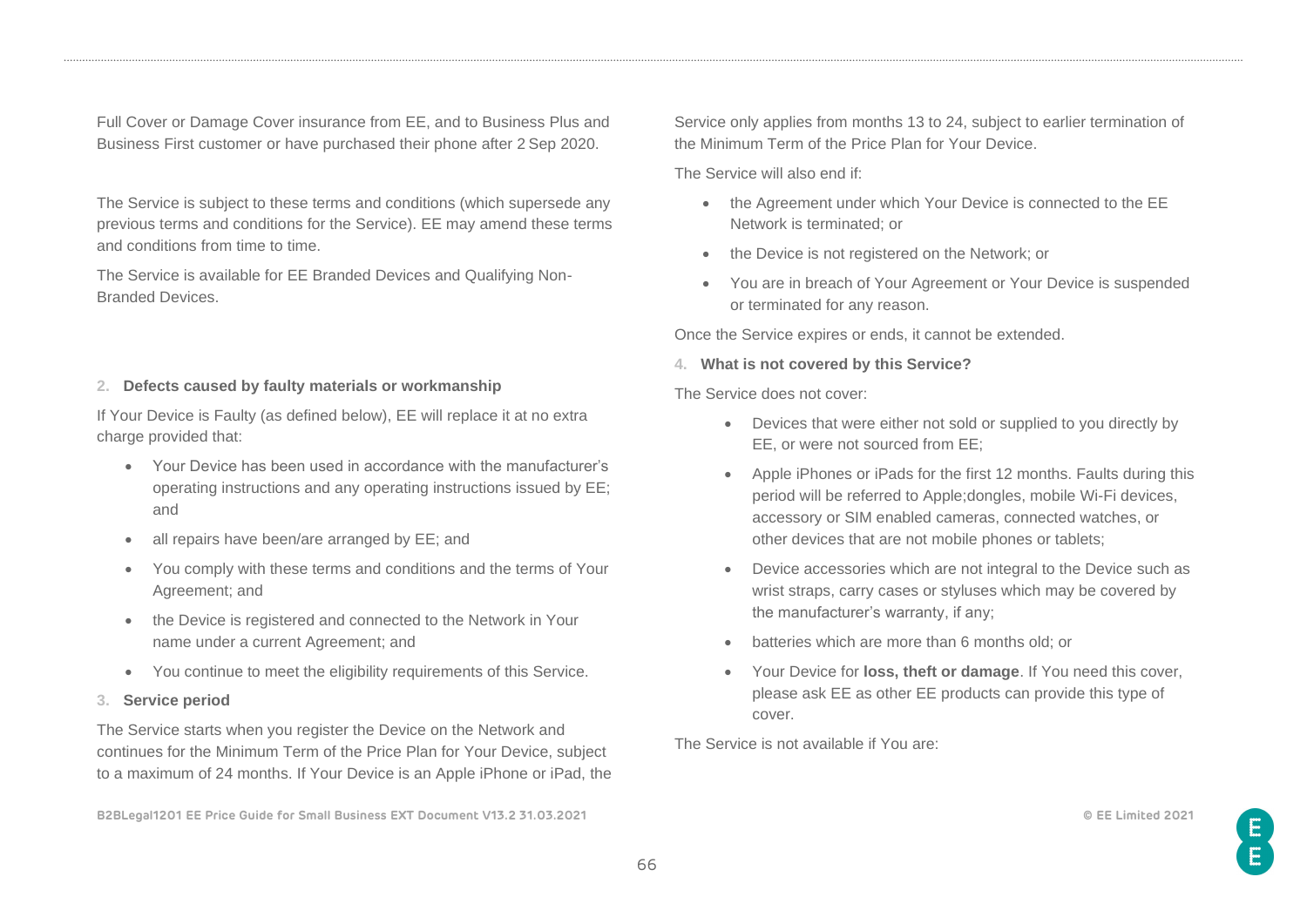- not a business customer on the EE Pay Monthly Terms for Small Business with less than 50 employees at time of contract;
- on a SIM Only connection;
- on PAYG: or
- on any Price Plan that expressly excludes the Service.

These terms and conditions do not cover network services. Network service is subject to Your Agreement.

### **5. EXCLUSIONS and LIMITATIONS**

Your Device will not be replaced where there is a fault or defect caused by or consisting of:

- **(wear and tear)** normal wear and tear, rusting or oxidisation or other deterioration due to normal use or exposure or atmospheric or climatic conditions;
- **(manufacturer's guarantee or warranty exclusion) –** something specifically excluded under the terms of the manufacturer's guarantee or warranty for the Device or that is the subject of a manufacturer's recall of faulty products;
- **(network service)** breakdown or interruption of the network service;
- **(unauthorised maintenance or faulty workmanship)** damage during any testing, repairing, adjusting, servicing or maintenance operation or caused by improper or unauthorised repair, maintenance or modification;
- **(cosmetic damage)**  damage which does not impair the normal functions of Your Device;
- **(computer virus)**  damage caused to Your Device or Your content, software and data on Your Device by a computer virus;

**B2BLegal1201 EE Price Guide for Small Business EXT Document V13.2 31.03.2021 © EE Limited 2021**

- **(manufacturer's instructions)**  disregard of the manufacturer's instructions for operation and care of Your Device; or
- **(EE Device-specific limitation)** anything that EE has stated to You as not being covered under the terms of the Service.

Your content, software and data on Your Device will be lost as a result of replacement under the Service. You must ensure that You have backups. EE is not liable for any such losses.

The Service does not cover You for loss of use or consequential loss of any kind (for example loss of business/unauthorised calls).

Your account with EE must be paid up to date in accordance with Your Agreement for a replacement to be made. The Service will cease immediately if any account with EE is not paid when it is due unless the non-payment is due to a delay caused by a processing error by a clearing bank or due to a genuine dispute over amounts due on Your account.

If You or anyone acting on Your behalf makes any false or fraudulent claim or supports a claim by providing false or fraudulent documentation, device or statements, this Service shall be void and will terminate and You will forfeit all rights under the Service.

### **6. Replacements**

If Your Device is Faulty EE will replace the Device.

If your Device develops a fault that You believe qualifies it as Faulty under this Service You should contact EE by calling us on 150 from Your EE phone or 07953 966 250 from another phone. EE will carry out an initial over-the-phone diagnosis and, if the Device appears to be Faulty, EE will arrange to provide a replacement Device and for the return of Your Faulty Device to EE. EE may at its discretion require You to return Your original Device for examination before a replacement is authorised or issued.

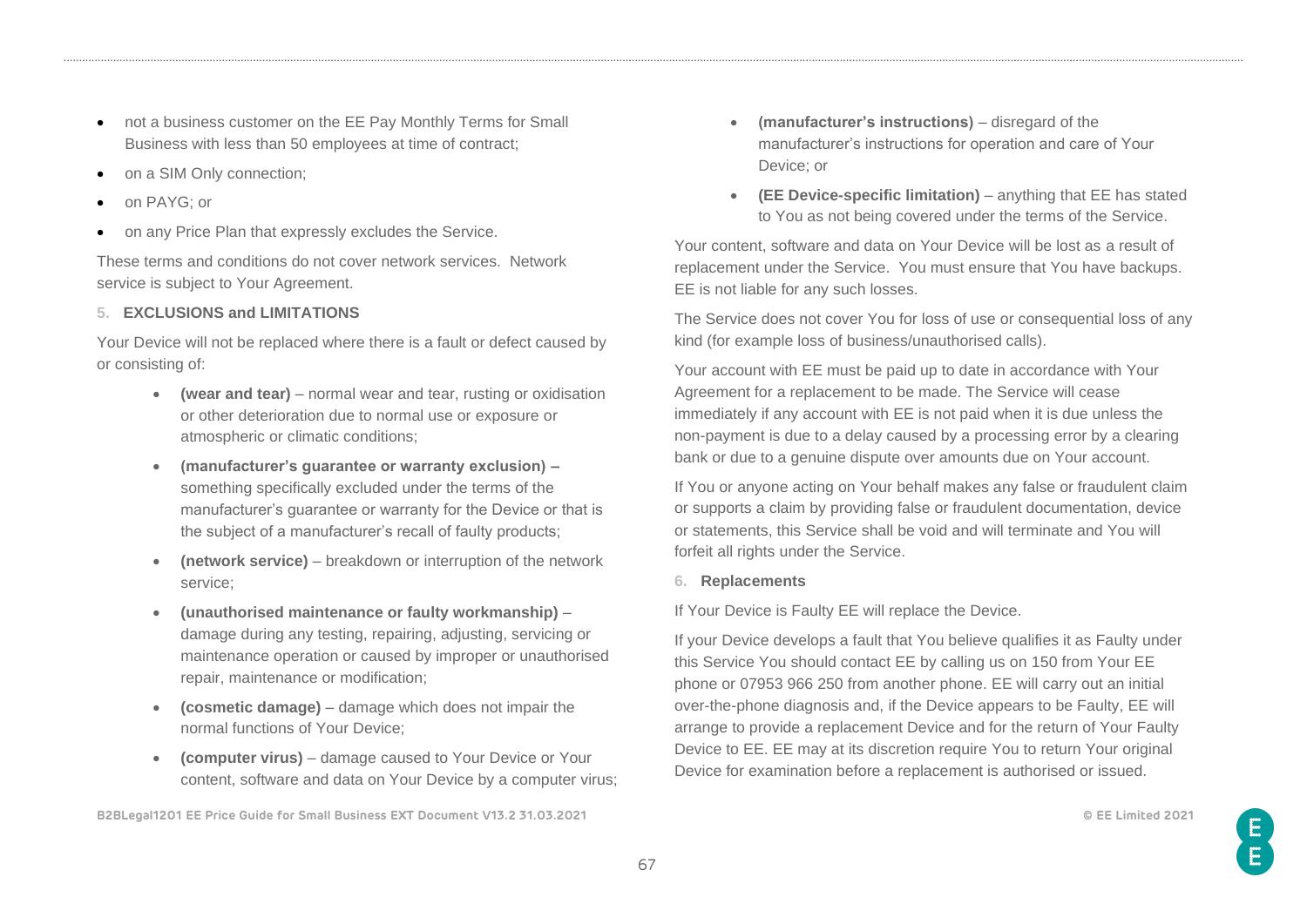Replacement of any Device will only be made with an EE product and will be from refurbished stock that has been tested and is fully functional. A replacement Device may be of a different model to that sent for repair, provided that such a replacement will be (in EE's reasonable opinion) of a similar specification.

Replacements will normally only be made of that part of Your Device which is Faulty so if the handset were faulty You will be provided with a replacement handset but You would retain the original battery, charger and SIM Card.

In the event of a claim under this Service, You are only entitled to the replacement of Your Device. There is no entitlement to any refund or compensation.

You may be charged the EE list price for any replacement Device where Your original Device is found by EE to be damaged rather than Faulty, or if no fault is found with it.

Any replacement Device will continue to be covered by this Service for the remainder of the period that the policy would apply to Your original Device (i.e. for the remainder of the Minimum Term of the Price Plan for the original Device up to a maximum of 24 months from the date the original Device was registered on the Network).

#### **7. Delivery timescales**

Replacements under Free Phone Replacement will be provided within 3 to 5 days.

Replacements under Fast Phone Replacement will be provided on the next calendar day if Your claim is received and accepted before 7.30pm. Fast Phone Replacement includes weekends, but excludes bank or public holidays, and is subject to delivery slot availability.

Next day deliveries under Fast Phone Replacement are not available to the following destinations: Northern Ireland, Isle of Lewis, Inverness, Isle of Arran, Hebrides, Perthshire, Isles of Scilly and Shetland Isles. Please contact EE to check the delivery timescales to these destinations.

Deliveries under the Service will be made in a one hour delivery slot (from 11am to 5pm) that you select, subject to availability. .You must be available at the relevant address to receive the delivery.

#### Delivery Charges

- The Service includes the cost of delivery of a replacement Device.
- The Service does not include the cost of aborted deliveries, for example, where You are not available to accept a replacement Device or the Faulty Device was not available for collection at a pre agreed time and place. EE reserves the right to charge You for aborted deliveries. The current charge is £16.67.

### **8. Return of Device to EE**

Where a replacement has been supplied, the original Device is EE's property and must be returned to EE at the time the replacement is delivered. If You fail to provide the original Device at the time the replacement is delivered, then You will be charged the list price for the replacement. You should retain any removable battery, memory cards and SIM Card that you use in Your Device, and must remove any activation lock from the Device before it is returned to EE.

#### **9. In Life Changes**

If You make any changes to Your Account that mean Your Device is no longer eligible for the Service then the Service will cease from the point at which Your Device became ineligible.

If You change Your Device it is Your responsibility to check that it can still be covered by the Service.

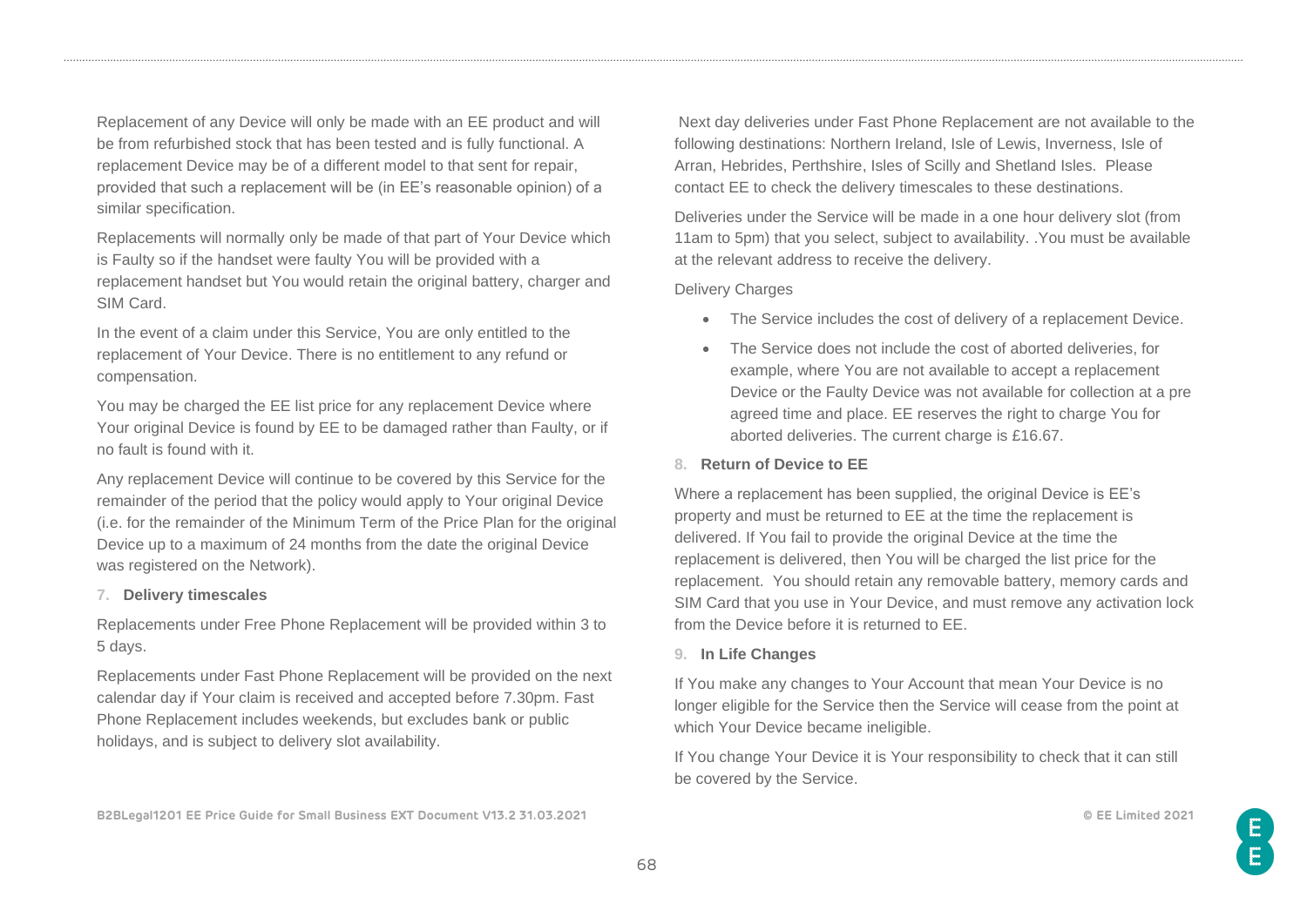### **10. Upgrading**

If You Upgrade Your Device, Your entitlement to the Service will depend on whether Your Device continues to meet the eligibility criteria detailed herein. Your old Device will no longer be covered by the Service from the point of Upgrade. *The Service only applies to Your most recently Upgraded Device.*

#### **11. General**

**Changes** - The terms of the Service may be varied after EE has given You 30 days' notice.

**Assignment** - You cannot sell, assign or transfer the benefit under the Service to anyone else.

**Applicable Law** - English Law will apply to these terms and conditions and the English Courts shall have exclusive jurisdiction to determine any dispute.

### **12. Interpretation and definitions**

Where the context permits any defined term in this document shall have the same meaning as in Your Agreement. In this document:

**Agreement** means the EE Pay Monthly Terms for Small Business.

**Device** means a mobile telephone or tablet provided to You by EE, or (where provided by an approved EE reseller) sourced from EE, that is connected to EE's Network, excluding Apple iPhone or iPad for the first 12 months; consisting of a handset, standard battery and SIM Card, and which is either an EE Branded Device or a Qualifying Non-Branded Device.

**EE Branded Device** means a Device that is branded with the EE logo. **Faulty** means:

• that Your Device has developed a fault and does not operate in accordance with its normal specification or operating instructions; and

**B2BLegal1201 EE Price Guide for Small Business EXT Document V13.2 31.03.2021 © EE Limited 2021**

- such fault is caused by faulty materials or workmanship; and
- such fault (or the cause of such fault) is not otherwise excluded under these terms and conditions.

**Qualifying Non-Branded Device** means any Device that doesn't carry the EE logo, but which EE has designated as being eligible for the Service.

**You and Your** means the EE Small Business Customer who is party to the EE Pay Monthly Terms for Small Business and who has less than 50 employees at time of contract.

# Group Calling

Group Call is included as standard on both Business phone plans and Business Connect (sharer) plans, and will be charged as a call to an EE mobile number.

## **Charges**

All Charges in this Price Guide are exclusive of VAT.

All call charges will be rounded to the nearest tenth of a penny. Your first month's bill will contain a pro-rated sum depending on when you were Connected and your full subscription charges for the subsequent month.

The allowance you have used will be worked out when we print your bill. Any billing information we provide to you prior to then is an estimate only.

# Network Terms

Service is subject to EE's standard network terms, as set out in your Agreement with us, the most current version of which (including fixed broadband network terms) is available online at www.ee.co.uk/businessterms.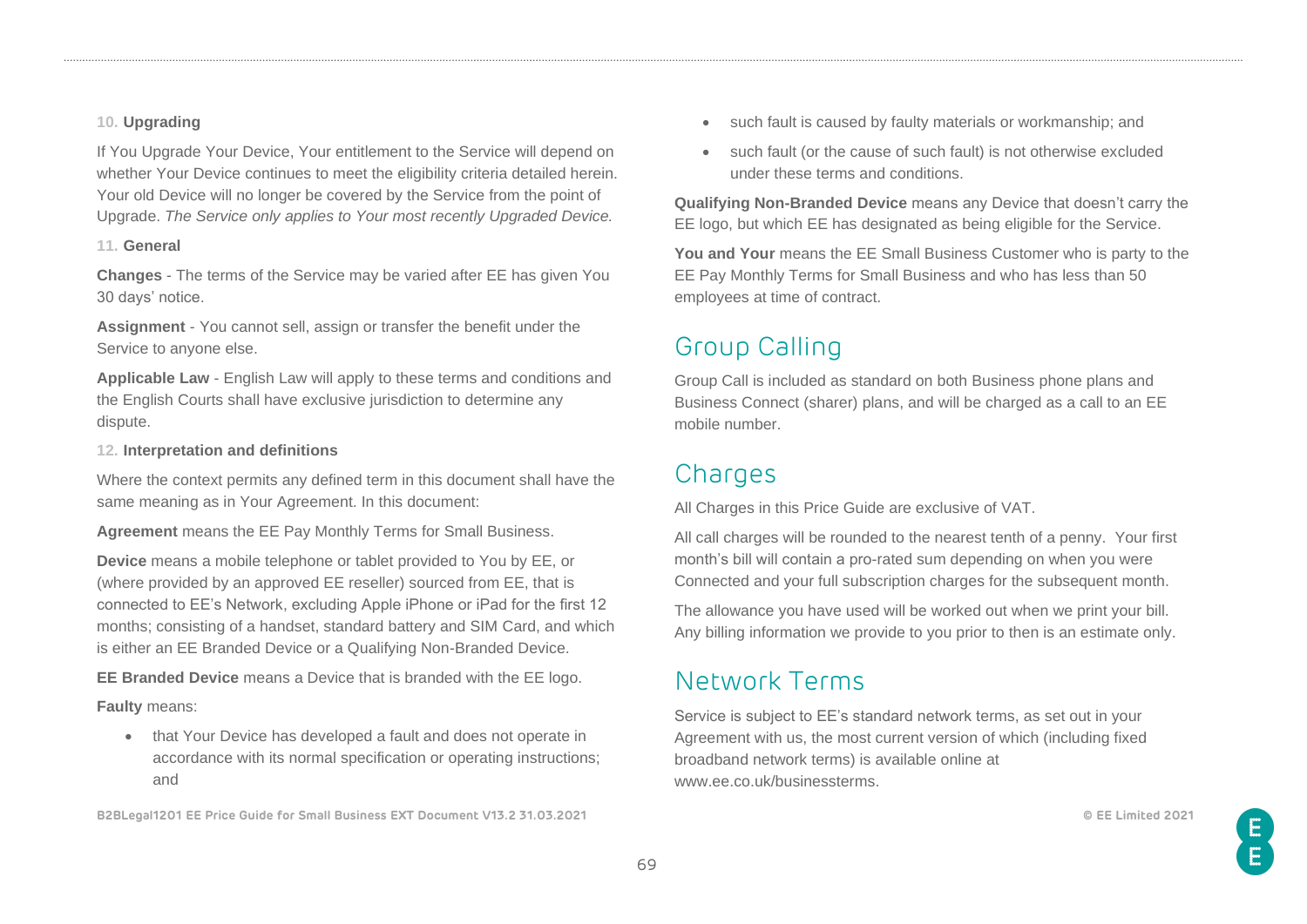We reserve the right to amend these terms, or to withdraw or amend any Service Plan in this Price Guide at any time. If We do that we will do it in accordance with the notice provisions set out in the Network Terms you have agreed to.

References to EE in these terms and conditions are to EE Limited, registered under company number 02382161,

with offices at Trident Place, Mosquito Way, Hatfield, Hertfordshire, AL10 9BW.

## Traffic Management

In certain circumstances, such as periods of high demand, we may manage network performance by undertaking traffic management activities such as mobile line speed reductions.

More information on our traffic management activities is set out in the '*Small Business – Traffic Management – Key Facts Indicator*' documents which can be found under the 'Other Terms' tab at the following link [https://ee.co.uk/business/small/help/terms-and-conditions/business-terms](https://ee.co.uk/business/small/help/terms-and-conditions/business-terms-and-conditions/)[and-conditions/.](https://ee.co.uk/business/small/help/terms-and-conditions/business-terms-and-conditions/)

## Auto Mate Terms of Service

These are the legal terms that apply to Your use of Our Auto Mate service.

#### **1. Definitions**

1.1. When We use these words in any of the sections they have the following meanings:

| "App"                            | the Auto Mate smartphone app that can be<br>downloaded from the Android or iOS app store.                                                                                                                                                                                                                                                                                                                                                                                                                       |
|----------------------------------|-----------------------------------------------------------------------------------------------------------------------------------------------------------------------------------------------------------------------------------------------------------------------------------------------------------------------------------------------------------------------------------------------------------------------------------------------------------------------------------------------------------------|
| "Auto Mate"                      | the inclusive service that We provide as a result of<br>Your use of a Telematics Device in Your vehicle for<br>payment by You of the Charges.                                                                                                                                                                                                                                                                                                                                                                   |
| "Charges"                        | the amount that You pay for the Auto Mate service.<br>Charges include "Upfront Charges", which You<br>pay to Us at the time of purchase of a Telematics<br>Device, and "Monthly Charges", which You are<br>billed for each month during the term of this<br>agreement.                                                                                                                                                                                                                                          |
| "Data"                           | information We collect from You, including<br>personal details such as Your name, date of birth,<br>email address, and the driving behaviour of anyone<br>driving a vehicle fitted with the Telematics Device.<br>This will include the date, time, location, duration,<br>speed, distance, start, finish, and direction of<br>travel, for each journey where the Telematics<br>Device used in Your car is switched on.                                                                                         |
| "Data Protection<br>Legislation" | means collectively (i) any applicable laws of the<br>European Union, (ii) any applicable local laws<br>relating to the Processing of Personal Data and the<br>protection of an individual's privacy, (iii) the<br>General Data Protection Regulation (EU) 2016/679<br>and any amendment or replacement to it,<br>(including any corresponding or equivalent national<br>law or regulation that implements the GDPR), and<br>(iv) any binding guidance or code of practice<br>issued by a Supervisory Authority. |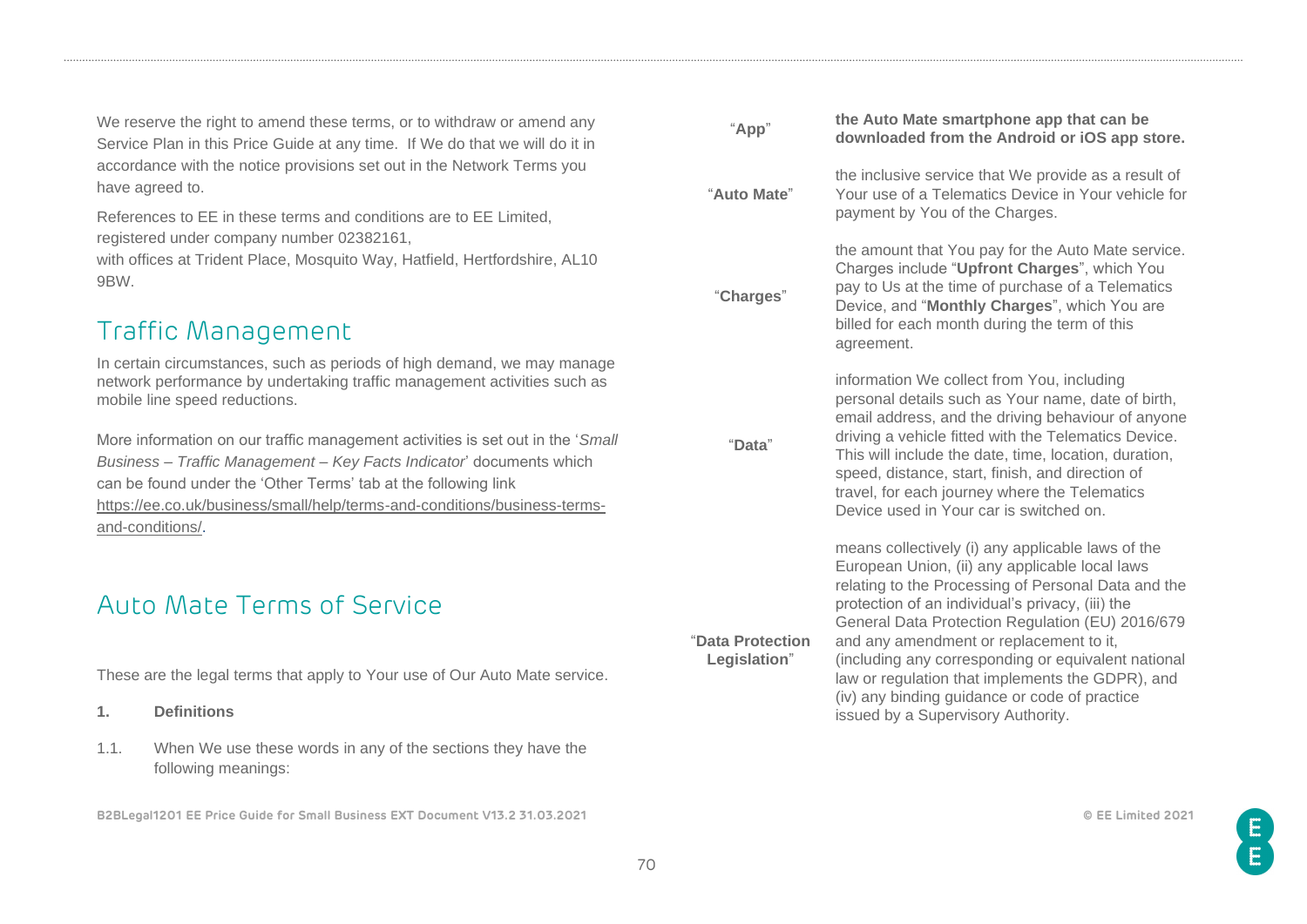| "Network"                                              | the communications infrastructure that is used to<br>provide the Auto Mate service, and any other type<br>of communications system that may be operated<br>by Us now or in the future.                     |      | "Web Port                         |
|--------------------------------------------------------|------------------------------------------------------------------------------------------------------------------------------------------------------------------------------------------------------------|------|-----------------------------------|
| "On Board<br><b>Diagnostics Port"</b><br>or "OBD Port" | the socket in a vehicle that is typically used by<br>mechanics to identify faults with that vehicle.                                                                                                       |      | "You", "Yo                        |
| "Pay Monthly<br>Terms"                                 | Our Pay Monthly Terms of Service for Small<br>Business Customers, available at<br>http://ee.co.uk/businessterms, or such other URL                                                                         | 1.2. | Any ca<br>defined<br><b>Terms</b> |
|                                                        | as We advise.                                                                                                                                                                                              | 2.   | Use of                            |
| "SIM Card"                                             | the card provided under this Agreement that is<br>embedded in the Telematics Device to enable<br>communication with the Network.                                                                           | 2.1. | By req<br>agreer<br>other to      |
| "Supplier"                                             | the company or companies that work with Us to<br>provide the Telematics Device and collect and<br>analyse, on Our behalf, Data generated by the                                                            |      | conjun<br>betwee<br><b>Terms</b>  |
|                                                        | <b>Telematics Device.</b>                                                                                                                                                                                  | 2.2. | Subjec                            |
| "Telematics<br>Device"                                 | the unit provided to You by EE that will plug into an<br>On Board Diagnostics Port.                                                                                                                        |      | revoca<br>Web P                   |
| "We", "Us", "Our"                                      | EE Limited (company number 02382161) whose<br>registered address is Trident Place, Mosquito Way,<br>Hatfield, Hertfordshire, AL10 9BW. This registered<br>address may change from time to time. Details of | 2.3. | Contra<br>paying<br>first da      |
|                                                        | Our registered address can be found on Our<br>website in Our website terms of use.                                                                                                                         |      | Depen<br>purcha<br>acces:         |

| "Web Portal"  | the Auto Mate internet portal located at<br>https://automate.ee.co.uk or such other URL as We<br>tell You. |
|---------------|------------------------------------------------------------------------------------------------------------|
| "You", "Your" | the customer who is a party to this agreement.                                                             |

apitalised terms that are used in this agreement, but not d above have the meaning given to them in Our Pay Monthly Terms.

#### **2. Produce Telematics Device**

- questing the Auto Mate service You agree to be bound by this ment, and Our Pay Monthly Terms to the exclusion of all terms and conditions. These terms must be read in nction with the Pay Monthly Terms. If there is any conflict en what these terms say, and what's in the Pay Monthly s, these terms will always be correct.
- ct to You paying the Charges, We grant You a non-exclusive, able licence to access and use the Telematics Device, the Portal and the App for the duration of this agreement.
- ary to point 3.1.2 of Our Pay Monthly Terms, subject to You the Charges, You will own the Telematics Device from the ay of the Minimum Term.
- **2.4. Depending on the service plan You select at the time of purchase, You might have to pay Us Monthly Charges to access the Auto Mate service for the duration of this Agreement. The Monthly Charges will increase in March of each year as set out in point 7.4 of the Pay Monthly Terms.**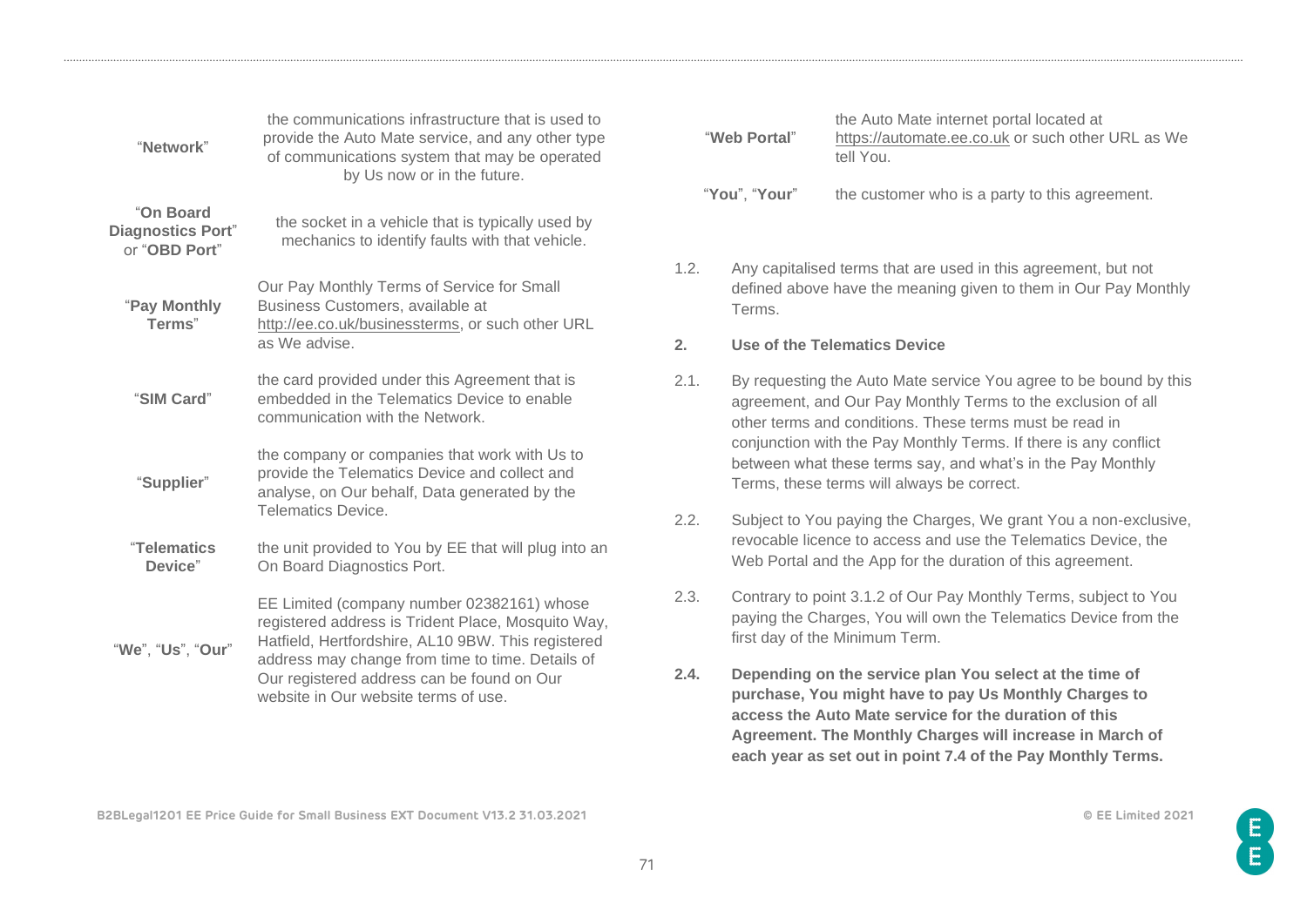- 2.5. If You purchase the Auto Mate service through Our desk based sales team and do not accept these terms, You must not use the Telematics Device and must return it to Us within 14 days of the date of purchase. Provided You have not damaged the Telematics Device, We will give You a full refund (less any postage costs We might have incurred).
- 2.6. You accept that the Auto Mate service will not be uninterrupted, free from viruses, hacking, or error free. Sometimes there will be bugs that need fixing. We will attempt to fix such errors wherever possible.
- 2.7. We may suspend access to the App and Web Portal to conduct maintenance or to make changes to those systems. We will try and give You reasonable advance notice of any planned outages.
- 2.8. There is no voice capability in the Telematics Device. Even though it uses Our Network, You cannot use it to contact emergency services or to make phone calls.
- **3. How Long this Agreement will Last**
- 3.1. This agreement starts when We accept Your request for the Auto Mate service.
- 3.2. The Auto Mate service and Monthly Charges will start when You activate the Telematics Device in accordance with point 7.1.
- 3.3. This agreement will continue until terminated as described in point 6 or 8 of the Pay Monthly Terms, or until We agree to Renew it.
- 3.4. If We agree to Renew this agreement, points 2.5 and 2.6 of the Pay Monthly Terms apply.
- **4. Cancellation**

- 4.1. You may give Us notice to cancel this agreement by calling customer services and providing Us with 30 days' notice at any time.
- 4.2. If (except as set out in point 8.4 of the Pay Monthly Terms in Our total discretion) We accept notice from You to terminate this agreement within the Minimum Term and You are paying Monthly Charges, You will have to pay Us a Cancellation Charge.
- 4.3. You can terminate this agreement after the Minimum Term has ended without having to pay Us a Cancellation Charge. You will still have to pay any Monthly Charges that relate to Your 30 day notice period.
- 4.4. If You cancel this agreement You will not be entitled to a refund of any Upfront Charges that You might have paid.
- **5. What Data is Captured by the Telematics Device**
- 5.1. Once the Telematics Device has been activated and fitted to a vehicles OBD Port it will record and analyse Data about the behaviour of anyone driving the vehicle and the movement of the vehicle.
- 5.2. The Telematics Device will capture and send Your specific location, direction of travel, current speed, service alerts, and accident alerts (amongst other factors) to Our Supplier's server. This information will be available to You in the Web Portal and App.
- 5.3. The SIM Card in the Telematics Device is enabled for Roaming within the European Union at no additional cost. If You use the Telematics Device outside of the European Union, it will not collect any Data.
- **6. How We Will Use Data Captured by the Telematics Device**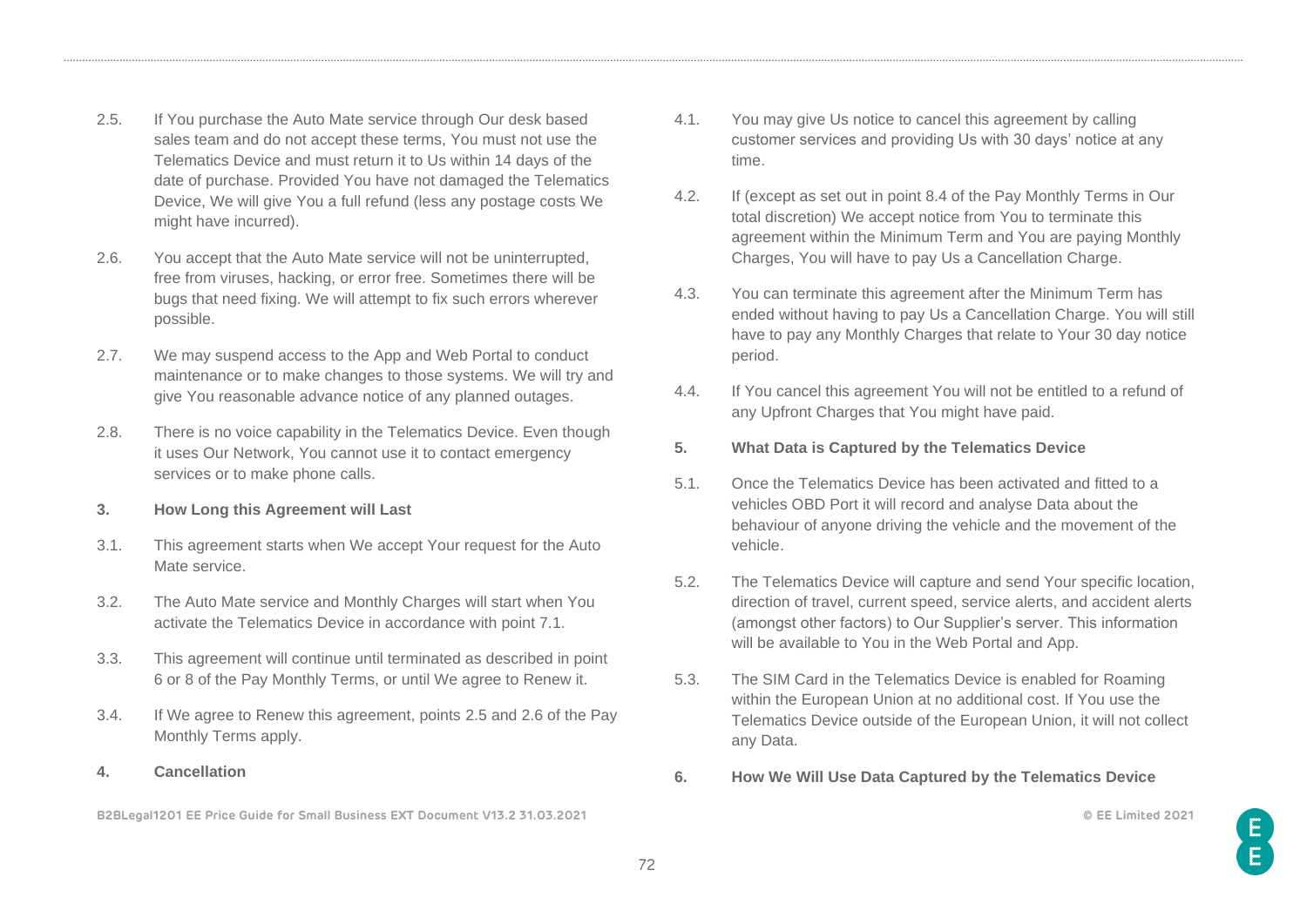- 6.1. We will collect, process and retain Your data in accordance with Data Protection Legislation, the EE Privacy Policy (available at [http://explore.ee.co.uk/privacy\)](http://explore.ee.co.uk/privacy), and these terms and conditions.
- 6.2. We and Our Suppliers will use Your Data to provide the Auto Mate service in accordance with the terms of this Agreement.
- 6.3. We will also use Your Data for research and analytical purposes to improve our Auto Mate service, both during the active period of the Telematics Device, and for a reasonable period after Your use of the Telematics Device has ceased. When we do this, Your Data will be anonymised and You cannot be identified individually.
- 6.4. If We introduce any new service options in order to improve our Auto Mate service, We will tell You how We will use Your Data in advance of You choosing to benefit from any new service option.
- 6.5. Unless you agree otherwise, any information that We share with third parties (other than Our Supplier) will be made anonymous and will not contain any of Your personal information that would enable the Data or results to be linked to You.
- 6.6. You will be able to access Your Data in the Web Portal and App as long as the Telematics Device is activated and this agreement has not been terminated.
- **7. What We Expect From You**
- 7.1. You must activate the Telematics Device on the EE Network within 3 months of purchase. If the Telematics Device is not activated within 3 months of purchase, We may disconnect the embedded SIM Card from Our Network and terminate this agreement by giving you 30 days Written Notice in accordance with point 7.3 of the Pay Monthly Terms. You will not be refunded for any Upfront Charges you have paid.

- 7.2. Once You have activated the Auto Mate service, You are responsible for correctly installing the Telematics Device in Your vehicle.
- 7.3. Once You have received the Telematics Device, You must take all reasonable care to ensure that it is properly looked after and secure from theft at all times. You must not disassemble the Telematics Device, or make any attempt to remove the SIM Card from the Telematics Device. With the exception of manufacturing defects, You will be responsible for any damage that happens to the Telematics Device.
- 7.4. It is important that You tell anyone driving a vehicle fitted with a Telematics Device that the Data about their driving behaviour will be logged and utilised as set out in point [6](#page-71-0) above.
- 7.5. You will not disassemble, decompile, reverse engineer or otherwise attempt to modify any part of the Auto Mate service or Telematics Device.
- **8. Warranty**
- 8.1. We state that the Telematics Device will be free from manufacturing defects that materially affect its performance. If the Telematics Device develops a fault within two years from the date the agreement starts and We agree has arisen because of a manufacturing defect, We will either repair the defective Telematics Device or provide You with a replacement Telematics Device at no additional cost to You. This is Your only remedy for a faulty Telematics Device.
- 8.2. If You attempt to tamper with the Telematics device in any way, this warranty will be void.
- **9. Liability**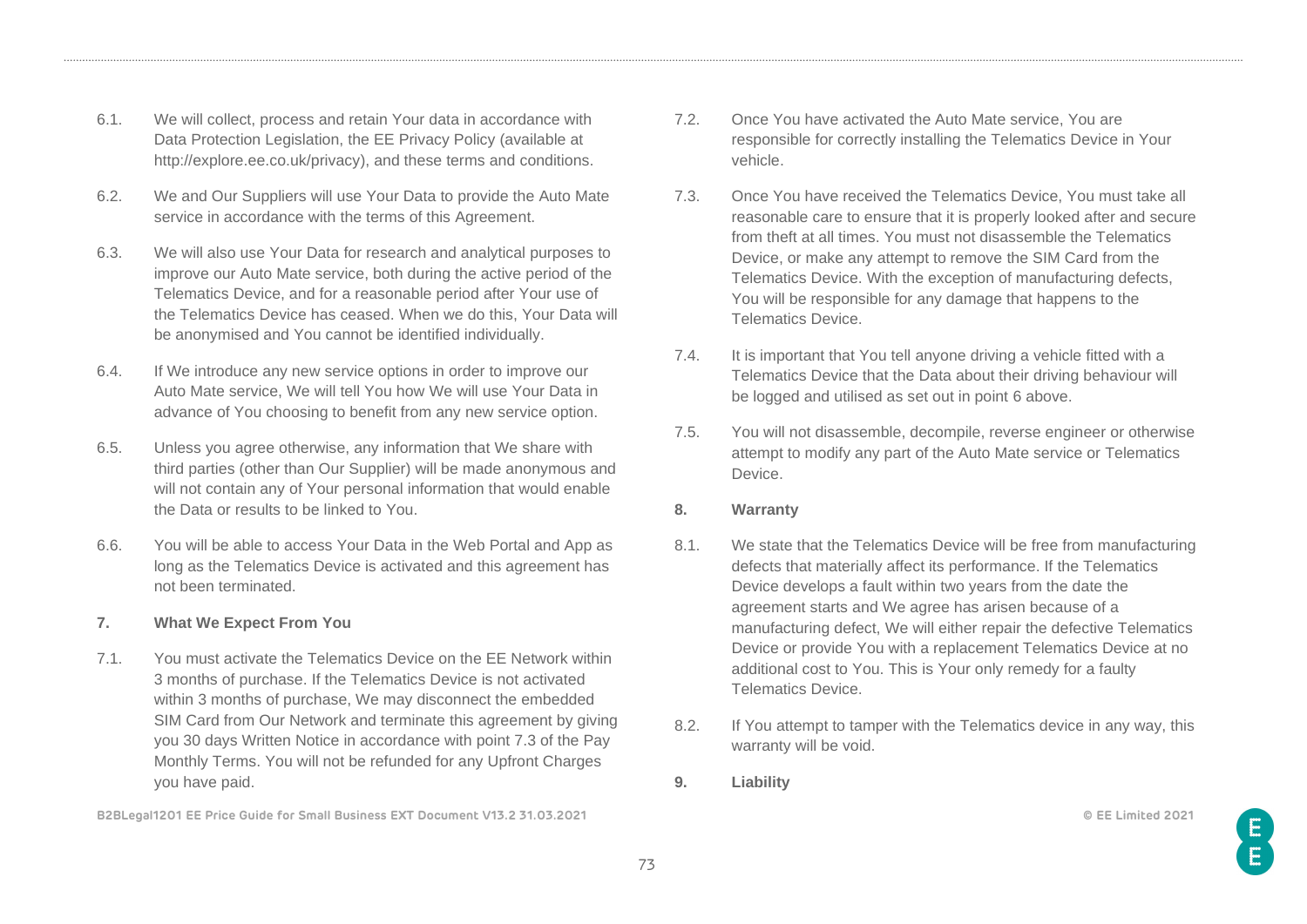- 9.1. In addition to the exclusions of liability in the Pay Monthly Terms, We will not be liable to You for any damage to a vehicle if You install (or attempt to install) a Telematics Device in a vehicle that We have told You is not compatible with the Telematics Device.
- 10. Auto Mate is excluded from annual price raises.

## Square offer for EE customers

This offer is only available for EE Small Business customers who have never previously held an account with Square. It allows offer participants to apply for a free Square card reader currently worth £19 + VAT as of 15/07/20 from Square (see footnote below for company information on Square).

If eligible and subject to Square's own terms and conditions, free processing will be applied to the first £1,000 of card transactions. There will be a processing fee per transaction after that in accordance with Square's [Fee](https://squareup.com/t/f_partnerships/d_partnerpage/p_ee/c_digital/o_partneroffer/u_signup/l_gb?route=/gb/en/legal/general/fees)  [Schedule](https://squareup.com/t/f_partnerships/d_partnerpage/p_ee/c_digital/o_partneroffer/u_signup/l_gb?route=/gb/en/legal/general/fees) .

Customers must create a new account with Square and sign up to Square's Terms of service to apply for this offer.

Offer participants must meet any eligibility criteria that Square may have for their account. EE is not responsible for this offer or participant eligibility for this offer in any way and this offer is independent to any existing service the offer participant has with EE.

This offer is only available online where customers create a Square account by accessing Square via the dedicated EE onboarding page hosted [here](http://squareup.com/go/eedigital) .

This offer cannot be substituted for cash value. This offer is limited to one card reader and one free processing amount. EE Small Business customers that sign up for a Square account pursuant to this offer must never have previously held a Square account.

**B2BLegal1201 EE Price Guide for Small Business EXT Document V13.2 31.03.2021 © EE Limited 2021**

No customer data is shared between Square and EE. Once the account is created with Square, any customer care queries are directly handled by Square.

\* Square provides services in the UK via a number of legal entities. The free card reader is provided by Squareup (UK) Limited, the payment processing services are provided by Squareup Europe Limited and the customer care assistance is provided by Squareup International Limited. All three of these legal entities are part of the same Group company and this separation in no way impacts the level of service provided to customers under this offer.

## Apple News+ offer for EE customers

Offer available to consumers and Small Business customers on an EE pay monthly or SIM-only phone plans on a 12 month or more minimum term.

Individual Apple News+ Membership is free for 6 months. One offer per customer.

If you've already subscribed to Apple News+ you will not be eligible for six months free, you will only be eligible for 5 months free from the day after your 1 month free period with Apple ends.

After 6 months, membership automatically renews and you'll be charged £9.99 a month directly through your Apple Account. You can cancel at any time by cancelling your subscription through your Apple device.

If removed from your Apple account during the first six months, you'll be unable to get the add-on again free of charge. Apple ID required.

Apple News+ is for your personal, non-commercial use only. This offer is non-transferable. Not available with any other Apple News+ membership offer.

Apple News+ terms apply. [View terms on Apple website.](https://apple.com/legal/internet-services/itunes/uk/terms)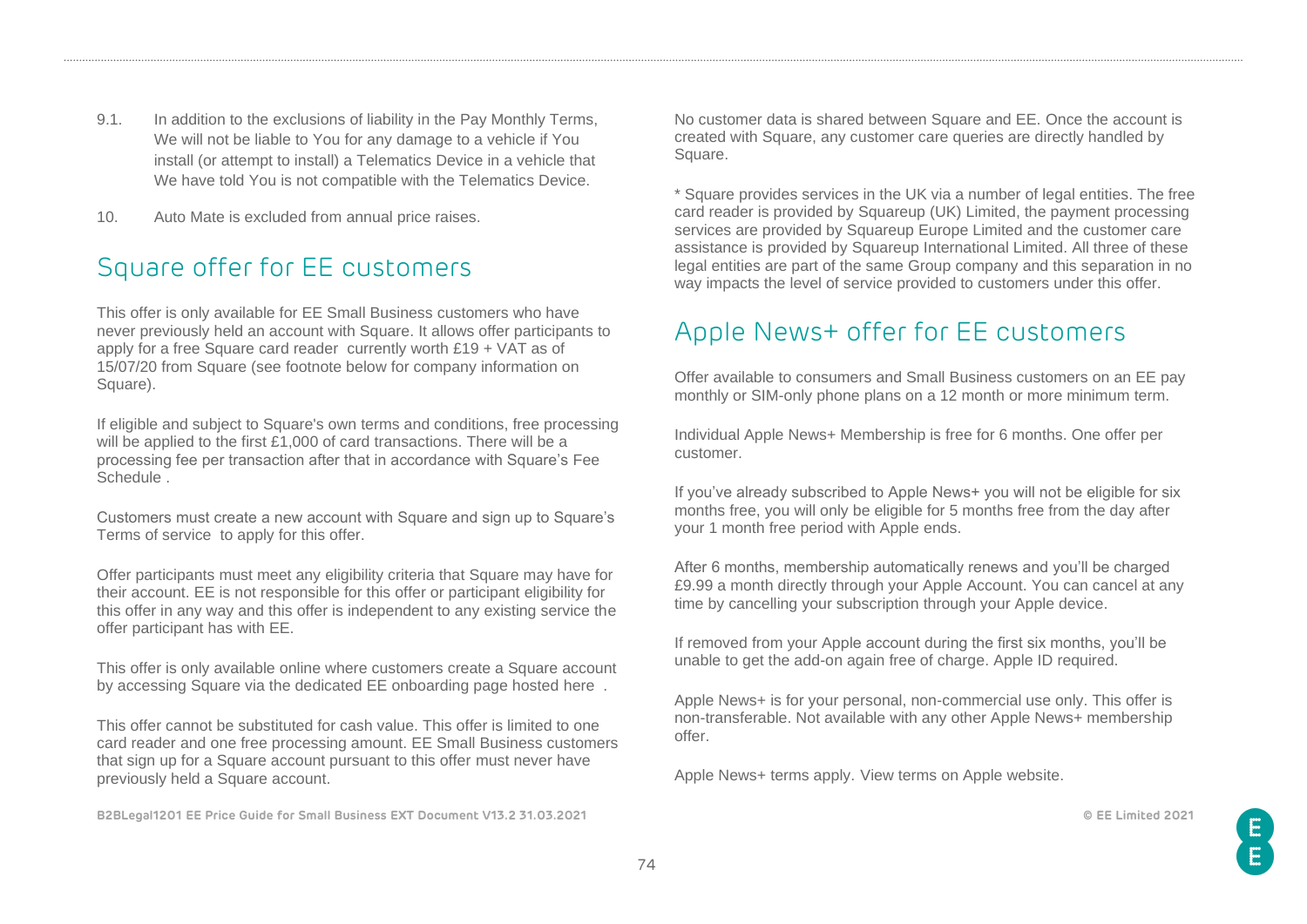## **List of Changes**

| <b>Date</b> | <b>Description of Change</b>                                                                | <b>Applicability</b>                                               |
|-------------|---------------------------------------------------------------------------------------------|--------------------------------------------------------------------|
| 20.11.2012  | Added Clone Phone pricing and Clone Phone<br>App Service terms and conditions.              | All eligible Customers                                             |
| 20.11.2012  | Added 12 month SIM Only Plan                                                                | Available to new /<br>migrating customers                          |
| 28.02.2013  | Refreshed SIM Only Offer                                                                    | Customer's migrating<br>to or resigning onto a<br>SIM Only tariff. |
| 09.05.2013  | Added extra bundles to 4GEE phone plan and<br>4GEE sharer plan                              | Available to new and<br>in-life customers                          |
| 03.06.2013  | Added EE Pocket Landline                                                                    | Available to all eligible<br>customers                             |
| 01.07.2013  | <b>EU Roaming Rates Updated</b>                                                             | All customers                                                      |
| 25.09.2013  | Added new 24 month SIM Only Plan & Refresh<br>of ADSL & Fibre Broadband Plans               |                                                                    |
| 30.10.2013  | Refresh of 4GEE Phone Plan and Sharer Plans.<br>Previous plans moved to Legacy Price Guide. | All new customers                                                  |
| 08.01.2013  | New SIM Only plans & 08 bundles                                                             | All new customers                                                  |
| 26.03.2013  | New SIMO, Business and Business Extra plans.                                                | All new customers                                                  |
| 14.05.2013  | New 12 month SIMO tariff                                                                    | <b>New Customers</b>                                               |
| 02.07.2014  | Update roaming tariffs                                                                      | All customers                                                      |

| <b>Date</b> | <b>Description of Change</b>                                                                                                                                              | <b>Applicability</b> |
|-------------|---------------------------------------------------------------------------------------------------------------------------------------------------------------------------|----------------------|
| 01.08.2014  | Retire Clone Phone and launch new Insurance<br>proposition. Correct location of Serbia in data<br>roaming zones tables.                                                   | All Customers        |
| 03.09.2014  | Retire Business Sharer Plan, Introduce<br>Business Connect, & 12 month handset Plans.                                                                                     | <b>All Customers</b> |
| 02.10.2014  | Addition of new Single Number add-ons                                                                                                                                     | <b>All Customers</b> |
| 12.11.2014  | Updates of Business Connect and Mobile<br>Broadband tariffs and terms and conditions                                                                                      | <b>All Customers</b> |
| 28.01.2015  | Updates of Business Phone plans and Mobile<br>Broadband plans                                                                                                             | <b>All Customers</b> |
| 26.03.2015  | SIMO, selected shared plans and 12 month<br>price plan increase in line with annual March<br><b>RPI</b>                                                                   | All customers        |
| 09.04.2015  | New SIMO, 12 Month and Roaming MBB plan.<br>Additional Business Connect plans. New 4GEE<br>Data Roaming Plan.                                                             | All customers        |
| 28.05.2015  | Changes to monthly prices due to RPI and<br>updates to Pro-ration rules for bundles                                                                                       | All customers        |
| 09.06.2015  | Changes to roaming data zones and prices.<br>New Business Value; Business Service,<br>Business Plus and Business First; and Wi-Fi<br>Calling terms.                       | All Customers        |
| 15.06.2015  | Changes to roaming data zones and prices.<br>New Business Value; Business Service,<br>Business Plus and Business First; new Phone<br>Replacement and Wi-Fi Calling terms. | <b>All Customers</b> |

**B2BLegal1201 EE Price Guide for Small Business EXT Document V13.2 31.03.2021 © EE Limited 2021**

E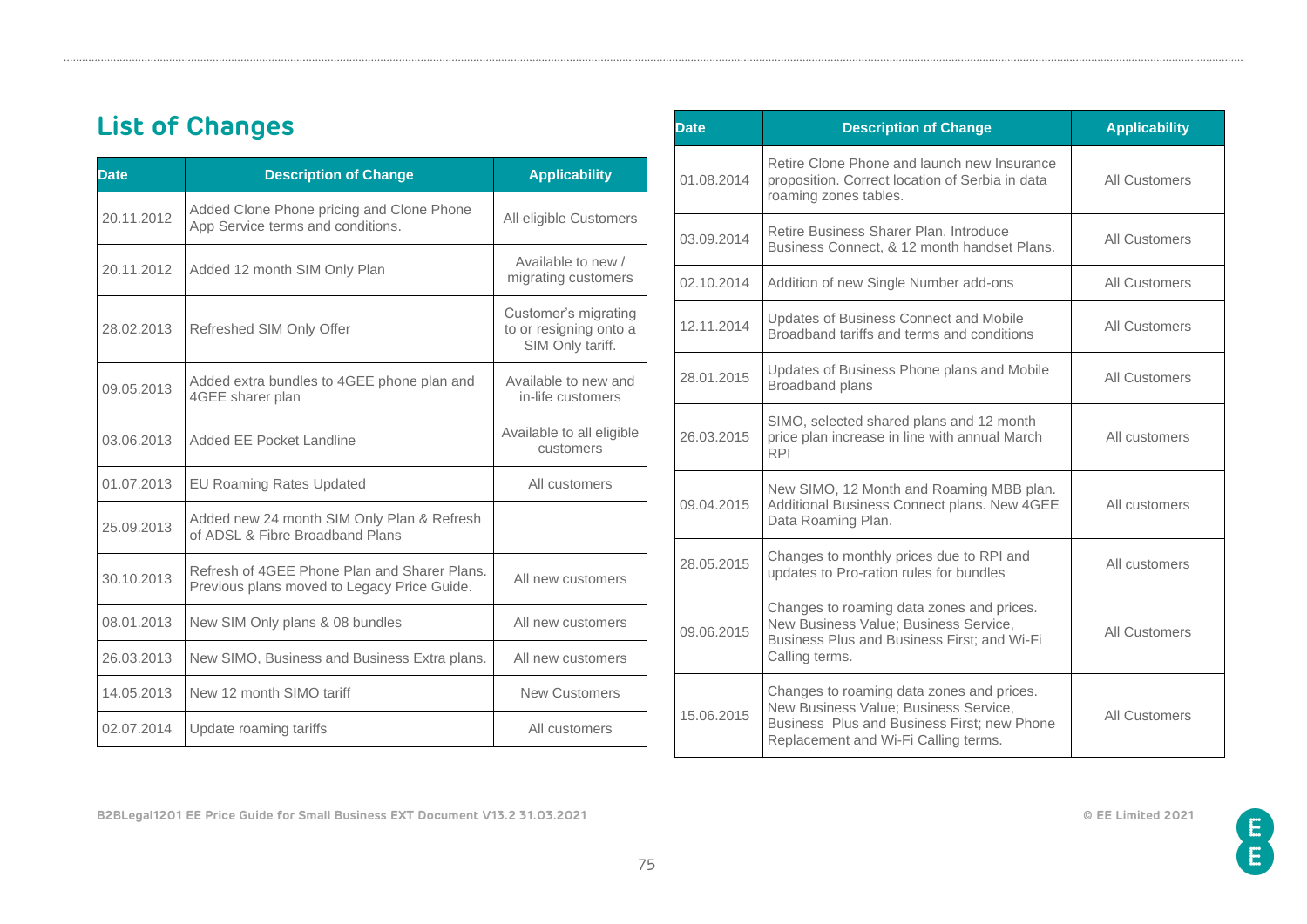| <b>Date</b> | <b>Description of Change</b>                                                                 | <b>Applicability</b>                                         |
|-------------|----------------------------------------------------------------------------------------------|--------------------------------------------------------------|
| 01.07.2015  | Changes to 08xx, 118, and 09 charging due to<br><b>NGCS OFCOM regulations</b>                | All Customers                                                |
| 17.07.2015  | Added £95 Promotional Plan                                                                   | All customers                                                |
| 21.07.2015  | Added 36 Month Tablet Plans                                                                  | All Customers                                                |
| 29.07.2015  | Clarification of minimum charging model                                                      | <b>All Customers</b>                                         |
| 31.07.2015  | Updated with Euro Pass and Euro Data Pass.<br>Tidied up countries in all data roaming zones. | All Customers                                                |
| 18.08.2015  | Business Broadband & Landline                                                                | All new customers                                            |
| 04.09.2015  | Updated Promotional plan dates                                                               | All Customers                                                |
| 30.09.2015  | New Business Connect plans                                                                   | <b>All Customers</b>                                         |
| 28.10.2015  | New tenure for Business Value plans. Change<br>to Voice & SMS Roaming zones.<br>Added 4G+    | All Customers<br>Available to customers<br>on eligible plans |
| 06.11.2015  | Added £60 -> £40 promotional plan & price<br>corrections to broadband only table             | All Customers                                                |
| 11.11.2015  | Update to promotional plan terms for Indirect<br>channel / Phone replacement price update    | All Customers                                                |
| 24.11.2015  | Added 4GEE Camera Data Plans, Added &<br>Remove Single User Add-ons                          | All Customers                                                |
| 28.01.2016  | Added Business Connect SIM Only £22p/m plan<br>and archiving of Business Promotional plans   | <b>All Customers</b>                                         |

| <b>Date</b> | <b>Description of Change</b>                                                                                                                                                                    | <b>Applicability</b>                    |
|-------------|-------------------------------------------------------------------------------------------------------------------------------------------------------------------------------------------------|-----------------------------------------|
| 24.02.2016  | Addition of new Handset, SIMO and Tablet<br>tariffs. Update of Add-ons and EU Roaming<br>products. Remove Business Broadband /<br>Business Landline promotional plans. Updated<br>speed claims. | <b>All Customers</b>                    |
| 30.03.2016  | Addition of new Shared and MBB tariffs                                                                                                                                                          | All Customers                           |
| 28.04.2016  | Amended roaming rates and bundles for EU and<br>Data Zone A<br>Amended wording of Non Direct Debit Fee to<br>Non Direct Debit Payment Handling Charge<br>Removed Fixed Broadband and landline   | All customers<br>All customers          |
|             | Added £38 promotional plan                                                                                                                                                                      | Available to eligible<br>customers only |
| 12.05.2016  | Removed reference to Euro Pass and Euro<br>Data Pass having a slower speed after 100MB.<br>Updated insurance terms                                                                              | Available to eligible<br>customers.     |
| 20.05.2016  | £40 Business Extra+ Promotion                                                                                                                                                                   | <b>All Customers</b>                    |
| 01.06.2016  | Business Connect new voice and data add-ons                                                                                                                                                     | <b>All Customers</b>                    |
| 27.07.2016  | BT Sport App Add-on<br>Change in insurance excess limits<br>Amended roaming add-on prices                                                                                                       | <b>All Customers</b>                    |

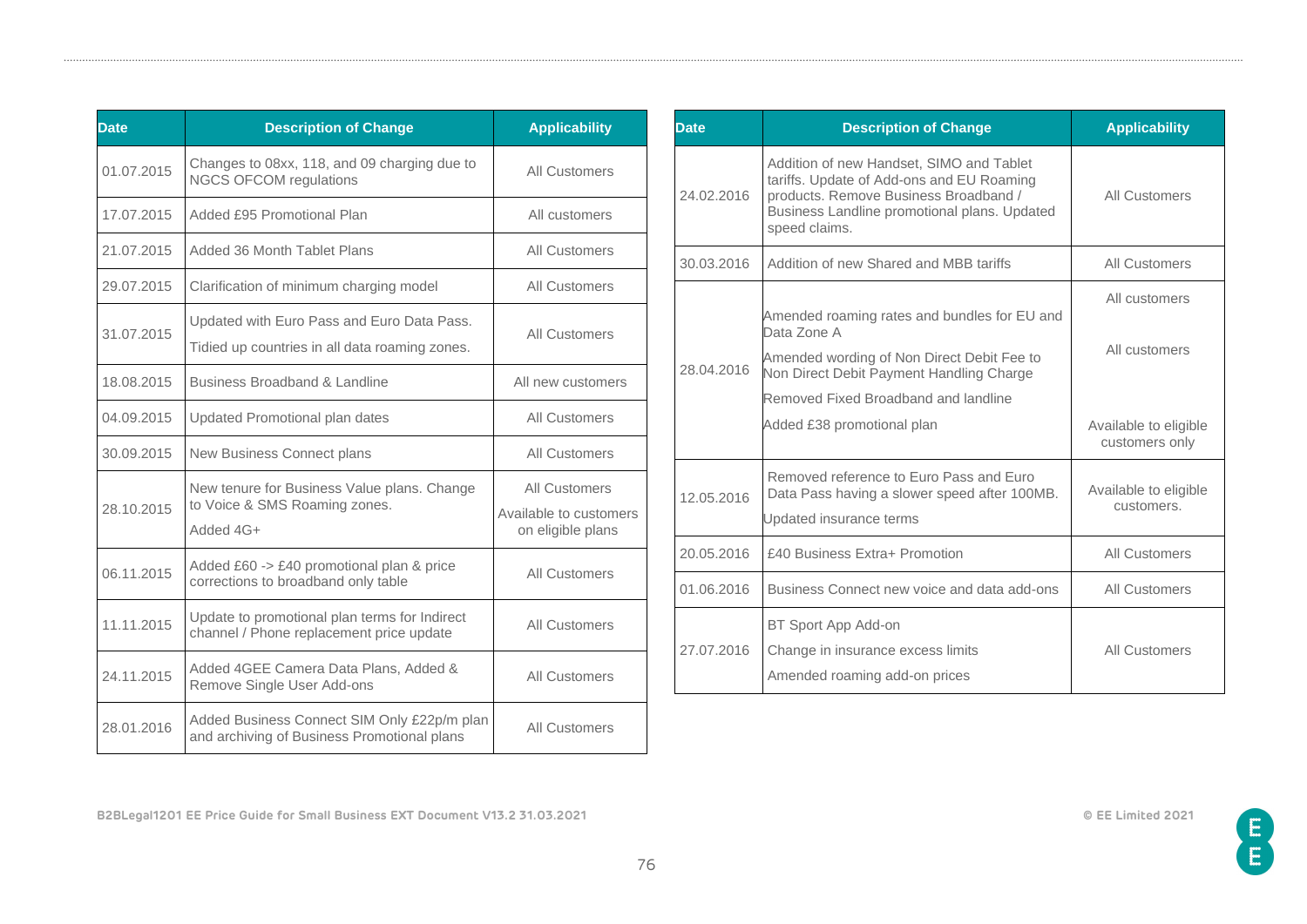| <b>Date</b> | <b>Description of Change</b>                                                                                                                                                                | <b>Applicability</b>                |
|-------------|---------------------------------------------------------------------------------------------------------------------------------------------------------------------------------------------|-------------------------------------|
| 28.09.2016  | Addition of new Business Extra plans<br>Addition of new monthly data roaming add-ons.<br>Addition of World Select Talk & Text<br>Removed4GEE camera plans<br><b>Addition of Apple Music</b> | All Customers                       |
| 24.10.2016  | Addition of Business SIMO promotion                                                                                                                                                         | All Customers                       |
| 11.11.2016  | £53 Business Extra plan promotion<br>Travel data pass - available from 23 November<br>2016                                                                                                  | Eligible customers                  |
| 06.01.2017  | Addition of Business SIMO promotion                                                                                                                                                         | <b>All Customers</b>                |
| 18.01.2017  | Addition of new Business Handset and SIM only<br>plans.<br>Clarification of eligibility for roaming plans.                                                                                  | All customers                       |
| 17.02.2017  | Addition of Business Extra promotions.<br>Addition of Business SIMO promotion                                                                                                               | Eligible customers                  |
| 29.03.2017  | Addition of new Shared, Mobile Broadband and<br>Tablet Plans.                                                                                                                               | All customers                       |
| 05.03.2017  | Update of 4GEE Fixed broadband to state that<br>they are UK only.<br>Addition of Business SIMO promotion                                                                                    | Eligible customers                  |
| 25.05.2017  | £53 Business Extra plan promotion & June<br>SIMO promotions available<br>Change to paper bill price                                                                                         | Eligible customers<br>All customers |

| <b>Date</b> | <b>Description of Change</b>                                                                                     | <b>Applicability</b> |
|-------------|------------------------------------------------------------------------------------------------------------------|----------------------|
| 15.06.2017  | EU roaming updates; updates to Europe Zone                                                                       | All customers        |
| 22.08.2017  | Updated to roaming add-ons<br>Handset & SIMO promotions available                                                | Eligible customers   |
| 30.08.2017  | SIMO promotional plans                                                                                           | Eligible customers   |
| 05.09.2017  | Mobile Broadband promotional plan                                                                                | Eligible customers   |
| 25.10.2017  | <b>Business Connect refresh plans</b><br>SIMO promotional plans                                                  | All customers        |
| 04.11.2017  | <b>Business Handset promotional plans</b>                                                                        | All customers        |
| 01.12.2017  | Multiplan Saving                                                                                                 | Eligible customers   |
| 06.12.2017  | <b>Business Smart Watch Plans</b><br><b>SIMO Promotional plans</b><br>International Add-ons<br>Picture Messaging | All customers        |
| 13.01.2018  | SIMO Promotional plans<br>Removal of Non Direct Debit Handling fee<br>Apple music data Add-on                    | All customers        |
| 07.02.2018  | Business Connect add-on pro-ration change                                                                        | All customers        |
| 09.02.2018  | EU Data Fair Usage Policy and Stable Links<br>update                                                             | All customers        |
| 26.02.2018  | Traffic management policy updated                                                                                | All customers        |

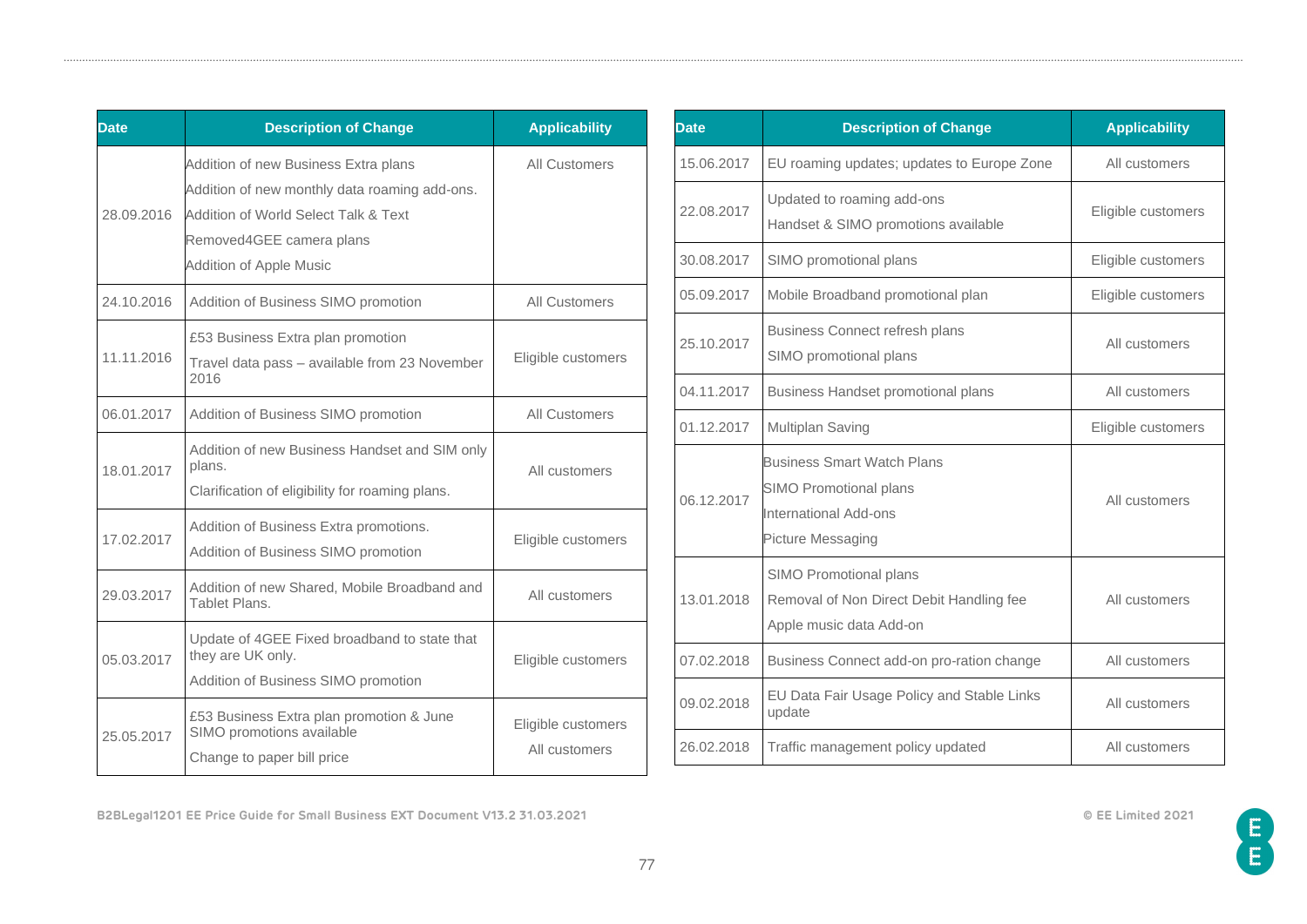| <b>Date</b> | <b>Description of Change</b>                                                                                                            | <b>Applicability</b>                                                           |
|-------------|-----------------------------------------------------------------------------------------------------------------------------------------|--------------------------------------------------------------------------------|
| 30.03.2018  | Mobile Iron updates<br>Updated monthly line rental charges<br>Updated out-of-bundle charges<br><b>Ireland Extra</b>                     | All customers                                                                  |
| 12.04.2018  | Handset plans<br>SIM Only plans<br><b>Shared Plans</b><br>Mobile Broadband and Tablet plans                                             | All Customers                                                                  |
| 18.04.2018  | Business Connect 36 month add-ons and new<br>device tiers                                                                               | All customers                                                                  |
| 24.04.2018  | Insurance Proposition refresh                                                                                                           | Eligible customers                                                             |
| 09.05.2018  | Call and Text Bar Add On<br>Data Add-ons for Handset/SIMO, Mobile<br><b>Broadband and Tablet</b><br>Add-ons for Roaming & International | <b>Tablet and MBB</b><br>All Customers<br><b>All Customers</b>                 |
| 17.05.2018  | Added 3 x new Business Select 24m price plans<br>and 3 x new Business Select 12m price plans                                            | <b>All Customers</b>                                                           |
| 17.05.2018  | Antenna installation for 4G EE router service<br>added.                                                                                 | 4GEE Broadband<br>customers                                                    |
| 01.06.2018  | SIMO Promotional plans<br>One Number                                                                                                    | All Customers<br>EE pay monthly mobile<br>customers with Apple<br>devices only |

| <b>Date</b> | <b>Description of Change</b>                                                                                                      | <b>Applicability</b>                                                             |
|-------------|-----------------------------------------------------------------------------------------------------------------------------------|----------------------------------------------------------------------------------|
| 08.06.2018  | <b>Updated Smart Number</b>                                                                                                       | EE pay monthly mobile<br>customers with Apple<br>devices only                    |
| 18.06.2018  | Travel Data Pass Add-on                                                                                                           | All Customers                                                                    |
| 25.07.2018  | BT Sport casting, Apple watch changes                                                                                             | All customers                                                                    |
| 16.08.2018  | <b>Business Handset Plans update</b>                                                                                              | All Customers                                                                    |
| 17.08.2018  | BT Sport casting, Apple watch changes                                                                                             | All customers                                                                    |
| 04.09.2018  | Updated sim only promotions                                                                                                       | All customers                                                                    |
| 14.09.2018  | <b>Business Connect edits</b>                                                                                                     | All customers                                                                    |
| 29.10.2018  | Updated out-of-bundle charges<br>New Business Select Damage Cover Price<br>Points<br>Pay as you use<br>Auto Mate terms of service | All customers<br>(Damage cover -<br>customers who are<br>eligible for insurance) |
| 01.11.2018  | Business Connect individual add-ons                                                                                               | All customers                                                                    |
| 14.11.2018  | <b>Business Smart Watch Plans</b>                                                                                                 | All customers                                                                    |
| 14.11.2018  | New Business Extra and Business Select price<br>Plans                                                                             | All customers<br>(Damage cover -<br>customers who are<br>eligible for insurance) |
| 14.11.2018  | Business Handset, Sim only and 4GEE WiFi<br>(Mobile broadband) offers updated                                                     | All egible customers<br>(eligibility may vary)                                   |

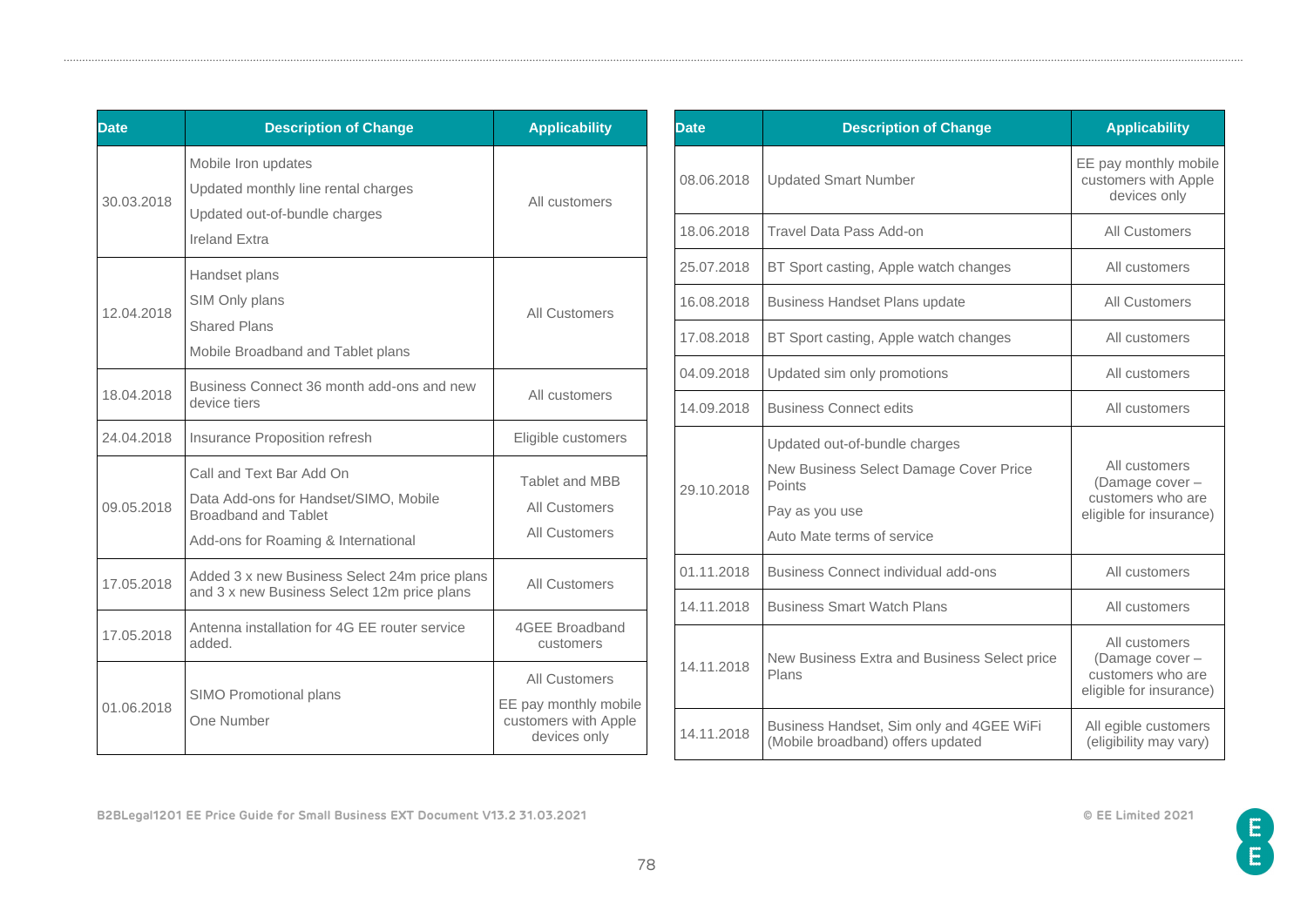| <b>Date</b> | <b>Description of Change</b>                                                                                                                              | <b>Applicability</b>                      |
|-------------|-----------------------------------------------------------------------------------------------------------------------------------------------------------|-------------------------------------------|
| 27.11.2018  | <b>Travel Data Pass</b>                                                                                                                                   | All customers                             |
| 29.11.2018  | Dual sim                                                                                                                                                  | All customers with<br>appropriate devices |
| 09.01.2019  | EU Roaming Fair Usage Policy and Stable<br>Links update                                                                                                   | All customers                             |
| 05.02.2019  | Upgrade Anytime                                                                                                                                           | All customers                             |
| 11.04.2019  | Handset promotional plans update<br>SIMO promotional plans update                                                                                         | All customers                             |
| 15.04.2019  | Amazon Prime, MTV Play and Video Pass<br>terms                                                                                                            | All customers                             |
| 29.04.2019  | Insurance & Protection                                                                                                                                    | All customers                             |
| 30.04.2019  | Add To Plan Accessory Agreement                                                                                                                           | Eligible customers                        |
| 30.04.2019  | <b>BT Sport changes</b>                                                                                                                                   | All customers                             |
| 22.05.2019  | 5G Network and price plans                                                                                                                                | All customers                             |
| 30.05.2019  | Updated 4G handset, SIMO and Business<br>Connect plans and added additional 5G price<br>plans.<br>Updated Fair Usage Policy for EU roaming data<br>usage. | All customers                             |
| 24.07.2019  | Business Connect 36 months and new data<br>add-on options<br>Upodated handset 4G and 5G price points and<br>5G shared plans                               | All customers                             |

| <b>Date</b> | <b>Description of Change</b>                                                          | <b>Applicability</b> |
|-------------|---------------------------------------------------------------------------------------|----------------------|
|             | <b>Update to Business First</b>                                                       |                      |
|             | Update to SIM Only Promotional Price Plans -<br><b>Unlimited Price Plan</b>           |                      |
| 28.08.2019  | Update to Roaming Data Zone                                                           | All customers        |
|             | Update to handset promotional plans                                                   |                      |
|             | Update to handset unlimited plans                                                     |                      |
|             | Withdrawal of Amazon Offer                                                            |                      |
| 12.09.2019  | Correction of Business Connect single user<br>data-add on.                            | All customers        |
|             | <b>BT Sport HDR</b>                                                                   |                      |
| 16.09.2019  | Amendment to 5G section                                                               | All customers        |
| 16.10.2019  | Updated 4G, 5G and promotional SIMO price<br>plans                                    | All customers        |
| 16.10.19    | Updated Mobile Broadband (4GEE WiFi and<br>5GEE WiFi) section                         | All customers        |
| 16.10.19    | Updated shared plans section                                                          | All customers        |
| 16.10.19    | <b>Updated Business First Section</b>                                                 | All customers        |
| 29.11.19    | Updated SIMO & Watch Promol Price Plans                                               | All customers        |
| 29.11.19    | Update handset section with some new plans                                            | All customers        |
| 29.11.19    | Corrected Business Select damage cover typos                                          | All customers        |
| 01.02.2020  | <b>Updated SIMO Promotional Price Plans</b><br>Removal of Pay As You Use (PAYU) plans | All customers        |